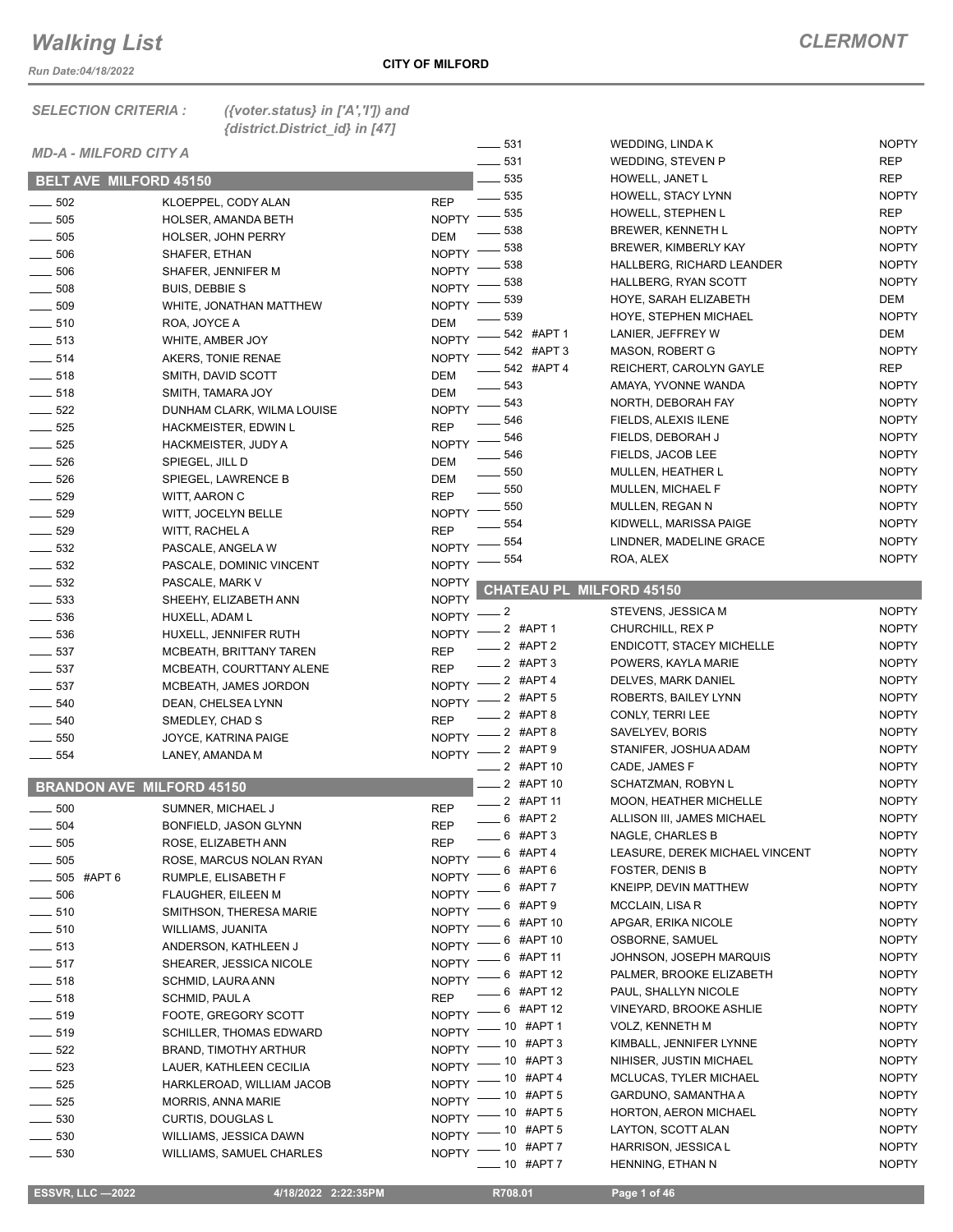*Run Date:04/18/2022*

#### **CITY OF MILFORD**

| <b>MD-A - MILFORD CITY A</b>    |                                 | $- 30$ #APT 6                   | <b>MARTIN, PATRICIA ROSE</b>    | <b>NOPTY</b> |
|---------------------------------|---------------------------------|---------------------------------|---------------------------------|--------------|
|                                 |                                 | 30 #APT 6                       | MARTIN SR, RANDALL L            | <b>NOPTY</b> |
| <b>CHATEAU PL MILFORD 45150</b> |                                 | $- 30$ #APT 7                   | <b>BLAND, MARY L</b>            | DEM          |
| $-$ 10 #APT 9                   | MARCUM, IAN GREGORY             | NOPTY __ 30 #APT 8              | SINGH, LALBAHADUR               | <b>NOPTY</b> |
| $-$ 10 #APT 10                  | ADDIS, BRITTANY NICOLE          | NOPTY __ 30 #APT 8              | SINGH, PRATISHTHA               | <b>NOPTY</b> |
| $\frac{1}{2}$ 10 #APT 10        | MCCALL, KYLE W                  | NOPTY __ 30 #APT 8              | SINGH, SUNANDA                  | <b>NOPTY</b> |
| -0 #APT 12                      | MCFARLAND, BRANDON PATRICK      | NOPTY __ 30 #APT 9              | SEMENEK, RACHAEL ANN            | <b>NOPTY</b> |
| $\frac{1}{2}$ 10 #APT APT 8     | FRENCH, VINCENT GREGORY         | NOPTY __ 30 #APT 10             | MOORE, BRIANNA M D              | <b>NOPTY</b> |
| $- 14$ #APT 1                   | HOWELL, ANASTASIA M             | NOPTY __ 30 #APT 11             | MAM, SAMNANG                    | <b>NOPTY</b> |
| $- 14$ #APT 1                   | HOWELL, ROBERT PAUL             | NOPTY __ 30 #APT 12             | PHILLIPS, TAYLOR LEIGH          | <b>NOPTY</b> |
| $- 14$ #APT 2                   | HOLTZMANN, BENJAMIN ALOYSIUS    | NOPTY __ 30 #APT 12             | UTLEY, MICHAEL DAVID            | <b>NOPTY</b> |
| $- 14$ #APT 2                   | SUTER, SHERRY A                 | NOPTY __ 30 #APT. 7             | BLAND, JEFFREY L                | DEM          |
| $- 14$ #APT 3                   | ADKINS, RACHEL ALAYNA           | <b>NOPTY</b>                    |                                 |              |
| $- 14$ #APT 3                   | PHELPS, TREVOR JARVIS           |                                 | NOPTY CLARK AVE MILFORD 45150   |              |
| $- 14$ #APT 3                   | WILSON, LIAM E                  | NOPTY __ 502                    | CLEVENGER, GERALD LOWERY        | <b>REP</b>   |
| $- 14$ #APT 4                   | JASTROMB, JORDAN H              | NOPTY __ 502                    | CLEVENGER, VICTORIA             | REP          |
| $- 14$ #APT 5                   | FUREY, NICHOLAS EVAN            | NOPTY __ 506                    | RICHARDS, GAVIN JOHN            | <b>NOPTY</b> |
| $- 14$ #APT 6                   | <b>BOISSEAU, TRACEY L</b>       | NOPTY __ 506                    | RICHARDS, SIDNEY E              | <b>NOPTY</b> |
| $- 14$ #APT 6                   | CARTER, BRIAN S                 | NOPTY __ 509                    | DONAHUE, JUANITA MARIE          | <b>REP</b>   |
| $- 14$ #APT 8                   | FOX, LAOTA                      | DEM<br>$\frac{1}{2}$ 509        | DONAHUE, KAYLEE MARIE           | DEM          |
| $- 14$ #APT 8                   | FOX, MICHAEL WILLIAM            | <b>REP</b><br>$\frac{1}{2}$ 509 | DONAHUE, KENNETH R              | <b>REP</b>   |
| $- 14$ #APT 8                   | FOX, TROY M                     | REP<br>$\frac{1}{2}$ 513        | AUFDENKAMPE, AMY LYNETE         | <b>NOPTY</b> |
| $- 14$ #STE 8                   | MESSERSCHMIDT, SHERRIE LYNN     | NOPTY __ 513                    | AUFDENKAMPE, BRANDON LEWIS      | <b>NOPTY</b> |
| $- 14$ #STE 9                   | MESSERSCHMIDT, ROBERT R         | NOPTY __ 513                    | AUFDENKAMPE, DOUGLAS PAUL       | <b>NOPTY</b> |
| -14 #APT 10                     | SIEJA, ANDREW ALAN              | NOPTY __ 516                    | ROBERTS, DIANA LYNN             | <b>NOPTY</b> |
| $- 14$ #APT 10                  | SIEJA, JANELL ELIZABETH         | NOPTY __ 518                    | PLUNKETT, ELLEN PAULETTE        | <b>NOPTY</b> |
| ___ 14 #APT 11                  | DEGLER MONTECALVO, BARBARA LYNI | REP ______ 519                  | BAUMAN, JOSEPH X                | DEM          |
| $- 14$ #APT 12                  | <b>WREN, ARLEEN J</b>           | NOPTY __ 519                    | <b>CLEMENTS, HAZEL G</b>        | <b>NOPTY</b> |
| $- 18$ #APT 1                   | FREAS, GAIL LYNN                | NOPTY __ 521                    | BOLAND, EMILY ANNE              | <b>NOPTY</b> |
| $-$ 18 #APT 3                   | JANEIRO, DIANNA MICHELLE        | REP __ 521                      | BOLAND, PAMELA J                | <b>NOPTY</b> |
| $- 18$ #APT 4                   | <b>WHITAKER, GARY LEE</b>       | NOPTY __ 523                    | OHMER SR, CHARLES E             | <b>NOPTY</b> |
| $- 18$ #APT 5                   | KERBY, ALICIA JORDAN            | NOPTY __ 526                    | <b>BERGMAN, CRAIG A</b>         | <b>NOPTY</b> |
| $- 18$ #APT 6                   | <b>BONHAM, PAIGE LOUISE</b>     | NOPTY __ 527                    | <b>BLALOCK, BROOKE ELAINE</b>   | <b>NOPTY</b> |
| $- 18$ #APT 8                   | MONAHAN, MARY FRANCES           | NOPTY __ 527                    | BREWER, TAYLOR LANE             | <b>NOPTY</b> |
| $- 18$ #APT 9                   | ROSS, JEFFREY SCOTT             | NOPTY __ 528                    | OHARA, SANDRA J                 | <b>NOPTY</b> |
| $- 18$ #APT 10                  | PHELPS, JAMES W                 | NOPTY __ 530                    | FOREMAN, JAMES H                | REP          |
| $- 18$ #APT 12                  | BUCHANAN, JAMES E               | NOPTY __ 530                    | FOREMAN, MICHEL                 | <b>NOPTY</b> |
| $- 18$ #APT 12                  | KLEINFELTER, NATALIE A          | NOPTY __ 531                    | FALCON, ALICIA DOMINGA          | <b>NOPTY</b> |
| $\frac{1}{22}$                  | GODBY JR, RONALD LEE            | NOPTY __ 531                    | THOMPSON, SAMUEL ARTHUR         | <b>NOPTY</b> |
| $-22$ #AT 9                     | HOPERMANN, RICHARD WILLIAM      | NOPTY __ 533                    | THESKEN, M JANE                 | DEM          |
| __ 22   #APT 1                  | LYNN, PATRICK R                 | NOPTY __ 534                    | WESSEL, AMY E                   | <b>NOPTY</b> |
| _ 22 #APT 3                     | ESHELMAN, JEFFREY LEE           | NOPTY __ 537                    | <b>BAILEY, DIANA LEE</b>        | <b>NOPTY</b> |
| _ 22 #APT 4                     | WARNER, KATHERINE ANN           | NOPTY __ 537                    | <b>BAILEY, KEVIN CECIL</b>      | <b>NOPTY</b> |
| __ 22 #APT 6                    | HEISLER, MARANDA SUE            | NOPTY __ 539                    | <b>FUGATE, CHARLES B</b>        | <b>NOPTY</b> |
| __ 22 #APT 8                    | ABERNATHY, MADISON NOELLE       | NOPTY __ 540                    | ALLEN, BENJAMIN MARK            | <b>NOPTY</b> |
| $\frac{1}{22}$ #APT 10          | SPEARMAN, TESSA MARIE           | NOPTY __ 543                    | <b>BARLOW, GREGORY JAMES</b>    | <b>NOPTY</b> |
| $\frac{1}{22}$ #APT 11          | PARKER, AMANDA J                | NOPTY __ 543                    | BARLOW, JENNIFER LYNN           | <b>NOPTY</b> |
| $-26$ #APT 2                    | <b>REGISTER, JOHN EMORY</b>     | NOPTY __ 544                    | PERAZZO, VALERIE I              | <b>NOPTY</b> |
| $-26$ #APT 2                    | STANSELL, JEFFREY WILLIAM       | NOPTY __ 544                    | ZENDER, JOSHUA CALEB            | <b>NOPTY</b> |
| $-26$ #APT 3                    | STURM, RACHEL L                 | NOPTY __ 546                    | PITMAN-HOSKINS, MARY C          | DEM          |
| $-26$ #APT 4                    | ZSCHOKKE, CHRISTOPHER LEE       | NOPTY __ 550                    | <b>FUGATE, BENJAMIN LUCAS</b>   | <b>REP</b>   |
| $-26$ #APT 5                    | FUGATE, TERESA J                | NOPTY __ 550                    | FUGATE, CARMELLA J              | REP          |
| — 26 #APT 6                     | BLAND, ZANE DAVID               | NOPTY __ 550                    | FUGATE, CASEY DAVID             | REP          |
| ____ 26 #APT 7                  | AUEL, AMANDA DAWN               | NOPTY __ 550                    | <b>FUGATE, DELBERT</b>          | REP          |
| $= 26$ #APT 9                   | BOSTER, MEGEN E                 | NOPTY __ 552                    | SMITH, TIMOTHY A                | DEM          |
| $-26$ #APT 9                    | HICKS, ELIZABETH MAE            | NOPTY __ 556                    | <b>BROCK, BRANDON PAUL</b>      | <b>NOPTY</b> |
| $-26$ #APT 11                   | UNSER, BRITTANY MARIE           | NOPTY __ 556                    | GEMMER, EVAN WEST               | <b>NOPTY</b> |
| _ 26 #APT 12                    | FOWLER II, WILLIAM E            | NOPTY __ 556                    | HELTERBRANT, BROOKE K           | <b>NOPTY</b> |
| $-30$ #APT 1                    | MALLOY, RICHARD W               | <b>NOPTY</b>                    |                                 |              |
| $=$ 30 #APT 3                   | SWEET, EDWARD LEE               | DEM                             | <b>COOPER AVE MILFORD 45150</b> |              |
| __ 30 #APT 4                    | COUCH, JEROME S                 | NOPTY __ 505                    | JACKSON, SCOTT E                | <b>NOPTY</b> |
| $\_30$ #APT 5                   | BOND, DAVID HOLT                | NOPTY __ 505                    | LEWIS, JENNIFER S               | <b>NOPTY</b> |
| 30 #APT 5                       | BOND, KATHERINE ANNE            | NOPTY __ 511                    | ERICKSON, JONATHAN D            | <b>NOPTY</b> |
|                                 |                                 |                                 |                                 |              |
| <b>ESSVR, LLC -2022</b>         | 4/18/2022 2:22:35PM             | R708.01                         | Page 2 of 46                    |              |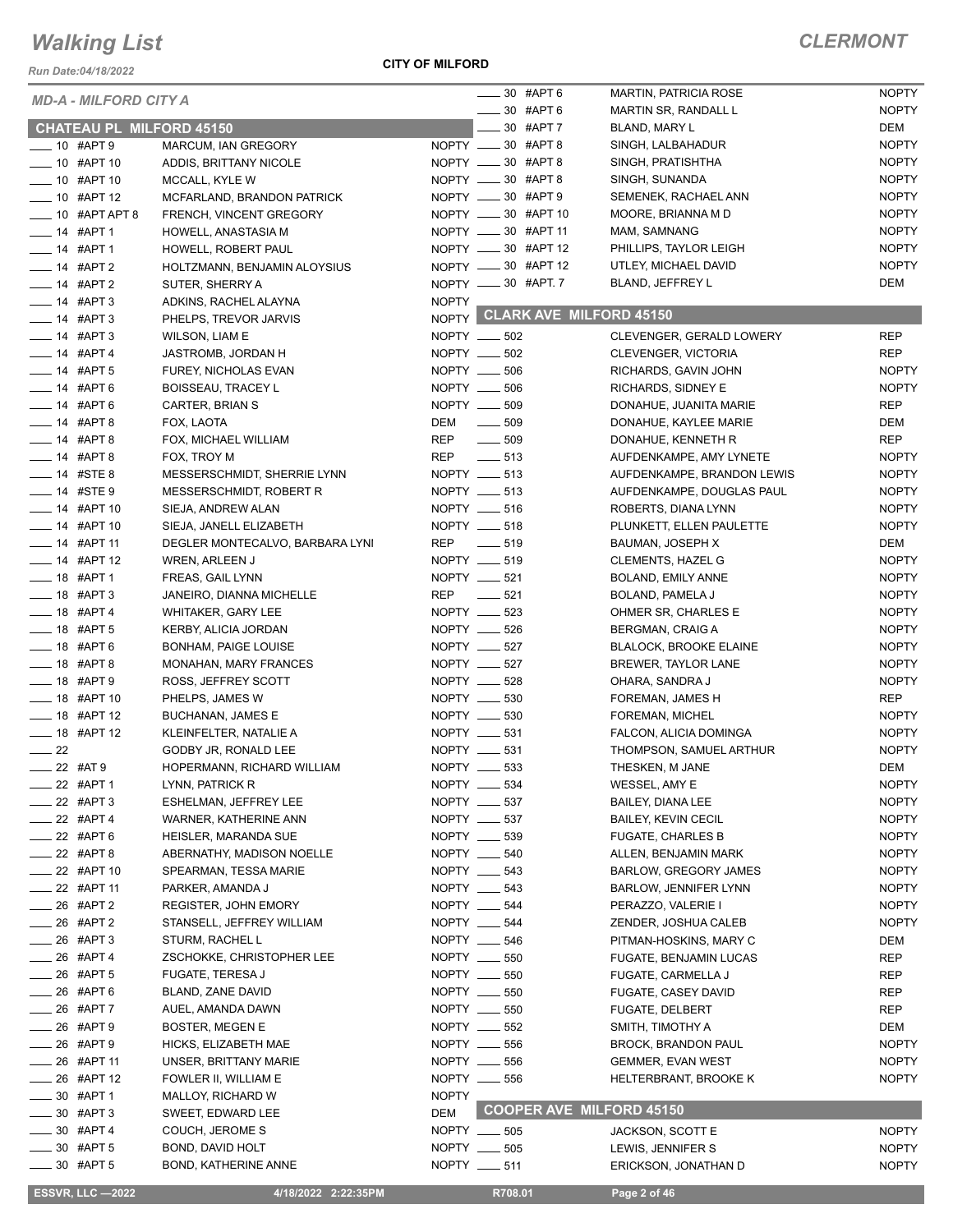*Run Date:04/18/2022*

**CITY OF MILFORD**

| <b>MD-A - MILFORD CITY A</b> |                                 |              | $-521$            | OCHS, MICHAEL ROBERT              | <b>NOPTY</b> |
|------------------------------|---------------------------------|--------------|-------------------|-----------------------------------|--------------|
|                              |                                 |              | $- 521$           | VEARIL, DONNA C                   | <b>REP</b>   |
|                              | <b>COOPER AVE MILFORD 45150</b> |              | 521               | VEARIL, MELODY JOY                | <b>NOPTY</b> |
| $-514$                       | <b>BAILEY, GARY RAYMOND</b>     | <b>REP</b>   | $\frac{1}{2}$ 523 | JONES, ASHLEY M                   | <b>NOPTY</b> |
| $-514$                       |                                 | <b>REP</b>   | 523               | JONES, STEVEN N                   | <b>NOPTY</b> |
|                              | <b>BAILEY, JUNE IZZI</b>        |              | NOPTY -824        | PRIOR, RONALD                     | <b>REP</b>   |
| $\frac{1}{2}$ 514            | IZZI, KEVIN DOUGLAS             |              | 525               | DITTELBERGER, KIMBERLY A          | <b>NOPTY</b> |
| $\frac{1}{2}$ 515            | SMITH, AMY LOUISE               | NOPTY -      | 531               | <b>HOLLY, EMMA KATE</b>           | <b>NOPTY</b> |
| $\frac{1}{2}$ 522            | CLARKE, RUTH M                  | NOPTY -      |                   |                                   | <b>NOPTY</b> |
| $\frac{1}{2}$ 522            | SUNDBERG, CRAIG LEE             | DEM          | 531               | MILLS, WILLIAM R                  |              |
| $\frac{1}{2}$ 522            | SUNDBERG, LISA A                | NOPTY -      | 532               | <b>BELL, MARY E</b>               | <b>NOPTY</b> |
| $\frac{1}{2}$ 525            | MCCLUNG, CONNIE SUE             |              | NOPTY -832        | <b>BELL, MICHAEL A</b>            | <b>REP</b>   |
| $- 526$                      | SMITH, HILARY MEREDITH          | DEM          |                   |                                   |              |
| $- 526$                      | WILLINGHAM, JESSICA RUTH        | <b>NOPTY</b> |                   | <b>ELIZABETH ST MILFORD 45150</b> |              |
| $\frac{1}{2}$ 530            | ELLISON, CHRISTOPHER W          | <b>REP</b>   | $- 730$           | METZ, NADINE                      | <b>NOPTY</b> |
| $\frac{1}{2}$ 531            | KUSHMAN, DAMARIS                | REP          | $\sim$ 730        | SUNDBERG, KELLY MARIE             | <b>NOPTY</b> |
| $\frac{1}{2}$ 531            |                                 | REP          | $- 730$           | SUNDBERG, PETER C                 | <b>NOPTY</b> |
|                              | KUSHMAN, ERIC L                 |              | $- 734$           | DAVIS, JOAN B                     | <b>NOPTY</b> |
| $\frac{1}{2}$ 534            | KOHAKE, JACQUELINE              | REP          | $- 734$           | DAVIS, KELVIN DENARD              | <b>DEM</b>   |
| $\frac{1}{2}$ 534            | MCBEATH, KIMBERLY R             | <b>REP</b>   |                   |                                   | <b>NOPTY</b> |
| $\frac{1}{2}$ 534            | MCBEATH, TROY A                 | <b>REP</b>   | $- 734$           | DAVIS JR, KELVIN DENARD           |              |
| $\frac{1}{2}$ 535            | PYLE, ALEXANDRA HUEBER          |              | NOPTY $-$ 738     | <b>MORRIS, LAUREN ELIZABETH</b>   | <b>DEM</b>   |
| $\frac{1}{2}$ 535            | PYLE, CODY RUSSELL              |              | NOPTY - 750       | WILSON, MELISSA ALICE             | <b>NOPTY</b> |
| $\frac{1}{2}$ 537            | GITTINGER, JESSICA K            | <b>REP</b>   |                   |                                   |              |
| $\frac{1}{2}$ 537            | HOLLAND III, JOSEPH CRAIG       | <b>REP</b>   |                   | <b>FOREST AVE MILFORD 45150</b>   |              |
| $\frac{1}{2}$ 539            | <b>VUOTTO, MICHAEL J</b>        |              | NOPTY - 733       | <b>KESSEL, CHARLES GEORGE</b>     | <b>NOPTY</b> |
| $- 541$                      | BERENS, SCOTT THOMAS            |              | NOPTY - 733       | <b>KESSEL, CHRISTINE C</b>        | <b>NOPTY</b> |
|                              |                                 |              | NOPTY - 733       | <b>KESSEL, CLIFFORD E</b>         | <b>NOPTY</b> |
| $- 541$                      | <b>GREENE, ASHLEY RAE</b>       |              |                   | ARMSTRONG, ADELE J                | <b>NOPTY</b> |
| $\frac{1}{2}$ 543            | QUEENEY, MAURA KAITLIN          |              | NOPTY $-$ 741     |                                   |              |
| $\frac{1}{2}$ 544            | <b>EMMONS, ELIZABETH NICOLE</b> |              | NOPTY - 741       | ARMSTRONG, ROBERT B               | <b>NOPTY</b> |
| $\frac{1}{2}$ 544            | <b>EMMONS, GEORGE GREGORY</b>   |              | NOPTY - 749       | WEINBERG, KRISTIN NICHOLE         | <b>NOPTY</b> |
| $- 548$                      | CORNETT, ALLISON DOROTHY        |              | NOPTY - 749       | <b>WEINBERG, MICHAEL E</b>        | <b>NOPTY</b> |
| $\frac{1}{2}$ 550            | STRICKLAND, EMMA HARPER         |              | NOPTY - 757       | WISBY, DELORES A                  | <b>DEM</b>   |
| $\frac{1}{2}$ 550            | STRICKLAND, HERSEY B            |              | NOPTY - 757       | WISBY, JEFFERY A                  | <b>NOPTY</b> |
| $\frac{1}{2}$ 550            | STRICKLAND, JONATHAN E          | DEM          | —— 769            | EVANS, BRIAN CHARLES              | <b>NOPTY</b> |
| $\frac{1}{2}$ 550            | STRICKLAND, LESLIE EVANS        | DEM          | $- 769$           | <b>EVANS, CHAD HENRY</b>          | <b>REP</b>   |
|                              |                                 |              | $-769$            | <b>EVANS, CHARLES E</b>           | <b>REP</b>   |
|                              | <b>CRAIG LN MILFORD 45150</b>   |              | $-769$            | EVANS, LISA D                     | <b>REP</b>   |
|                              |                                 |              | NOPTY -773        | PERRY, CHARLES RAYMOND            | <b>NOPTY</b> |
| $- 970$                      | <b>CLARKE, RONALD EDWARD</b>    |              |                   |                                   | <b>NOPTY</b> |
| $-970$                       | CLARKE, VICKI LYNN              |              | NOPTY -773        | PERRY, LYNN ROSE                  |              |
| $-970$                       | SANFT, CHARLES A                |              | NOPTY -801        | NAUSE, BARBARA A                  | <b>REP</b>   |
| $-970$                       | SANFT, HOLLY MARGARET           |              | NOPTY -801        | SHELTON, KERI R                   | <b>REP</b>   |
|                              |                                 |              | 801               | SHELTON, MORGAN R                 | <b>REP</b>   |
| DOT AVE MILFORD 45150        |                                 |              | 805               | HALL, CHRISTINE                   | <b>NOPTY</b> |
| $- 406$                      | NDINYA, KARAN HOLLIS            | $N$ OPTY -   | 809               | ERICKSON, DONALD GLEN             | <b>NOPTY</b> |
| $-410$                       | LOWE, DAVID H                   | <b>REP</b>   | 809               | KIPP, BRYAN A                     | <b>NOPTY</b> |
|                              |                                 | NOPTY -      | 809               | <b>TURNER, LESLIE MARIE</b>       | <b>NOPTY</b> |
| $-412$                       | <b>WILLIAMS, LOUIS EARL</b>     |              | NOPTY -813        | FRANK, MICHELINA                  | <b>NOPTY</b> |
| $\frac{1}{2}$ 501            | CURRENT, DUNCAN                 |              |                   | WIGGINS, JOHN C                   | <b>NOPTY</b> |
| $\frac{1}{2}$ 501            | <b>CURRENT, RALPH E</b>         |              | NOPTY -817        |                                   |              |
| $\frac{1}{2}$ 503            | SHANNON, MARY JO                |              | NOPTY -819        | CLABAUGH, BARNEY COWLES           | DEM          |
| $\frac{1}{2}$ 503            | SHANNON, WILLIAM V              |              | NOPTY -819        | CLABAUGH, CYNTHIA A               | DEM          |
| $\frac{1}{2}$ 505            | DAY, CINDY S                    | <b>REP</b>   | $-823$            | CERVENY, PAMELA R                 | DEM          |
| $\frac{1}{2}$ 508            | CASH, ANNA NICOLE               | DEM          | $-827$            | WRIGHT, LINDA JUNE                | <b>NOPTY</b> |
| $\frac{1}{2}$ 508            | CASH, ERIC T                    | DEM          | $-829$            | <b>BAIN, G JACQUELINE</b>         | REP          |
| $\frac{1}{2}$ 508            | CORNELL, ROBIN GLEN             |              | NOPTY -829        | BAIN, JOHN R                      | REP          |
|                              |                                 |              | NOPTY -833        | CRAIG, DONALD E                   | <b>NOPTY</b> |
| $\frac{1}{2}$ 509            | HORVATH, SHANNON R              |              | NOPTY -833        | CRAIG, JOANN                      | <b>NOPTY</b> |
| $\frac{1}{2}$ 511            | COLEMAN, DONOVAN WAYNE          |              | 837               | BROCKMAN, MARY JOYCE              | <b>NOPTY</b> |
| $- 512$                      | KNUEVEN, JAMES B                | REP          |                   |                                   |              |
| $- 512$                      | KNUEVEN, KAITLIN ELISE          | NOPTY $-$    | 903               | HAWKINS, CHERI R                  | REP          |
| $-512$                       | KNUEVEN, KRISTOPHER JOHN LAWREI | NOPTY -      | 903               | HAWKINS, CONNOR MCCAULEY          | <b>NOPTY</b> |
| $- 515$                      | BRUMLEY, ALEXIS C               | $NOPTY$ –    | 903               | HAWKINS, ROBERT BRYAN             | REP          |
| $- 516$                      | FERRELL, LAURA BRIANNE          |              | NOPTY -813        | ROEDER, JOSHUA STEVEN             | <b>NOPTY</b> |
| $-517$                       | HANKINS, HOLLIE M               |              | NOPTY -813        | ROEDER, STEVEN W                  | <b>NOPTY</b> |
| $\frac{1}{2}$ 519            | RAFFERTY, JENNIFER ANN          | DEM          | __ 917            | ROWE, ALLEN JEFFREY               | <b>NOPTY</b> |
|                              |                                 |              | $-919$            | <b>JUSTICE, DWIGHT B</b>          | <b>NOPTY</b> |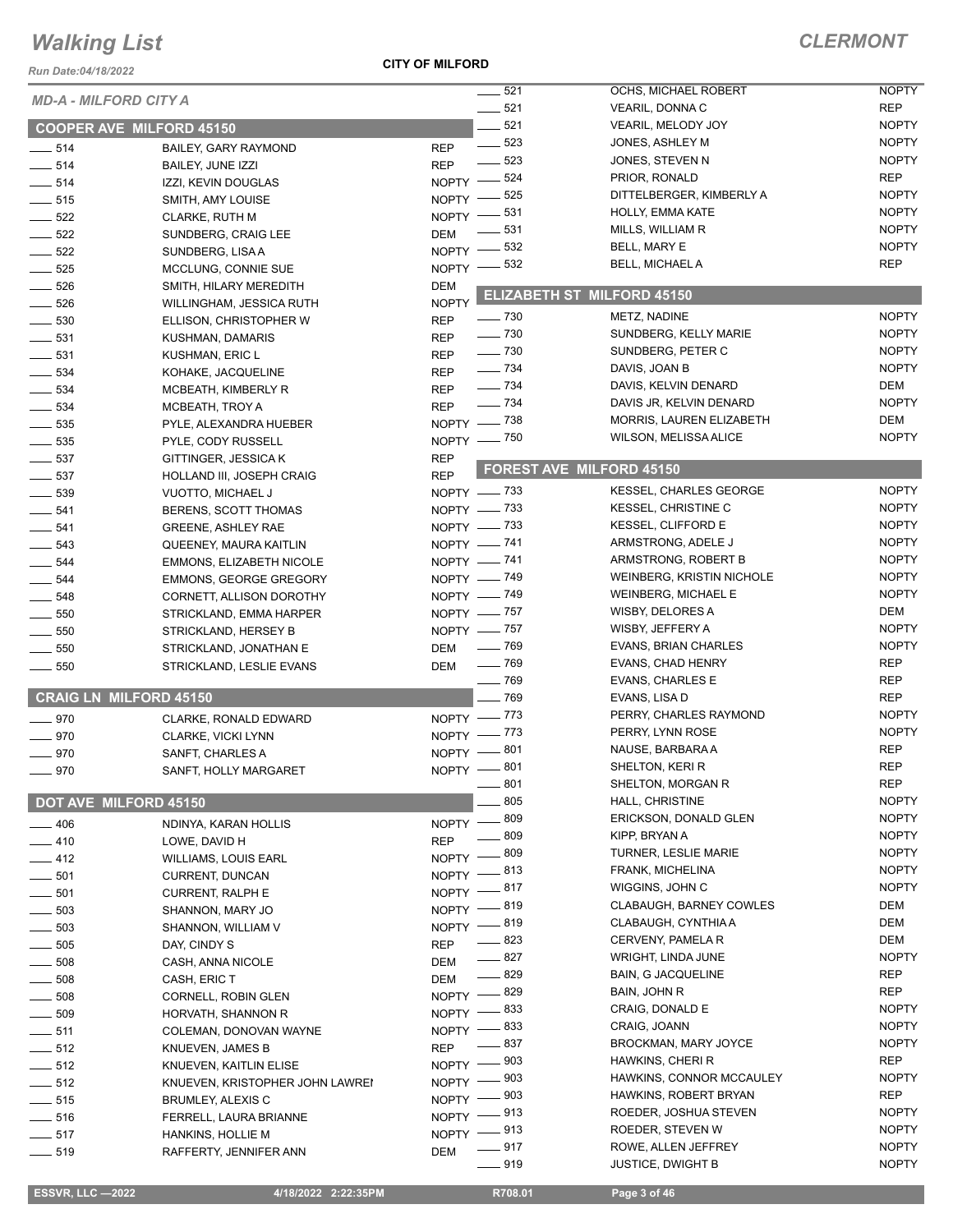*Run Date:04/18/2022*

**CITY OF MILFORD**

| <b>MD-A - MILFORD CITY A</b>    |                               |              | $\frac{1}{2}$ 514<br>$- 514$    |                                | MONROE, DAVID A                          | <b>DEM</b><br><b>DEM</b> |
|---------------------------------|-------------------------------|--------------|---------------------------------|--------------------------------|------------------------------------------|--------------------------|
|                                 |                               |              | 516                             |                                | MONROE, LAUREN C<br>ROWE, ISABELLE GRACE | <b>REP</b>               |
| FOREST AVE MILFORD 45150        |                               |              |                                 |                                |                                          |                          |
| $-921$                          | <b>ULBRICH, MARK</b>          |              | NOPTY -816<br>$\frac{1}{2}$ 516 |                                | ROWE, JAMES BRIAN                        | <b>REP</b><br><b>REP</b> |
| $\frac{1}{2}$ 931               | CARR, MICHAEL BONHAJO         | <b>DEM</b>   | $-520$                          |                                | ROWE, KAREN M<br><b>BOULLE, AMY E</b>    | DEM                      |
| $- 931$                         | PUGH, REGINA M                | <b>DEM</b>   |                                 |                                |                                          | <b>NOPTY</b>             |
| 943                             | SHELL, MOLLY ANN              |              | NOPTY -820                      |                                | <b>BOULLE, ROBERT ALEXANDER</b>          | <b>NOPTY</b>             |
| 949                             | HAERR, CATHERINE A            | NOPTY -      | _ 524                           |                                | HENDERSON, JEFFREY T                     |                          |
| .957                            | <b>BAILEY, RUTH E</b>         | <b>DEM</b>   | $-528$                          |                                | CHAMBERLAND, JOSHUA ADAM                 | <b>NOPTY</b>             |
| 957                             | BAILEY, TED L                 | <b>DEM</b>   | $\frac{1}{2}$ 528               |                                | CHAMBERLAND, KIM M                       | <b>REP</b>               |
|                                 |                               |              | 528                             |                                | CHAMBERLAND, RICHARD A                   | <b>REP</b>               |
| <b>GEORGE ST MILFORD 45150</b>  |                               |              | 528                             |                                | CHAMBERLAND, SAMANTHA YVONNE             | DEM                      |
| 548                             | SLONE, CYNTHIA L              | $NOPTY -$    | 536                             |                                | CHANEY, JOSEPH S                         | <b>NOPTY</b>             |
| $- 548$                         | SLONE, EDWARD L               |              | NOPTY -836                      |                                | CHANEY, RICHARD R                        | <b>NOPTY</b>             |
| $-552$                          | HOMAN, NANCIE MARIE           | $N$ OPTY $-$ |                                 | 540 #APT 2                     | <b>TEDRICK, RONALD D</b>                 | <b>NOPTY</b>             |
| $-552$                          | JANDOLENKO, SARA A            | $N$ OPTY $-$ |                                 | $-540$ #APT 4                  | STAGGS, CIRA O                           | <b>NOPTY</b>             |
|                                 |                               |              |                                 | 540 #APT 6                     | PARGA, JOSEPH M                          | <b>NOPTY</b>             |
| <b>HELEN ST MILFORD 45150</b>   |                               |              | 544                             |                                | SULLIVAN, JAYSON P                       | <b>NOPTY</b>             |
| $-954$                          | CONOVER, AMY LYNN             | <b>REP</b>   | $-544$                          |                                | SULLIVAN, SARAH MICHELLE                 | <b>NOPTY</b>             |
| 954                             | KEISER, WAYNE RICHARD         | <b>REP</b>   | 548                             |                                | <b>CURLESS, COURTNEY KATHLEEN</b>        | <b>NOPTY</b>             |
| 958                             | GILL, JACOB W                 | NOPTY -      | 548                             |                                | <b>CURLESS, LARRY J</b>                  | <b>NOPTY</b>             |
| 966                             | WOOD, KRYSTA L                | <b>NOPTY</b> | 552                             |                                | COOPER, JANET I                          | <b>REP</b>               |
|                                 |                               |              | 552                             |                                | COOPER, JOSEPH A                         | <b>REP</b>               |
| <b>HUDSON AVE MILFORD 45150</b> |                               |              | 556                             |                                | EVANS, ANDREW W                          | <b>REP</b>               |
| 500                             | KINCAID, JAMES E              | <b>NOPTY</b> | 556                             |                                | EVANS JR, ANDREW WILLIAM                 | <b>NOPTY</b>             |
| 504                             | THOMPSON, MARK C              | <b>DEM</b>   | 556                             |                                | EVANS, ELISABETH H                       | <b>NOPTY</b>             |
| $-505$                          | PRATHER, JEFF LEE             | <b>NOPTY</b> |                                 |                                |                                          |                          |
| 505                             | PRATHER, TERRA LYN            | <b>NOPTY</b> |                                 | <b>MAY ST MILFORD 45150</b>    |                                          |                          |
| 508                             | FLEEK, DEVIN PATRICK          | NOPTY -      | _ 963                           |                                | EUBANKS, PEGGY A                         | <b>REP</b>               |
| 508                             | HICKEY, MOLLY A               | NOPTY -      | 965                             |                                | VALLETTA, CYNTHIA H                      | <b>NOPTY</b>             |
| $-508$                          | HICKEY, SAMUEL THOMAS         | NOPTY $-$    | 965                             |                                | VALLETTA, RACHEL HELENA                  | <b>NOPTY</b>             |
| $-509$                          | WISSMAN, MICHAEL J            | NOPTY -      | 966                             |                                | WILSON, ASHLEY ELIZABETH                 | <b>NOPTY</b>             |
| $\frac{1}{2}$ 509               | WISSMAN, RACHAEL ANNE         | NOPTY =      | 969                             |                                | <b>BOEHLE, JULIE MARIE</b>               | <b>NOPTY</b>             |
| $\frac{1}{2}$ 513               |                               | <b>NOPTY</b> | 970                             |                                | MULLINS, DAVID L                         | <b>NOPTY</b>             |
| $-513$                          | <b>REED, ROBERT LEE</b>       | <b>NOPTY</b> |                                 |                                |                                          |                          |
| $-513$                          | REED, TAMMY JANE              | <b>NOPTY</b> |                                 | <b>MIAMI AVE MILFORD 45150</b> |                                          |                          |
|                                 | <b>REED, TYLER THOMAS LEE</b> |              | NOPTY -811                      |                                | SMITH III, SYDNEY G                      | <b>NOPTY</b>             |
| $-514$<br>$-518$                | <b>SCHUH, AMY MARIE</b>       | <b>REP</b>   | $-531$                          |                                | LESTER, AMANDA DAWN                      | <b>NOPTY</b>             |
|                                 | WILLIAMS, LEVI                |              | NOPTY -831                      |                                | LESTER, MATTHEW J                        | DEM                      |
| $-520$<br>520                   | ANDERSON, BRENT M             |              | NOPTY -835                      |                                | SWANSON, ELISABETH ANNE                  | <b>NOPTY</b>             |
|                                 | ANDERSON, REBECCA ANN         |              | NOPTY -835                      |                                | SWANSON, JACOB MICHAEL                   | <b>NOPTY</b>             |
| $\frac{1}{2}$ 524               | STOUT, CAROL R                |              | NOPTY -839                      |                                | FLEMING, JAMES A                         | <b>REP</b>               |
| $-524$                          | STOUT, JOE G                  | $NOPTY =$    | $-539$                          |                                | MCCLEERY, DEREK J                        | <b>REP</b>               |
| 524                             | STOUT, WILLIAM JOSEPH         |              | NOPTY -839                      |                                | MCCLEERY, REBECCA S                      | <b>REP</b>               |
| . 525                           | SCHWARZ, KIMBERLY A           |              | $\frac{1}{2}$ 543               |                                | <b>BEASLEY, DEBORAH B</b>                | <b>NOPTY</b>             |
| $-528$                          | TEBBS, JON G                  | <b>REP</b>   | $\frac{1}{2}$ 543               |                                | BEASLEY, DOUGLAS L                       | <b>NOPTY</b>             |
| $-529$                          | <b>WILLIAMS, ROBERT L</b>     | <b>REP</b>   | $-543$                          |                                | BEASLEY, LINDSAY NICOLE                  | <b>NOPTY</b>             |
| <sub>_</sub> __ 529 #APT A      | MOORE, JEANNIE N              | <b>REP</b>   | $\frac{1}{2}$ 547               |                                | <b>BLEVINS, JASON S</b>                  | <b>NOPTY</b>             |
| $-529$ #APT B                   | <b>WILLIAMS, THERESA R</b>    | <b>REP</b>   |                                 |                                | BLEVINS, ROBERT L                        | <b>NOPTY</b>             |
| $\sim$ 532                      | SIZEMORE, EVERETT BRIAN       |              | NOPTY -847                      |                                |                                          |                          |
| $\frac{1}{2}$ 533               | <b>BARTEL, LEAH</b>           | <b>NOPTY</b> |                                 |                                | PASADENA AVE_MILFORD 45150               |                          |
| $\sim$ 533                      | SUMNER, CASEY PAUL            | NOPTY L      |                                 |                                |                                          |                          |
| $\frac{1}{2}$ 535               | MEEGAN, JOHN WALTER           |              | NOPTY - 715                     |                                | RENTON, TODD A                           | <b>NOPTY</b>             |
| $\_\_\_\$ 535                   | ROBERTS, JAMES JOSEPH         |              | NOPTY - 719                     |                                | CRIST, GLORIA GAY                        | <b>NOPTY</b>             |
| $\sim$ 536                      | FRITZ, JOSEPH EDWARD          |              | NOPTY - 719                     |                                | <b>CRIST, TYLER</b>                      | <b>REP</b>               |
| $\frac{1}{2}$ 536               | WILSON, GUY A                 |              | NOPTY - 720                     |                                | MIDER, ANN LUCILLE                       | <b>NOPTY</b>             |
| ____ 539                        | MURPHY, JAMES A               |              | NOPTY - 720                     |                                | MORGAN, KEVIN RICHARD                    | <b>NOPTY</b>             |
| $-540$                          | DELANEY, DAVID H              | <b>REP</b>   | $\frac{1}{2}$ 720               |                                | WILSON, MARK A                           | <b>NOPTY</b>             |
| $-540$                          | DELANEY, SUSAN C              | <b>REP</b>   | $\frac{1}{2}$ 723               |                                | OLSON, JON KENNETH                       | <b>NOPTY</b>             |
| $- 541$                         | BRINKDOPKE, DAVID             |              | NOPTY - 723                     |                                | OLSON JR, THOMAS ORREN                   | <b>NOPTY</b>             |
| $-541$                          | BRINKDOPKE, JOY ANNETTE       | <b>REP</b>   | $\frac{1}{2}$ 723               |                                | WOOD, JOSEPH GALE                        | <b>NOPTY</b>             |
|                                 |                               |              | $\frac{1}{2}$ 724               |                                | JOHNSON, RACHEL TIERNEY                  | <b>NOPTY</b>             |
| LILA AVE MILFORD 45150          |                               |              | $-726$                          |                                | WESSEL, HOLLIE N                         | <b>NOPTY</b>             |
|                                 |                               |              | $- 727$                         |                                | HAWKS, KATHRYN ELIZABETH                 | DEM                      |
| <b>ESSVR, LLC -2022</b>         | 4/18/2022 2:22:35PM           |              | R708.01                         |                                | Page 4 of 46                             |                          |
|                                 |                               |              |                                 |                                |                                          |                          |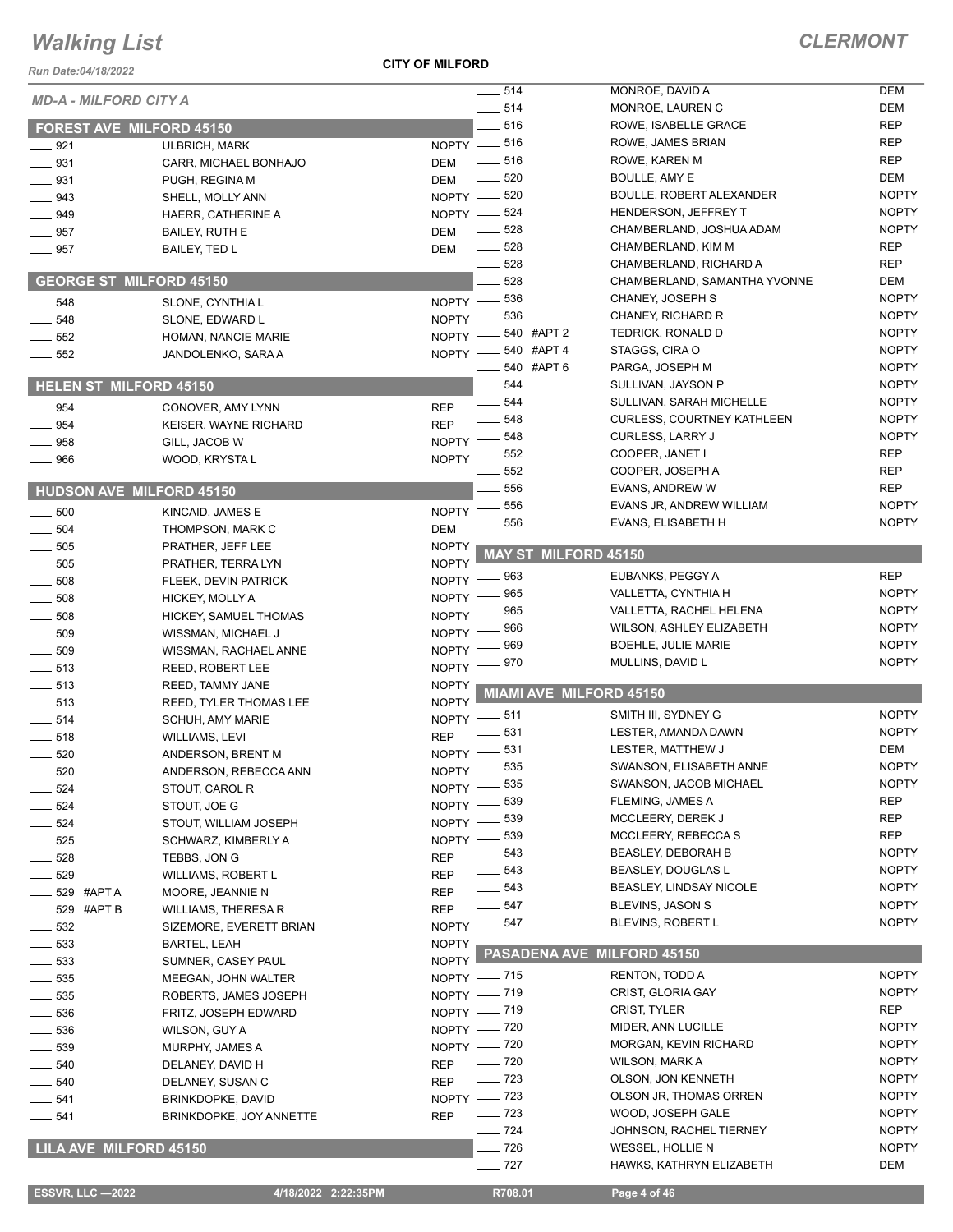*Run Date:04/18/2022*

#### **CITY OF MILFORD**

| <b>MD-A - MILFORD CITY A</b>    |                                                    |                              | ___ 939                     |
|---------------------------------|----------------------------------------------------|------------------------------|-----------------------------|
|                                 | <b>PASADENA AVE MILFORD 45150</b>                  |                              | _ 939                       |
| $-727$                          |                                                    |                              | __ 945<br>$\frac{1}{2}$ 945 |
| $- 728$                         | <b>WILLMOT, MARADELL</b><br>HAINES, HEATHER ANYTA  | DEM                          | NOPTY __ 955                |
| $- 730$                         | JONES, KILLIAN C                                   |                              | NOPTY __ 955                |
| $\equiv$ 730                    | WILSON, MELISSA M                                  |                              | NOPTY __ 957                |
| $-731$                          | CAMPBELL, HALEY N                                  | NOPTY __ 959                 |                             |
| $-731$                          | <b>COURTNEY, STEVEN LEN</b>                        |                              | NOPTY __ 959                |
| $-732$                          | PAGE, EVAN RICHARD HARRY                           | DEM                          | $-961$                      |
| $-732$                          | STOBER, GRANT FOSTER                               | NOPTY __ 961                 |                             |
| $-735$                          | BURRIS, SAMANTHA LEE                               | NOPTY __ 965                 |                             |
| — 735                           | DUVALL, TERESA L                                   |                              | NOPTY __ 965                |
| $-736$                          | <b>FLICK, KIMBERLY L</b>                           | DEM                          |                             |
| $-736$                          | WILSON, JEROME LAWRENCE                            | <b>NOPTY</b>                 | <b>TOTAL: 524</b>           |
| $-740$                          | CRAVEN, JAMES ALAN                                 | <b>NOPTY</b>                 |                             |
| $-740$                          | CRAVEN, RUTH A                                     | <b>NOPTY</b>                 |                             |
| $-$ 743                         | HANCE, PATRICIA A                                  | <b>REP</b>                   |                             |
| $- 744$                         | DUMRESE, SANDRA L                                  | <b>NOPTY</b>                 |                             |
| $-747$                          | ATWELL, MICHAEL W                                  | <b>NOPTY</b>                 |                             |
| $-752$                          | WOODWARD, JAMIE LEE                                | <b>NOPTY</b>                 |                             |
| $-752$                          | WOODWARD, PHILIP STEVEN                            | <b>NOPTY</b>                 |                             |
| $-755$                          | MOORE, CHARLES R                                   | <b>NOPTY</b>                 |                             |
| $\frac{1}{2}$                   | <b>MOORE, SUSAN R</b>                              | <b>NOPTY</b>                 |                             |
| ____ 760 #APT 1                 | HEFLIN, BETTYE J                                   | <b>NOPTY</b>                 |                             |
| —— 760 #APT 1                   | WILLIAMS, MEGAN ELIZABETH                          | <b>REP</b>                   |                             |
| ____ 760 #APT 2                 | JOHNSON, GABRIELA ROMAY                            | <b>NOPTY</b>                 |                             |
| ____ 760 #APT 2                 | <b>MARSTON, ANGELA LOVE</b>                        | <b>NOPTY</b>                 |                             |
| ___ 760 #APT 2<br>__ 760 #APT 3 | MOORE, CHRISTOPHER SEAN                            | <b>NOPTY</b>                 |                             |
| __ 760 #APT 4                   | ANGEL, MARY ELIZABETH<br>BROSSART, ALEXIS O        | <b>NOPTY</b><br><b>NOPTY</b> |                             |
|                                 |                                                    |                              |                             |
|                                 |                                                    |                              |                             |
|                                 | <b>RIVERSIDE AVE MILFORD 45150</b>                 |                              |                             |
| $-759$                          | BENTON, ELIZABETH                                  | <b>DEM</b>                   |                             |
| — 759                           | BENTON, MATTHEW CORNING                            | DEM                          |                             |
| $-759$                          | GOINS JR, KENNETH GLENN                            | <b>REP</b>                   |                             |
| $-801$                          | SEHLHORST, GERALD A                                | <b>NOPTY</b>                 |                             |
| $\equiv$ 801                    | SEHLHORST, REBECCA J                               | <b>NOPTY</b>                 |                             |
| $\equiv$ 805                    | <b>GALLOWAY, ANNETTA J</b>                         | <b>NOPTY</b>                 |                             |
| $-806$                          | BRIGGS III, GLENN ALEXANDER                        | <b>NOPTY</b>                 |                             |
| $=808$                          | CORN, REBECCAA                                     | NOPTY                        |                             |
| $-809$                          | HANCE, MERCEDES M                                  | REP                          |                             |
| $-810$                          | <b>BRICKWEG, DONALD J</b>                          | NOPTY                        |                             |
| $-810$                          | MCKNIGHT, LOIS A                                   | REP                          |                             |
| __ 823                          | MCMANNIS, JODI ANN                                 | <b>NOPTY</b>                 |                             |
| __ 823                          | <b>MCMANNIS, TIMOTHY L</b>                         | NOPTY                        |                             |
| — 823<br>__ 828                 | NIEHAUS, HANNAH LEWIS                              | <b>NOPTY</b>                 |                             |
| ___ 833                         | ROLL, SHANNON JOAN<br><b>BLAIR, MAKENZY CIERRA</b> | NOPTY<br><b>NOPTY</b>        |                             |
| __ 833                          | COOK JR, PAUL ANTHONY                              | <b>NOPTY</b>                 |                             |
| $-840$                          | DAVIS, NANCY E                                     | DEM                          |                             |
| $-841$                          | MIZ, JAMES A                                       | REP                          |                             |
| ___ 841                         | MIZ, MARGARET J                                    | <b>REP</b>                   |                             |
| $-909$                          | MEYER, ALLISON FAY                                 | NOPTY                        |                             |
| ___ 913                         | WARD, JULIE A                                      | <b>NOPTY</b>                 |                             |
| $= 913$                         | WARD, THOMAS H                                     | <b>NOPTY</b>                 |                             |
| __ 919                          | BRINKMAN, RICHARD Q                                | <b>NOPTY</b>                 |                             |
| __ 919                          | MACEJKO, MEGAN                                     | <b>NOPTY</b>                 |                             |
| _ 929                           | GARMON, MELISSA JOY                                | <b>NOPTY</b>                 |                             |
| __ 929                          | WEIR, MARYBETH H                                   | NOPTY                        |                             |
| _ 935                           | ELLWOOD, SEAN CURTIS                               | NOPTY                        |                             |
| - 935<br>935                    | ROSE, GABRIEL K<br>ROSE, JULIANN                   | <b>NOPTY</b><br><b>NOPTY</b> |                             |

| 939 | <b>KLEINE, RANDAL F</b>    | <b>REP</b>   |
|-----|----------------------------|--------------|
| 939 | KLEINE, SUSAN L            | <b>REP</b>   |
| 945 | <b>MCROBERTS, MARTIN W</b> | <b>REP</b>   |
| 945 | <b>MCROBERTS, MARY J</b>   | <b>REP</b>   |
| 955 | MONTOYA, JAVIER JUAN       | <b>REP</b>   |
| 955 | MONTOYA, TIFFANY M         | <b>REP</b>   |
| 957 | LOWMAN, NATHAN D           | <b>NOPTY</b> |
| 959 | BOSWORTH, BRIAN WAYNE      | <b>NOPTY</b> |
| 959 | SHAFFER, DANIELLE EILEEN   | <b>NOPTY</b> |
| 961 | <b>HARTMAN, ASHLEY R</b>   | <b>NOPTY</b> |
| 961 | <b>MILLS, ALLEN LYNN</b>   | <b>NOPTY</b> |
| 965 | SAYLOR. HEATHER N          | <b>NOPTY</b> |
| 965 | SAYLOR. MICHELLE DENISE    | <b>NOPTY</b> |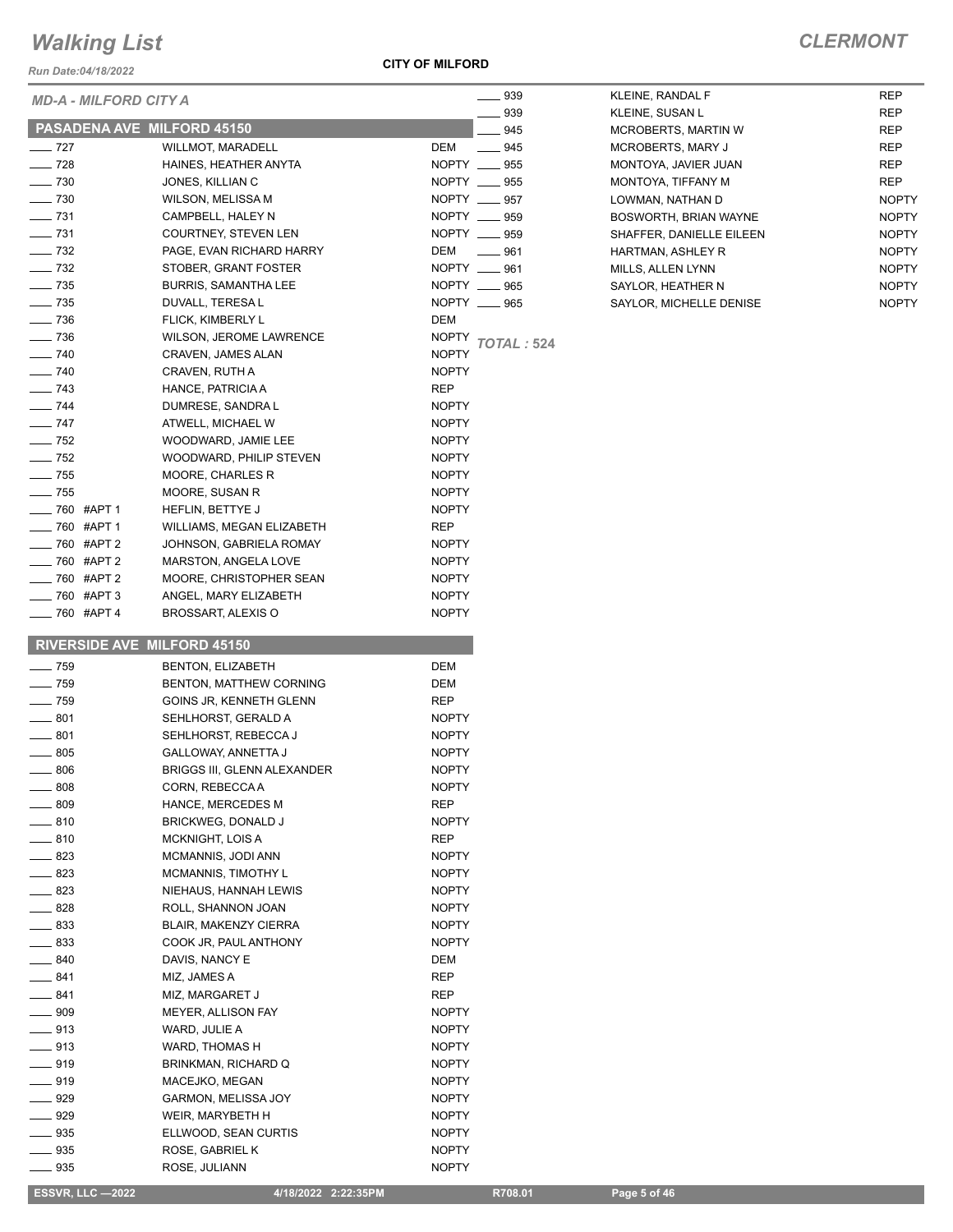*Run Date:04/18/2022*

**CITY OF MILFORD**

|                               |                                   |                           | 500<br>$\overline{\phantom{a}}$ | STEVENS, MICHAEL SCOTT           | <b>NOPTY</b> |
|-------------------------------|-----------------------------------|---------------------------|---------------------------------|----------------------------------|--------------|
| <b>MD-B - MILFORD CITY B</b>  |                                   |                           | 504<br>$\sim$                   | PERRY, AMANDA                    | <b>NOPTY</b> |
| <b>APPLE LN MILFORD 45150</b> |                                   |                           | 504                             | PERRY, BARBARA J                 | <b>REP</b>   |
| $\overline{\phantom{0}}$ 1    | BATES, RYAN GREGROY               |                           | NOPTY -811                      | <b>BROWN, NICHOLAS PAUL</b>      | <b>NOPTY</b> |
| $\overline{\phantom{0}}$ 1    | VIOX, ASHLEY TAYLOR               | NOPTY <sup>-</sup>        | 511                             | ICE, ANDREW G                    | <b>NOPTY</b> |
| $\frac{1}{2}$                 | <b>WIETHOLTER, JULIE E</b>        | <b>NOPTY</b>              | 511                             | ICE, BENJAMIN MATTHEW            | <b>NOPTY</b> |
| $\frac{1}{2}$                 | WIETHOLTER, PAUL A                | NOPTY <sup>-</sup>        | 511                             | ICE, JANE ELIZABETH              | <b>NOPTY</b> |
| $\overline{\phantom{0}}$ 3    | DEWS, AMANDA G                    | <b>NOPTY</b>              |                                 |                                  |              |
| $\overline{\phantom{0}}$ 3    | DEWS, JONATHAN W                  | <b>NOPTY</b>              |                                 | <b>CASH ST MILFORD 45150</b>     |              |
| $\frac{1}{2}$                 | WILLIS, OTHELLA A                 | <b>REP</b>                | —— 201                          | TIEMANN, ERICA LEE               | <b>NOPTY</b> |
| $\overline{\phantom{0}}$ 5    | SANDERS, CAROL J                  | <b>DEM</b>                | 214                             | <b>GANTZ, MATTHEW W</b>          | <b>NOPTY</b> |
| $\frac{1}{2}$ 6               | LUCKEY, DUSTIN W                  |                           | NOPTY -214                      | <b>GRAHAM, KELLY A</b>           | <b>NOPTY</b> |
| $\_\_\_$ 8                    | SADLON, JEREMY J                  | $NOPTY$ –                 | _ 220                           | <b>HAMILTON, JESSE C</b>         | <b>NOPTY</b> |
| $-9$                          | <b>FYFFE, BYRON SPENCER</b>       | <b>NOPTY</b>              |                                 |                                  |              |
| $-9$                          | FYFFE, EYDIE M                    | <b>NOPTY</b>              |                                 | <b>CLERTOMA DR MILFORD 45150</b> |              |
| $-9$                          | FYFFE REISERT, TAYLOR NICOLE LYNN | NOPTY $-1$                |                                 | TROXEL, CYNTHIA D                | <b>REP</b>   |
| $\frac{1}{2}$ 10              | <b>BOATRIGHT, ERIC M</b>          | NOPTY $-1$                |                                 | TROXEL, KAREN F                  | <b>REP</b>   |
| $\overline{\phantom{0}}$ 10   | <b>BOATRIGHT, FRANCES T</b>       | NOPTY $-1$                |                                 | TROXEL, RONNIE ALLEN             | <b>REP</b>   |
| $\frac{1}{2}$ 11              | MCGEORGE, JANICE                  | <b>REP</b>                | $\sim$ 3                        | HAMMOND, KILEY M                 | <b>NOPTY</b> |
| $\frac{1}{2}$                 | WAINSCOTT, GEORGIA L              | NOPTY $-$ 5               |                                 | HUELSMAN, ISABELLA ROSE          | DEM          |
| $\frac{1}{2}$ 12              | WAINSCOTT, GEORGIA L              | NOPTY $-$ 5               |                                 | HUELSMAN, LILLIAN C              | <b>NOPTY</b> |
| $\frac{1}{2}$ 14              | MCDONALD, SCOTT MICHAEL           | NOPTY $-$ 5               |                                 | WALKER, LORI A                   | <b>NOPTY</b> |
| $\frac{1}{2}$ 15              | DAVIS, KENNETH R                  | NOPTY $ ^7$               |                                 | RHOADES, WILLIAM ANTHONY         | <b>NOPTY</b> |
| $\frac{1}{16}$                | BENTON, JESSICA SUE               | $NOPTY \longrightarrow 9$ |                                 | WILLIAMS, SAMANTHA M             | <b>NOPTY</b> |
| $\frac{1}{16}$                | <b>BENTON, KYLE L</b>             | NOPTY $-9$                |                                 | WILLIAMS, TIMOTHY DALE           | <b>NOPTY</b> |
| $\overline{\phantom{0}}$ 16   | SCALISE, JONATHAN MICHAEL         | $NOPTY$ - 11              |                                 | MARTINEZ, MARISSA DEVAN          | <b>NOPTY</b> |
| $\frac{1}{16}$                | <b>SCALISE, SARAH LYNN</b>        | NOPTY - 15                |                                 | ADDISON JR, ANTHONY WAYNE        | <b>NOPTY</b> |
| $\frac{1}{2}$ 17              | <b>SEGRIST, LISA YVETTE</b>       | NOPTY - 15                |                                 | ADDISON, TONETTE MARIE           | <b>NOPTY</b> |
| $\frac{1}{2}$ 17              | URETA, ANTONIO G                  | NOPTY - 15                |                                 | EICHSTADT JR, DONALD RICHARD     | <b>NOPTY</b> |
| $\frac{1}{2}$ 17              | URETA, FEVE D                     | NOPTY - 15                |                                 | STROUP, ANGEL L                  | <b>NOPTY</b> |
| $\frac{1}{2}$ 18              | BURKHOLDER, DANA ELIZABETH        | $NOPTY$ - 17              |                                 | <b>SCHRICHTEN, DIXIE</b>         | <b>REP</b>   |
| $\frac{1}{2}$ 19              | <b>GLENDENING, TERRY S</b>        | NOPTY $-$ 17              |                                 | SCHRICHTEN SR, RAYMOND W         | <b>REP</b>   |
| $\frac{1}{21}$                | CHIPLEY, KARA ANN                 | $NOPTY = 17$              |                                 | SCHRICHTEN, RAYMOND W            | <b>REP</b>   |
| $\frac{1}{21}$                | <b>CREWS, SUZANNE RUHOFF</b>      | NOPTY - 19                |                                 | <b>BAXTER, ASHLEY MARIE</b>      | <b>REP</b>   |
| $\frac{1}{21}$                | <b>CREWS, VIRGIL KEITH</b>        | NOPTY -21                 |                                 | HASKAMP, ABIGAIL GWYNETH         | <b>NOPTY</b> |
| $\frac{1}{22}$                | STEVENSON, MATTHEW CHRISTOPHEF    | NOPTY - 21                |                                 | NEAL, MEGAN ANN                  | <b>NOPTY</b> |
| $\frac{1}{2}$ 23              | OBERSCHLAKE, TRACY K              | NOPTY -21                 |                                 | <b>WRIGHT, CHRISTOPHER J</b>     | <b>NOPTY</b> |
| $\frac{24}{3}$                | CLEMENTS, CONSTANCE A             | <b>REP</b>                | $\frac{1}{24}$                  | KNEIPP, KAREN M                  | <b>NOPTY</b> |
| $\frac{1}{24}$                | <b>CLEMENTS, STEPHEN B</b>        | <b>REP</b>                | $\frac{27}{2}$                  | ANTESBERGER JR, RICHARD M        | <b>NOPTY</b> |
| 25                            | KIRSCHBAUM, CASSANDRA HOPE        | NOPTY -27                 |                                 | ANTESBERGER, SHERYL T            | <b>NOPTY</b> |
| $-26$                         | WIEDERHOLD, SUSAN LYNN            | NOPTY - 28                |                                 | HOLTSCLAW, JANICE M              | REP          |
| $\frac{1}{27}$                | <b>TOLER, KATHERINE S</b>         | NOPTY -29                 |                                 | TOLES, MARIA E                   | <b>REP</b>   |
| $-27$                         | TOLER, KYLE CHRISTOPHER           | NOPTY $-$ 30              |                                 | MORGAN, RICHARD W                | <b>REP</b>   |
| $\frac{1}{28}$                | NAYLOR, HEIDI S                   | NOPTY $-$ 30              |                                 | MORGAN, SUE A                    | <b>REP</b>   |
| $\frac{1}{28}$                | NAYLOR, PAUL SCOTT                | NOPTY $-30$               |                                 | MORGAN, THOMAS CHRISTOPHER       | <b>NOPTY</b> |
| $-29$                         | <b>BUTTS, ROBERT E</b>            | NOPTY $-31$               |                                 | SCHADLE, KYLE W                  | <b>REP</b>   |
| $\frac{1}{29}$                | DANOSKY, MASON GARY ALLEN         | NOPTY -81                 |                                 | SCHADLE, MARY L                  | <b>REP</b>   |
| $\frac{1}{2}$ 29              | HATTER, LEEONDAS E                | NOPTY $-$ 33              |                                 | WEDDING, ALICE J                 | REP          |
| $\frac{1}{2}$ 29              | RUHM, ELIASON E                   | NOPTY $-33$               |                                 | WEDDING, TODD STEVEN             | <b>REP</b>   |
| $\frac{1}{29}$                | SZTABA, JOSEPH VINCENT            | NOPTY -85                 |                                 | NICKELL, DEBRA L                 | REP          |
| $\frac{1}{2}$ 30              | WOOD, JARED D                     | NOPTY $-$ 35              |                                 | NICKELL, JAMES D                 | REP          |
| $\frac{1}{2}$ 32              | SLUDER, VERNON                    | NOPTY $-37$               |                                 | CARLISLE, AMANDA RENEE           | <b>REP</b>   |
| $\frac{33}{2}$                | FITZWATER JR, JOSEPH M            | DEM                       | $\frac{1}{2}$ 37                | CARLISLE, JUNE J                 | <b>REP</b>   |
| $\frac{1}{2}$ 34              | WILSON, JOHN S                    | DEM                       | 39                              | CONOVER, ANDREW JOSEPH           | <b>NOPTY</b> |
| $- 101$                       | MEYER, STACEY VALLERIE            | NOPTY -89                 |                                 | CROSS, WILLIAM J                 | <b>NOPTY</b> |
| $\frac{1}{2}$ 101             | ROBERTS, LOGAN MARIE              | NOPTY $-41$               |                                 | GARNER, EDNA B                   | REP          |
| $\frac{1}{2}$ 102             | KOSTI, PETER LAWRENCE             | NOPTY $-41$               |                                 | GARNER, JAMES W                  | <b>REP</b>   |
| $\frac{1}{2}$ 102             | MADDEN, SHELLY LYNN               | NOPTY -43                 |                                 | BLIZARD, KENNETH W               | <b>NOPTY</b> |
|                               |                                   |                           | 44                              | BEGLEY, TIMOTHY W                | DEM          |
| <b>BEECH ST MILFORD 45150</b> |                                   |                           | 44                              | HICKMAN-BEGLEY, KELLY A          | <b>NOPTY</b> |
| $\frac{1}{2}$ 500             | SLUSHER, NATHANIEL D              | $NOPTY$ -                 | 45                              | <b>GRIFFIS, CYNTHIA ANN</b>      | <b>NOPTY</b> |
| $\frac{1}{2}$ 500             | STEVENS, BRIDGET CLARK            | NOPTY -                   | . 46                            | GULLEMAN, PAMELA S               | <b>NOPTY</b> |
|                               |                                   |                           | - 46                            | WINKELMAN, JORDAN NICOLE         | <b>NOPTY</b> |
|                               |                                   |                           |                                 |                                  |              |
| <b>ESSVR, LLC -2022</b>       | 4/18/2022 2:22:35PM               |                           | R708.01                         | Page 6 of 46                     |              |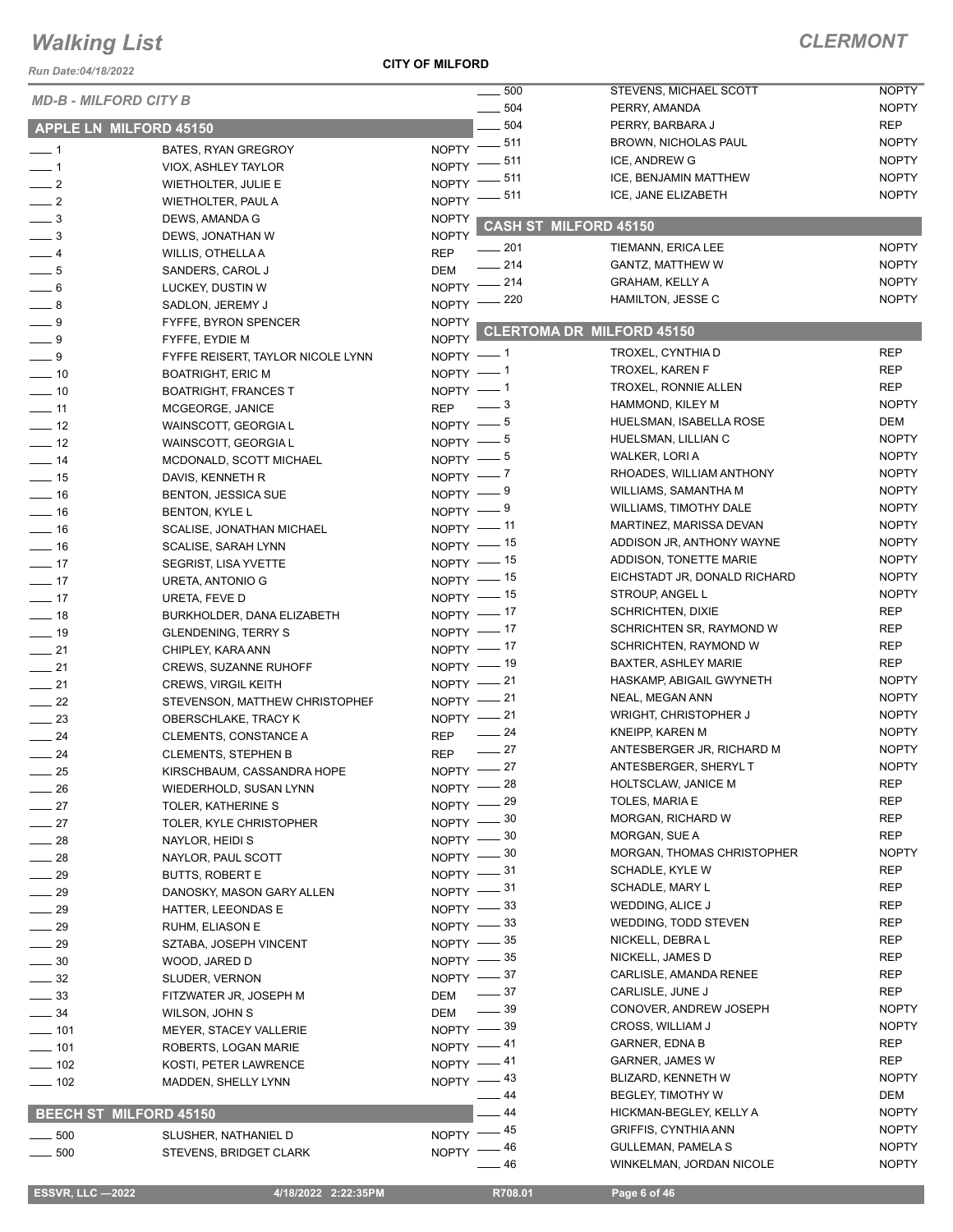*Run Date:04/18/2022*

#### **CITY OF MILFORD**

| <b>MD-B - MILFORD CITY B</b>      |                                | $-437$                   |                          | PROTMAN, MISTY JANE            | <b>NOPTY</b> |
|-----------------------------------|--------------------------------|--------------------------|--------------------------|--------------------------------|--------------|
|                                   |                                |                          | 437                      | SARGENT, ANTHONY EUGENE        | <b>NOPTY</b> |
| <b>CLERTOMA DR MILFORD 45150</b>  |                                |                          | 437                      | SARGENT, KODI SAMANTHA         | <b>NOPTY</b> |
| $\frac{1}{2}$ 47                  | MOREHEAD SR, RONALD A          | <b>REP</b>               | 505                      | ROBINSON, BRIAN L              | <b>NOPTY</b> |
| $-48$                             | ERNST, EMILEE D                | NOPTY __ 506             |                          | BRIM, MELODY J                 | <b>REP</b>   |
| $\frac{1}{2}$ 48                  | <b>GRIFFIS, KAYLEIGH M</b>     | NOPTY __ 506 #APT 1      |                          | STIEGLER, DAVID KIP            | <b>NOPTY</b> |
| $-48$                             | OBRIEN, ROBERT DANIEL          | NOPTY _____ 506 #APT 3   |                          | YOUNG-RICH, CHANDRA            | <b>NOPTY</b> |
| $\frac{1}{2}$ 49                  | ZELLNER, ADAM LEE              | NOPTY ____ 506 #APT 4    |                          | PERKINS, JENNIFER LYNN         | <b>NOPTY</b> |
| $\sim$ 50                         | ROSE, KRIS M                   | NOPTY _____ 506 #APT 5   |                          | <b>BREHM, VICTORIA L</b>       | <b>NOPTY</b> |
| $\sim$ 50                         | ROSE, MAYA MCKENZIE            | NOPTY _____ 506 #APT 6   |                          | PHIPPS, ANGELA KELLY           | DEM          |
| $\frac{1}{2}$ 51                  | ANDREW, ANNE LYNN              | NOPTY _____ 508 #APT 2   |                          | MCDONALD, KAREN S              | <b>DEM</b>   |
| $\frac{1}{2}$ 51                  | RICHARDSON, KATHY K            | NOPTY _____ 508 #APT 3   |                          | SCHERRER, HEATHER LEIGH        | <b>NOPTY</b> |
| $\frac{1}{2}$ 52                  | SHAFFER, WADE ANTHONY          | NOPTY _____ 508 #APT 4   |                          | <b>GREENBERG, RACHEL ELLEN</b> | DEM          |
| $\frac{1}{2}$ 53                  | <b>BA, AISSATA AMAYEL</b>      | NOPTY _____ 508 #APT 5   |                          | <b>BROWN, ANDREW OWEN</b>      | <b>NOPTY</b> |
| $\frac{1}{2}$ 54                  | CRAMER, DARLENE                | NOPTY __ 510             |                          | FRYE, ALLISHA MICHELLE         | <b>NOPTY</b> |
| $\frac{1}{2}$ 54                  | CRAMER, DAVID JAMES            | NOPTY ____ 510 #APT 1    |                          | <b>COLLINS, KILEY LARUE</b>    | <b>NOPTY</b> |
| $\frac{1}{2}$ 55                  | HARMON SR, TIMOTHY JASON       | NOPTY __ 510 #APT 1      |                          | MAHAM, KRISTEN DANIELLE        | <b>NOPTY</b> |
| $\frac{1}{2}$ 56                  | SMITH, ADAM C                  | DEM                      | $- 510$ #APT 2           | SETTY, TYLER KEITH             | <b>NOPTY</b> |
| $\frac{1}{2}$ 56                  | SMITH, JAMIE L                 | NOPTY _____ 510 #APT 3   |                          | DOYLE, ELLEN MARIE             | DEM          |
| $\frac{1}{2}$ 57                  | CASTEL, ANTHONY                | <b>REP</b>               | $- 510$ #APT 4           | CASTELLINI, LUCIA T            | DEM          |
| $\frac{1}{2}$ 57                  | CASTEL, ARIANA DAWN            | REP                      | $- 510$ #APT 5           | <b>BRODRICK, PATRICIA A</b>    | <b>NOPTY</b> |
| $-57$                             | CASTEL, DONNA                  | REP<br>$-515$            |                          | <b>GABRIEL, STACEY LYNN</b>    | <b>NOPTY</b> |
| $\frac{1}{2}$ 57                  | CASTEL, LISA A                 | <b>REP</b><br>$-515$     |                          | <b>HEUCK II, ROBERT</b>        | <b>NOPTY</b> |
| $\frac{1}{2}$ 57                  | HASKAMP, EUGENE JOSEPH         | NOPTY ____ 515           |                          | HINES, PATRICK C               | <b>NOPTY</b> |
| $\frac{1}{2}$ 58                  | <b>BRIERLY, KIRBY C</b>        | DEM                      | $\equiv$ 520 #APT A      | BATES, SANDRA S                | <b>NOPTY</b> |
| 58                                | BRIERLY, MARY R                | DEM<br>$\frac{1}{2}$ 525 |                          | <b>BARKER, MICHAEL L</b>       | <b>NOPTY</b> |
| $\frac{1}{2}$ 59                  | DIMITRE, DIUITRE SLAVEV        | NOPTY __ 525 #APT A      |                          |                                | <b>NOPTY</b> |
| $\frac{1}{2}$ 59                  | DIMITROU, ANDREY               | NOPTY __ 541             |                          | <b>JUILFS, EMILY REGAN</b>     |              |
| $\sim$ 60                         | MOLL, DAVID M                  | NOPTY __ 541 #APT 1      |                          | LATCHFORD, ROGER W             | <b>NOPTY</b> |
|                                   |                                |                          |                          | <b>GRIMES, ALEX RODNEY</b>     | DEM          |
| $\sim$ 60                         | MURRAY LAUCK, JOELLE NICOLE    | NOPTY __ 541 #APT 1      |                          | <b>GRIMES, MAUREENA V</b>      | <b>NOPTY</b> |
| $\frac{1}{2}$ 61                  | <b>GAMBLE, JONATHAN R</b>      | NOPTY _____ 541 #APT 1   |                          | <b>GRIMES, RODNEY L</b>        | <b>NOPTY</b> |
| $\frac{1}{2}$ 62                  | DAXER, LISA ESTER CAROL        | DEM                      | $\frac{1}{2}$ 541 #APT 2 | DAVISON, BRITTANY NICOLE       | <b>NOPTY</b> |
| $\frac{1}{2}$ 62                  | WILLIS, MATTHEW DOYLE PETERSON | NOPTY _____ 541 #APT 3   |                          | JONES, RONDA L                 | <b>NOPTY</b> |
| $\sim$ 63                         | <b>HEITKAMP, ALLISON LEE</b>   | NOPTY _____ 541 #APT 3   |                          | NUTLEY, STEPHEN                | <b>NOPTY</b> |
| $\frac{1}{2}$ 63                  | <b>HEITKAMP, BROCK PATRICK</b> | NOPTY __ 541 #APT 4      |                          | FIELD, CHRISTINE MARIE         | <b>NOPTY</b> |
| $\frac{1}{2}$ 65                  | DEROO, BRIAN JAMES             | NOPTY ____ 541 #APT 4    |                          | FIELD, JOSEPH DANIEL           | <b>NOPTY</b> |
| $\frac{1}{2}$ 67                  | DEGLER, MITCHELL AUGUST        | NOPTY _____ 547 #APT 6   |                          | TODD, CHRISTIAN J              | <b>NOPTY</b> |
| $\frac{1}{2}$ 67                  | RAMEY, JANE A                  | <b>REP</b>               | $\frac{1}{2}$ 547 #APT 6 | TODD, MADELINE VIRGINIA        | <b>NOPTY</b> |
| $\frac{1}{2}$ 67                  | RAMEY, MARK C                  | REP                      | 547 #APT 7               | POWELL, ROBERTA LEE            | <b>NOPTY</b> |
| $-69$                             | MULHOLLAND, KEVIN G            | <b>REP</b>               | 547 #APT 8               | SINGLETON, STEPHEN M           | <b>NOPTY</b> |
| $- 71$                            | MURPHY, PAIGE MARIE            | NOPTY __ 547 #APT 9      |                          | JONES, LAURA LEE               | <b>NOPTY</b> |
|                                   |                                |                          | 547 #APT 9               | SHERMAN JR, BLAINE EVERETT     | <b>NOPTY</b> |
| <b>ELM ST MILFORD 45150</b>       |                                |                          | 547 #APT 10              | BOBBITT, DOREENA JANE          | <b>NOPTY</b> |
| $\equiv$ 10 #APT A                | <b>GRENIER, DAVID JOSEPH</b>   | NOPTY _____ 547 #APT 10  |                          | NEWTON, LUKE G                 | <b>NOPTY</b> |
| $-$ 14 #APT B                     | ROSS, BRITTNEY ANN             | NOPTY _____ 547 #APT. 8  |                          | STEELE, BETTY L                | <b>NOPTY</b> |
| $\frac{1}{25}$                    | FRYE, DAVID C                  | REP<br>$\frac{1}{1}$ 601 |                          | COX, SARAH RENEE               | <b>NOPTY</b> |
| 25                                | MILES, REGINA R                | NOPTY __ 601             |                          | RAZOR, JEREMY CHAD             | <b>NOPTY</b> |
| $- 101$                           | ALLEN, MICHAEL B               | REP<br>$- 603$           |                          | HOFFARD, TRACY A               | <b>NOPTY</b> |
| $\frac{1}{206}$                   | FORKNER, JASON NATHANIEL       | NOPTY __ 603             |                          | WARD, SCHON TERENCE SCOTT      | <b>NOPTY</b> |
| $\frac{1}{208}$                   | LANGE, LAUREN B                | NOPTY __ 607             |                          | ROGERS, MARIE HAMILTON         | <b>NOPTY</b> |
| $-210$                            | PAUL, JACOB RYAN               | NOPTY __ 609             |                          | WILBURN, KARA MARIE            | <b>NOPTY</b> |
|                                   |                                |                          | 609 #APT 1               | MCKINNEY, KIMBERLY J           | <b>NOPTY</b> |
| <b>GARFIELD AVE MILFORD 45150</b> |                                |                          | 609 #APT 2               | SHEPHERD, DEBORAH S            | <b>NOPTY</b> |
| $\frac{1}{2}$ 300                 | HEINZ III, HENRY CHARLES       | NOPTY __ 611             |                          | BREWER, DIANE K                | <b>NOPTY</b> |
| 300                               | HEINZ, SUSAN POWERS            | NOPTY __ 611             |                          | <b>GENTRY, SHANNON PARISI</b>  | <b>NOPTY</b> |
| $\equiv$ 305                      | LUSSENDEN, MARY ANN            | NOPTY __ 611             |                          | OLEARY II, TIMOTHY MICHEAL     | <b>NOPTY</b> |
| $-405$                            | SOOY, CYNTHIA MARIE            | REP -611                 |                          | PANKO, KODY ALEXANDER          | <b>NOPTY</b> |
| $-431$                            | BUHR, ELIZABETH ANNE           | NOPTY __ 611             |                          | PURDIE, GREGG J                | <b>NOPTY</b> |
|                                   |                                | NOPTY __ 613 #APT 1      |                          | JONES, KRISTI L                | <b>NOPTY</b> |
| $-431$                            | <b>BUHR, NICHOLAS EDWARD</b>   |                          |                          |                                |              |
| $\frac{1}{2}$ 437                 | CARSON, GARY L                 | NOPTY _____ 613 #APT 3   |                          | POUNDERS, KAYLA DANIELLE       | <b>NOPTY</b> |
| $-437$                            | CARSON, JAMES M                | NOPTY _____ 613 #APT 4   |                          | SPARKS, ANGELA MARIA           | <b>NOPTY</b> |
| $\frac{1}{2}$ 437                 | <b>CARSON, KATIE CARMEN</b>    | NOPTY - 729              |                          | FORD, SHAWN LOREN              | <b>NOPTY</b> |
| $-437$                            | CARSON, KIMBERLY S             | NOPTY __ 729             |                          | MCBROOM, CHRISTINE L           | DEM          |
| <b>ESSVR, LLC -2022</b>           | 4/18/2022 2:22:35PM            |                          | R708.01                  | Page 7 of 46                   |              |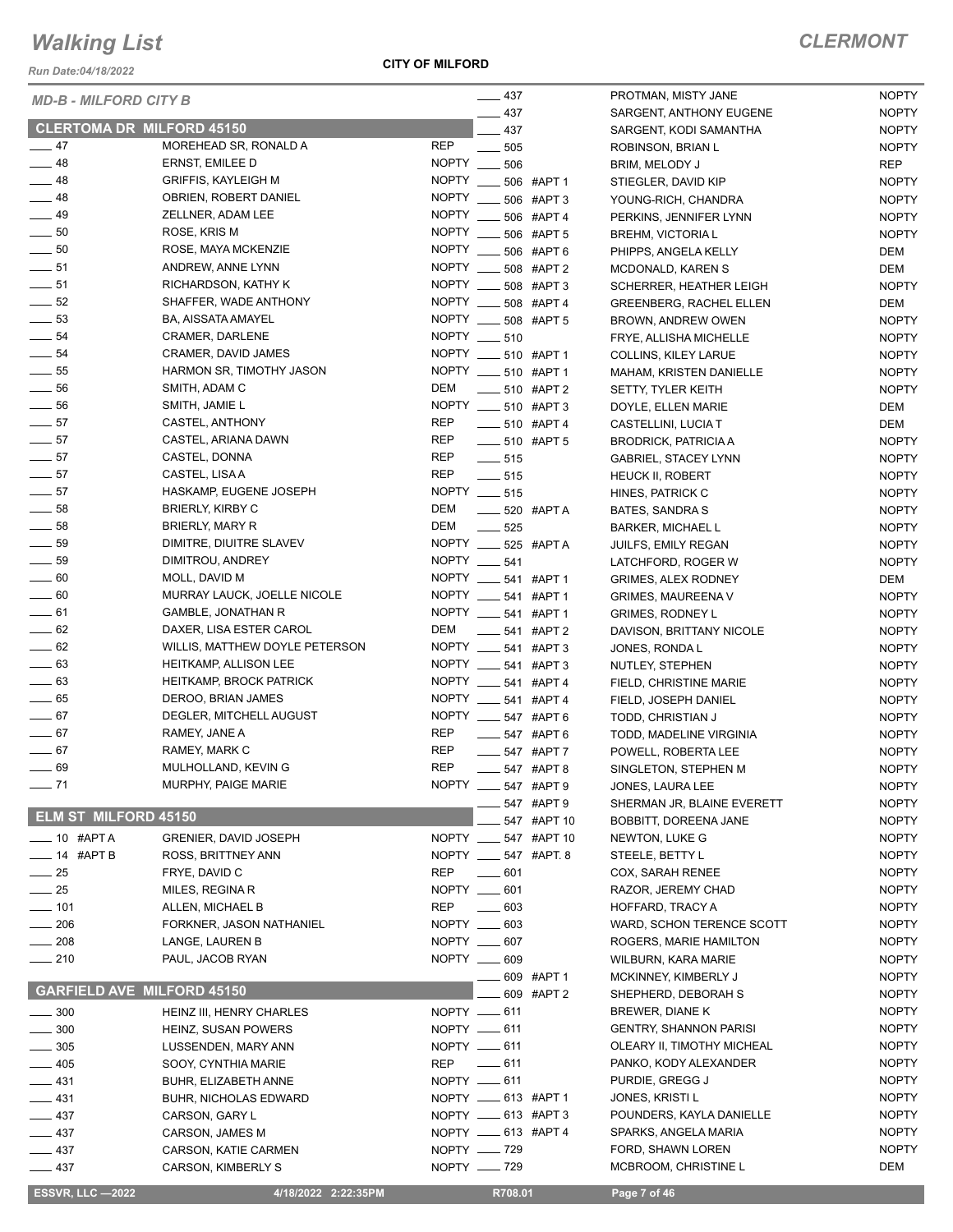#### *Run Date:04/18/2022*

#### **CITY OF MILFORD**

| <b>MD-B - MILFORD CITY B</b> |                                      |              | $\overline{\phantom{0}}$ 13    | JOHNSTON, CRYSTAL               | <b>NOPTY</b> |
|------------------------------|--------------------------------------|--------------|--------------------------------|---------------------------------|--------------|
|                              |                                      |              | $\frac{1}{2}$ 13               | JONES, CLINT LEE                | <b>NOPTY</b> |
|                              |                                      |              | $\frac{1}{2}$ 13               | SICURELLA, KRISTINA N           | <b>NOPTY</b> |
| HIGH ST MILFORD 45150        |                                      |              | $-13$                          | WORTHINGTON, BRIAN KEITH        | <b>NOPTY</b> |
| $\equiv$ 3                   | LYONS, DEBORAH A                     |              | $NOPTY$ - 13                   | WORTHINGTON, ROBERT WILLIAM CLA | <b>NOPTY</b> |
| $\frac{1}{2}$                | LYONS, WILLIAM H                     | <b>REP</b>   | $-13$ #APT 8                   | LANE, STACEY CAROL              | <b>NOPTY</b> |
| $\overline{\phantom{0}}$ 12  | <b>CLEMENTS, CHRISTOPHER MICHAEL</b> | <b>NOPTY</b> | $-13$ #APT 9                   | <b>JARVIS, WILLIAM CODY</b>     | <b>NOPTY</b> |
| $\frac{1}{2}$                |                                      | <b>NOPTY</b> | $-13$ #APT 10                  | HACKER, DEREK CHRISTOPHER       | <b>NOPTY</b> |
| $\frac{1}{22}$               | <b>CLEMENTS, LINDSEY E</b>           |              |                                |                                 |              |
|                              | CAROTHERS, MARY LAMSON               | DEM          | <b>LEWIS AVE MILFORD 45150</b> |                                 |              |
| $\frac{1}{22}$               | CAROTHERS, STEPHEN C                 | <b>REP</b>   | NOPTY - 618                    | <b>SELM, SABRINA MARIE</b>      | <b>NOPTY</b> |
| $\frac{1}{2}$ 135            | AKER, TALITA DAWN                    |              | NOPTY - 623                    | <b>BIRCH, ELOT JACKSON</b>      | <b>NOPTY</b> |
| $\frac{1}{2}$ 231            | NEWTON, EMMIE LEE                    |              | NOPTY -823                     | <b>BIRCH, REBECCAS</b>          | DEM          |
| $\frac{1}{2}$ 306            | <b>BROCKMAN, KATHLEEN W</b>          |              | NOPTY - 626                    | SKINNER, ALEXANDER LARRY        | <b>NOPTY</b> |
| $\frac{1}{2}$ 320            | ODELL, CHRISTOPHER G                 |              | $-626$                         | SKINNER, STEPHANIE RENEE        | <b>NOPTY</b> |
| $\frac{324}{ }$              | <b>VIANCOURT, KATHERINE MARIE</b>    | $NOPTY =$    |                                | COOPER, BRANDON R               | <b>NOPTY</b> |
| $- 406$                      | CARIGAN III, WILLIAM EVERETT         |              | NOPTY - 627                    | FISHER, ALLYSON NICOLE          | <b>NOPTY</b> |
| $\frac{1}{2}$ 406            | <b>WILSON, NOAH FRANCIS</b>          |              | NOPTY - 633                    | FISHER, JILL A                  | <b>NOPTY</b> |
| $-406$                       | <b>WILSON, THERESA M</b>             |              | NOPTY $-633$                   |                                 | <b>NOPTY</b> |
| $-412$                       | SEDGWICK, SALLY A                    |              | NOPTY -837                     | MITCHELL, NICOLE R              |              |
| $-416$                       | VARNER, CANDY M                      |              | NOPTY -645                     | STILES, ROGER EUGENE            | <b>NOPTY</b> |
| $-416$                       | VARNER JR, JOHN                      | <b>NOPTY</b> | <b>LEWIS ST MILFORD 45150</b>  |                                 |              |
| $\frac{1}{2}$ 423            | <b>SCHMIDT, PAUL L</b>               | <b>NOPTY</b> |                                |                                 |              |
| $\frac{1}{2}$ 423            | THULLEN, PAUL JOSEPH                 |              | NOPTY -823                     | <b>BIRCH, GARY E</b>            | <b>DEM</b>   |
| $\frac{1}{2}$ 436            | BESSEY, ELIZABETH K                  |              | NOPTY -826                     | SKINNER, DARREN H               | <b>REP</b>   |
| $\frac{1}{2}$ 436            | <b>BESSEY, SANDRA</b>                |              | NOPTY -827                     | CORNELL, JOHANNA BETH           | <b>NOPTY</b> |
| $\frac{1}{2}$ 436            | BESSEY, WALTER J                     |              | NOPTY -827                     | CORNELL COOPER, JACKLYN NICOLE  | <b>NOPTY</b> |
| $-442$                       | <b>BALDWIN, KYLE STEVEN</b>          |              | NOPTY -837                     | MITCHELL, KYLE J                | <b>DEM</b>   |
| $= 612$                      | RIDGEWAY, JOHN L                     | <b>REP</b>   | $- 645$                        | SIEKBERT, KENNETH W             | <b>DEM</b>   |
|                              |                                      |              |                                |                                 |              |
| HOGAN DR MILFORD 45150       |                                      |              | LILA AVE MILFORD 45150         |                                 |              |
| $\frac{1}{2}$                | <b>GIBB, ERIC ROBERT</b>             |              | NOPTY -404                     | HAMM, RYAN BRADLEY              | <b>NOPTY</b> |
| $-2$ #LOT 1                  | FURIA, LINDSAY ANNE                  |              | NOPTY -406                     | <b>GASTRICH, KEVIN S</b>        | <b>NOPTY</b> |
| $\overline{\phantom{0}}$ 5   | <b>SHANKS, BROOKE MARIE</b>          |              | NOPTY -412                     | ROBERTS, MARY SUE               | DEM          |
| $\frac{1}{2}$ 5              | SHANKS, MATTHEW RYAN                 |              | NOPTY -740 #APT 1              | KINNEY, KIRK THOMAS             | <b>NOPTY</b> |
| $\frac{1}{2}$ 6              | MCKINNEY, LISA P                     | <b>REP</b>   | $- 740$ #APT 1                 | <b>SCINTA, CATRINA LEIGH</b>    | <b>NOPTY</b> |
| $\frac{1}{\sqrt{2}}$ 6       | ONEY, ETHAN ROBERT                   | <b>REP</b>   | -2740 #APT 2                   | JOHNSON JR, JOSEPH E            | <b>NOPTY</b> |
| $\overline{\phantom{0}}$ 7   | RAPP, ROBERT F                       | <b>REP</b>   | -240 #APT 3                    | MEIER, GEORGIA C                | <b>NOPTY</b> |
| $\frac{1}{2}$ 10             | KEMPER JR, ROBERT B                  |              | NOPTY -800 #APT 1              | HIGGINS, BARBARA A              | <b>NOPTY</b> |
| $\frac{1}{2}$ 11             | WILLIAMS, HANNAH ELIZABETH           |              | NOPTY -800 #APT 1              | SANDERS, DOROTHY M              | <b>NOPTY</b> |
| $-11$                        | <b>WILLIAMS, STEVEN CHARLES</b>      |              | NOPTY -800 #APT 3              | HINNINGER, JAMES ANDREW         | <b>NOPTY</b> |
| $\frac{1}{2}$ 12             | BAWAZIR, DANIAH TALAL OMAR           |              | NOPTY -800 #APT 4              | PANKO, KATHERINE LOUISE         | <b>DEM</b>   |
| $\frac{1}{2}$ 12             | <b>BAWAZIR, TARIQ TALAL</b>          | $N$ OPTY $-$ | $-800$ #APT 5                  | WILDER, JILL A                  | <b>DEM</b>   |
| $-12$                        | BAWAZIR, WALID TALAL                 |              | NOPTY -800 #APT 6              | DEMPSEY, PAUL EDWARD            | <b>NOPTY</b> |
| $\frac{1}{2}$ 12             | CURFISS, JASON D                     | $N$ OPTY $-$ | <sub>–</sub> 800 #APT 7        | ROBINSON, WILLIAM ANTHONY       | <b>REP</b>   |
| $-12$                        | SHAHEEN, RIMA HABIB                  |              | NOPTY -800 #APT 8              | BECKNELL, VALERIE ANN           | <b>NOPTY</b> |
|                              |                                      |              | 800 #APT 9                     | MACCONNELL, CHRISTINE A         | <b>NOPTY</b> |
| KENNY CT MILFORD 45150       |                                      |              | 800 #APT 11                    | ALLEN, JERRY LEE                | <b>NOPTY</b> |
| $\overline{\phantom{0}}$ 7   | DAVIS, DEBRA S                       | <b>NOPTY</b> | 800 #APT 11                    | ALLEN, SANDRA E                 | <b>NOPTY</b> |
| $-7$                         | WIEDEMER, STEVEN MICHAEL             | NOPTY -      | 800 #APT 12                    | <b>BROWN, TIFFANY RENEE</b>     | <b>NOPTY</b> |
| $-8$ #APT 1                  | BRUMMETT, DEE ANNA                   | <b>NOPTY</b> |                                |                                 |              |
|                              | GORDON, JEFFERY L                    | <b>NOPTY</b> | <b>LOCUST ST MILFORD 45150</b> |                                 |              |
| $-8$ #APT 3                  |                                      |              | NOPTY - 14                     | <b>BAUER, THERESA A</b>         | <b>NOPTY</b> |
| $-8$ #APT 5                  | WISEMAN, MARY M                      | NOPTY - 14   |                                | BRANNEN, DONALD JOSEPH          | <b>NOPTY</b> |
| $=$ 8 #APT 6                 | JEFFERS, HELEN M                     |              |                                | DUMONT, NOELLE MARIE            | <b>NOPTY</b> |
| $-8$ #APT6                   | KING, DENNIS L                       |              | NOPTY - 101<br>NOPTY - 204     | BENWARE SR, DONALD              | <b>NOPTY</b> |
| $-8$ #APT 6                  | WILKING, TIMOTHY J                   |              |                                | JOHNSON, BETTY G                | <b>NOPTY</b> |
| __ 8 #APT 7                  | NOBLE, RAYMOND A                     |              | NOPTY -204                     | LOVELL II, DAVID LEE            | <b>NOPTY</b> |
| _8 #APT9                     | GOODRICH, KAITLYN R                  |              | NOPTY -204                     |                                 |              |
| $=$ 8 #APT 11                | MCKENRICK, JAMES J                   | <b>NOPTY</b> | <b>MAIN ST MILFORD 45150</b>   |                                 |              |
| _ 8 #APT 12                  | <b>GEORGE, AIMEE RENEE</b>           | <b>NOPTY</b> |                                |                                 |              |
| $-8$ #APT 12                 | STRATMAN, KYLE R                     | NOPTY $-3$   |                                | HEINZE JR, JOHN L               | <b>NOPTY</b> |
| $-13$                        | ELDRIDGE SR, ROWLAND PATRICK         | NOPTY $-6$   |                                | MUENZER, CHELSEA ELIZABETH      | <b>NOPTY</b> |
| $\frac{1}{2}$ 13             | FORTIN, HENRY J                      | NOPTY $-$ 7  |                                | ERNST, RICHARD J                | <b>NOPTY</b> |
|                              |                                      |              |                                |                                 |              |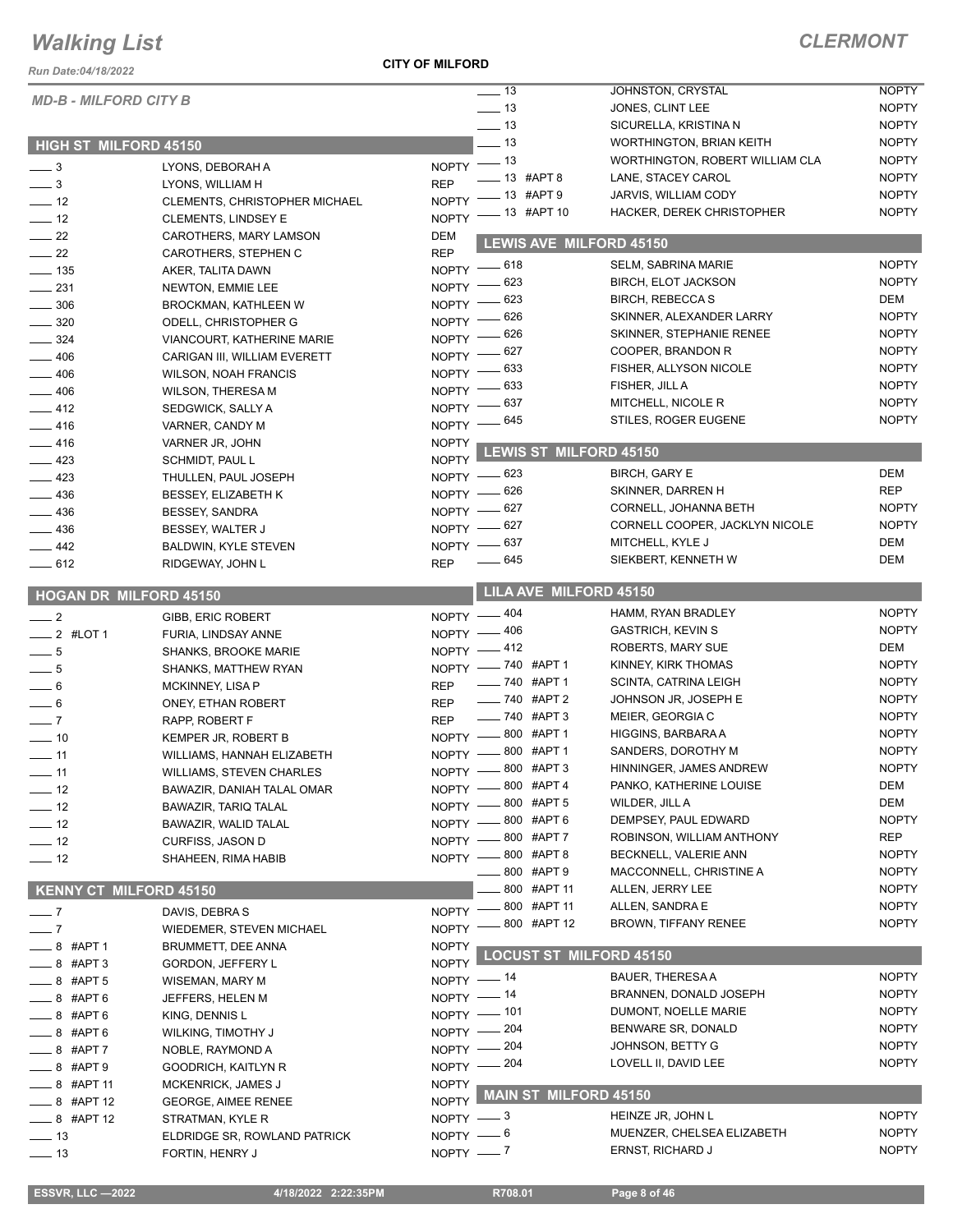*Run Date:04/18/2022*

**CITY OF MILFORD**

|                                | <b>MD-B - MILFORD CITY B</b> |                                |              | $\frac{1}{2}$ 524         |                             | <b>BROECKER, RICHARD J</b>       | <b>NOPTY</b> |
|--------------------------------|------------------------------|--------------------------------|--------------|---------------------------|-----------------------------|----------------------------------|--------------|
|                                |                              |                                |              | $- 524$                   |                             | RILLO, LINDA J                   | <b>NOPTY</b> |
|                                | <b>MAIN ST MILFORD 45150</b> |                                |              | 524                       |                             | RILLO, WILLIAM C                 | <b>NOPTY</b> |
| $-8$                           |                              | EGNER, TARYN E                 |              | NOPTY __ 529 #APT 3       |                             | WHITLING, CAROLYN JOSIE          | <b>NOPTY</b> |
| $\equiv$ 107 #APT B            |                              | ALLEN, TERRY WAYNE             |              | NOPTY -638                |                             | SZCZEPEK, MORGAN L               | <b>NOPTY</b> |
| $- 109$                        |                              | ALLEN, ELIZABETH A             |              | NOPTY __ 538              |                             | WADDELL, PAMELA RENEE            | <b>NOPTY</b> |
| $- 109$                        |                              | ALLEN, STEVEN K                |              | NOPTY -648                |                             | DITCHEN, PHILIP THOMAS           | <b>NOPTY</b> |
| $\equiv$ 115 #APT B            |                              | SUND, MARK T                   |              | DEM - 548                 |                             | DITCHEN, SUZANNE LYNNE           | <b>NOPTY</b> |
| $\frac{1}{16}$                 |                              | CRULL, DAVID C                 |              | NOPTY -648                |                             | JOHNSON, ANGELA G                | <b>NOPTY</b> |
| $- 116$ #APT 2                 |                              | <b>BURRIS, EVAN CRAIG</b>      |              | NOPTY -652                |                             | PUNTEL, ADAM DANIEL              | <b>NOPTY</b> |
| ___ 116 #APT 2                 |                              | <b>BURRIS, JOHN CRAIG</b>      |              | NOPTY __ 574              |                             | HARRIS, ESTHER MAE               | <b>NOPTY</b> |
| $- 124$                        |                              | CARTER, ANDREW DONALD          |              | NOPTY __ 574              |                             | HARRIS, TYLER WAYNE              | <b>NOPTY</b> |
| $- 129$ #APT 1                 |                              | BORCHETT, JANET R              |              | NOPTY __ 578 #APT 1       |                             | JUERGENSEN, ANNE TERESA TAGUE    | DEM          |
| $- 1371/2$                     |                              | <b>GRIFFITH, ANTHONY LO</b>    |              | DEM ______ 578 #APT 1     |                             | JUERGENSEN, GREGORY JOSEPH       | <b>NOPTY</b> |
| $\frac{1}{207}$                |                              | ANDRES, JAMES PATRICK          |              | NOPTY __ 578 #APT 2       |                             | <b>COLLETT III, MICHAEL D</b>    | <b>NOPTY</b> |
| $-207$ #APT 1                  |                              | TARTER, ANDREA MARIE           |              | NOPTY __ 578 #APT A       |                             | <b>GARRISON, ANGELA K</b>        | <b>NOPTY</b> |
| $-212$ #FL 2                   |                              | BLACK, ADAM J                  |              | NOPTY -682                |                             | URBANSKI, LAURA J                | <b>NOPTY</b> |
| $-212$ #FL 2                   |                              | <b>BLACK, BRITTANY MARIE</b>   |              | NOPTY __ 586              |                             | ZIEGENHARDT, JOHN M              | REP          |
| $\frac{1}{217}$                |                              | <b>BUSH, ADAM EDWARD</b>       |              | NOPTY __ 602              |                             | <b>GULLEMAN, MARTIN P</b>        | <b>NOPTY</b> |
| $\sim$ 220                     |                              | ROSS, JENNIFER                 |              | NOPTY -602                |                             | <b>GULLEMAN, MELODY K</b>        | <b>NOPTY</b> |
| $\frac{225}{2}$                |                              | THOMAS, BRANDEN JOSEPH         |              | NOPTY __ 604              |                             | LITZLER, NANCY H                 | REP          |
| $\equiv$ 310 #APT C            |                              | REDMAN, BENJAMIN E             |              | NOPTY __ 614 #APT 1       |                             | RICH, EMILY J                    | REP          |
| ____ 310 #APT C                |                              | REDMAN, MAUREEN ELIZABETH      |              | NOPTY __ 614 #APT 2       |                             | FEAGANS, ROBIN LEE               | <b>NOPTY</b> |
| $-400$                         |                              | LINVILLE, JESSE MICHAEL        |              | NOPTY __ 618              |                             | <b>CORWIN, JAMES EDWARD</b>      | DEM          |
|                                |                              |                                |              | REP __ 618                |                             | <b>HYLDAHL, REBECCA S</b>        | DEM          |
| $-400$ #APT 1<br>$-400$ #APT 2 |                              | BEERMAN, SHAUN DOUGLAS         |              | NOPTY __ 622 #APT 1       |                             |                                  | <b>NOPTY</b> |
|                                |                              | SLONE, EUGENE DELBERT          |              | REP -622 #APTA            |                             | WILSON, GLENN ALLEN              | <b>NOPTY</b> |
| $-400$ #APT 3                  |                              | FRIES, MARK JOSEPH             |              |                           |                             | LAIKOS, GEORGE DEMETRIOS         |              |
| $-400$ #APT 5                  |                              | SWINSON, JESSE REEVES          |              | NOPTY __ 622 #APT B       |                             | <b>GREGORY, STEPHEN G</b>        | <b>NOPTY</b> |
| $-412$                         |                              | DUTRO, BRADLEY S               |              | NOPTY _____ 632 #C        |                             | CORNETT, JACOB CLARK             | <b>NOPTY</b> |
| $-414$                         |                              | MONAHAN, MICHAEL P             |              | NOPTY __ 632 #APT B       |                             | COOK, NICHOLAS M                 | <b>NOPTY</b> |
| $-414$                         |                              | MONAHAN, NANCY E               |              | NOPTY __ 632 #APT B       |                             | NICOLAUS, EMMA S                 | <b>NOPTY</b> |
| $-420$                         |                              | CONOVER, MATTHEW KEITH         | <b>REP</b>   | _____ 632 #STE C          |                             | LORENZ, HANNAH M                 | <b>NOPTY</b> |
| $\frac{1}{2}$ 424              |                              | SEITZ, JAMES J                 | <b>NOPTY</b> |                           |                             |                                  |              |
| $\frac{1}{2}$ 500              |                              | ROUNDS, HALEY AM               |              |                           |                             | NOPTY MAPLE ST MILFORD 45150     |              |
| $\frac{1}{2}$ 500              |                              | RUDY, JENNIFER ROSE            |              | NOPTY ______ 605 #APT 1   |                             | HUMFLEET, MARLENE                | <b>NOPTY</b> |
| $-502$                         |                              | SHELL, AMANDA K                |              | NOPTY _____ 605 #APT 2    |                             | HELLMANN, DANE S                 | <b>NOPTY</b> |
| $\frac{1}{2}$ 506              |                              | CHAFFIN, KEVIN MICHAEL         |              | NOPTY __ 611              |                             | <b>GORTEMILLER, KEVIN T</b>      | DEM          |
| 506<br>$\frac{1}{1}$           |                              | ELDRIDGE, DALTON J             |              | NOPTY __ 611              |                             | <b>GORTEMILLER, LAUREL ROBIN</b> | DEM          |
| 506                            |                              | PARHAM, JOHN EDWARD            | <b>NOPTY</b> |                           |                             |                                  |              |
|                                | 506 #APT 1                   | HENSON, ROSS ARNOLD            |              |                           | NOPTY MILL ST MILFORD 45150 |                                  |              |
|                                | $-506$ #APT 1                | WALPOLE, DANA W                |              | NOPTY __ 405              |                             | BOLLER, W STEVEN                 | <b>REP</b>   |
|                                | — 506 #APT 5                 | MUMFORD, AMBER MARIE           |              | NOPTY __ 405              |                             | JETTER, SHARON FRANCES           | REP          |
|                                | _506 #APT6                   | <b>MYERS, SPENSER JAMES</b>    | NOPTY __ 415 |                           |                             |                                  | REP          |
|                                | 506 #APT 7                   |                                |              |                           |                             | KIPP JR, GEORGE C                |              |
|                                |                              | COOPER, SCOTT LEE              |              | NOPTY __ 415              |                             | KIPP, MARY GEHRIG                | REP          |
|                                | <sub>—</sub> 506 #APT 7      | <b>HOEFKER, JOHN E</b>         |              | NOPTY __ 425              |                             | <b>BATTS, MAREN KATHLEEN</b>     | <b>NOPTY</b> |
|                                | 506 #APT 7                   | <b>WILLIAMS, PETER W</b>       |              |                           |                             | BATTS, NATHAN GERALD             |              |
|                                | 506 #APT 10                  | ALDRIDGE, BRITTANY ELAINE      |              | NOPTY __ 425<br>NOPTY 429 |                             |                                  | <b>NOPTY</b> |
|                                | $-506$ #APT 10               |                                |              |                           |                             | <b>HELTON, JESSICA LEANNE</b>    | <b>NOPTY</b> |
|                                | 506 #APT 11                  | <b>MARTIN, RYAN G</b>          |              | NOPTY __ 431              |                             | CRANERT, TERA ANNETTE            | <b>NOPTY</b> |
|                                |                              | BEATTY, ANDREA L               |              | NOPTY __ 515              |                             | CAMPBELL-REYNOLDS, MAGGIE        | <b>NOPTY</b> |
|                                | $-506$ #APT 11               | <b>BOWMAN, ELISE FAITH</b>     | <b>NOPTY</b> |                           |                             |                                  |              |
|                                | 506 #APT APT7                | MOORE, ALYSSA LYNN             |              |                           | NOPTY POLK ST MILFORD 45150 |                                  |              |
| $-510$                         |                              | NOWAK, FAITH ELIZABETH         |              | NOPTY __ 222              |                             | <b>BEALL, SARAH E</b>            | <b>NOPTY</b> |
| $\frac{1}{2}$ 510              |                              | NOWAK, GRACE HANNAH            |              | NOPTY __ 222              |                             | LEKSAN, GREG M                   | <b>NOPTY</b> |
| $-510$                         |                              | NOWAK, GREGG MATTHEW           |              | NOPTY ____ 312            |                             | BLEVINS, DEBRA JOAN              | <b>NOPTY</b> |
| $\frac{1}{2}$ 510              |                              | OAKES, BRANDON LEE             | <b>NOPTY</b> |                           |                             |                                  |              |
| $- 513$ #APT 1                 |                              | SIMS II, CHARLES RAYMON        | NOPTY        |                           |                             | POTOWATOMIE TRL MILFORD 45150    |              |
| $\frac{1}{2}$ 513 #APT 4       |                              | CANNON, KAYTLYN JEAN           | <b>NOPTY</b> | $-7$                      |                             | ROPP, CATHERINE LOUISE           | <b>NOPTY</b> |
| $-513$ #APT 4                  |                              | WOODRUM, SAMANTHA JADE         | <b>NOPTY</b> | $-9$                      |                             | HROMADKA, ERIKA K                | <b>NOPTY</b> |
| $\frac{1}{2}$ 514              |                              | BOHL, REBECCAA                 | <b>NOPTY</b> | $-11$                     |                             | TEGEDER, JAMES J                 | <b>NOPTY</b> |
| $- 519$                        |                              | RIGSBY, ZACHARY AUSTIN         | <b>NOPTY</b> | $-15$                     |                             | CHAFFIN, AMY L                   | <b>NOPTY</b> |
|                                | __ 519 #APT C                | ANDERSON, IAN ARTHUR HONG      | <b>NOPTY</b> | $-15$                     |                             | CHAFFIN, MARK A                  | <b>NOPTY</b> |
|                                | — 519 #UNIT B                | <b>BURTON, CHELSEA DAWN</b>    | <b>NOPTY</b> | $-17$                     |                             | REINERMANN, DAVID G              | REP          |
| $- 524$                        |                              | <b>BROECKER, PATRICIA LYNN</b> | NOPTY ___ 17 |                           |                             | REINERMANN, KAREN M              | REP          |

 **ESSVR, LLC —2022 4/18/2022 2:22:35PM R708.01 Page 9 of 46**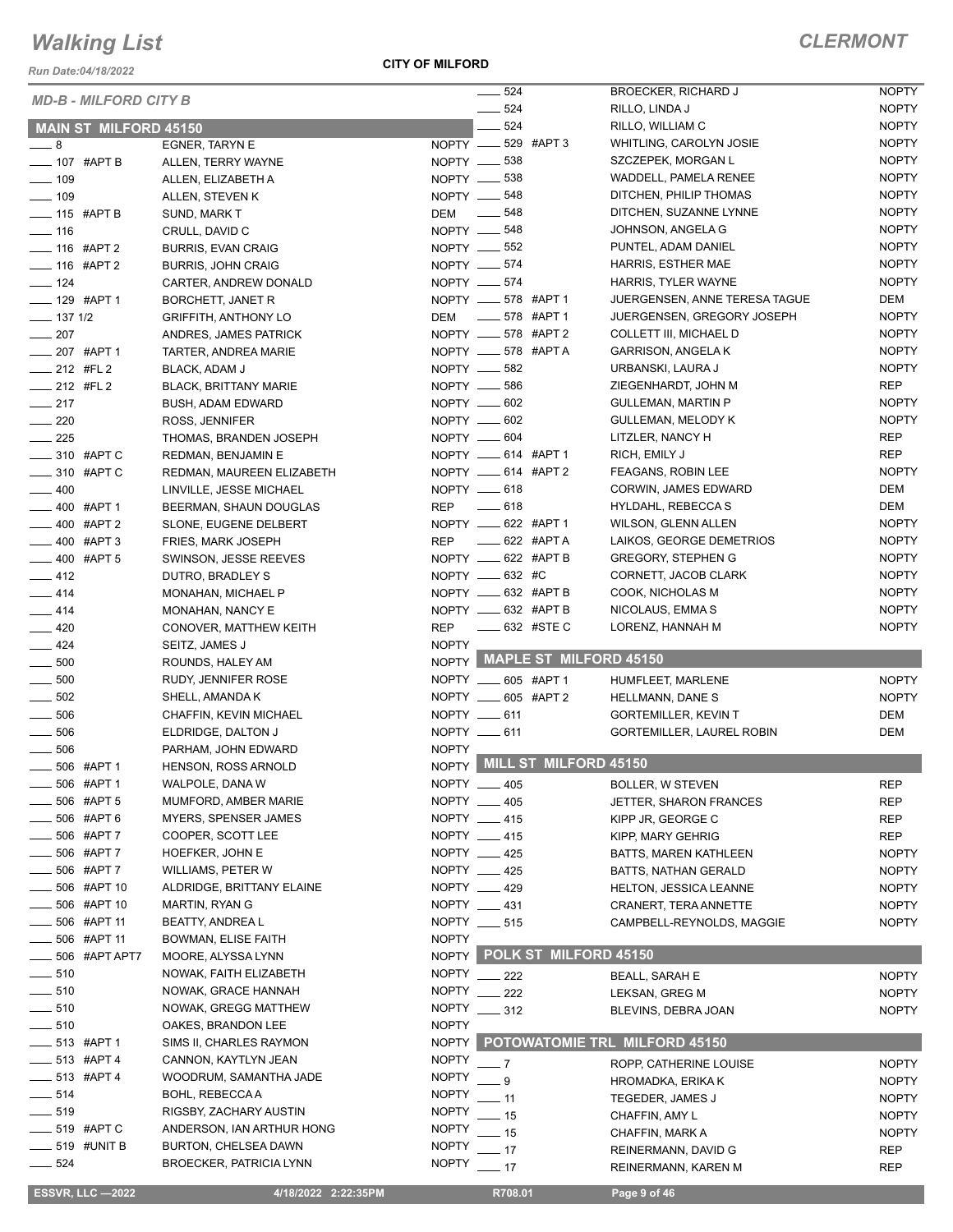*Run Date:04/18/2022*

**CITY OF MILFORD**

### *CLERMONT*

|                                      |                                  |                    |      | $- 11$ #APT 3           | COMBS, DIONNE R                          | <b>NOPTY</b> |
|--------------------------------------|----------------------------------|--------------------|------|-------------------------|------------------------------------------|--------------|
| <b>MD-B - MILFORD CITY B</b>         |                                  |                    |      | $- 11$ #APT 6           | JACKSON, JACOB BRYAN LEE                 | <b>REP</b>   |
| POTOWATOMIE TRL MILFORD 45150        |                                  |                    |      | $-$ 11 #APT 6           | JACKSON, MEGAN ELIZABETH                 | <b>REP</b>   |
|                                      |                                  | <b>NOPTY</b>       |      | -11 #APT 6              | PITZER, DEBORAH LU                       | <b>REP</b>   |
| $\frac{1}{2}$ 17                     | THOMPSON, RACHAEL LYNN           |                    |      | ____ 11 #APT 7          | SIGMAN, JESSE EUGENE                     | <b>NOPTY</b> |
| $\frac{1}{2}$ 19                     | ACREE, PHILLIP ANDREW            | <b>REP</b>         |      | $- 11$ #APT 8           | ROBLES, BRUNHILDE D                      | <b>NOPTY</b> |
| $\frac{1}{21}$                       | CHAFFIN, GINNI SUE               | <b>REP</b>         |      | -11 #APT 9              | BRANNEN, DON E                           | <b>NOPTY</b> |
| $\frac{1}{2}$ 23                     | WILLIAMS, URSULA G               | <b>REP</b>         |      | ___ 11 #APT 9           | MAXFIELD, SONJA                          | <b>NOPTY</b> |
| $\frac{1}{25}$                       | LEE, JONATHAN C                  | <b>REP</b>         |      | -11 #APT 10             | ROBLES, LORRAINE                         | <b>NOPTY</b> |
| $\frac{1}{25}$                       | LEE, PAMELA F                    | <b>REP</b>         |      | -11 #APT 10             | SHEPHERD, SARA MICHELLE                  | <b>NOPTY</b> |
| $\frac{1}{27}$                       | BACHMAN, JOHN W                  | <b>REP</b>         |      | NOPTY - 11 #APT 11      | PUTERBAUGH, EMILY C                      | <b>NOPTY</b> |
| $\frac{1}{29}$                       | DORAZIA, VICKI LYNN              |                    | - 15 |                         | <b>JACKSON, MICHAEL E</b>                | <b>NOPTY</b> |
| $\frac{1}{29}$                       | JONES, BENJAMIN WARREN           | NOPTY <sup>-</sup> | _ 21 |                         | LEACH, RONALD D                          | <b>NOPTY</b> |
| $\frac{1}{29}$                       | JONES, NICHOLE MARIE             | NOPTY $-$          | 22   |                         | KASSEM, RANIA                            | <b>NOPTY</b> |
| $\frac{1}{2}$ 37                     | ROSS, SAMANTHA NICOLE            | NOPTY $^-$         | 22   |                         | KASSEM, SIHAM                            | <b>NOPTY</b> |
|                                      |                                  |                    | 23   |                         | DUVALL KEMPLIN, JENNIFER LYNN            | <b>REP</b>   |
| POWHATTON DR MILFORD 45150           |                                  |                    | 23   |                         | <b>KEMPLIN, JAMES EDWARD</b>             | <b>REP</b>   |
| $\frac{1}{2}$ 23                     | LAY, DANIEL JOSEPH               | <b>NOPTY</b>       | 24   |                         | <b>WILLIAMS, DERON BYRON</b>             | <b>NOPTY</b> |
| $\frac{1}{25}$                       | <b>BATEMAN, STEVEN L</b>         | <b>NOPTY</b>       | 25   |                         | PRUITT, JOHNATHAN H                      | <b>NOPTY</b> |
| $\frac{1}{27}$                       | SURKAMP, MARY C                  | <b>NOPTY</b>       | 28   |                         | ALCORN, STEVEN RAY                       | <b>NOPTY</b> |
| $\frac{1}{29}$                       | NOLAN, KEVIN J                   | <b>NOPTY</b>       | 29   |                         | <b>BURKHARDT, KARL F</b>                 | <b>NOPTY</b> |
| $\frac{1}{2}$ 35                     | HAMPTON, ROBERT J                | <b>NOPTY</b>       | 29   |                         | <b>BURKHARDT, KEITH R</b>                | <b>NOPTY</b> |
| $\frac{1}{2}$ 39                     | PIPENUR, KATELYN MAE             | <b>NOPTY</b>       | 33   |                         | KIDDER, CAROLINE LEMMON                  | <b>NOPTY</b> |
| $-41$                                | FLAIM, STEPHEN P                 | <b>NOPTY</b>       |      |                         |                                          | <b>NOPTY</b> |
| $-41$                                | KERN, ALEX STEPHEN               | <b>NOPTY</b>       | 38   |                         | WHALEN, JAMES HANS<br>WHALEN, LAURA JEAN | <b>NOPTY</b> |
| $\frac{1}{2}$ 45                     | SCHLEEHAUF, ANDREA SHANNON       | <b>NOPTY</b>       | 38   |                         |                                          |              |
| $\frac{1}{2}$ 45                     | SCHLEEHAUF, CHRISTINA ANN        | <b>NOPTY</b>       |      | SUSAN CIR MILFORD 45150 |                                          |              |
| $\frac{1}{2}$ 51                     | KELLY, CHARLOTTE R               | <b>NOPTY</b>       |      |                         |                                          |              |
| $-51$                                | <b>KELLY, MITCHELL B</b>         | <b>NOPTY</b>       | - 3  |                         | SCHNEDER, MELISSA D                      | <b>NOPTY</b> |
| $\sim$ 55                            | MCKEEN, CYNTHIA MARIE            | <b>NOPTY</b>       |      |                         | SCHNEDER, ROXANN M                       | <b>NOPTY</b> |
| $\frac{1}{2}$ 55                     | MCKEEN, EMILY E                  | <b>NOPTY</b>       |      |                         | SCHNEDER, TIMOTHY F                      | <b>NOPTY</b> |
| $\frac{1}{2}$ 55                     | <b>MCKEEN, JASON EVERETT</b>     | <b>NOPTY</b>       |      |                         | <b>WOLTER, MARCUS A</b>                  | <b>NOPTY</b> |
| $\frac{1}{2}$ 59                     | CRAIG, DONALD RAY                | <b>NOPTY</b>       | - 7  |                         | <b>WOLTER, SHEILAH V</b>                 | <b>NOPTY</b> |
| $\frac{1}{2}$ 59                     | TAYLOR, CARYN                    | <b>NOPTY</b>       |      | $-10$ #APT 1            | DIXON, EDWARD LOUIS                      | <b>NOPTY</b> |
| $\equiv$ 63                          | MACKEY, BETTY L                  | <b>DEM</b>         |      | $-10$ #APT 2            | STEWART, ANDREW LEE                      | <b>NOPTY</b> |
| $\frac{1}{2}$ 67                     | WILDER, KAREN JEAN               |                    |      | NOPTY $-$ 10 #APT 2     | STEWART, TYLER WILSON                    | <b>NOPTY</b> |
|                                      |                                  |                    |      | $-$ 10 #APT 4           | HEITKEMPER, LEIA ALIZ                    | <b>NOPTY</b> |
| <b>ROBBIE RIDGE LN MILFORD 45150</b> |                                  |                    |      | $- 10$ #APT 5           | JOHNSON, EMMA AUSTIN                     | <b>NOPTY</b> |
| $-5$                                 | OWENS, BLAKE T                   |                    |      | NOPTY - 10 #APT 7       | YOUNGINGER, JENNIFER CHRISTIE            | <b>NOPTY</b> |
| $-5$ #APT 1                          | <b>BAUER, MARK DANIEL</b>        |                    |      | NOPTY -0 #APT 8         | BOAZ, SEBASTAIN ALAN                     | <b>NOPTY</b> |
| 5 #APT 2                             | POWELL, MITCHELL B               |                    |      | NOPTY -0 #APT 10        | <b>BURNETTE, TYLER JAMES</b>             | <b>NOPTY</b> |
| $-5$ #APT 4                          | <b>BECKSTEIN, DEAN</b>           | <b>REP</b>         |      | $-10$ #APT 10           | MIEGER II, CHARLES J                     | <b>NOPTY</b> |
| 5 #APT 5                             | SMALLWOOD, CURTIS                | <b>NOPTY</b>       |      | _ 10 #APT 11            | RANDHAWA, VIKRAMJIT SINGH                | <b>NOPTY</b> |
| 5 #APT6                              | LORING, BERNARD D                | <b>NOPTY</b>       |      | 20 #APT 1               | <b>KEMME, MAUREEN P</b>                  | <b>NOPTY</b> |
| 5 #APT 8                             | OWENS, LAVADA DANIELLE           | <b>NOPTY</b>       |      | 20 #APT 4               | MATHEWS, ELIJAH CHRISTOPHER              | <b>NOPTY</b> |
| _5 #APT 9                            | TEMELIS, THOMAS L                | <b>REP</b>         |      | 20 #APT 7               | LANGENBACH, DONALD S                     | <b>NOPTY</b> |
| $-5$ #APT 10                         | ALLEN, RICKY D                   | <b>NOPTY</b>       |      | 20 #APT 8               | VIOLET, JEREMY ALEXANDER                 | <b>NOPTY</b> |
| __ 5 #APT 11                         | <b>KERSCHNER, JENNIFER MARIE</b> | <b>NOPTY</b>       |      | 20 #APT 10              | <b>GENTRY, DYLAN HOWARD</b>              | <b>REP</b>   |
| $-6$ #APT 2                          | FIEGER JR, KENNETH LAWRENCE      | <b>NOPTY</b>       |      | 20 #APT 11              | MCDADE, MICHELLE K                       | <b>NOPTY</b> |
| $-6$ #APT 8                          | <b>WALSH, PETER RUSSELL</b>      | <b>NOPTY</b>       |      | 20 #APT 12              | SHORT, HOLLY F                           | <b>NOPTY</b> |
| 5 #APT =                             | CLARK, BRANDON ALEXANDER         | <b>NOPTY</b>       |      | 26 #APT 1               | SCOTT, BETH ANN                          | <b>NOPTY</b> |
| $-6$ #APT 10                         | HILES, CATHY D                   | <b>DEM</b>         |      | 26 #APT 3               | PURDIN, KARRINE SUE                      | <b>NOPTY</b> |
| $-6$ #4                              | CATES, MARK G                    | <b>NOPTY</b>       |      | 26 #APT 5               | <b>REGINELLI, ANN B</b>                  | <b>NOPTY</b> |
| $- 10$ #APT 1                        | MOYER, MELISSA ANN               | <b>NOPTY</b>       |      | 26 #APT 5               | <b>REGINELLI, KAREN SUE</b>              | <b>NOPTY</b> |
| $- 10$ #APT 3                        | FRIED, KAYNE ISIAH               | <b>NOPTY</b>       |      | 26 #APT 6               | JAMES, JONATHAN D                        | <b>NOPTY</b> |
| $-$ 10 #APT 4                        | GAMBER, LEAH JOY                 | <b>NOPTY</b>       |      | 26 #APT 7               | CAUDILL, DELORES A                       | <b>NOPTY</b> |
| $-10$ #APT 4                         | TURNER, RHONDA G                 | <b>NOPTY</b>       |      | 26 #APT 7               | HUTSON, JOHNNY LLOYD                     | <b>NOPTY</b> |
| $-10$ #APT 6                         | MILLER, JEREMY A                 | <b>NOPTY</b>       |      | 26 #APT 8               | HRDLICKA, DEBBY ROSE                     | <b>NOPTY</b> |
| $-10$ #APT 6                         | STARRETT, SARAH LINLEY           | <b>NOPTY</b>       |      | 26 #APT 10              | MIZ, JAMES ANTHONY                       | <b>NOPTY</b> |
| $-10$ #APT 7                         | PRITCHARD, NICHOLAS WAYNE        | <b>NOPTY</b>       |      | 26 #APT 10              | STEWART-DYER, PAIGE MARIE                | <b>NOPTY</b> |
| __ 10   #APT 10                      | MURPHY, COLLIN JAMES             | <b>NOPTY</b>       |      | 26 #APT 12              | GILARDI, DOLORES ANN                     | <b>NOPTY</b> |
| ____ 10 #APT 10                      | STACY, BRIAN S                   | <b>NOPTY</b>       |      | 26 #APT APT11           | SUTPHIN, CORY A                          | <b>NOPTY</b> |
| $-$ 11 #APT 2                        |                                  | <b>NOPTY</b>       | 30   |                         | LAWSON, ROY DEAN                         | <b>NOPTY</b> |
|                                      | PETLOWANY, PAULA L               |                    |      | $-30$ #APT 1            | CASUTO, SAMUEL SLONE                     | <b>NOPTY</b> |

**ESSVR, LLC —2022 4/18/2022 2:22:35PM** R708.01 **Page 10 of 46**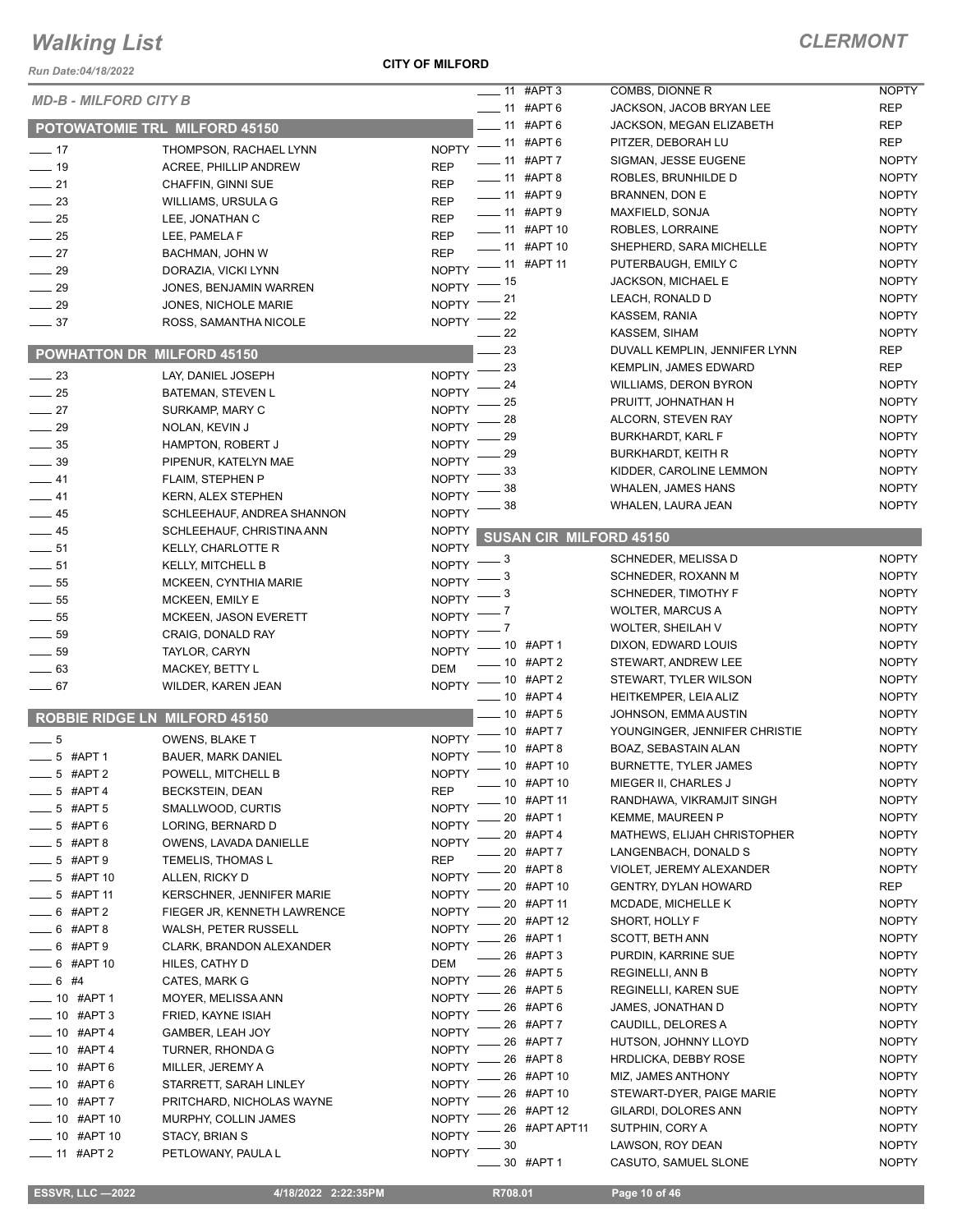*Run Date:04/18/2022*

**CITY OF MILFORD**

| <b>Run Date:04/18/2022</b>                      |                                                 |                   |                              |                                                     |                              |
|-------------------------------------------------|-------------------------------------------------|-------------------|------------------------------|-----------------------------------------------------|------------------------------|
| <b>MD-B - MILFORD CITY B</b>                    |                                                 |                   | $\frac{1}{2}$ 53             | CRAMER, HOLLY K                                     | <b>NOPTY</b>                 |
|                                                 |                                                 |                   | $\frac{1}{2}$ 54             | BLESKA, HARRY R                                     | DEM                          |
| <b>SUSAN CIR MILFORD 45150</b><br>$\_30$ #APT 3 | <b>BOSWELL, KRIS A</b>                          |                   | $-56$<br>NOPTY ____ 57       | MAYS, JUANITA M                                     | DEM                          |
| $= 30$ #APT 3                                   | NAVE JR, RICHARD ALBERTUS                       |                   | NOPTY $-59$                  | PETERSEN, MARJORIE MANLY<br><b>MEYER, ELEANOR M</b> | <b>REP</b><br><b>REP</b>     |
| $-30$ #APT 5                                    | GEIGER, REBECCA C                               |                   | $NOPTY = 60$                 | ZINNECKER, JOYCE ANN                                | <b>REP</b>                   |
| $-30$ #APT 6                                    | FRANKOVITCH, DANIEL RAY                         | DEM               |                              |                                                     |                              |
| $- 30$ #APT 6                                   | MC KINNEY, BRIDGET K                            | <b>DEM</b>        | TYLER AVE MILFORD 45150      |                                                     |                              |
| $-30$ #APT 6                                    | MUENNICH, SYLVIA ANNE                           |                   | NOPTY $-614$                 | SEAMAN, THOMAS E                                    | <b>NOPTY</b>                 |
| $\frac{1}{2}$ 30 #APT 7                         | KAHLE, DAVID L                                  | <b>REP</b>        | $-615$                       | CANNON, SHERI RAE                                   | <b>NOPTY</b>                 |
| $-30$ #APT 12                                   | VASKE, DAVID GEORGE                             |                   | NOPTY __ 617                 | PETITT, DAVID JAMES                                 | <b>NOPTY</b>                 |
| ___ 30 #APT 12                                  | WILKIN, CASSIE ELIZABETH                        |                   | NOPTY __ 620                 | <b>BUIS, DEBORAH A</b>                              | <b>REP</b>                   |
|                                                 |                                                 |                   | 623                          | COOPER, KYLA RAE                                    | <b>NOPTY</b>                 |
| <b>SYCAMORE ST MILFORD 45150</b>                |                                                 |                   | 623                          | ELLIS, BRIAN S                                      | <b>NOPTY</b>                 |
| $- 104$                                         | AKERS, WALTER DESTRY                            |                   | NOPTY __ 626                 | POTTS, NATALIE L                                    | <b>NOPTY</b>                 |
|                                                 |                                                 |                   | 627                          | RUSSELL, CHRISTOPHER STEPHEN                        | <b>NOPTY</b>                 |
| <b>TABALEEN LN_MILFORD 45150</b>                |                                                 |                   | 633                          | KIRKLAND, LAUREN ASHLEY                             | <b>NOPTY</b>                 |
| $\overline{\phantom{0}}$ 1                      | ASHERT, JANE                                    | REP               | $\frac{1}{2}$ 633            | KIRKLAND, MATTHEW ALEXANDER                         | <b>NOPTY</b>                 |
| $\frac{1}{2}$                                   | RHYNEER, REBECCA N                              |                   | NOPTY __ 634                 | KUHN, CHARLES N                                     | <b>NOPTY</b>                 |
| $\frac{1}{2}$                                   | ROBINSON, PHYLLIS DARLENE                       |                   | NOPTY __ 637                 | SALVATICRRA, MARIO ENRIQUE                          | <b>NOPTY</b>                 |
| $\overline{\phantom{0}}$ 5                      | SMALLWOOD, PATRICIA ANN<br>THURMOND, TERRIL     |                   | NOPTY __ 639<br>NOPTY __ 639 | BOYER, BRENT ANDREW                                 | <b>NOPTY</b>                 |
| $-6$ #APT 6<br>$\sim$ 7                         | MITCHELL, MELISSA A                             |                   | NOPTY __ 641                 | CORRADO, STANLEY GEORGE<br>BURKETT, ANDREW DAVID    | <b>NOPTY</b><br><b>NOPTY</b> |
| $-8$                                            | ANDREW, JEANNE A                                |                   | NOPTY __ 644                 | EVANCHYK II, DAVID A                                | <b>NOPTY</b>                 |
| $-8$                                            | SWITZER, JUDITH A                               |                   | NOPTY __ 648                 | MANSFIELD, BRIAN C                                  | <b>NOPTY</b>                 |
| $-9$                                            | <b>HELMICK, EILEEN D</b>                        |                   | NOPTY __ 648                 | MANSFIELD, JENNIFER L                               | <b>NOPTY</b>                 |
| $\frac{1}{2}$ 10                                | ELLIOTT, BONNEY JO                              |                   | NOPTY __ 656                 | INGRAM, JULIE A                                     | <b>NOPTY</b>                 |
| $\overline{\phantom{0}}$ 11                     | SHANNON, JOHN DAVID                             | REP               | $\sim$ 660                   | KULAKOSKI, SARA MARGARET                            | DEM                          |
| $-12$                                           | VIOX, JOANN                                     |                   | NOPTY __ 665                 | EVANCHYK, JAMEY DALE                                | <b>NOPTY</b>                 |
| $\frac{1}{2}$ 13                                | <b>BURBEE, SUSAN JUDITH</b>                     |                   | NOPTY __ 668                 | BRYANT, JACLYN DANIELLE                             | DEM                          |
| $-14$                                           | YOUNG, MARTHA M                                 | <b>REP</b>        | $\frac{1}{2}$ 668            | BRYANT, MICHAEL M                                   | DEM                          |
| $\frac{1}{16}$                                  | ENGEL, BARBARA B                                |                   | NOPTY __ 680                 | <b>BRIGHT, HEIDI MARGIT</b>                         | <b>REP</b>                   |
| $\frac{1}{2}$ 17                                | PELFREY, GLADYS M                               |                   | NOPTY __ 681                 | HOERR, CLAUDIA BEATRICE                             | DEM                          |
| $\frac{1}{2}$ 18                                | JAMES JR, EDWARD B                              |                   | NOPTY __ 681                 | HOERR, JOHN ALEXANDER                               | DEM                          |
| $\frac{1}{2}$ 19                                | MASSIE, DAVID M                                 |                   | NOPTY __ 681                 | HOERR, LILLIAN C                                    | DEM                          |
| $\sim$ 20                                       | GABBARD, DOROTHY F                              |                   | NOPTY __ 681                 | KULAKOSKI HOERR, MARY E                             | DEM                          |
| $\frac{22}{2}$                                  | HALL, BARBARA RUTH                              | <b>REP</b>        | $-683$                       | <b>SCHMIDT, MICHAEL F</b>                           | <b>REP</b>                   |
| $-23$ #APT 23                                   | BROWN, PAMELA J                                 |                   | NOPTY __ 686                 | <b>WRIGHT, FRANK C</b>                              | <b>REP</b>                   |
| __ 24 #APT 24<br>$-25$                          | PATRICK, BONNIE LEE<br>POWERS IV, MICHAEL ALLEN | DEM               | ____ 686<br>NOPTY __ 689     | <b>WRIGHT, REBECCA SUE</b><br>GRIES, JASON MICHAEL  | <b>NOPTY</b><br><b>NOPTY</b> |
| $-26$                                           | LONG, PATRICIA M                                | <b>REP</b>        | $\_\_689$                    | GRIES, JEAN M                                       | <b>NOPTY</b>                 |
| $\frac{1}{27}$                                  | SIMMS, ESTHER M                                 | <b>NOPTY</b>      |                              |                                                     |                              |
| $-28$                                           | MOORE, CAROL DEAN                               |                   | NOPTY VICTOR STIER DR        | <b>MILFORD 45150</b>                                |                              |
| $-29$                                           | WAMSLEY, DALE L                                 | <b>REP</b>        | 320 #APT 1                   | <b>HEUBERGER, MARIE A</b>                           | <b>NOPTY</b>                 |
| $\frac{1}{2}$ 30                                | RICHARDS, SHELBY JEAN                           | DEM               | 320 #APT 2                   | SMITH, DWAYNE M                                     | <b>NOPTY</b>                 |
| $-31$                                           | MILES, PAUL A                                   | NOPTY __          | 320 #APT 3                   | CONOVER, ANTHONY DAVID                              | <b>NOPTY</b>                 |
| _ 32 #APT 32                                    | JACKSON, VICKIE JEAN                            | NOPTY             | 320 #APT 3                   | PHELPS, CORA M                                      | <b>NOPTY</b>                 |
| $-34$                                           | PARKER, BARTON J                                | NOPTY ___         | 320 #APT 4                   | MASSEY, JEROME C                                    | DEM                          |
| $-35$                                           | COOPER, BETTY L                                 | <b>DEM</b>        |                              |                                                     |                              |
| _ 36                                            | MCKEE, KEVIN T                                  |                   |                              | NOPTY WALLACE AVE MILFORD 45150                     |                              |
| <sub>___</sub> 37 #APT 37                       | ROUSH, BARBARA A                                |                   | NOPTY __ 615                 | <b>BISCHOFF, DENIELLE P</b>                         | <b>NOPTY</b>                 |
| $-38$                                           | COOPER, JANET E                                 | <b>NOPTY</b>      | $-616$                       | CHANEY, BENJAMIN REED                               | <b>REP</b>                   |
| $\frac{1}{2}$ 39                                | ROBERTS, HARRY EDWARD                           | <b>NOPTY</b>      | $-616$                       | FOX, REBECCA JANE                                   | <b>NOPTY</b>                 |
| $-40$                                           | <b>WERLINE, KAREN L</b>                         | DEM               | - 620                        | COOK, MARY JANE                                     | <b>NOPTY</b>                 |
| $-42$ #APT 42                                   | JOHNSON, LAUREN KAY                             | <b>NOPTY</b>      | $-620$                       | WHITNEY, ANN ELIZABETH                              | <b>NOPTY</b>                 |
| $-44$                                           | NEWMAN, LINDA S                                 | <b>NOPTY</b>      | 623                          | MCDANELL, GAIL ANN                                  | DEM                          |
| __ 45<br>— 46                                   | MASSIE, PATRICIA L<br>WILLOUGHBY, RETA E        | DEM<br><b>REP</b> | $-623$                       | MITCHELL, BARBARA ANN                               | DEM                          |
| - 47                                            | HADLEY, SUZANNA                                 | DEM               | $\frac{1}{2}$ 623            | MITCHELL, JOHN W                                    | DEM                          |
| - 48                                            | WILSON, CLARA M                                 | <b>NOPTY</b>      | $-624$<br>$-624$             | HAIGHT, DEVVIN D                                    | <b>NOPTY</b>                 |
| $-49$                                           | <b>MOATS, STEVEN JAMES</b>                      | <b>NOPTY</b>      | $-625$                       | HAIGHT, ETHAN HUNTER<br>WICHMAN, EMILY T            | <b>NOPTY</b><br><b>REP</b>   |
| $=$ 50                                          | MARTIN, BEVERLY J                               | DEM               | 627                          | SHUMARD, KELLY JON                                  | <b>NOPTY</b>                 |
| $\frac{1}{2}$ 52                                | AFFRUNTI, BARBARA D                             | <b>NOPTY</b>      |                              |                                                     |                              |
|                                                 |                                                 |                   |                              |                                                     |                              |
| <b>ESSVR, LLC -2022</b>                         | 4/18/2022 2:22:35PM                             |                   | R708.01                      | Page 11 of 46                                       |                              |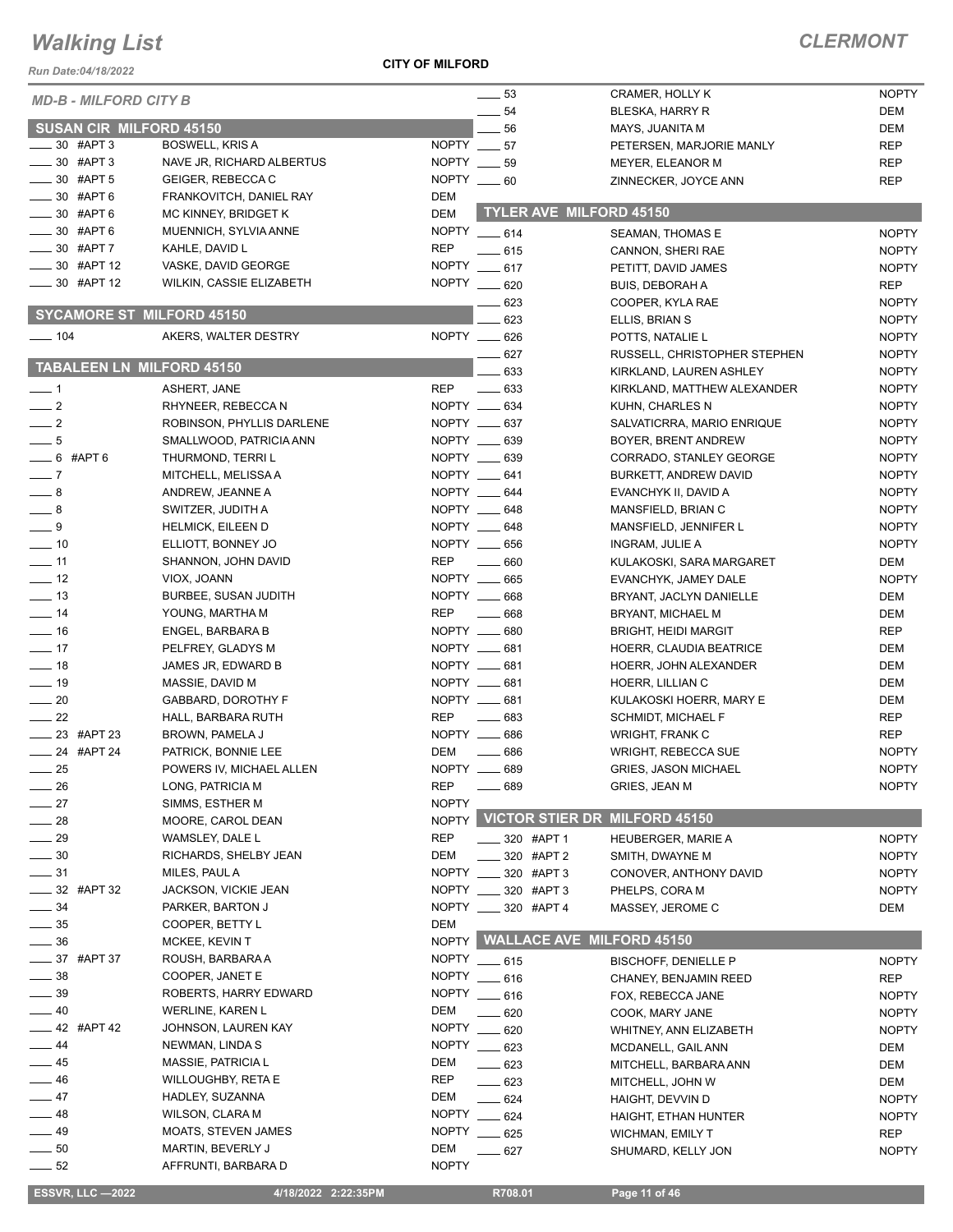*Run Date:04/18/2022*

### **CITY OF MILFORD**

| <b>MD-B - MILFORD CITY B</b>     |                                |                                  | 920                          | <b>GARRISON, ELIZABETH T</b>          | <b>NOPTY</b> |
|----------------------------------|--------------------------------|----------------------------------|------------------------------|---------------------------------------|--------------|
|                                  |                                |                                  | $\frac{1}{2}$ 920            | GORMAN, BENJAMIN ALLAN                | <b>NOPTY</b> |
| <b>WALLACE AVE MILFORD 45150</b> |                                |                                  | $-920$                       | <b>GORMAN, CYNTHIA D</b>              | <b>REP</b>   |
| $- 627$                          | SHUMARD, MARY CAROL            |                                  | NOPTY __ 980                 | CRANERT, CAMRYN PAULINE               | <b>NOPTY</b> |
| $- 634$                          | KLEINFELTER, ROGER J           | DEM                              | $\frac{1}{2}$ 980            | <b>CRANERT, HEATHER L</b>             | <b>REP</b>   |
| $\frac{1}{2}$ 636                | BARNES, CASSANDRA DIANE        | DEM                              | $- 980$                      | <b>CRANERT, JEFFREY P</b>             | <b>REP</b>   |
| $\frac{1}{2}$ 636                | CHAPMAN, TERRY EDWARD          | DEM                              | $\frac{1}{2}$ 990            | FLEGE, JAYNE M                        | <b>DEM</b>   |
| $\frac{1}{2}$ 639                | CIACCIO, STEVE MICHAEL         |                                  | NOPTY -899                   | ECKEL, JANE H                         | <b>REP</b>   |
| $-640$                           | <b>CHRISTENSON, DEREK M</b>    | <b>REP</b>                       | $\frac{1}{2}$ 999            | ECKEL, THOMAS G                       | <b>REP</b>   |
| $- 640$                          | <b>CHRISTENSON, ERICA SUE</b>  | <b>NOPTY</b>                     |                              |                                       |              |
| $- 640$                          | CHRISTENSON, GABRIEL LUCAS     | NOPTY                            |                              | <b>WALLACE GROVE LN MILFORD 45150</b> |              |
| $-645$                           | BENITEZ DAVIS, MICHELLE ANGELA | NOPTY $-2$                       |                              | MALOTKE, CHRISTOPHER S                | <b>NOPTY</b> |
| $-645$                           | DAVIS, AARON MATTHEW           | <b>REP</b>                       | $\frac{1}{2}$                | MALOTKE, JENNIFER CHRISTINE           | <b>NOPTY</b> |
| $\frac{1}{2}$ 646                | SPEAR, SHARLA J                | NOPTY __ 6                       |                              | THAXTON, JAMES EDWARD                 | <b>NOPTY</b> |
| $-647$                           | BONFIELD, JAMES G              | REP                              | $\frac{1}{2}$ 6              | THAXTON, LINDA L                      | <b>NOPTY</b> |
| $-647$                           | BONFIELD, JANET SUE            | REP                              | $\frac{1}{2}$ 6              | THAXTON, ROBERT P                     | <b>NOPTY</b> |
| $-649$                           | HOLNBECK, KATIE J              | NOPTY $-6$                       |                              | THAXTON, SARAH JANE                   | <b>NOPTY</b> |
| $\frac{1}{2}$ 650                | GARDNER, BRIAN J               | $NOPTY = 8$                      |                              | PHILHOWER, LYNN R                     | <b>NOPTY</b> |
| $\frac{1}{2}$ 650                | SPEAR, JAMES CLIFFORD          | NOPTY $-8$                       |                              | PHILHOWER JR, RAYMOND J               | <b>NOPTY</b> |
| $\frac{1}{2}$ 650                | SPEAR, SUSAN L                 | NOPTY __ 10                      |                              | GOOD, DAVID ANDREW                    | <b>NOPTY</b> |
| $\frac{1}{2}$ 653                | CARRINGTON, CHAD S             | NOPTY $-10$                      |                              | GOOD, TAMARA LYN                      | <b>NOPTY</b> |
| $\frac{1}{2}$ 656                | ONEY, KATHRYN A                | NOPTY $-12$                      |                              | FREMONT, SAMANTHA ANNE                | <b>NOPTY</b> |
| $\frac{1}{2}$ 656                | ONEY, MICHAEL R                | NOPTY __ 14                      |                              | JOHNSON, GREGORY IVERS                | <b>NOPTY</b> |
| $\frac{1}{2}$ 657                | MUNAFO, AMY L                  | NOPTY __ 14                      |                              | JOHNSON, KAYLA ELIZABETH              | <b>NOPTY</b> |
| _____ 657 #APT B                 | YUHOS, JEFFREY ALLEN           | NOPTY $\_\_\_\$ 14               |                              | JOHNSON, MARNI AMANDA ELIZABETH       | <b>NOPTY</b> |
| $\frac{1}{2}$ 666                | SLUSHER, JACQUELINE M          | DEM                              | $\frac{1}{2}$ 15             | LOCH, JILL ANN                        | <b>NOPTY</b> |
| $\equiv$ 666                     | SLUSHER, JEFFREY D             | <b>REP</b>                       | $\frac{1}{2}$ 15             | LOCH, WILLIAM R                       | REP          |
| $\frac{1}{2}$ 666                |                                | NOPTY __ 16                      |                              |                                       | <b>NOPTY</b> |
| $-671$                           | SLUSHER, JEREMY CAIN           | <b>REP</b>                       | $\sim$ 16                    | KABA, DIONE RASHAUNDA                 | <b>NOPTY</b> |
|                                  | <b>TESTERMAN, SCOTT W</b>      |                                  |                              | KABA, OUSMANE                         |              |
| $-673$ #APT 2                    | SMITHSON, JEFFREY ALLAN        | $NOPTY$ $\_\_$ 17<br>NOPTY __ 17 |                              | WOODRUFF, HOLLY W                     | DEM          |
| $\frac{1}{2}$ 673 #APT A         | HAZARD, NORMA J                |                                  |                              | WOODRUFF, JAMES DOUGLAS               | DEM          |
| $\frac{1}{2}$ 690                | VONLUEHRTE, DEBRA M            | <b>REP</b>                       | $\frac{1}{2}$ 18             | <b>BARTSCH, DEBORA SUE</b>            | <b>NOPTY</b> |
| $- 690$                          | VONLUEHRTE, GREGORY VINCENT    | REP                              | $\frac{1}{2}$ 18             | <b>BARTSCH, DEBORAH S</b>             | <b>NOPTY</b> |
| $\frac{1}{2}$ 700                | DRUFFEL, RICHARD T             | REP                              | $-18$                        | BARTSCH, DOUGLAS GRAHAM               | <b>NOPTY</b> |
| $\sim$ 700                       | NALLY DRUFFEL, CATHERINE MARY  | DEM                              | $\frac{1}{2}$ 19             | <b>BUHL, MATTHEW GLENN</b>            | <b>NOPTY</b> |
| $\frac{1}{2}$ 800                | CHAPMAN, DEBORAH M             | <b>REP</b>                       | $\frac{1}{2}$ 19             | <b>BUHL, SARAH ELIZABETH</b>          | <b>NOPTY</b> |
| $\frac{1}{2}$ 800                | NOVICK, RICHARD DENNIS         | <b>REP</b>                       | $\sim$ 20                    | KIM, HEESUN                           | <b>NOPTY</b> |
| $\frac{1}{2}$ 801                | DOWDY, MARLIN E                | NOPTY $-20$                      |                              | SIGURDSEN, FRANCY STELLA              | <b>NOPTY</b> |
| $\frac{1}{2}$ 801                | DOWDY, MARYCAROL               | NOPTY __ 21                      |                              | DODD, JONATHAN BRUCE                  | <b>REP</b>   |
| $\frac{1}{2}$ 805                | WAGNER, GLEN A                 | DEM                              | $\frac{1}{21}$               | WEINER, HELEN JANE                    | <b>REP</b>   |
| $\frac{1}{2}$ 815                | STOBER, EDWARD DAVID           | DEM                              | $\frac{1}{2}$ 23             | JOHNSON, BRYAN L                      | <b>NOPTY</b> |
| $-815$                           | STOBER, WENDY W                | DEM                              | $\frac{1}{2}$ 23             | JOHNSON, DEBORAH ANN                  | <b>NOPTY</b> |
| $-817$                           | FREMONT, EMANVELA A            | $NOPTY$ __ 24                    |                              | GORMAN, PATRICIA ANN                  | <b>NOPTY</b> |
| $-817$                           | <b>FREMONT, THOMAS G</b>       | NOPTY $-25$                      |                              | MCCARTHY, CHRISTINA ANNE              | <b>REP</b>   |
| $- 820$                          | MANGOLD, JAMES R               | DEM                              | $\frac{1}{27}$               | DERFLINGER, ERIC TODD                 | <b>NOPTY</b> |
| $- 820$                          | MANGOLD, MARY ANN G            | DEM                              | $\frac{1}{27}$               | DERFLINGER, KAREN S                   | <b>NOPTY</b> |
| $- 860$                          | ECKMAN, CAROL K                | REP                              | $\frac{1}{29}$               | PIELAGE, JAMES R                      | REP          |
| $- 860$                          | ECKMAN, JOHN CLIFFORD          | REP                              | $\frac{1}{2}$ 31             | <b>GLOCKNER, ANTHONY J</b>            | <b>NOPTY</b> |
| $\frac{1}{2}$ 865                | SUSSELL, ABBEY E               | $NOPTY$ ____ 31                  |                              | GLOCKNER, LAURA A                     | <b>NOPTY</b> |
| $- 865$                          | <b>VERKAMP, J RICHARD</b>      | REP                              | $\frac{32}{2}$               | ASMUS, DAVID D                        | REP          |
| $-866$                           | REUTZEL, MARK D                | $NOPTY$ ____ 32                  |                              | ASMUS, LORIS                          | REP          |
| $\frac{1}{2}$ 866                | REUTZEL, VIKTORIA S            | NOPTY __ 33                      |                              | HALES, KAREN S                        | <b>NOPTY</b> |
| $- 880$                          | NITZSCHKE, DALE F              | DEM                              | $\frac{1}{2}$ 33             | HALES, MICHAEL THOMAS                 | <b>NOPTY</b> |
| $-880$                           | NITZSCHKE, LINDA L             | DEM                              | $\frac{1}{2}$ 33             | TETER, BRANDON JAMES                  | <b>NOPTY</b> |
| $\_\_$ 884                       | BEYRER, KRISTA A               | NOPTY __ 33                      |                              | TETER, LAUREN ELIZABETH               | <b>NOPTY</b> |
| $- 884$                          | BEYRER, ROBERT ANDREW          | NOPTY __ 34                      |                              | <b>KREMPASKY, DOVILE</b>              | <b>NOPTY</b> |
| $\frac{1}{2}$ 890                | CORNETT, PATRICIA ANN          | NOPTY $-34$                      |                              | <b>KREMPASKY, JAMES EDWARD</b>        | <b>NOPTY</b> |
| $\frac{1}{2}$ 890                | CORNETT, TIMOTHY W             | <b>NOPTY</b>                     |                              |                                       |              |
| $\frac{1}{2}$ 900                | <b>SCHOENY, MARK B</b>         |                                  | NOPTY WATER ST MILFORD 45150 |                                       |              |
| $\_\_$ 905                       | ADAMS, GERALD LEE              | NOPTY $\_\_\$ 31                 |                              | JONES, CODI JAKOB                     | <b>NOPTY</b> |
| $\frac{1}{2}$ 905                | ADAMS, KARLY RAE               |                                  | NOPTY __ 31 #APT 3102        | LYKINS, MICHAEL LEE                   | <b>NOPTY</b> |
| $- 910$                          | LUECKE, DONNA SUE              | REP                              | _____ 31 #APT 3102           | NOWELL, DEBORAH JOAN                  | <b>NOPTY</b> |
| $- 910$                          | LUECKE, WALTER LAWRENCE        | REP                              | _____ 31 #APT 5209           | SHIN, ESTHER JEEYOUNG                 | <b>NOPTY</b> |
|                                  |                                |                                  |                              |                                       |              |
| <b>ESSVR, LLC -2022</b>          | 4/18/2022 2:22:35PM            |                                  | R708.01                      | Page 12 of 46                         |              |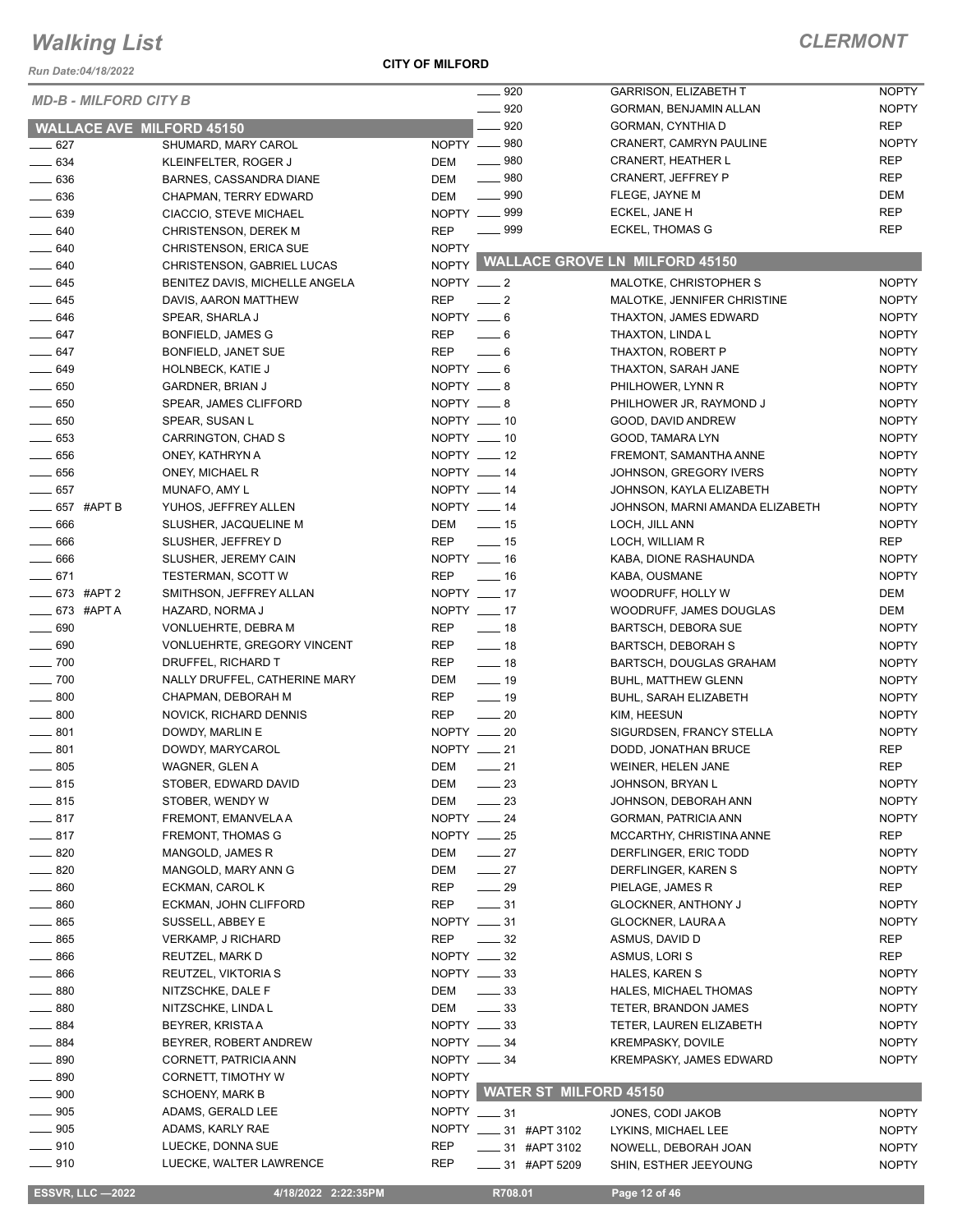*Run Date:04/18/2022*

**CITY OF MILFORD**

| <b>MD-B - MILFORD CITY B</b>  |                                   |            |                     | $\frac{1}{224}$ #APT 2 | PRALL, ADAM D                  | <b>NOPTY</b> |
|-------------------------------|-----------------------------------|------------|---------------------|------------------------|--------------------------------|--------------|
|                               |                                   |            | 224 #APT 2          | WATSON, LEVI JEFFREY   | <b>NOPTY</b>                   |              |
| <b>WATER ST MILFORD 45150</b> |                                   |            | 225                 |                        | VOSEL, JOHN MICHAEL            | <b>NOPTY</b> |
| _____ 31 #APT 5305            | SWART, KATHLEEN A                 |            | NOPTY -228          |                        | SANCHEZ, DAWN M                | <b>NOPTY</b> |
| $- 31$ #APT 5310              | MALLOY JR, ROBERT P               |            | NOPTY __ 228        |                        | SANCHEZ, ELIZABETH ANN         | <b>NOPTY</b> |
| $\frac{1}{2}$ 33              | SIMON, MARK A                     |            | NOPTY -8101         |                        | DEYOUNG, HEATHER MORRISON      | DEM          |
| $\frac{1}{2}$ 35              | WILLIAMSON, JANET S               |            | NOPTY __ 3103       |                        | DAVIS, KELLY A                 | <b>NOPTY</b> |
| $\frac{1}{2}$ 35              | WILLIAMSON JR, KENNETH PAUL       | REP        | $\frac{1}{2}$ 3103  |                        | FOREBACK, THOMAS MURPHY        | <b>NOPTY</b> |
| $\frac{1}{2}$ 39              | CONNELLY, PATRICIA ANN            | DEM        | $- 3104$            |                        | HOWARD, DALLAS A               | <b>NOPTY</b> |
| $- 101$                       | TIEDGE, WAYNE LOUIS               |            | NOPTY __ 3104       |                        | TEMPLE, ELIZABETH LORETTA      | <b>NOPTY</b> |
| $\frac{1}{2}$ 103             | DUNCANSON, WENDI ANNE             |            | NOPTY __ 3104       |                        | TEMPLE, WILLIAM SHAWN          | <b>NOPTY</b> |
| $\frac{1}{2}$ 109             | PIM, STUART NELSON                |            | NOPTY __ 3105       |                        | COOTS, KIMBERLY GAIL           | <b>NOPTY</b> |
| $\frac{1}{2}$ 111             | HUBBARD, ERIC T                   |            | NOPTY __ 3105       |                        | NELSON, MACKENZIE ANN          | <b>NOPTY</b> |
| $\frac{1}{2}$ 111             | LODER, BARBARA E                  |            | NOPTY __ 3106       |                        | <b>BARTH, LEO KENNETH</b>      | <b>NOPTY</b> |
| $-111$                        | MACLIN, ERIC S                    |            | NOPTY __ 3107       |                        | <b>AUTREY, NICK</b>            | <b>NOPTY</b> |
| $\equiv$ 113                  | KRAMER, CHARLOTTE ANN             |            | NOPTY -8108         |                        | LYND, TREVOR NATHANIEL         | <b>NOPTY</b> |
| $\frac{1}{2}$ 113             | KRAMER JR, DAVID ALLEN            |            | NOPTY __ 3109       |                        | MCAFEE, ANDREW STEPHEN         | <b>REP</b>   |
| $\frac{1}{2}$ 115             | MOOI, KEVIN R                     |            | NOPTY -8110         |                        | WANG, ANNA CLAIRE              | <b>NOPTY</b> |
| $\frac{1}{2}$ 115             | MOOI, SANDRA L                    |            | NOPTY -8110         |                        | WANG, DAMON                    | <b>NOPTY</b> |
| $\frac{1}{2}$ 117             | DETHERAGE, KEVIN JAMES            |            | NOPTY __ 3201       |                        | HENSON, JON KYLE               | <b>NOPTY</b> |
| $- 117$                       | RAMSEY, JESSICA S                 |            | NOPTY -8202         |                        | <b>BARNEY, PATRICK J</b>       | <b>NOPTY</b> |
| $\frac{1}{2}$ 117             | RAMSEY, JOSHUA L                  |            | NOPTY __ 3203       |                        | <b>BUCK, AMY SUE</b>           | REP          |
| $\frac{1}{2}$ 117             | <b>RIPBERGER, ERIN L</b>          |            | NOPTY -8204         |                        | CRUTCHLEO, BETHANY L           | <b>NOPTY</b> |
| $\equiv$ 119                  | <b>COMINSKY, MARK A</b>           |            | NOPTY __ 3205       |                        | <b>KNECHTLY, PAIGE NICHOLE</b> | <b>NOPTY</b> |
| $- 119$                       | PORTER II, JOSEPH EDWARD          |            | NOPTY __ 3205       |                        | KNECHTLY, ROBERTA ANN          | <b>NOPTY</b> |
| $- 121$                       | FIELDS, ROBERT CONNER             |            | NOPTY -8205         |                        | NYE, JESSE F                   | <b>NOPTY</b> |
| $\frac{1}{2}$ 121             | RUSSELL, GRACE                    |            | NOPTY __ 3206       |                        | MILLS, JOHN EDWARD             | <b>NOPTY</b> |
| $\frac{1}{2}$ 123             | RAGONESI, CHRISTOPHER             |            | NOPTY __ 3206       |                        | MILLS, ROBIN DENISE            | <b>NOPTY</b> |
| $\frac{1}{2}$ 123             | RAGONESI, RACHEL MARIE            |            | NOPTY -8207         |                        | RETTIG, ANDREW ZACHARY         | <b>NOPTY</b> |
| $\frac{1}{2}$ 125             | <b>HYDE, CHARLES E</b>            |            | NOPTY __ 3208       |                        | LINDSEY, BROOKE PAMELA LYNN    | <b>NOPTY</b> |
| $\frac{1}{2}$ 125             | MAHLER, ASHLEY JEAN               |            | NOPTY -8209         |                        | MURPHY, ANDREW DAVID           | <b>NOPTY</b> |
| $\frac{1}{2}$ 125             | MAHLER, BRANDON E                 |            | NOPTY __ 3210       |                        | DUNCAN, ALLAN JEROME           | <b>NOPTY</b> |
| $\frac{1}{2}$ 127             | BOUCHARD, DANIEL CARL             |            | NOPTY -8210         |                        | HOLTZLEITER, MARISSA MICHELLE  | <b>NOPTY</b> |
| $\frac{1}{2}$ 127             | BOUCHARD, NICOLE CHIULLI          |            | NOPTY __ 3301       |                        | SEAMAN KEAN, ANN ELIZABETH     | <b>NOPTY</b> |
| $- 127$                       | MOORHOUSE, CHRISTOPHER RYAN       |            | NOPTY __ 3302       |                        | JONES, JENNIFER MICHELE        | <b>NOPTY</b> |
| $\frac{1}{2}$ 129             | WOODSON, ROBERT W                 | <b>REP</b> | $\frac{1}{2}$ 3303  |                        | BRIZZOLARA, JANET KIRBY        | <b>NOPTY</b> |
| $\frac{129}{2}$               | <b>WOODSON, TRACEY L</b>          | <b>REP</b> | $\frac{1}{2}$ 3303  |                        | BRIZZOLARA, PAUL T             | <b>NOPTY</b> |
| $- 131$                       | ROVITO, MARY LYNN                 |            | NOPTY -8304         |                        | BRIZZOLARA, MICHELE KIRBY      | DEM          |
| $\frac{1}{2}$ 131             | <b>WILLCUTT, RUSS</b>             |            | NOPTY __ 3305       |                        | NEWHOUSE, PAMELA               | DEM          |
| $\frac{1}{2}$ 134             | REYNOLDS, JACK CAMERON            | DEM        | $\frac{1}{2}$ 3305  |                        | NEWHOUSE, THOMAS JOSIAH        | DEM          |
| $\frac{1}{2}$ 135             | BROWN, WILLIAM J                  |            | NOPTY <u>_</u> 3306 |                        | <b>BOUGES, DERRICK LAMAR</b>   | <b>NOPTY</b> |
| $\frac{1}{2}$ 137             | <b>BRANNON, CHARISSA KRISTINE</b> |            | NOPTY __ 3306       |                        | WARFIELD, DAVID G              | <b>NOPTY</b> |
| $\frac{1}{2}$ 137             | <b>BRANNON, RYAN CHRISTOPHER</b>  |            | NOPTY __ 3307       |                        | FAWCETT, LEVI J                | <b>NOPTY</b> |
| $\equiv$ 139                  | HUGHES, SAMUEL J                  |            | NOPTY -8307         |                        | SPAULDING, WHITNEY ANN         | <b>NOPTY</b> |
| $\frac{1}{2}$ 139             | MALOY, ALISON JULIA               |            | NOPTY __ 3308       |                        | MILLER, JANNA                  | <b>NOPTY</b> |
| $\frac{1}{2}$ 139             | REYNOLDS, SHAWN M                 |            | DEM - 3308          |                        | MILLER II, WILLIAM R           | <b>NOPTY</b> |
| $- 141$                       | BOOSO, JOSEPH                     |            | NOPTY __ 3309       |                        | WALSH, LAUREN KATHLEEN         | <b>NOPTY</b> |
| $- 141$                       | FINEGAN, SEAN P                   |            | NOPTY __ 3310       |                        | FUGGETTA, NINA M               | DEM          |
| $- 141$                       | <b>GEROWITZ, LEE MICHAEL</b>      |            | NOPTY -8402         |                        | MOORMAN, JENNIFER M            | <b>NOPTY</b> |
| $- 143$                       | VON ALMEN, ALYSSA MARE            |            | NOPTY __ 3403       |                        | GILLIGAN, CRYSTAL LYNN         | <b>NOPTY</b> |
| $\frac{1}{203}$               | KOCSIS, AMY LYNN                  |            | NOPTY -8404         |                        | REICHERT, LOGAN ZANE           | <b>NOPTY</b> |
| $\sim$ 203                    | KOCSIS, PAUL LOUIS                |            | NOPTY __ 3405       |                        | REIFENBERGER, DARLENE M        | <b>NOPTY</b> |
| $\frac{1}{205}$               | PATSFALL, MARIANNA JOYCE          |            | NOPTY __ 3406       |                        | ROBERTSON, RENEE RACHAEL       | <b>NOPTY</b> |
| $\frac{1}{205}$               | STEELE, BENJAMIN ALAN             |            | NOPTY __ 3407       |                        | FIENNING, NANCY BORTON         | REP          |
| $\sim$ 205                    | STEELE, HEATHER LYN               |            | NOPTY __ 3409       |                        | PURVIS, JOHN ERIK              | <b>NOPTY</b> |
| $-207$                        | THAMANN RAINES, LAUREN KATHERIN   | DEM        | $\frac{1}{2}$ 5101  |                        | SEILS, DOUGLAS K               | <b>NOPTY</b> |
| $\frac{1}{218}$ #APT 2        | PAGE, LISA F                      | REP        | $\frac{1}{2}$ 5101  |                        | SEILS, PAMELA V                | <b>NOPTY</b> |
| $\frac{222}{2}$               | TROUT, XAVIER K                   |            | NOPTY -6102         |                        | KYSER, BRIAN DOUGLAS           | <b>NOPTY</b> |
| $\frac{1}{224}$               | SHELL, JOSHUA M                   |            | NOPTY -6103         |                        | ALMY, MIRANDA E                | <b>NOPTY</b> |
| _____ 224 #APT 1              | MOUNTEL, MICAELA CHASE            |            | NOPTY __ 5103       |                        | CAMPBELL, ANDREA M             | <b>NOPTY</b> |
| $\frac{1}{224}$ #APT 1        | RICHIE, MORGAN JO                 |            | NOPTY __ 5103       |                        | CAMPBELL, SCOTT JAMES          | <b>NOPTY</b> |
| $224$ #APT 1                  | SMITH, MOIRA P                    |            | NOPTY __ 5104       |                        | WHITE, SHARON A                | <b>NOPTY</b> |
| $-224$ #APT 2                 | <b>GRIFFITH, DESIRAE S</b>        |            | NOPTY -6105         |                        | <b>BOLIN, GABRIEL SHAUN</b>    | <b>NOPTY</b> |

**ESSVR, LLC -2022 4/18/2022 2:22:35PM** R708.01 **Page 13 of 46**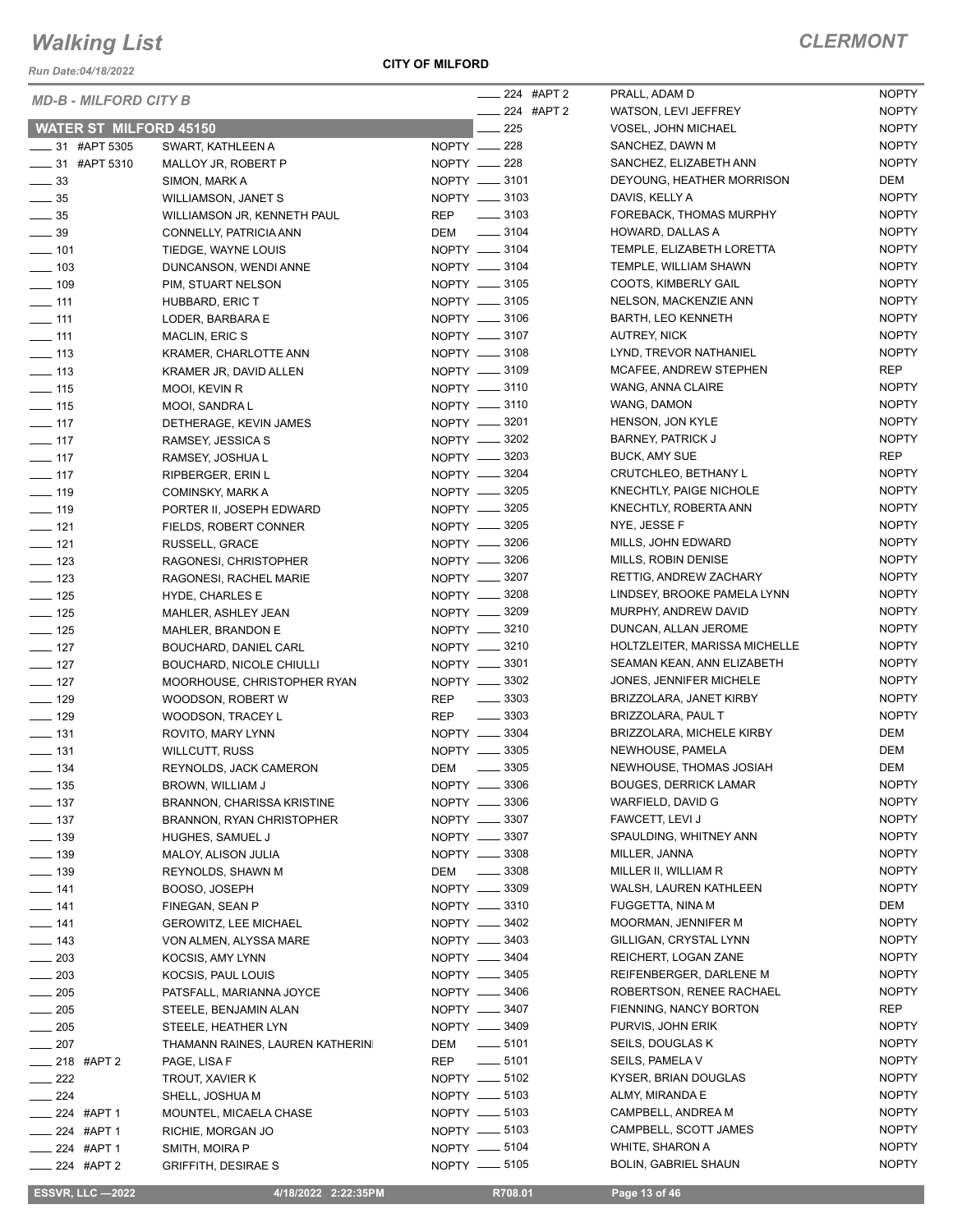*Run Date:04/18/2022*

*MD-B - MILFORD CITY B*

|                          | <b>WATER ST MILFORD 45150</b> |                                |              |
|--------------------------|-------------------------------|--------------------------------|--------------|
| $\frac{1}{2}$ 5105       |                               | EVANS, JUSTIN R                | <b>NOPTY</b> |
| $\frac{1}{2}$ 5105       |                               | REED, JOSHUA SEAN              | <b>NOPTY</b> |
| ____ 5106                |                               | CARPENTER, SARAH CAITLIN       | <b>NOPTY</b> |
| $\frac{1}{2}$ 5107       |                               | POOLE. JENNIFER LAUREN         | <b>NOPTY</b> |
| $\frac{1}{2}$ 5108       |                               | ARNOLD, STEVEN J               | <b>NOPTY</b> |
| $- 5109$                 |                               | PAYNE, MELINDA SUE             | DEM          |
| $-5110$                  |                               | KRAVITZ, DAVID S               | <b>NOPTY</b> |
| $- 5201$                 |                               | <b>GARRISON, GILBERT WAYNE</b> | <b>NOPTY</b> |
| $\frac{1}{2}$ 5202       |                               | FITZPATRICK, JAMES JOSEPH      | <b>NOPTY</b> |
| $\frac{1}{2}$ 5203       |                               | BACHMAN, EDWARD H              | <b>NOPTY</b> |
| $\frac{1}{2}$ 5205       |                               | ANDERSON, JANALYNN S           | <b>NOPTY</b> |
| $\frac{1}{2}$ 5205       |                               | ANDERSON, JON C                | DEM          |
| $\frac{1}{2}$ 5205       |                               | DECKER, AARON W                | <b>NOPTY</b> |
| $- 5206$                 |                               | BAYLIS, JOHN E                 | <b>NOPTY</b> |
| $- 5207$                 |                               | CAMBURN, JOSEPH BENJAMIN       | <b>NOPTY</b> |
| $- 5208$                 |                               | HIVLEY, XANTH L                | <b>NOPTY</b> |
| $- 5208$                 |                               | THOMPSON, DAVID WILLIAM        | <b>NOPTY</b> |
| $\frac{1}{2}$ 5208       |                               | THOMPSON, JANELLE M            | <b>NOPTY</b> |
| $- 5209$                 |                               | SCHMIDT, CHRISTINA MARIA       | <b>NOPTY</b> |
| $\frac{1}{2}$ 5209       |                               | STOFFOLANO, SARAH MARIA        | <b>DEM</b>   |
| $- 5210$                 |                               | DENNEMANN, THOMAS JOSEPH       | <b>NOPTY</b> |
| $\frac{1}{2}$ 5302       |                               | <b>GIBBS, KAILEIGH K</b>       | <b>NOPTY</b> |
| $\frac{1}{2}$ 5302       |                               | SCHAEFER, KATHERINE ANN        | <b>NOPTY</b> |
| $\frac{1}{2}$ 5302       |                               | SMITH, BENJAMIN MICHAEL        | <b>NOPTY</b> |
| $\frac{1}{2}$ 5303       |                               | HERNANDEZ, SIMONE A            | <b>NOPTY</b> |
| $\frac{1}{2}$ 5303       |                               | KILBARGER, BENJAMIN ALAN       | <b>NOPTY</b> |
| $- 5303$                 |                               | KILBARGER, LACEY DANIELLE      | <b>NOPTY</b> |
| $\frac{1}{2}$ 5303       |                               | KUNTZ, JOHN JOSEPH             | <b>NOPTY</b> |
| $\frac{1}{2}$ 5304       |                               | HAYWARD, REBEKAH GRACE         | <b>NOPTY</b> |
| $- 5304$                 |                               | ROUAUD, LAURENT CLAUDE         | <b>NOPTY</b> |
| $- 5304$                 |                               | ROUAUD, MONICA CATHERINE       | <b>NOPTY</b> |
| $\frac{1}{2}$ 5305       |                               | SWART, SYBRAND C               | <b>NOPTY</b> |
| $\frac{1}{2}$ 5306       |                               | BUTLER, TRAVIS JOHN            | <b>NOPTY</b> |
| $\frac{1}{2}$ 5306       |                               | JAGIELSKA MACEDO, IWONA        | <b>NOPTY</b> |
| $\frac{1}{2}$ 5306       |                               | MACEDO, JULIAN                 | <b>NOPTY</b> |
| $\frac{1}{2}$ 5307       |                               | <b>GROGAN, AUSTIN RYAN</b>     | <b>NOPTY</b> |
| $\frac{1}{2}$ 5307       |                               | RAUCH, TARAH WHITNEY           | <b>NOPTY</b> |
| $\frac{1}{2}$ 5307       |                               | STINE, GERALD LEE              | NOPTY        |
| $\frac{1}{2}$ 5308       |                               | DE LA FUENTE, EDUARDO          | <b>NOPTY</b> |
| $\frac{1}{2}$ 5308       |                               | SMITH, CRAIG ALLEN             | <b>NOPTY</b> |
| $- 5308$                 |                               | SMITH, NICOLE DENISE           | <b>NOPTY</b> |
| $\frac{1}{2}$ 5310       |                               | IVES, AMANDA SOPHIE            | <b>NOPTY</b> |
| $- 5401$                 |                               | TOBERGTE, NANCY ELEANOR        | REP          |
| ____ 5401                |                               | TOBERGTE, PAUL EDWIN           | REP          |
| $\frac{1}{2}$ 5402       |                               | <b>GALVEZ, TIPHANIE MARIA</b>  | DEM          |
| $\frac{1}{2}$ 5403       |                               | DOWNEY, KAREN ANN              | <b>DEM</b>   |
| $- 5404$                 |                               | FROEHLICH, JUDITH              | <b>NOPTY</b> |
|                          | ____ 5406 #APT 5406           | RUTHERFORD, BRIAN M            | <b>NOPTY</b> |
| $\frac{1}{2}$ 5407       |                               | AWAD, NADER OSSAMA             | <b>NOPTY</b> |
| $- 5407$                 |                               | HOMAN, ELIZABETH LOUISE        | <b>NOPTY</b> |
| <b>_____ 5408 #APT E</b> |                               | ELAM, DWAYNE E                 | <b>NOPTY</b> |
| $\frac{1}{2}$ 5409       |                               | WILLIAMS, VICKI L              | REP          |
|                          | <b>______ 5409 #APT 5409</b>  | <b>WILLIAMS, PATRICK T</b>     | REP          |

*TOTAL :* **979**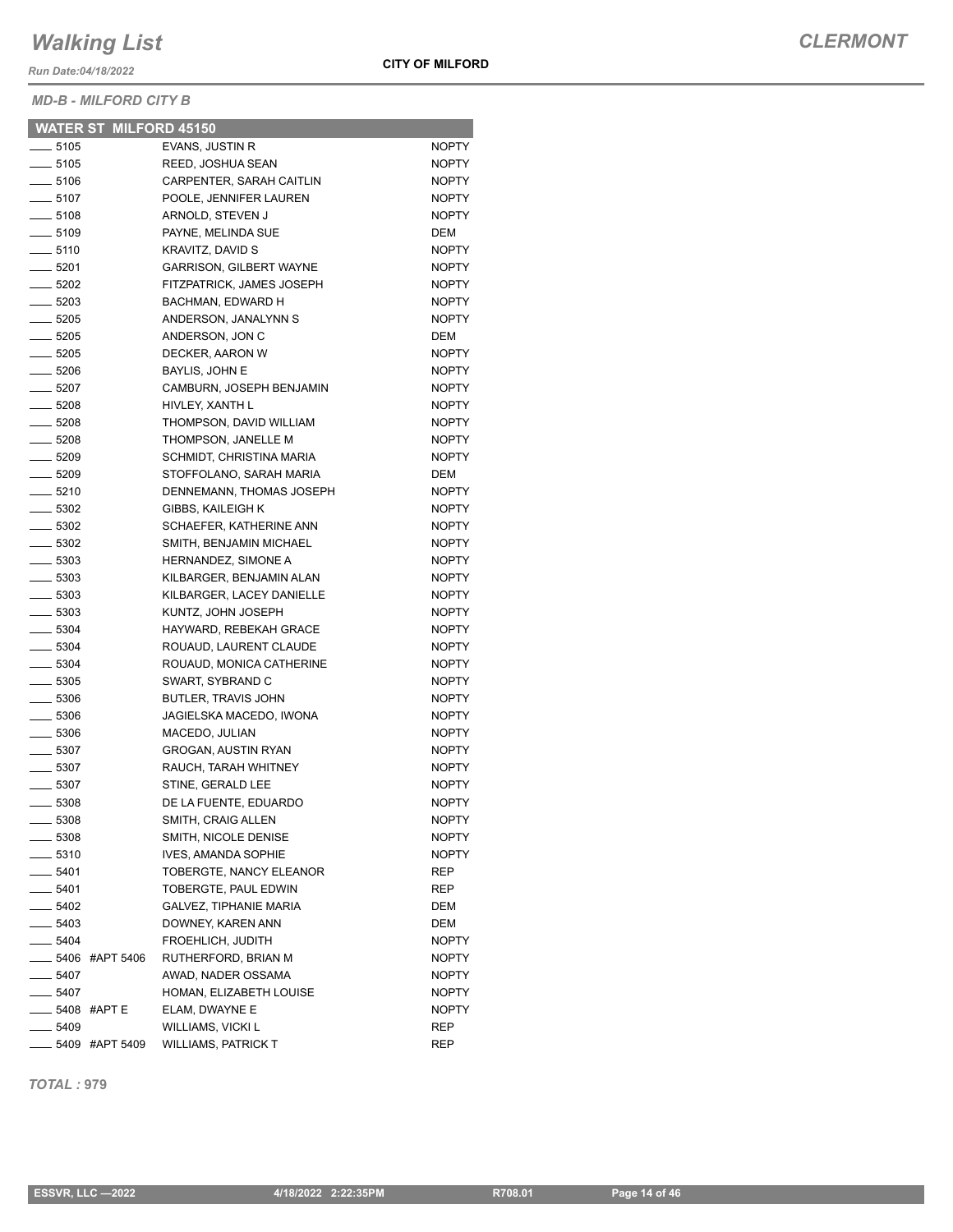*Run Date:04/18/2022*

**CITY OF MILFORD**

| <b>MD-D - MILFORD CITY D</b>       |                           | $\frac{1}{201}$               |                              | JERRY, ABNEY L                  | <b>NOPTY</b> |
|------------------------------------|---------------------------|-------------------------------|------------------------------|---------------------------------|--------------|
|                                    |                           | $-201$                        |                              | KOHUS, LINDA MAE                | <b>REP</b>   |
| <b>CLEVELAND AVE MILFORD 45150</b> |                           | $-201$                        |                              | MALLOTT, BERTHA MAE             | <b>NOPTY</b> |
| $\frac{1}{225}$                    | APPLEGATE, MELISSA A      | $NOPTY$ -201                  |                              | MALLOTT, EDWARD EUGENE          | <b>NOPTY</b> |
| 225                                | CAPLES, ROBERT M          | $-201$<br><b>REP</b>          |                              | MONTEROSSO, LOIS J              | <b>NOPTY</b> |
| $\equiv$ 225                       | CAPURRO, ROSE             | $\frac{1}{201}$<br><b>REP</b> |                              | WOOD, CAROLYN M                 | <b>NOPTY</b> |
| $\frac{225}{2}$                    | CERVANTES, MARY L         | $-201$<br><b>DEM</b>          |                              | <b>ZENG, XIAOHONG</b>           | <b>NOPTY</b> |
| $\frac{1}{225}$                    | CHICK, JOANN K            | $-201$ #244<br><b>NOPTY</b>   |                              | RIEGELSBERGER, MILDRED J        | <b>NOPTY</b> |
| $\frac{1}{225}$                    | COLLIER, NAN E            | <b>NOPTY</b>                  | $-201$ #305                  | VONDERHEIDE, MARTHA LEE         | <b>NOPTY</b> |
| $\frac{225}{2}$                    | CORNELL, ADA              | <b>REP</b>                    | _ 201 #316                   | KOLLER, WILLIS REID             | <b>REP</b>   |
| $\frac{1}{225}$                    | DANBURY, EDITH R          | $-201$ #358<br><b>REP</b>     |                              | HESFORD, ROBERT ARNOLD          | <b>NOPTY</b> |
| $\frac{1}{225}$                    | DRISCOLL, ELENORA M       | NOPTY -201 #APT 4             |                              | <b>JACKSON, MARILYN KAY</b>     | <b>NOPTY</b> |
| $\frac{1}{225}$                    | DUNCAN, GENEVA B          | NOPTY - 201 #APT 52           |                              | MYERS, DEBBIE                   | REP          |
| $\frac{1}{225}$                    | FOLEY, THOMAS GEORGE      | <b>NOPTY</b>                  | $-201$ #APT 63               | MCCLEES, ROBERT DENNIS          | DEM          |
| $\frac{1}{225}$                    | GLAZER, JAMES W           | <b>NOPTY</b>                  | 201 #APT 66                  | CAMPBELL, ANDREW E              | DEM          |
| $\frac{1}{225}$                    | <b>GRAY, RITA A</b>       | <b>NOPTY</b>                  | $-201$ #APT 66               | REYNOLDS, DANIEL WILLARD        | <b>NOPTY</b> |
| $\frac{225}{2}$                    | <b>HAMILTON, FAYE B</b>   | <b>REP</b>                    | 201 #APT 67                  | BRINKMAN, JOHN GREGORY          | <b>NOPTY</b> |
| $\frac{1}{225}$                    | HOFFMEISTER, CLARE E      | NOPTY <sup>-</sup>            | 201 #APT 70                  | HEINE, HILDA I                  | <b>NOPTY</b> |
| $\frac{1}{225}$                    | HOLDEN, JOSEPH E          | <b>DEM</b>                    | ___ 201 #APT 72              | WEBER, DONALD G                 | <b>NOPTY</b> |
| $\frac{225}{2}$                    | <b>JUSTICE, FREDAA</b>    | <b>DEM</b>                    | ____ 201 #APT334             | <b>IRION, MILLARD FRANK</b>     | DEM          |
| $\frac{1}{225}$                    | KIRBY, JOANNE H           | <b>REP</b>                    | __ 201 #APT 103              | <b>BURNS, BECKY L</b>           | <b>NOPTY</b> |
| $\frac{1}{225}$                    | LAUER, ANNA LOUISE        | <b>REP</b>                    | ____ 201 #APT 104            | BOGOSIAN, ELEANOR MARGARET      | <b>NOPTY</b> |
| $\frac{1}{225}$                    | LOVATT, CHARLES W         | <b>DEM</b>                    | $\frac{1}{201}$ #APT 104     | CROSHAW, MARY CATHERINE         | <b>NOPTY</b> |
| $\frac{1}{225}$                    | MEYO, RUBY                | NOPTY -201 #APT 129           |                              | LANGE, CHRISTOPHER B            | <b>REP</b>   |
| $\frac{225}{2}$                    | MOCHILAR, ROBERT          | NOPTY <sup>-</sup>            | _ 201 #APT 141               | HARCOURT, JOSEPH W              | <b>NOPTY</b> |
| $\frac{1}{225}$                    | MOHN, NANCY W             | NOPTY - 201 #APT 143          |                              | MCBURNEY, WILLIAM G             | <b>NOPTY</b> |
| $\frac{225}{2}$                    | MULVANEY, HOWARD W        | <b>NOPTY</b>                  | _ 201 #APT 144               | SCHNEIDER, ARLENE M             | REP          |
| $\frac{1}{225}$                    | NEWBURGER, SUE ANN        | <b>REP</b>                    | 201 #APT 149                 | FRESON, LORETTA D               | DEM          |
| $\frac{1}{225}$                    | OSTERLING, ELAINE A       | <b>NOPTY</b>                  | $-201$ #APT 151              | JACOBS, ELIZABETH L             | REP          |
| $\frac{225}{2}$                    | PETROVICH, HRISTINA       | <b>NOPTY</b>                  | _ 201 #APT 152               | KOEHLER, DIANNE MARIE           | DEM          |
| $\frac{1}{225}$                    | PROFFITT, MARTHA          | DEM                           | _ 201 #APT 153               | CUCINOTTA, BERNADINE            | <b>NOPTY</b> |
| $\frac{1}{225}$                    | RIEHLE, MARTHA M          | <b>REP</b>                    | ___ 201 #APT 154             | <b>HOLLIS, CAROLYN E</b>        | <b>NOPTY</b> |
| $\frac{1}{225}$                    | ROBERTS, MARVIN L         | <b>NOPTY</b>                  | <sub>_</sub> __ 201 #APT 155 | GARNER, JUANITA J               | REP          |
| $\frac{1}{225}$                    | ROBERTSON, CLAUDINE       | <b>DEM</b>                    | _ 201 #APT 156               | FANCHER, KIETH PAUL             | <b>NOPTY</b> |
| $\frac{225}{2}$                    | SCHOENY, JOAN E           | <b>NOPTY</b>                  | $-201$ #APT 164              | JONES, JACQUELINE F             | <b>NOPTY</b> |
| $\frac{1}{225}$                    | SHINKLE, JOHN             | <b>NOPTY</b>                  | $-201$ #APT 164              | PARKER, CLARIS E                | <b>NOPTY</b> |
| $\frac{225}{2}$                    | SUMMERS, BETTY A          | NOPTY <sup>-</sup>            | 201 #APT 167                 | MEEKS, MARIAN J                 | <b>NOPTY</b> |
| $\frac{1}{225}$                    | TAYLOR, DOROTHY R         | $N$ OPTY -                    | <sub>–</sub> 201 #APT 170    | STEGENS JR, JAMES E             | <b>NOPTY</b> |
| $\frac{1}{225}$                    | WALLACE, EMMA             | NOPTY -201 #APT 171           |                              | YOUNG, BREWSTER P               | REP          |
| $\frac{225}{2}$                    | <b>WESTRICH, RONALD</b>   | NOPTY -201 #APT 201           |                              | POOR, ANNA MARIE                | <b>NOPTY</b> |
| $-225$                             | WETTERER, BETTY JANE      | <b>NOPTY</b>                  | 201 #APT 203                 | DENNY, KATHLEEN R               | <b>NOPTY</b> |
| 225                                | WOOD, ELIZABETH A         | <b>NOPTY</b>                  | _ 201 #APT 205               | <b>GREVE, KAREN M</b>           | <b>NOPTY</b> |
| $-225$                             | YOSHIKAWA, MARVIN K       | <b>NOPTY</b>                  | _ 201 #APT 206               | LEARSON, RICHARD JAMES          | <b>NOPTY</b> |
| ____ 225 #RM 411                   | MOTTERN, WILLIAM          | <b>REP</b>                    | $-201$ #APT 209              | <b>KAYDEN, FRANCIS J</b>        | <b>NOPTY</b> |
| 225 #APT 254                       | NOAKES, EVELYN JEAN       | <b>REP</b>                    | _ 201 #APT 209               | PENN, DOROTHY C                 | <b>NOPTY</b> |
| $-225$ #APT 503                    | SCHADLER, CHARLOTTE F     | <b>NOPTY</b>                  | _ 201 #APT 209               | TIMMER, GEORGE H                | REP          |
| 225 #APT 524                       | BAGGS, JOAN B             | <b>NOPTY</b>                  | 201 #APT 210                 | <b>BURT, THOMAS E</b>           | <b>NOPTY</b> |
| __ 225 #APT 527                    | TIMMERMAN, BARBARA BARDEN | DEM                           | 201 #APT 219                 | ARNOLD, SANDRA C                | REP          |
| _225 #ROOM 504                     | WHITE, MILDRED H          | <b>REP</b>                    | $-201$ #APT 233              | FAZZIO, JOHN S                  | <b>NOPTY</b> |
| $-225$ #505                        | FISHER, GEORGIA M         | <b>REP</b>                    | _ 201   #APT 234             | DUSTERBERG, THOMAS JEROME       | REP          |
|                                    |                           |                               | ____ 201 #APT 252            | GUTTMAN, JUDITH ATWOOD          | DEM          |
| <b>CLUB DR MILFORD 45150</b>       |                           |                               | 201 #APT 255                 | <b>WALLACE, ANN LOUISE</b>      | <b>NOPTY</b> |
| 443                                | DIWAN, REBECCA MARIE      | <b>NOPTY</b>                  | 201 #APT 266                 | DIXON, JANET L                  | DEM          |
| 443                                | DIWAN, TAYYAB SHABBIR     | <b>NOPTY</b>                  | 201 #APT 301                 | APKING, VIRGINIA M              | <b>NOPTY</b> |
| $-443$                             | ROSS, CHRISTOPHER JAMES   | <b>NOPTY</b>                  | 201 #APT 304                 | BAER, GAIL R                    | <b>NOPTY</b> |
| — 443                              | ROSS, KELLY ANNE          | <b>REP</b>                    | 201 #APT 306                 | SMITH, CAROLYN ANN              | <b>NOPTY</b> |
|                                    |                           |                               | _ 201 #APT 310               | SCHATZMAN, MICHAEL W            | <b>NOPTY</b> |
| <b>MOUND AVE MILFORD 45150</b>     |                           |                               | 201 #APT 315                 | LEWIS, BEVERLY A                | <b>NOPTY</b> |
| —— 201                             | ADAMS, TRUDY LYNN         | DEM                           | 201 #APT 317                 | <b>MORRISON, WILLIAM JOSEPH</b> | <b>NOPTY</b> |
| 201                                | BAYNUM, JEAN A            | <b>NOPTY</b>                  | 201 #APT 319                 | WICHMANN, MARY CATHERINE        | REP          |
| 201                                | CANADA, JAMES W           | <b>NOPTY</b>                  | 201 #APT 320                 | DICK, PATRICIA A                | <b>NOPTY</b> |
| 201                                | CHUNDRLEK, JOHN R         | <b>NOPTY</b>                  | 201 #APT 328                 | SHAFER, SUKI M                  | <b>NOPTY</b> |
|                                    |                           |                               | 201 #APT 329                 | QUEST, DORIS C                  | REP          |

**ESSVR, LLC -2022** 2022 4/18/2022 2:22:35PM R708.01 R708.01 Page 15 of 46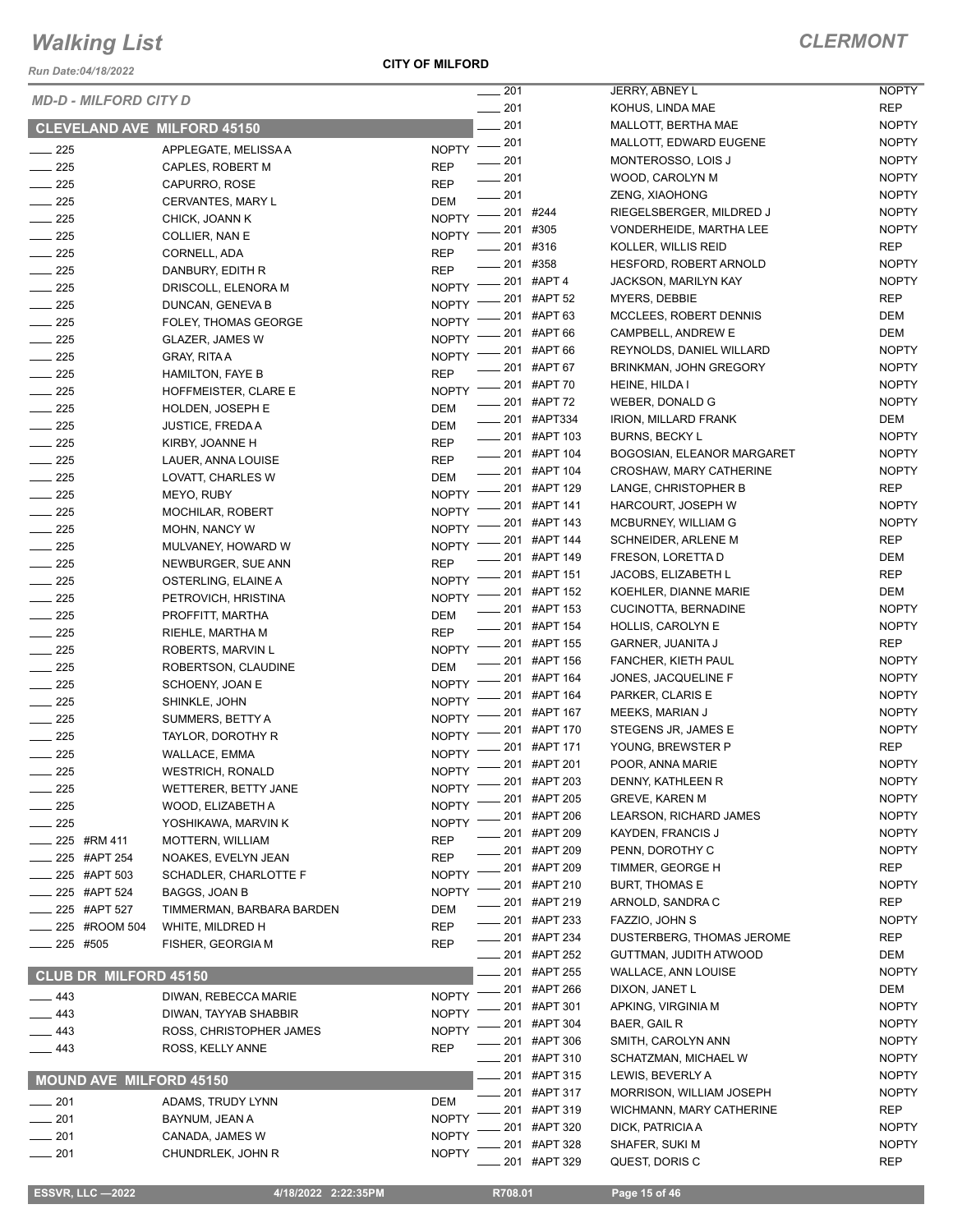*Run Date:04/18/2022*

#### **CITY OF MILFORD**

### *CLERMONT*

|                         | <b>MD-D - MILFORD CITY D</b>   |                              |            |                          | 203 #APT 129             | WOOD, COLLEEN J                | <b>NOPTY</b> |
|-------------------------|--------------------------------|------------------------------|------------|--------------------------|--------------------------|--------------------------------|--------------|
|                         |                                |                              |            |                          | 203 #APT 131             | JONES, AMY LYN                 | <b>NOPTY</b> |
|                         | <b>MOUND AVE MILFORD 45150</b> |                              |            |                          | 203 #APT 134             | ORICK, ALMA JEAN               | <b>REP</b>   |
|                         | 201 #APT 335                   | STUDER, JOYCE A              | <b>REP</b> | $\overline{\phantom{a}}$ | 203 #APT 135             | CUTTER, EDNA E                 | <b>REP</b>   |
|                         | $\frac{1}{201}$ #APT 341       | STEPHENSON, CHARLES          | DEM        | $\frac{1}{2}$            | 203 #APT 138             | NIEDERHELMAN, MARY A           | <b>NOPTY</b> |
|                         | ___ 201 #APT 344               | CANDELARESI, VICKI J         |            |                          | NOPTY __ 203 #APT 138    | NIEDERHELMAN, WALTER J         | <b>NOPTY</b> |
|                         | ___ 201 #APT 347               | MILEY JR, JAMES M            | DEM        |                          | <b>203 #APT 139</b>      | <b>IRVIN, HELEN MARIE</b>      | <b>REP</b>   |
|                         | $\frac{1}{201}$ #APT 353       | BARGO, WANDA RUTH            | DEM        |                          | _____ 203 #APT 140       | MADDUX, NORMA J                | <b>NOPTY</b> |
|                         | ____ 201 #APT 354              | FANCHER, DAVID EUGENE        |            |                          | NOPTY __ 203 #APT 141    | WOLFER, BEVERLY A              | DEM          |
|                         | $\frac{1}{201}$ #APT 356       | <b>CLARK, CHARLES ALBERT</b> |            |                          | NOPTY __ 203 #APT 142    | ROPE, CAROL J                  | REP          |
|                         | ____ 201 #APT 362              | ELLISON, JENNIFER ANN        |            |                          | NOPTY __ 203 #APT 143    | COFFMAN, KEITH B               | <b>NOPTY</b> |
|                         | $\frac{1}{201}$ #APT 363       | WOOTEN, JAN                  |            |                          | DEM __ 203 #APT 144      | <b>WHITLING, HELEN LOIS</b>    | <b>NOPTY</b> |
|                         | ____ 201 #APT 369              | HUCKABY, BRENDA J            |            |                          | NOPTY __ 203 #APT 146    | WETZELL, CONNIE LOUISE         | <b>NOPTY</b> |
|                         | 201 #APT 370                   | KULHAVIK, NANCY E            |            |                          | NOPTY __ 203 #APT 147    | HOLDEN, DEBORAH JUNE           | <b>NOPTY</b> |
|                         | $\frac{1}{201}$ #APT 372       | CAMPBELL, JOYCE H            | REP        |                          | <b>203 #APT 148</b>      | ADKINS, ROSE A                 | <b>NOPTY</b> |
|                         | $\frac{1}{201}$ #APT 1006      | BAILEY JR, HAROLD THORNDYKE  |            |                          | NOPTY __ 203 #APT 150    | SULLIVAN, EDGAR WAYNE          | <b>REP</b>   |
|                         | ____ 201 #ROOM 272             | CALDWELL, SHEILA KAREN       |            |                          | NOPTY __ 203 #APT 151    | VILARDO, MARY S                | <b>REP</b>   |
|                         | ___ 201 #UNIT 227              | CAMPBELL, VIRGINIA JOANNE    |            |                          | NOPTY __ 203 #APT 152    | ERHARDT, ELIZABETH A           | DEM          |
| $\sim$ 203              |                                | CONOVER, JANET L             | <b>REP</b> |                          | $\frac{1}{203}$ #APT 153 | OROURKE, ELAINE ANN            | <b>NOPTY</b> |
| $\frac{1}{203}$         |                                | <b>CURFISS, DIANE R</b>      |            |                          | NOPTY __ 203 #APT 154    | NOVELL, BARBARA S              | <b>NOPTY</b> |
| $\sim$ 203              |                                | WOLF, JOHN B                 |            |                          | NOPTY __ 203 #APT 201    | JONES, LESLIE C                | <b>NOPTY</b> |
| $\frac{1}{203}$ #107    |                                | TRESTER, MOLLY FAHNESTOCK    | <b>REP</b> |                          | $\frac{1}{203}$ #APT 202 | HANCOCK, BARBARA M             | <b>NOPTY</b> |
| $-203$ #132             |                                | CHRISTMAN, BETTY SUE         | REP        |                          | $\frac{1}{203}$ #APT 203 | DAVIS, DOUGLAS L               | <b>REP</b>   |
| $\frac{1}{203}$ #155    |                                | NICOLAUS SR, THOMAS A        | <b>REP</b> |                          | ___ 203 #APT 203         | GEHLING DAVIS, CARLEEN V       | <b>REP</b>   |
| $-203$ #155             |                                | SHAFFER, DONNAL              | DEM        |                          | ___ 203 #APT 203         | REICHERT, NORMAN C             | <b>NOPTY</b> |
| $-203$ #208             |                                | HILVERT, SUZANNE CAROL       | <b>REP</b> |                          | $\frac{1}{203}$ #APT 204 | GALE, DIANA L                  | <b>REP</b>   |
|                         | $-203$ #APT 21                 | LOW, KAY Z                   | DEM        |                          | $\frac{1}{203}$ #APT 204 | GALE, RICHARD ALLAN            | <b>REP</b>   |
|                         | $\frac{1}{203}$ #APT 23        | EVERHART, KAREE M            | <b>REP</b> |                          | ____ 203 #APT 205        | DAUGHERTY, FRED J              | <b>REP</b>   |
|                         | $\frac{1}{203}$ #APT 27        | BENKNER, MARY LOU            | <b>REP</b> |                          | $\frac{1}{203}$ #APT 206 | DAUGHERTY, DOROTHY MAE         | <b>REP</b>   |
| $\frac{1}{203}$ #APT 29 |                                | DICKENS, KEN L               |            |                          | NOPTY __ 203 #APT 207    | <b>HELM, MILDRED L</b>         | <b>REP</b>   |
| $\frac{1}{203}$ #APT 29 |                                | MARTIN, MARY MADELINE        |            |                          | NOPTY _____ 203 #APT 209 | EVANS, VICKI A                 | <b>DEM</b>   |
| $\frac{1}{203}$ #APT 31 |                                | FEAGANS, SHIRLEY A           |            |                          | NOPTY __ 203 #APT 210    | MOON, LAURIE ANNE              | <b>NOPTY</b> |
| $\frac{1}{203}$ #APT 35 |                                | PATTEN, KAY M                | <b>REP</b> |                          | 203 #APT 213             | RICHARDS, SYLVIA L             | <b>NOPTY</b> |
|                         | $\frac{1}{203}$ #APT 35        | PATTEN, ROBERT W             | <b>REP</b> |                          | $\frac{1}{203}$ #APT 214 | ALTEN, EDWARD H                | DEM          |
| $\frac{1}{203}$ #APT 37 |                                | <b>BZDUSEK, JOAN L</b>       | REP        |                          | __ 203 #APT 214          | ALTEN, JUDITH A                | DEM          |
| ____ 203 #APT 39        |                                | <b>SCHMID, LUCY FAYE</b>     | DEM        |                          | $\frac{1}{203}$ #APT 215 | SANGER, JUDY L                 | <b>NOPTY</b> |
| $\frac{1}{203}$ #APT 43 |                                | HUBER, DOROTHY ROSE          | DEM        |                          | _____ 203 #APT 216       | ONEAL, NANCYE H                | <b>DEM</b>   |
| $\frac{1}{203}$ #APT 44 |                                | RAABE, PEGGY ANN             |            |                          | NOPTY __ 203 #APT 217    | LECOMPTE, SHIRLEY F            | <b>NOPTY</b> |
|                         | 203 #APT 45                    | DOUGLAS, GEORGIA A           |            |                          | NOPTY 203 #APT 218       | BAUERLE, ARLENE R              | <b>REP</b>   |
|                         | 203 #APT 47                    | TAYLOR, MAUREEN E            |            |                          | NOPTY __ 203 #APT 219    | KARLE, SANDRA LEE              | DEM          |
|                         | __ 203 #APT 49                 | PARKER JR, GEORGE GILBERT    | DEM        |                          | ____ 203 #APT 220        | HINNERS, CHARLENE A            | DEM          |
|                         | <sub>_</sub> __ 203 #APT 51    | TENHUNDFELD, CAROL ANN       |            |                          | NOPTY __ 203 #APT 221    | PHARMER, KELLY G               | <b>NOPTY</b> |
|                         | _ 203 #APT 025                 | TOMLINSON, BETTY A           |            |                          | NOPTY __ 203 #APT 222    | PAPARODIS, THEO J              | <b>NOPTY</b> |
|                         | 203 #APT 041                   | THOMPSON JR, EDWARD          |            |                          | NOPTY __ 203 #APT 222    | TYSON, GAIL PATRICIA           | <b>NOPTY</b> |
|                         | <sub>—</sub> 203  #APT 101     | BATTERSON, DELORIS IRENE     |            |                          | NOPTY __ 203 #APT 224    | STEVENS, PAMELA D              | <b>NOPTY</b> |
|                         | _ 203 #APT 102                 | HEITKEMPER, KRIS CAROL       |            |                          | NOPTY __ 203 #APT 225    | ARNOLD, RUBY JEAN              | <b>NOPTY</b> |
|                         | $-203$ #APT 104                | VANDEMBRINK, JOANN           | REP        |                          | $\frac{1}{203}$ #APT 226 | WUEST JR, GEORGE C             | REP          |
|                         | $-203$ #APT 105                | DOWELL, MONICA C             | DEM        |                          | -203 #APT 228            | SHIMP, BETTY DOLORES           | <b>NOPTY</b> |
|                         | _ 203 #APT 109                 | DUANE JR, JAMES T            | DEM        |                          | $\frac{1}{203}$ #APT 228 | THEURING, NANCY                | <b>NOPTY</b> |
|                         | $-203$ #APT 111                | LLOYD, ROY ALLEN             | DEM        |                          | $\frac{1}{203}$ #APT 229 | MARSHALL, MARY D               | <b>REP</b>   |
|                         | __ 203 #APT 114                | HODGES, VERA H               | REP        |                          | $\frac{1}{203}$ #APT 230 | FREDERICK, DEBORAH ANN         | DEM          |
|                         | <sub>_</sub> __ 203 #APT 115   | SCHMALTZ, GENEVIEVE M        | DEM        |                          | $\frac{1}{203}$ #APT 231 | WANNENWETSCH, ALICE L          | <b>NOPTY</b> |
|                         | _203 #APT 116                  | MOERSDORF, CAROLINE G        | DEM        |                          | $\frac{1}{203}$ #APT 232 | SCHROEDER, VIVIAN L            | REP          |
|                         | $-203$ #APT 117                | HAMM, PATRICIA I             | DEM        |                          | $\frac{1}{203}$ #APT 233 | COOK, MARY JO                  | <b>NOPTY</b> |
|                         | $\frac{1}{203}$ #APT 118       | MITCHELL, FAYE               | DEM        |                          | -203 #APT 234            | BIZZARRI, JANE MICHELE         | <b>NOPTY</b> |
|                         | $-203$ #APT 119                | MUMMERT, BARBARA J           |            |                          | NOPTY __ 203 #APT 234    | SULLIVAN, RUTH MARY C          | DEM          |
|                         | <sub>—</sub> 203 #APT 120      | UDASIN, UMAMAIYA             | DEM        |                          | ____ 203 #APT 236        | CHOLMONDELEY, FRED THOMAS      | REP          |
|                         | $\frac{1}{203}$ #APT 122       | POYNTER, PATRICIA ANN        |            |                          | NOPTY __ 203 #APT 237    | GOLDSCHMIDT, ELIZABETH ANN     | <b>NOPTY</b> |
|                         | 203 #APT 124                   | STORCH, NANCY CARPENTER      | <b>REP</b> |                          | $\frac{1}{203}$ #APT 237 | MCEWAN, EDNA JUNE              | <b>NOPTY</b> |
|                         | _ 203 #APT 126                 | KOPP, JUDY LYNN              |            |                          | NOPTY __ 203 #APT 238    | <b>HESTER, JANIS M</b>         | <b>REP</b>   |
|                         | 203 #APT 127                   | MATTOX, MARGERY H            |            |                          | NOPTY __ 203 #APT 239    | MAIR, SHIRLEY MAY              | <b>NOPTY</b> |
|                         | _ 203 #APT 127                 | <b>REIN, MARLIES</b>         |            |                          | NOPTY __ 203 #APT 240    | <b>GRIFFIN, ELSIE LORRAINE</b> | <b>REP</b>   |
|                         | ____ 203 #APT 129              | STEVENS, RUTH L              |            |                          | NOPTY __ 203 #APT 241    | JONES, BILLIE SUE              | DEM          |
|                         |                                |                              |            |                          |                          |                                |              |

**ESSVR, LLC —2022 4/18/2022 2:22:35PM** R708.01 **Page 16 of 46**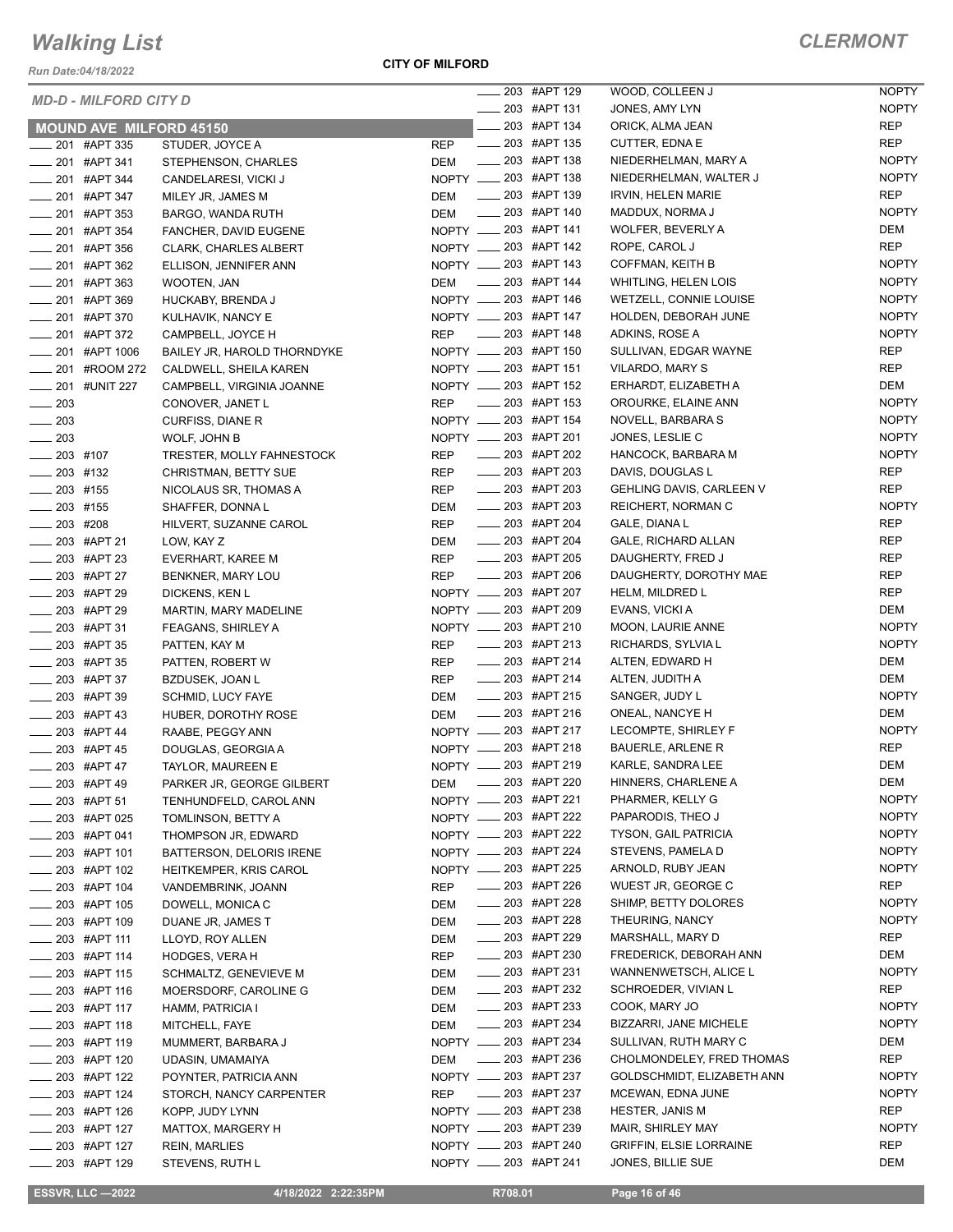*Run Date:04/18/2022*

**CITY OF MILFORD**

| <b>MD-D - MILFORD CITY D</b>             |                                           |              | <b>_____ 5371 #APT 94</b>   |                                                  | LEMMEL, NANCY M                      | DEM                 |
|------------------------------------------|-------------------------------------------|--------------|-----------------------------|--------------------------------------------------|--------------------------------------|---------------------|
|                                          |                                           |              | <b>_____ 5371 #APT 96</b>   |                                                  | CAFFERKY, JOANN H                    | <b>NOPTY</b>        |
| <b>MOUND AVE MILFORD 45150</b>           |                                           |              |                             | 5371 #APT 96                                     | CAFFERKY, JOHN M                     | <b>NOPTY</b>        |
| 203 #APT 243                             | OLBERDING, CAROL J                        | DEM          | <b>LE 5371 #APT 98</b>      |                                                  | MCCOWAN, SHIRLEY ROSE                | DEM                 |
| _ 203 #APT 244                           | HAGERTY, MARY JANE                        | <b>REP</b>   | <b>EXAMPLE 5371 #APT 9A</b> |                                                  | ANDERSON, VIRGINIA RUTH              | DEM                 |
| __ 203 #APT 245                          | CRUEY, RUTH N                             |              | NOPTY __ 5371 #APT 101      |                                                  | MCLAUGHLIN, FRANCES T                | DEM                 |
| 203 #APT 246                             | MEGAHEE, CLAIRE RIGGOTT                   |              |                             | NOPTY _____ 5371 #APT 102                        | MCCOMBS, GEORGE LANIER               | <b>NOPTY</b>        |
| $\frac{1}{203}$ #APT 248                 | RECORD, HILDRETH J                        |              |                             | NOPTY __ 5371 #APT 103<br>NOPTY __ 5371 #APT 109 | <b>KEYS, THOMAS EARL</b>             | <b>REP</b>          |
| $\frac{1}{203}$ #APT 249                 | DIPUCCIO, SANDRA L                        |              |                             |                                                  | RUSSELL, DANA C                      | <b>NOPTY</b>        |
| ____ 203 #APT 250                        | DAVIS, IRIS K                             |              |                             | NOPTY _____ 5371 #APT 10A                        | RHEUDE, GENE R                       | <b>NOPTY</b>        |
| $\frac{1}{203}$ #APT 251                 | TOMPKINS, MARY E                          | DEM          | ____ 5371 #APT 110          |                                                  | ELKINS, JUDY V                       | <b>REP</b>          |
| $-203$ #APT 252                          | DIEKMEYER, SUZANNE M                      | DEM          | <b>LEGGIT 448PT 114</b>     |                                                  | <b>KELLOGG, JANICE F</b>             | <b>NOPTY</b>        |
| $-203$ #APT 252<br>$-203$ #APT 253       | OTTESEN, MARY HELEN                       |              |                             | NOPTY __ 5371 #APT 14A<br>NOPTY __ 5371 #APT 18A | HOWELL, IRENE L                      | <b>NOPTY</b><br>DEM |
| 203 #APT 254                             | ECKART, CAROL LOUISE                      | REP          |                             | -6371 #APT 30B                                   | <b>KEANE, THOMAS J</b>               | <b>NOPTY</b>        |
| $\frac{1}{203}$ #APT 255                 | ADAMS, RICHARD EDWARD<br>RUIZ, LAURA JEAN | DEM          |                             | <b>______ 5371 #APT 31B</b>                      | PENROD, BONNIE G<br>INGALLS, ROSE M  | <b>NOPTY</b>        |
|                                          |                                           |              |                             | -6371 #APT 32B                                   | KITE, NANCY LOUISE                   | <b>NOPTY</b>        |
|                                          | SOUTH MILFORD RD MILFORD 45150            |              |                             | <b>______ 5371 #APT 37B</b>                      | ZELENY, ARLENE M                     | <b>REP</b>          |
| $\frac{1}{2}$ 5361                       | BLEVINS, MICHELLE ANN                     |              |                             | NOPTY __ 5371 #APT 38B                           | FERGUSON, LYNNE STURGIS              | <b>NOPTY</b>        |
| $-5371$                                  |                                           |              |                             | NOPTY __ 5371 #APT 40B                           | CALLAHAN, SHIRLEY ANNE               | DEM                 |
|                                          | DAVIS, CRYSTAL L                          |              |                             | NOPTY __ 5371 #APT 44B                           | CLORE, MARTHA ANN                    | <b>REP</b>          |
| $- 5371$                                 | DRUFFEL, JAMES BARRETT                    |              |                             | NOPTY __ 5371 #APT 45B                           | VANCE, THOMAS E                      | <b>NOPTY</b>        |
| $\frac{1}{2}$ 5371<br>$\frac{1}{2}$ 5371 | KNOLL, SANDY SUE<br>MAHONEY, JOHN ROBERT  |              |                             | NOPTY __ 5371 #APT 65D                           | STEPHENSON, HELEN JULIA              | <b>REP</b>          |
| $\frac{1}{2}$ 5371                       | NEWSOME, MARY R                           |              |                             | REP __ 5371 #APT 67D                             | SHADE, MARILYN SUE                   | <b>NOPTY</b>        |
| $- 5371$                                 | <b>RICHARDS, DUSTON B</b>                 |              |                             | NOPTY __ 5371 #APT 75E                           | LAWRENCE, BARBARA FOX                | <b>NOPTY</b>        |
| $-5371$ #1A                              | MONAHAN, JERRY J                          |              |                             | NOPTY __ 5371 #APT 77E                           | KIRKBRIDE, BONNIE KAY                | <b>REP</b>          |
| $\frac{1}{2}$ 5371 #15A                  | <b>VERTNER, GLENDA KAY</b>                |              |                             | NOPTY __ 5371 #APT 85E                           | ELETON, TERREL                       | <b>NOPTY</b>        |
| __ 5371 #76E                             | TATE, KEVIN CHARLES                       |              |                             | NOPTY __ 5371 #APT 89E                           | BEERMAN, RICHARD EDWARD              | <b>NOPTY</b>        |
| $\frac{1}{2}$ 5371 #111 E                | MAKLEM, ALICE LORRAINE                    |              |                             | NOPTY __ 5371 #APT 97F                           | ALLEN, JEANETTE MILLER               | <b>NOPTY</b>        |
| ____ 5371 #APT 2                         | ZINS, MARGARET M                          |              |                             | NOPTY __ 5371 #APT B27                           | ADAMS, PATRICIA RUTH                 | <b>REP</b>          |
| $\frac{1}{2}$ 5371 #APT 3                | SCHROEDER, FRANCES L                      |              |                             | NOPTY __ 5371 #APT 104F                          | <b>MOTT, PATRICIA</b>                | DEM                 |
| <b>LEGGIT 448PT 5</b>                    | CAFFERKY, DONALD F                        | REP          |                             | -6371 #APT 1104                                  | OCONNELL, MAUREEN A                  | <b>NOPTY</b>        |
| ____ 5371 #APT 5                         | CAFFERKY, FLORENTINE T                    | REP          |                             | <b>______ 5371 #APT 115F</b>                     | ULRICH, JOYCE M                      | <b>NOPTY</b>        |
| ____ 5371 #APT 11                        | <b>BAKER, VIRGINIA R</b>                  |              |                             | NOPTY __ 5371 #APT 53-D                          | MEYERS, DOLORES M                    | REP                 |
| ____ 5371 #APT 13                        | LANDREAUX, FRANCIS EDWARD                 |              |                             | NOPTY __ 5371 #APT 64-D                          | POLDER, ARTHUR                       | <b>NOPTY</b>        |
| __ 5371 #APT 19                          | MOWERY, DONALD L                          |              |                             | NOPTY __ 5371 #UNIT 50D                          | <b>SCHLAFMAN, SHIRLEY G</b>          | <b>NOPTY</b>        |
| <b>______ 5371 #APT 25</b>               | MICHAELSEN, ELSE K                        |              |                             |                                                  | REP __ 5371 #APT APT 78 LEHN, MARY J | <b>NOPTY</b>        |
| <b>_____ 5371 #APT 28</b>                | KOENIG, INEZ ARMINTIA                     | <b>NOPTY</b> |                             |                                                  |                                      |                     |
| ____ 5371 #APT 29                        | MUELLER, META G                           |              | NOPTY TOTAL: 336            |                                                  |                                      |                     |
| 5371 #APT 33                             | MCLEOD, PATRICIA JOAN                     | <b>NOPTY</b> |                             |                                                  |                                      |                     |
| __ 5371 #APT 34                          | MCALLISTER, BETTY ANN                     | <b>NOPTY</b> |                             |                                                  |                                      |                     |
| 5371 #APT 46                             | SNYDER, MARY A                            | <b>NOPTY</b> |                             |                                                  |                                      |                     |
| 5371 #APT 48                             | MADDUX, DONALD L                          | <b>NOPTY</b> |                             |                                                  |                                      |                     |
| _ 5371   #APT 51                         | KUPPER, LYNN ANNE                         | NOPTY        |                             |                                                  |                                      |                     |
| 5371 #APT 51                             | KUPPER, PHILIP LLOYD                      | <b>NOPTY</b> |                             |                                                  |                                      |                     |
| 5371 #APT 54                             | RIEHLE, ALBERT J                          | <b>NOPTY</b> |                             |                                                  |                                      |                     |
| 5371 #APT 54                             | RIEHLE, CELESTE G                         | REP          |                             |                                                  |                                      |                     |
| 5371 #APT 56                             | RICE, ALICE MILDRED                       | REP          |                             |                                                  |                                      |                     |
| 5371 #APT 59                             | JOHNSON, ARLINE                           | REP          |                             |                                                  |                                      |                     |
| 5371 #APT 5A                             | SHAFOR, JUDITH S                          | <b>NOPTY</b> |                             |                                                  |                                      |                     |
| 5371 #APT 62                             | JACOB, LEONARD J                          | <b>NOPTY</b> |                             |                                                  |                                      |                     |
| 5371 #APT 68                             | <b>BULL, LOIS L</b>                       | <b>NOPTY</b> |                             |                                                  |                                      |                     |
| 5371 #APT 77                             | DOWD, HELEN M                             | <b>NOPTY</b> |                             |                                                  |                                      |                     |
| <sub>–</sub> 5371 #APT 7B                | MEYER, RUTH M                             | REP          |                             |                                                  |                                      |                     |
| <sub>—</sub> 5371  #APT 81               | CREECH, JOYCE ELIZABETH                   | <b>NOPTY</b> |                             |                                                  |                                      |                     |
| _ 5371   #APT 81                         | MILLER, JACQUELINE M                      | NOPTY        |                             |                                                  |                                      |                     |
| _ 5371   #APT 82                         | GULDEN, DAVID P                           | <b>NOPTY</b> |                             |                                                  |                                      |                     |
| 5371 #APT 82                             | <b>MOON, ESTHER B</b>                     | <b>NOPTY</b> |                             |                                                  |                                      |                     |
| 5371 #APT 86                             | SMITH, ULYSS FAYE                         | <b>NOPTY</b> |                             |                                                  |                                      |                     |
| 5371 #APT 87                             | SHAW, PEGGIE A                            | <b>NOPTY</b> |                             |                                                  |                                      |                     |
| 5371 #APT 88                             | JUELFS, DENNIS WILLIAM                    | REP          |                             |                                                  |                                      |                     |
| 5371 #APT 89                             | BEERMAN, MARTHA SUE                       | <b>NOPTY</b> |                             |                                                  |                                      |                     |
| 5371 #APT 93                             | <b>HAEUFLE, PATRICIA A</b>                | <b>NOPTY</b> |                             |                                                  |                                      |                     |
|                                          |                                           |              |                             |                                                  |                                      |                     |
| <b>ESSVR, LLC -2022</b>                  | 4/18/2022 2:22:35PM                       |              | R708.01                     |                                                  | Page 17 of 46                        |                     |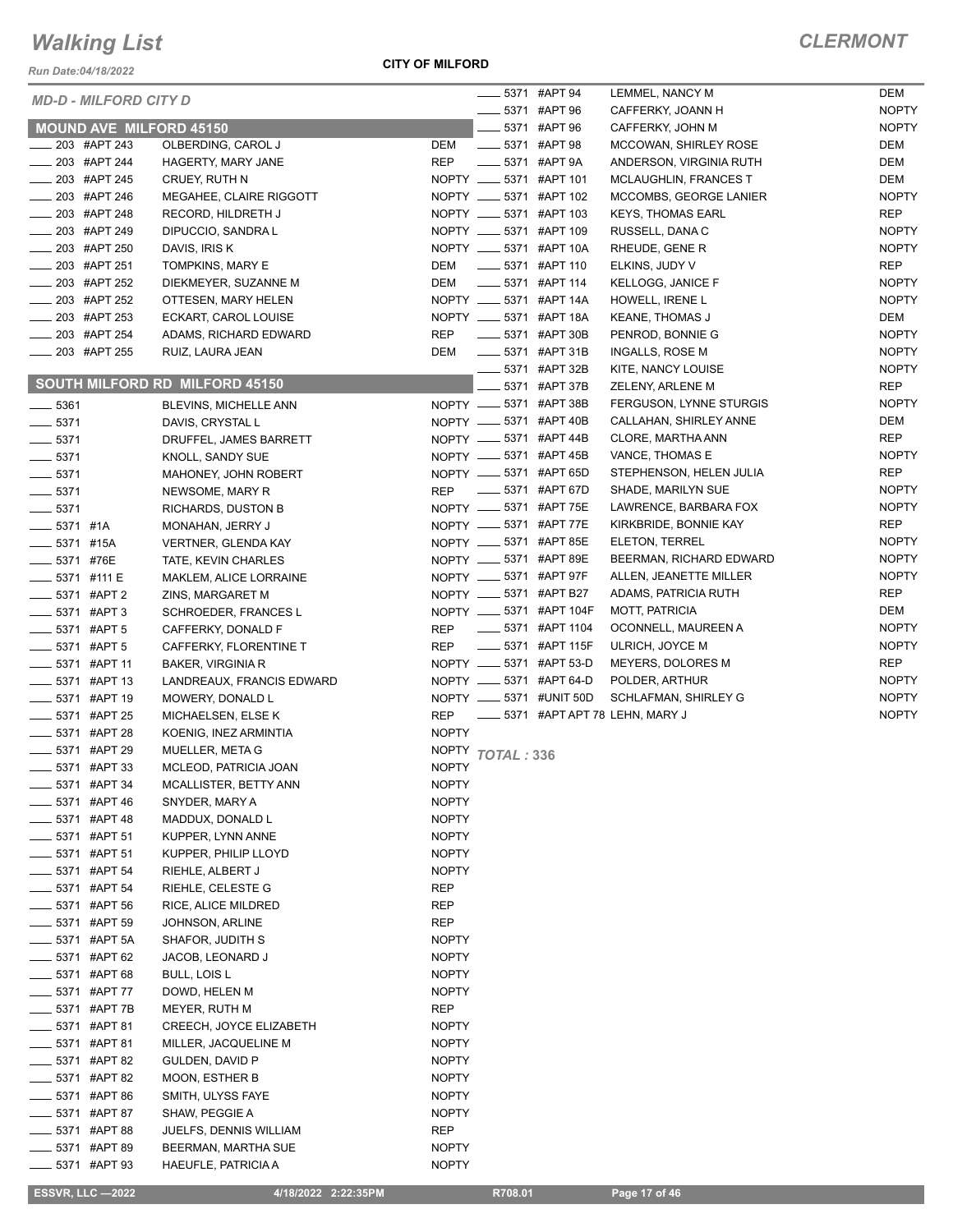*Run Date:04/18/2022*

| <b>MD-E - MILFORD CITY E</b>     |                               |                  | <b>CLERTOMA DR MILFORD 45150</b>  |                              |              |  |
|----------------------------------|-------------------------------|------------------|-----------------------------------|------------------------------|--------------|--|
| <b>CEMETERY RD MILFORD 45150</b> |                               |                  | $\equiv$ 2                        | BOYS, KYLE JAMES             | <b>NOPTY</b> |  |
| $-5$                             | PERRY, DONALD R               | NOPTY $-2$       |                                   | SMITHSON, KATLYN MEGUIRE     | <b>NOPTY</b> |  |
| $-9$                             | <b>FAECHER, SHIRLEY L</b>     | NOPTY -6         |                                   | HACKNEY, SHELBY M            | <b>NOPTY</b> |  |
| $-11$                            | <b>MCGOWAN, BRITAINY M</b>    | $NOPTY = 6$      |                                   | POE, JULIE ELLA MAY          | <b>NOPTY</b> |  |
| $\frac{1}{15}$                   | BELLINGHAM, HANNAH ELISABETH  | $NOPTY = 8$      |                                   | GADDIS, RICHARD ALLEN        | DEM          |  |
| $-15$                            | BELLINGHAM, KIMBERLY ANN      | NOPTY __ 10      |                                   | LAUB, JAMES J                | <b>NOPTY</b> |  |
| $\frac{1}{15}$                   | LAWSON, BRETT MICHAEL         | NOPTY __ 10      |                                   | LAUB, THOMAS P               | <b>NOPTY</b> |  |
| $\frac{1}{2}$ 15                 | LAWSON, LAUREN MICHELLE       | NOPTY $-12$      |                                   | CAMPBELL, ALYSSA MARIE       | <b>NOPTY</b> |  |
| $-17$                            | <b>BALL, TREVOR D</b>         | $NOPTY$ = 12     |                                   | SCHUMACHER, KATHERINE ADELE  | <b>NOPTY</b> |  |
| $\frac{1}{2}$ 17                 | TENCH, PATRICIA A             | NOPTY __ 14      |                                   | SIDES, AUSTIN KYLE           | <b>NOPTY</b> |  |
| $\frac{1}{2}$ 19                 | FULLBECK, COREY RANDELL       | NOPTY __ 14      |                                   | SIDES, MORGAN E              | <b>NOPTY</b> |  |
| $-19$                            | <b>WILKE, ASHLEY MICHELLE</b> | NOPTY __ 16      |                                   | NICHOLS, FRANCIS E           | <b>NOPTY</b> |  |
| $-19$                            | WILKE, KIMBERLY D             | NOPTY __ 16      |                                   | NICHOLS, RITA D              | <b>NOPTY</b> |  |
| $-21$                            | HARLOW, AUSTIN WESLEY JAY     | NOPTY $- 18$     |                                   | PETERSMAN, ANGELA M          | <b>NOPTY</b> |  |
| $\frac{23}{2}$                   | BROWN, JESSICA LYNN           | NOPTY $-22$      |                                   | SIEKBERT, HAROLD I           | REP          |  |
| $\sim$ 23                        | <b>BROWN, MICHAEL R</b>       | $NOPTY$ $22$     |                                   | SIEKBERT, SHIRLEY M          | <b>REP</b>   |  |
| $\frac{1}{2}$ 23                 | BROWN, OLIVIA H               | NOPTY __ 72      |                                   | ACHOR, ANGELA M              | <b>NOPTY</b> |  |
| $\frac{1}{25}$                   | DANIELS, SHANNON M            | <b>NOPTY</b>     |                                   |                              |              |  |
| $\frac{1}{25}$                   | DANIELS, STEVEN FREDRICK      |                  | NOPTY CLEVELAND AVE MILFORD 45150 |                              |              |  |
| $\frac{1}{27}$                   | SPARKS, TRACEY A              | REP              | $-4$                              | PAVONE, HOLLY R              | DEM          |  |
| $-27$                            | TAYLOR, SANDRA K              | REP              | $\frac{1}{2}$                     | PAVONE, SCOTT J              | DEM          |  |
| $-27$                            | WILSON, DAVID MALACHI         | NOPTY $-8$       |                                   | FLOTTEMESCH JR, JAMES R      | <b>NOPTY</b> |  |
| $-27$                            | WILSON, TREVOR THOMAS DANIEL  | NOPTY $-8$       |                                   | FLOTTEMESCH, SUSAN C         | <b>REP</b>   |  |
| $\frac{1}{29}$                   | BLEVINS, JORDAN ALEXANDER     | NOPTY __ 14      |                                   | <b>EYRE, BRUCE ALLEN</b>     | <b>NOPTY</b> |  |
| $\frac{1}{29}$                   | <b>BULLOCK, OBIE LUTHER</b>   | NOPTY __ 14      |                                   | EYRE, NOREEN DONOVAN         | <b>NOPTY</b> |  |
| $\frac{1}{2}$ 31                 | STORER, CHAD M                | REP              | $\sim$ 14                         | EYRE, SOPHIA ROSSELOT        | <b>NOPTY</b> |  |
| $\frac{1}{2}$ 31                 | STORER, EDEN RAYNE            | NOPTY $- 15$     |                                   | HEFFERNAN, CHRISTY A         | <b>NOPTY</b> |  |
| $\frac{1}{2}$ 31                 | STORER, RACHEL F              | REP __ 15        |                                   | HEFFERNAN JR, MICHAEL R      | <b>NOPTY</b> |  |
| $\frac{1}{2}$ 33                 | CHAPMAN, GLEN L               | NOPTY __ 15      |                                   | HEFFERNAN, WYATT JAMES       | <b>NOPTY</b> |  |
| $\frac{1}{2}$ 33                 | CHAPMAN, JILL LOUISE          | NOPTY __ 21      |                                   | CARRINGTON, STEPHEN PATRICK  | <b>NOPTY</b> |  |
| $\frac{1}{2}$ 33                 | CHAPMAN, JONATHON SELLERS     | NOPTY __ 22      |                                   | KOLB, CRAIG S                | <b>NOPTY</b> |  |
| $\frac{1}{2}$ 33                 | CHAPMAN, PATRICIA A           |                  | REP __ 22                         | KOLB, GLORIA SUE             | <b>NOPTY</b> |  |
| $\frac{1}{2}$ 33                 | CHAPMAN, THOMAS E             | NOPTY $\_\_\$ 32 |                                   | HILLMAN, BRUCE J             | DEM          |  |
| $\frac{33}{2}$                   | KELLEY, ADRIANNA G            | NOPTY __ 32      |                                   | HILLMAN, DAWN M              | <b>NOPTY</b> |  |
| $\frac{1}{2}$ 35                 | SPENCER, LARRY WAYNE          | NOPTY __ 32      |                                   | HILLMAN, JACOB RILEY         | <b>NOPTY</b> |  |
| $\frac{1}{2}$ 35                 | SPENCER, MARY JO ELLEN        | NOPTY $-35$      |                                   | ROSENBERGER-WOLFE, SALLY     | REP          |  |
|                                  |                               |                  | 35                                | WOLFE, DONN P                | <b>NOPTY</b> |  |
| <b>CHOCTAW LN MILFORD 45150</b>  |                               |                  | 39                                | <b>BROCKI, JAMIE NICOLE</b>  | <b>NOPTY</b> |  |
| $-3$                             | JONES, JACOB R                | NOPTY -89        |                                   | FLOYD, DEBORAH J             | <b>NOPTY</b> |  |
| $-4$                             | MUNZ, JULIE ANN               | NOPTY __ 39      |                                   | WEINSTEIN, EMMA L            | <b>NOPTY</b> |  |
| $-4$                             | MUNZ, PAUL A                  | DEM ______ 39    |                                   | WEINSTEIN, SOPHIE C F        | <b>NOPTY</b> |  |
| $-5$                             | HEMMINGER, JENNIFER A         |                  | $NOPTY = 42$                      | WIETHE, DONETTA D            | DEM          |  |
| $-6$                             | PHILHOWER JR, CHARLES V       | REP              | $\frac{1}{2}$ 45                  | CURRAN, JEFFREY DENNIS       | <b>NOPTY</b> |  |
| $\overline{\phantom{0}}$ 6       | PHILHOWER, LAURA A            | REP              | $\frac{1}{2}$ 45                  | <b>CURRAN, KIMBERLY M</b>    | <b>NOPTY</b> |  |
| $\overline{\phantom{0}}$ 7       | <b>KESSEL, JASON C</b>        | NOPTY -48        |                                   | BERDING, DANIEL C            | <b>NOPTY</b> |  |
| $\frac{1}{2}$ 8                  | NUTTER, JAMES D               | NOPTY -48        |                                   | BERDING, LAUREN ELIZABETH    | <b>NOPTY</b> |  |
| $-9$                             | KLINE JR, MICHAEL JOHN        | NOPTY __ 51      |                                   | SKAVLEM, SHIRLEY B           | REP          |  |
| $\frac{1}{2}$ 10                 | COX, GRETCHEN ANN             |                  | NOPTY $- 54$                      | DEVER, BRIAN DANIEL          | <b>NOPTY</b> |  |
| $\frac{1}{2}$ 10                 | STURGILL, EDWIN JEROME        | NOPTY $- 54$     |                                   | DEVER, JANET WIRTH           | <b>NOPTY</b> |  |
| $\overline{\phantom{0}}$ 11      | MATTES, STEPHEN M             | REP              | $\frac{1}{2}$ 55                  | COLLETT, SYDNEY M            | <b>NOPTY</b> |  |
| $-11$                            | WALDMAN, MAGGIE A             | REP              | $\frac{1}{2}$ 55                  | THOMAS, AARON S              | <b>NOPTY</b> |  |
| $\frac{1}{2}$                    | DANIEL, KATHLEEN M            | REP              | -65 #APT 1                        | KUHN, NIKKI L                | <b>NOPTY</b> |  |
| $-12$                            | DANIEL, MICHAEL JEFFREY       | REP              | $- 102$                           | CROMWELL, JAMES MARTIN       | <b>NOPTY</b> |  |
| $\frac{1}{2}$ 14                 | JENNINGS, ANGELA GAIL         |                  | NOPTY __ 102                      | CROMWELL, JULIENNE R         | <b>NOPTY</b> |  |
| $\frac{1}{2}$ 14                 | JENNINGS, CHRISTOPHER DANIEL  |                  | NOPTY __ 105                      | MEYERS, ARTHUR BENJAMIN      | <b>NOPTY</b> |  |
| $- 14$                           | SHULER, RYAN PAUL             |                  | NOPTY __ 105                      | MEYERS, LISABETH JOY         | <b>NOPTY</b> |  |
| $\frac{1}{15}$                   | <b>CURLESS, MICHAEL LEE</b>   |                  | NOPTY __ 108                      | SHEAKLEY, JUDY C             | REP          |  |
| $\frac{1}{2}$ 15                 | LAY, CHRISTINA M              |                  | NOPTY __ 111                      | MANCERA, KATHERINE ALEXANDRA | <b>NOPTY</b> |  |
| $-16$                            | CHANDLER, DONALD R            | REP              | $\frac{1}{2}$ 111                 | PRICE, BARBARA WARRICK       | DEM          |  |
| $-16$                            | CHANDLER, KIMBERLY A          | <b>REP</b>       | $\frac{1}{2}$ 111                 | PRICE, JAMES B               | <b>NOPTY</b> |  |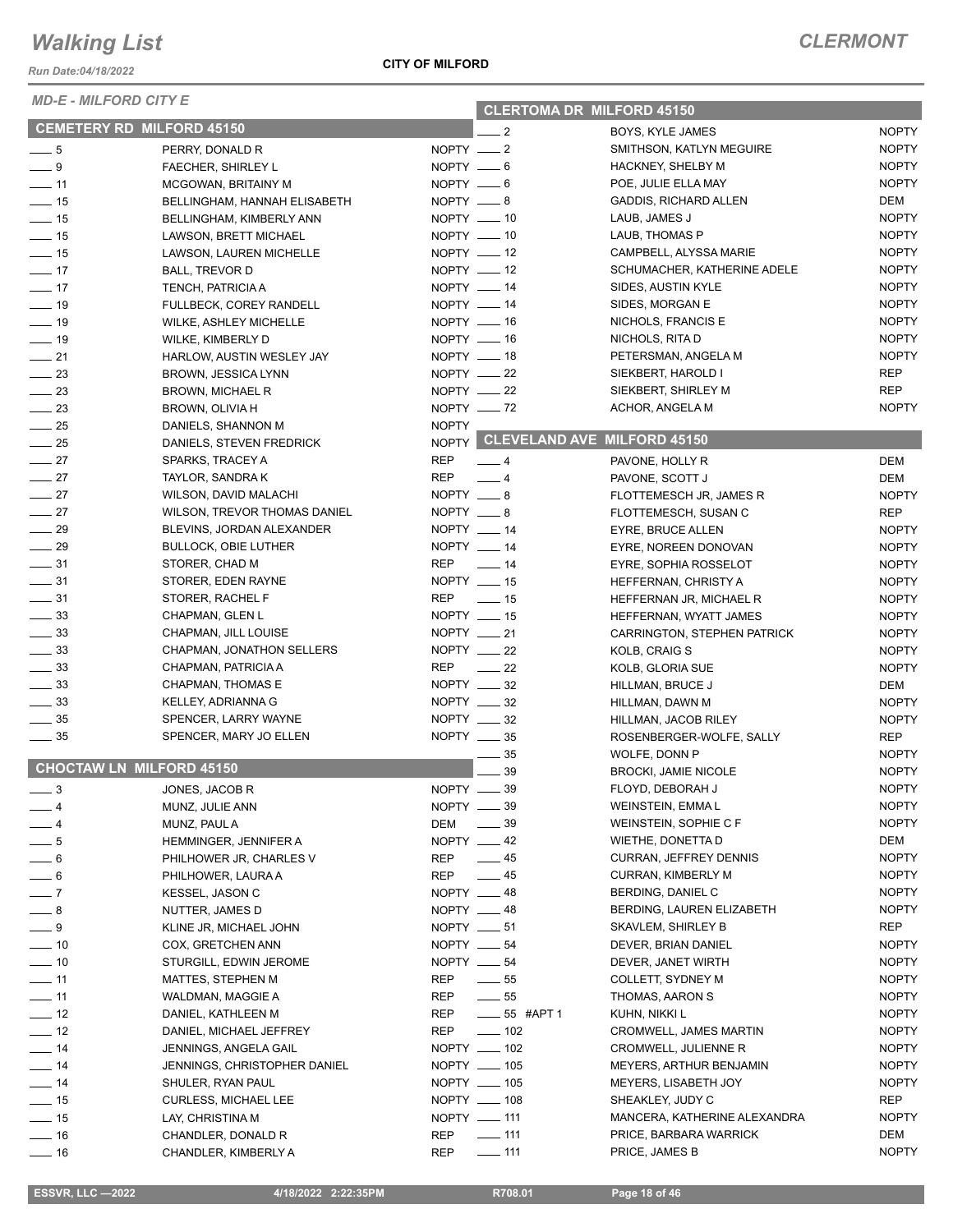*Run Date:04/18/2022*

#### **CITY OF MILFORD**

|                                    |                                  |              | $- 616$                         | REDDY, JAMES MARTIN             | <b>NOPTY</b> |
|------------------------------------|----------------------------------|--------------|---------------------------------|---------------------------------|--------------|
| <b>MD-E - MILFORD CITY E</b>       |                                  |              | $-616$                          | REDDY, JENNIFER MICHELLE        | <b>NOPTY</b> |
| <b>CLEVELAND AVE MILFORD 45150</b> |                                  |              | $-780$                          | <b>GATCH, CATHERINE A</b>       | <b>REP</b>   |
| $\frac{1}{2}$ 114                  | CLARK, CHAD JOSEPH               |              | NOPTY __ 831                    | SHISLER, HUGH WOODROW           | <b>NOPTY</b> |
| $\frac{1}{2}$ 114                  | CLARK, EMILY C                   | DEM          | $\frac{1}{2}$ 831               | SHISLER, LEAH NICHOLE           | <b>NOPTY</b> |
| $\frac{1}{2}$ 114                  | <b>JURCISIN, ADAM SANZ GATCH</b> |              | NOPTY __ 860                    | <b>BREWER, NICARA LEECHELLE</b> | <b>NOPTY</b> |
| $\frac{1}{2}$ 119                  | DEYOUNG, CHRISTOPHE ADRIAN       |              | NOPTY __ 860                    | CARDIASMENOS, CHARITY GRACE     | <b>NOPTY</b> |
| $\frac{1}{2}$ 119                  | DEYOUNG, ROBIN D                 |              | NOPTY __ 860                    | CARDIASMENOS, KATHY L           | <b>REP</b>   |
| $- 119$                            |                                  |              | NOPTY __ 871                    |                                 | <b>NOPTY</b> |
|                                    | DEYOUNG, SUZANNE A               |              |                                 | HOOKOM III, DONALD WILLIAM      |              |
| $\frac{1}{2}$ 120                  | DOWLING, ATHA JAMES              |              | NOPTY __ 881                    | HAIGHT, MICHAEL WILLIS          | <b>REP</b>   |
| $\frac{1}{2}$ 120                  | DOWLING, JOHN BERNARD            |              | NOPTY __ 881                    | HEMMER HAIGHT, STEPHANIE RENE   | <b>REP</b>   |
| $\frac{1}{2}$ 125                  | DONAHUE, MARY POWERS             |              | NOPTY __ 891                    | OGBEBOR, JENNY ELIZABETH        | <b>NOPTY</b> |
| $\frac{1}{2}$ 125                  | <b>GERDING, MADELEINE POWERS</b> |              | NOPTY __ 893                    | ABRAHAM, JOSEPH D               | <b>NOPTY</b> |
| $- 128$                            | ELGABRI, SHANA A                 | <b>DEM</b>   |                                 |                                 |              |
| $- 128$                            | LIMKE, DAVID F                   |              | NOPTY GATCH AVE MILFORD 45150   |                                 |              |
| $\frac{1}{2}$ 133                  | SMITH JR, RICHARD M              | DEM          | $\equiv$ 63                     | EVANS, JUDY E                   | <b>REP</b>   |
| $\frac{1}{2}$ 133                  | STINARD, SHIRLEY A               | <b>DEM</b>   | $\frac{1}{2}$ 63                | EVANS, KENNETH W                | <b>REP</b>   |
| $\frac{1}{2}$ 133                  | <b>WEINBERG, MARLA KAYE</b>      | DEM          | $\frac{1}{2}$ 73                | FREDERICK, DIANE L              | <b>NOPTY</b> |
| $\frac{1}{2}$ 134                  | LINSER, REBECCA JEAN             | NOPTY __ 73  |                                 | KORRA, KARLA J                  | <b>NOPTY</b> |
| $- 134$                            | PELLE, DINO                      | NOPTY ___ 73 |                                 | STAMSTAD, ELI OSBORNE           | <b>NOPTY</b> |
| $\frac{1}{2}$ 134                  | PELLE, DOMINIC                   | NOPTY $-83$  |                                 | HENSLEY, TONI KAY               | <b>REP</b>   |
| $\frac{1}{2}$ 135                  | WORKMAN, MARY K                  | DEM          | $\frac{1}{2}$ 83                | VITATOE, RAYMOND J              | <b>NOPTY</b> |
| $\frac{1}{2}$ 138                  | VANDEN OEVER, KATHRYN ELIA       |              | NOPTY __ 111                    | WILL, CELI JEAN                 | <b>NOPTY</b> |
| $\frac{1}{2}$ 139                  | <b>KESSEL, DARREN T</b>          |              | NOPTY __ 111                    | WILL, MICHAEL R                 | <b>NOPTY</b> |
| $\frac{1}{2}$ 139                  | <b>KESSEL, KAREN J</b>           |              | NOPTY __ 111                    | WILL, TAMMY J                   | <b>NOPTY</b> |
| $\frac{1}{2}$ 144                  | DUBOIS, CONNIE C                 | REP          | $\frac{1}{2}$ 115               |                                 |              |
| $- 144$                            |                                  |              | NOPTY __ 121                    | DRIVER, KRISTY J                | <b>NOPTY</b> |
|                                    | DUBOIS, ROBERT G                 |              |                                 | SMITH, BRODIE                   | DEM          |
| $\frac{1}{2}$ 146                  | HASSMAN, AMBER CLARK             |              | NOPTY __ 121                    | SMITH, DANE C                   | DEM          |
| $- 146$                            | HASSMAN, JEREMY A                |              | NOPTY __ 121                    | SMITH, NATHAN TAYLOR            | <b>DEM</b>   |
| $- 147$                            | FARLEY, ANNE MARIE               |              | NOPTY __ 121                    | SMITH, RUTH C                   | <b>DEM</b>   |
| $\frac{1}{2}$ 147                  | FARLEY, CONOR WOOD               |              | NOPTY __ 125                    | LANGDON, KELLY N                | <b>DEM</b>   |
| $\frac{1}{2}$ 147                  | FARLEY, ETHAN JOHN               |              | NOPTY __ 125                    | LEVARD, THOMAS                  | <b>NOPTY</b> |
| $- 147$                            | <b>FARLEY, NICHOLAS JAMES</b>    |              | NOPTY __ 131                    | <b>BOLENDER, MARGIE A</b>       | <b>REP</b>   |
| $\frac{1}{2}$ 148                  | GIUFFRE, CLAUDIA MARIE           |              | NOPTY __ 131                    | BOLENDER, MARK A                | <b>REP</b>   |
| $\frac{1}{2}$ 148                  | GIUFFRE, MARY MARGARET           |              | NOPTY __ 145                    | LEWIS, DANIEL W                 | <b>NOPTY</b> |
| $\frac{1}{2}$ 155                  | HUMPHRIES, TIMOTHY SCOTT         |              | NOPTY __ 151                    | EVANCHYK, MICHAEL LEE           | <b>NOPTY</b> |
| $- 155$                            | HUMPHRIES, TINA ANNETTE          |              | NOPTY __ 151                    | EVANCHYK, SARA ELIZABETH        | <b>NOPTY</b> |
| $\frac{1}{206}$                    | MARGRAF JR, CARL H               | REP          | $\frac{1}{2}$ 155               | EBERLY, KERI L                  | <b>NOPTY</b> |
| $\frac{1}{2}$ 212                  | IACONO, TOBI ANN                 | DEM          | $\frac{1}{2}$ 155               | EBERLY, LISA M                  | <b>NOPTY</b> |
| $\frac{1}{222}$                    | HARDING III, LEONARD L           | <b>DEM</b>   |                                 |                                 |              |
|                                    |                                  |              | $- 165$                         | MCLOUTH, DIANA A                | <b>REP</b>   |
| 222                                | HARDING, SANDRA T                | <b>DEM</b>   | $-171$                          | DEMONGE, PATRICIA A             | <b>NOPTY</b> |
| 226                                | <b>BIRDSONG, DANIEL ROBERT</b>   | <b>DEM</b>   |                                 |                                 |              |
| 226                                | PHILLIPS-BIRDSONG, COLLEEN MARIE | <b>DEM</b>   | <b>HICKORY ST MILFORD 45150</b> |                                 |              |
| 230                                | ASHLEY, CONNIE B                 | <b>DEM</b>   | $\sim$ 375                      | LILES, CAROLINE EASTERDAY       | <b>DEM</b>   |
| 230                                | ASHLEY, ERIN MARIE               | <b>DEM</b>   | $-375$                          | LILES JR, DAVID W               | <b>DEM</b>   |
| $\frac{1}{230}$                    | ASHLEY, JOSEPH SHILOH            | <b>NOPTY</b> | $-375$                          | LILES, JENNIFER YOUNG           | <b>DEM</b>   |
| $\sim$ 230                         | ASHLEY JR, WILLIAM S             | DEM          | $\frac{1}{2}$ 375               | LILES, JOHN HAMILTON            | <b>NOPTY</b> |
| 234                                | CROTTY-GOOD, COLLEEN M           | DEM          |                                 |                                 |              |
| 234                                | GOOD, BENSON H                   | DEM          | <b>LAUREL AVE MILFORD 45150</b> |                                 |              |
| 238                                | MOSS, AMANDA LYNN                | <b>NOPTY</b> | $\frac{1}{2}$                   | WARD, AMY LYNN                  | <b>REP</b>   |
| 238                                | MOSS, DONALD WALTER              | DEM          | - 8                             |                                 | <b>NOPTY</b> |
| $\equiv$ 238                       | MOSS, MICHAEL ALAN               | <b>NOPTY</b> |                                 | FRIEND, KATHLEEN C              |              |
| $\frac{1}{238}$                    | <b>MOSS, TRACY LYNN</b>          | DEM          | $-8$                            | FRIEND, LUKE C                  | <b>NOPTY</b> |
|                                    |                                  |              | $-11$                           | THOMPSON, MATTHEW PATRICK       | <b>REP</b>   |
| <b>GARFIELD AVE MILFORD 45150</b>  |                                  |              | — 13                            | MOEHRING, MICHAEL WILLIAM       | <b>NOPTY</b> |
|                                    |                                  |              | $-17$                           | HOWLAND, LAURIE M               | DEM          |
| $- 610$                            | CANNON, KEVIN JAYMES             | NOPTY $-17$  |                                 | HOWLAND, TIMOTHY Z              | DEM          |
| $-610$                             | CANNON, REVA J                   | <b>REP</b>   | $\frac{1}{2}$ 17                | <b>WALTER, ALEXIS ROSE</b>      | DEM          |
| $= 610$                            | CANNON SR, RONALD A              | <b>REP</b>   | $\equiv$ 22                     | <b>BROWN, DARIN L</b>           | <b>REP</b>   |
| $-612$                             | FIELDS, CHRISTINA D              | <b>NOPTY</b> | $-22$                           | BROWN, LYNN M                   | REP          |
| $-612$                             | FIELDS JR, ROBERT CONLEY         | NOPTY 22     |                                 | BROWN, NATHAN A                 | REP          |
| $-614$                             | MULLEN, REBECCA L                | <b>NOPTY</b> | 25 #APT 1                       | LOWE, MARK E                    | <b>NOPTY</b> |
| $-614$                             | SMITH, DEBRA S                   | <b>NOPTY</b> | 25 #APT 3                       | <b>BROTHERTON, KAYLA E</b>      | <b>NOPTY</b> |
| $= 616$                            | LAIRD, TRAVIS J                  |              | NOPTY __ 25 #APT 3              | STUBBS, MICHAEL A               | <b>NOPTY</b> |
|                                    |                                  |              |                                 |                                 |              |
| <b>ESSVR, LLC -2022</b>            | 4/18/2022 2:22:35PM              |              | R708.01                         | Page 19 of 46                   |              |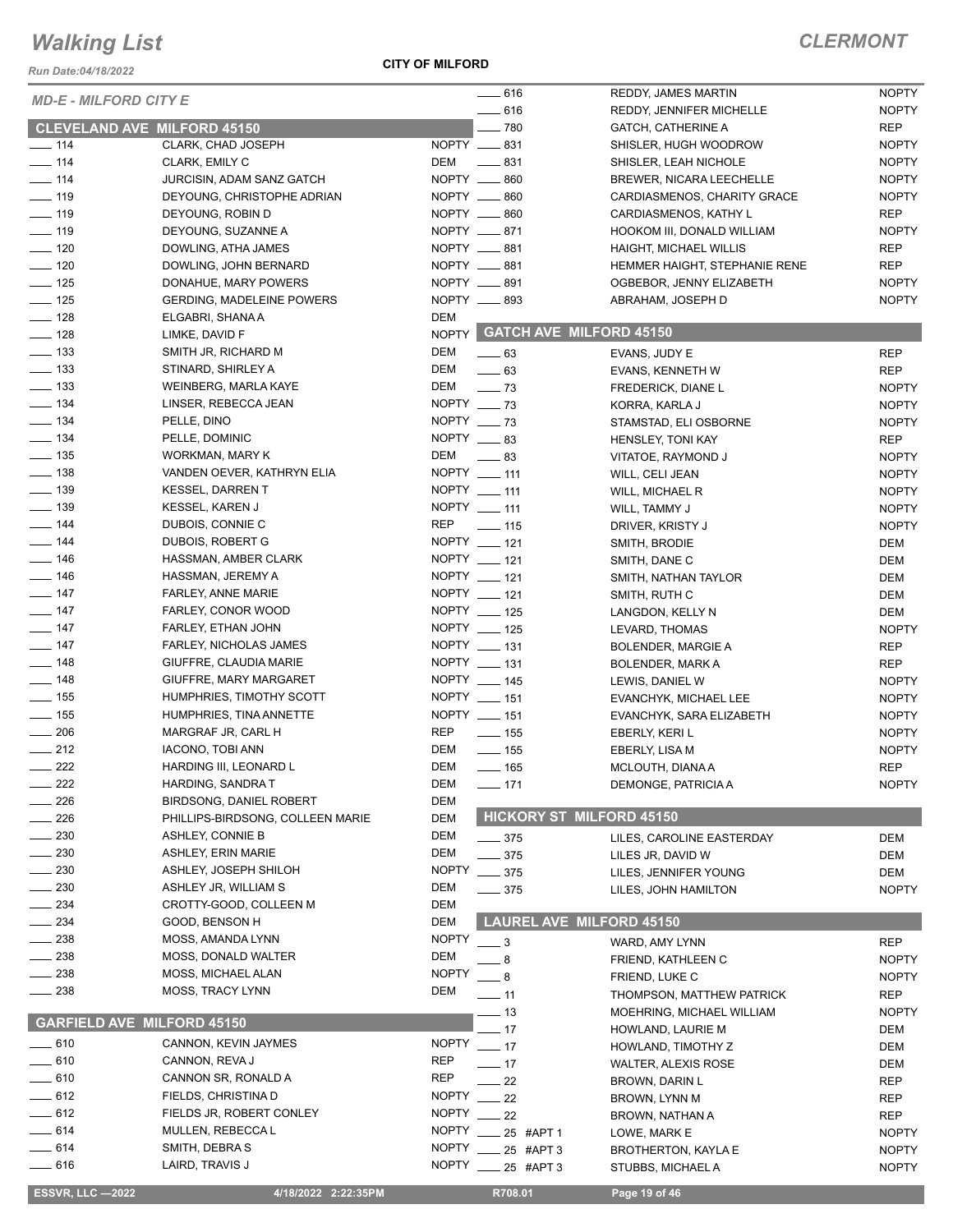*Run Date:04/18/2022*

**CITY OF MILFORD**

|                                 |                                |              | $\sim$ 205        | <b>NELSON, MARK DOUGLAS</b>   | DEM          |
|---------------------------------|--------------------------------|--------------|-------------------|-------------------------------|--------------|
| <b>MD-E - MILFORD CITY E</b>    |                                |              | $\sim$ 208        | <b>BARLAG, FRANK GERALD</b>   | DEM          |
| <b>LAUREL AVE MILFORD 45150</b> |                                |              | 208               | BARLAG, LAUREN ANN            | <b>NOPTY</b> |
|                                 |                                | $N$ OPTY $-$ | 208               | BARLAG, SANDRA LYNN           | DEM          |
| 25 #APT 4<br>25 #APT 4          | <b>BLAIR, MEGAN BRITTANY</b>   | <b>NOPTY</b> | 209               | OLIVER, CLAIRE KADON          | <b>NOPTY</b> |
|                                 | DOOLEY JR, MICHAEL ANTHONY     |              | 209               | OLIVER, NORA MARGARET         | <b>NOPTY</b> |
| _ 25 #APT 4                     | <b>GOODEN, THERESA MARIE</b>   | <b>NOPTY</b> | 209               | OLIVER, SAMUEL C              | <b>NOPTY</b> |
| $-25$ #APT 4                    | <b>ISAACS, TERRY DALE</b>      | <b>NOPTY</b> | 209               | OLIVER, TIMOTHY CHARLES       | REP          |
| $\frac{1}{26}$                  | VANASCO-WRIGHT, LISA ANN       | <b>REP</b>   | $=210$            | KREYENHAGEN, MARIA T          | <b>NOPTY</b> |
| $\frac{1}{26}$                  | WRIGHT, PAUL THOMAS            | <b>NOPTY</b> | $-210$            | KREYERHAGEN, ANDREW DOUGLAS   | <b>NOPTY</b> |
| $\frac{1}{26}$                  | WRIGHT, THOMAS PAUL            | <b>REP</b>   | $\frac{1}{212}$   | <b>CLEMONS, DONNA M</b>       | <b>NOPTY</b> |
| $\frac{1}{2}$ 30                | LUEHRMAN, ANGEL D              | <b>REP</b>   | $\frac{1}{212}$   | <b>CLEMONS, GARY L</b>        | <b>REP</b>   |
| $\frac{1}{2}$ 30                | LUEHRMAN, DOUGLAS ALLEN        | <b>REP</b>   | $-219$            | WALTER, MICHAEL S             | <b>NOPTY</b> |
| $\frac{1}{2}$ 30                | <b>MAYER, KENDRA ELIZABETH</b> | <b>NOPTY</b> | 223               | FARRELL, JANIS A              | <b>NOPTY</b> |
| $-31$                           | JOHNSON, GRACE ELIZABETH       | <b>REP</b>   | $-223$            | FARRELL, MICHAEL J            | <b>NOPTY</b> |
| $\frac{1}{2}$ 31                | JOHNSON, MATTHEW W             | <b>REP</b>   | $\frac{1}{226}$   | BIRD, BARBARA JEAN            | DEM          |
| $\frac{1}{2}$ 34                | CADLE, CHARLES O               | DEM          | $\frac{1}{226}$   | <b>FRANER, SAMUEL B</b>       | <b>NOPTY</b> |
| $\frac{1}{2}$ 34                | CADLE, SHIRLEY K               | DEM          | 226               | FRANER, SUSAN M               | DEM          |
| $\frac{1}{2}$ 35                | <b>IMBUS, MARY S</b>           | <b>NOPTY</b> | 227               | DAVIS, K MEG                  | <b>NOPTY</b> |
| $-47$                           | WINTEROD, BRADLEY ELLIS        | <b>REP</b>   | 232               | MILEY, ROBERT P               | <b>NOPTY</b> |
| $-47$                           | WINTEROD, ELIZABETH CATHERINE  | <b>NOPTY</b> | 232               | MILEY, SHELLEY M              | <b>NOPTY</b> |
| $-47$                           | WINTEROD, MELISSA F            | <b>REP</b>   | $\sim$ 236        | NEWTON, WILLIAM SCOTT         | <b>NOPTY</b> |
| $\frac{1}{2}$ 51                | GIUFFRE, MARGARET JULIA        | <b>REP</b>   | $\frac{1}{2}$ 236 | RYAN, DEVINMARIE AYERS        | <b>NOPTY</b> |
| $\frac{1}{2}$ 55                | RUSSELL, JOSEPH C              | <b>REP</b>   | $\sim$ 240        | HAWKINS, TAMMY D              | <b>NOPTY</b> |
| $\frac{1}{2}$ 55                | RUSSELL, SANDRA KAY            | <b>REP</b>   |                   |                               | <b>NOPTY</b> |
| $- 102$                         | PARRISH, DAWNE MCKENNA         | <b>NOPTY</b> | 244               | MESSER, BARBARA R             |              |
| $- 102$                         | PARRISH, SAMUEL Q              | <b>NOPTY</b> |                   | MILL ST MILFORD 45150         |              |
| $- 103$                         | BOTHWELL, JEFFREY CASS         | DEM          |                   |                               |              |
| $\equiv$ 103                    | BOTHWELL, MARGARET ELIZABETH   | <b>DEM</b>   | $-404$            | STOCKER JR, JAMES W           | <b>NOPTY</b> |
| $- 109$                         | DIERS, NELSON T                | <b>NOPTY</b> | $-404$            | STOCKER, JAMES WILLIAM        | <b>NOPTY</b> |
| $\frac{1}{2}$ 110               | MILLER, JACQUELINE RAE         | DEM          | $-404$            | STOCKER, KATHLEEN GLYNN       | <b>NOPTY</b> |
| $- 116$                         | ILES, GREGORY ALAN             | NOPTY - 404  |                   | STOCKER, MATTHEW GLYNN        | <b>NOPTY</b> |
| $\frac{1}{2}$ 118               | OHMER, CHRISTINE B             | <b>REP</b>   | $-404$            | STOCKER, THOMAS GLYNN         | <b>NOPTY</b> |
| $- 119$                         | <b>WULFECK, FLOYD CHARLES</b>  | <b>REP</b>   | $-418$            | DUNN, KEVIN MICHAEL           | <b>NOPTY</b> |
| $- 119$                         | WULFECK, JUDITH MART           | <b>REP</b>   | $-418$            | DUNN, PATRICIA C              | DEM          |
| $- 121$                         | SINGH, ANNA CECILIA            | NOPTY -418   |                   | DUNN, TIMOTHY P               | DEM          |
| $\frac{1}{2}$ 122               | ESPINA, SARA                   | NOPTY -      | 434               | GODFROY, MARY J               | <b>NOPTY</b> |
| $\frac{1}{2}$ 122               | JUNE, COLLIN H                 | NOPTY $-$    | - 434             | GODFROY JR, RICHARD E         | <b>REP</b>   |
| $\frac{1}{2}$ 122               | JUNE, RACHEL SNYDER            | $NOPTY$ –    | 514               | GLAZER, ANGELA DIANE          | <b>NOPTY</b> |
| $- 128$                         | HEAD, ERIN E                   | <b>REP</b>   | $-514$            | GLAZER, JEFFREY PAUL          | <b>NOPTY</b> |
| $-$ 128                         | <b>HEAD, MARGARET J</b>        | <b>REP</b>   |                   |                               |              |
| $\frac{1}{2}$ 129               | DIKEMAN, SALLY M               |              |                   | NOPTY MOUND AVE MILFORD 45150 |              |
| $\frac{1}{2}$ 136               | FRIESZ, KATHY M                | $NOPTY$ - 11 |                   | SHUNDICH, REBECCA             | REP          |
| $- 136$                         | FRIESZ, STEPHEN PAUL           | NOPTY -24    |                   | HOMER, JENNIFER M             | <b>NOPTY</b> |
| $\frac{1}{2}$ 137               | ADAMS, RICHARD GORDON          | <b>REP</b>   | $\frac{1}{2}$ 24  | HOMER, JON H                  | <b>NOPTY</b> |
| $\frac{1}{2}$ 137               | ADAMS, THELMA L                | NOPTY -31    |                   | DROUHARD, AMY MARIE           | <b>NOPTY</b> |
| $\frac{1}{2}$ 139               | SNIDER, ERIK M                 | <b>REP</b>   | $\frac{1}{2}$ 31  | DROUHARD, JOSHUA SPRENG       | <b>NOPTY</b> |
| $-$ 142                         | HAUNGS, JILL E                 | REP          | $\frac{32}{2}$    | PANZECA, BETHANY ROSE         | <b>NOPTY</b> |
| $-142$                          | HAUNGS, SANDRA J               | <b>REP</b>   | $\frac{1}{2}$ 32  | PANZECA, JOHN DOMINIC         | <b>NOPTY</b> |
| $\frac{1}{145}$                 | WAGNER, JENNIFER HUGHES        | NOPTY $-$ 32 |                   | PANZECA, SUSAN MARIE          | <b>NOPTY</b> |
| $- 145$                         | WAGNER, THOMAS BENNETT         | NOPTY -84    |                   | ZWOLINSKI, PRIYA IZABELLA     | <b>NOPTY</b> |
| $- 145$                         | WAGNER II, THOMAS G            | <b>REP</b>   | 35                | PETERSON, JON M               | REP          |
| $- 149$                         | KARNES, ANNA LOUISE            | NOPTY $-35$  |                   | PETERSON, MAREN S             | <b>NOPTY</b> |
| $- 149$                         | KARNES, LAURA L                | NOPTY -85    |                   | PETERSON, MARK D              | REP          |
| $\frac{1}{2}$ 150               | <b>BINNING, COLEEN H</b>       | DEM          | $\frac{1}{2}$ 35  | PETERSON, MARLIS E            | <b>NOPTY</b> |
| $\frac{1}{2}$ 150               | BINNING, WILBUR E              | <b>REP</b>   | 39                | WALLACE, JESSICA D            | <b>NOPTY</b> |
| $\frac{1}{201}$                 | HAUCK, HANNAH MARIA            | NOPTY -89    |                   | ZWOLINSKI, BRETT A            | REP          |
| $\frac{1}{201}$                 | HAUCK, JOHN W                  | NOPTY $-42$  |                   | WISE, DAVID A                 | <b>NOPTY</b> |
| $-201$                          | KEMPER, STEVEN MICHAEL         | NOPTY -43    |                   | CHANDLER, KERRY KIRBY         | REP          |
| $- 201$                         | ROARK, RANDI LEE               | NOPTY -43    |                   | CHANDLER, PATRICK ANDREW      | REP          |
| $-204$                          | MARIN, BARBARA A               | DEM          | $-48$             | LILLY, DEIRDRE A              | <b>NOPTY</b> |
| $\sim$ 204                      | MARIN, ULYSSES J               | DEM          | $\frac{1}{2}$ 48  | LILLY, ERIC D                 | <b>NOPTY</b> |
| $\frac{1}{205}$                 | NELSON, DAMIENE PEDLOW         | DEM          | $-48$             | LILLY JR, MARVIN B            | <b>NOPTY</b> |
|                                 |                                |              | $-49$             | WHITAKER, DANIEL JEFFRY       | <b>NOPTY</b> |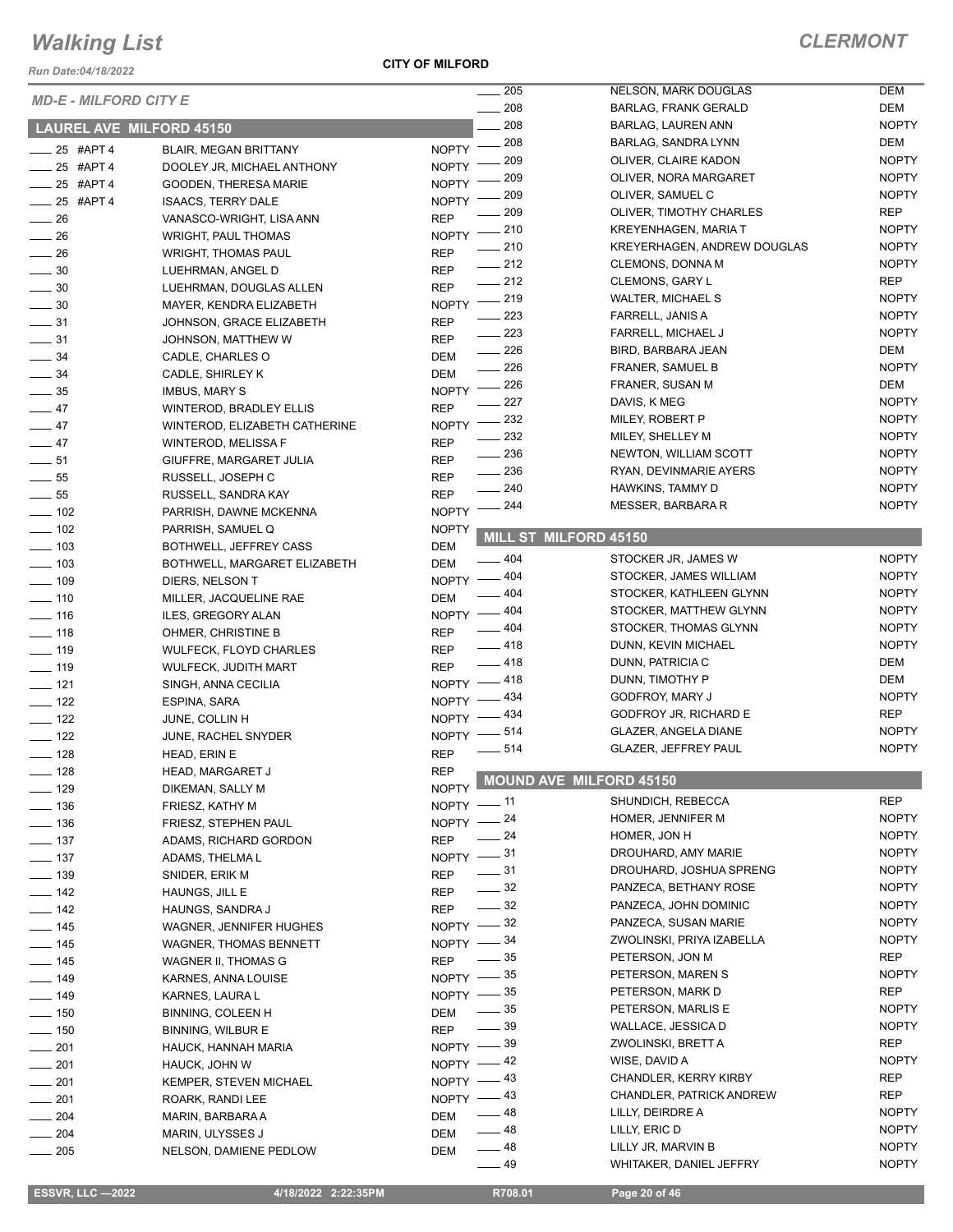*Run Date:04/18/2022*

**CITY OF MILFORD**

|                              |                                                | $\frac{1}{2}$ 139              | CORKER, ROBERT S                    | <b>NOPTY</b> |
|------------------------------|------------------------------------------------|--------------------------------|-------------------------------------|--------------|
| <b>MD-E - MILFORD CITY E</b> |                                                | $\frac{1}{2}$ 140              | CHANEY, CATHERINE L                 | <b>REP</b>   |
| MOUND AVE MILFORD 45150      |                                                | $- 140$                        | CHANEY, COLE JOSEPH                 | <b>NOPTY</b> |
| $\frac{1}{2}$ 49             | WHITAKER, SHANNON HOKANSON                     | NOPTY __ 140                   | KETTLES, ROBERT SCOTT               | <b>NOPTY</b> |
| $\overline{\phantom{0}}$ 54  | LABANZ, ELESA MARIE                            | NOPTY - 140                    | MICHAELS, DOUGLAS E                 | <b>REP</b>   |
| $\frac{1}{2}$ 54             | LABANZ, JOHN GEOFFREY                          | NOPTY - 144                    | <b>GLANCY, DOROTHY A</b>            | <b>DEM</b>   |
| $\frac{1}{2}$ 54             | LABANZ, SHELBY NICOLE                          | NOPTY __ 145                   | RAINES, PHILIP D                    | <b>DEM</b>   |
| $\frac{1}{2}$ 55             | RUTLEDGE, MARY E                               | $\frac{1}{2}$ 147<br>DEM       | OSBORNE, CHERA FELICIA              | <b>REP</b>   |
| $\frac{1}{2}$ 59             | KOMNICK, CHRISTOPHER R                         | $\frac{1}{2}$ 147<br>DEM       | OSBORNE, MICHAEL SCOTT              | <b>REP</b>   |
| $\frac{1}{2}$ 59             | KOMNICK, JULIE K                               | $\frac{1}{2}$ 148<br>DEM       | MARKER, MELISSA J                   | <b>NOPTY</b> |
| $\sim$ 60                    | CHANDLER, LILLIANNA ROSE                       | NOPTY __ 148                   | MARKER, VINCENT D                   | <b>NOPTY</b> |
| $\sim$ 60                    | <b>GATCH, JUDITH ANN</b>                       | $\frac{1}{2}$ 151<br>DEM       | PLANK, RICHARD W                    | <b>REP</b>   |
| $\sim$ 60                    | SPEARS, SUE ANN                                | DEM - 151                      | PLANK, SANDRA L                     | <b>REP</b>   |
| $\frac{1}{2}$ 65 #APT A      | SANDER, SHAY E                                 | NOPTY __ 152                   | HARTLEY, KIMBERLY A                 | <b>NOPTY</b> |
| $-66$ #3                     | FOSSIER, MELISSA E                             | NOPTY - 152                    | HARTLEY, NICHOLAS M                 | <b>NOPTY</b> |
| $-66$ #APT 1                 | HALL, CAREN CONSTANCE                          | NOPTY - 152                    | <b>MOTTET, VIRGINIA</b>             | <b>REP</b>   |
| $-66$ #APT 2                 |                                                | NOPTY __ 154                   | PHILLIPS, ANDREW GLENN              | <b>NOPTY</b> |
|                              | <b>MOTT, DANIEL NORBERT</b>                    |                                | PHILLIPS, VICTORIA A                | <b>NOPTY</b> |
| $-66$ #APT 2                 | UPHUS, RICHARD C                               | NOPTY __ 154<br><b>NOPTY</b>   |                                     |              |
| $-66$ #APT 3                 | POWERS, ZACHARY JOSEPH                         | NOPTY OAK ST_MILFORD 45150     |                                     |              |
| $-66$ #APT 4                 | ROONEY III, JOHN MICHAEL                       |                                |                                     |              |
| $\frac{1}{1}$ 69             | BASSANO, AMY W                                 | NOPTY __ 115                   | GARDNER, MARILYN C                  | <b>REP</b>   |
| $\frac{1}{2}$ 69             | BASSANO JR, ANTHONY F                          | <b>NOPTY</b>                   |                                     |              |
| $\frac{1}{2}$ 69             | <b>BASSANO III, ANTHONY FRANCIS</b>            |                                | NOPTY POTOWATOMIE TRL MILFORD 45150 |              |
| $\frac{1}{2}$ 69             | BASSANO, SOFIA KATHLEEN                        | $NOPTY = 6$                    | GODWIN, RICK I                      | <b>REP</b>   |
| $\frac{1}{2}$ 69             | WOLFF, ANDREW DAVID DEWEESE                    | NOPTY $-6$                     | <b>GODWIN, SHERRI K</b>             | <b>REP</b>   |
| $\frac{1}{2}$ 69             | <b>WOLFF, THERESA E</b>                        | NOPTY $-8$                     | MCDONOUGH, CHRISTOPHER DOUGLA       | <b>NOPTY</b> |
| $\sim$ 72                    | ROGERS, BAILEY M                               | NOPTY $\_\_\$ 8                | MCDONOUGH, JACOB C                  | <b>NOPTY</b> |
| $\frac{1}{2}$                | ROGERS, JENNIFER D                             | NOPTY $-8$                     | MCDONOUGH, KRISTINE MARIE           | <b>NOPTY</b> |
| $\frac{1}{2}$                | ROGERS, TIMOTHY P                              | NOPTY $-8$                     | MCDONOUGH, SYDNEY ELISABETH         | <b>NOPTY</b> |
| $\frac{1}{2}$ 102            | HUNTER, MORGAN ROBERT                          | NOPTY $-10$                    | WALDMAN, REBECCA K                  | <b>NOPTY</b> |
| $\frac{1}{2}$ 102            | HUNTER, VICTORIA STIPICK                       | NOPTY $-12$                    | HONICAN, KEVIN F                    | REP          |
| $\frac{1}{2}$ 103            | PSCHESANG, SAMUEL PAUL                         | REP<br>$\frac{1}{2}$ 12        | HONICAN, SARA E                     | <b>REP</b>   |
| $\frac{1}{2}$ 103            | PSCHESANG, SAMUEL PAYTON                       | NOPTY __ 12                    | SLISKO, KARRIE A                    | <b>NOPTY</b> |
| $\frac{1}{2}$ 103            | PSCHESANG, TAMMY E                             | <b>REP</b><br>$\frac{1}{2}$ 14 | SHELLEY, RICHARD S                  | <b>NOPTY</b> |
| $- 108$                      | PITTMAN, GEOFFREY W                            | NOPTY __ 18                    | DAY, MARSHA L                       | <b>DEM</b>   |
| $\frac{1}{2}$ 108            | PITTMAN, SUSAN ELKUS                           | $\frac{1}{22}$<br>DEM          | CAMPBELL, ASHLEY NICOLE             | <b>NOPTY</b> |
| $- 109$                      | SPENCER, JEAN A                                | DEM<br>$\frac{1}{22}$          |                                     |              |
| $\frac{1}{2}$ 110            |                                                | <b>REP</b><br>$\sim$ 22        | HINNERS, ANGELA M                   | <b>REP</b>   |
|                              | LEONARD, BARBARA M<br><b>LEONARD, THOMAS F</b> |                                | HINNERS, GREGORY A                  | <b>REP</b>   |
| $- 110$                      |                                                | NOPTY __ 24                    | ZORNES, BETTY M                     | <b>NOPTY</b> |
| $\frac{1}{2}$ 113            | HAUSMAN, LOUISE K                              | DEM<br>$-26$                   | RICE, JAMES H                       | <b>REP</b>   |
| — 113                        | <b>WRIGHT, GEORGE E</b>                        | DEM<br>$\frac{1}{28}$          | MONTGOMERY, BRYANT M                | <b>NOPTY</b> |
| $\frac{1}{16}$               | VAAL, DOUGLAS P                                | <b>REP</b><br>$\frac{1}{28}$   | MONTGOMERY, SAMANTHA CHRISTINE      | <b>NOPTY</b> |
| $- 116$                      | VAAL, MARY K                                   | <b>REP</b><br>$\frac{1}{2}$ 30 | DOWNS, KARA ELLEN                   | <b>NOPTY</b> |
| $\frac{1}{2}$ 117            | <b>GEORGE, MARTHA B</b>                        | DEM<br>$\frac{1}{2}$ 32        | ANDERSON, BRANDON MICHAEL           | <b>NOPTY</b> |
| $- 121$                      | HUSEMAN, LILLIE ELIZABETH                      | DEM<br>$\frac{1}{2}$ 32        | ANDERSON, CHRISTOPHER M             | <b>NOPTY</b> |
| $\equiv$ 121                 | HUSEMAN, MICHAEL RAYMOND                       | DEM<br>$\frac{1}{2}$ 32        | FRISBEE, REGINA L                   | <b>NOPTY</b> |
| $- 121$                      | HUSEMAN, RORY KATHERINE                        | NOPTY __ 34                    | <b>GARNER, BRIDGET L</b>            | <b>NOPTY</b> |
| $- 121$                      | HUSEMAN, SARA C                                | $\frac{1}{2}$ 34<br>DEM        | <b>GARNER, TONY J</b>               | <b>REP</b>   |
| $\frac{1}{2}$ 122            | CHAPLINE, AUDREY B                             | REP<br>$\frac{1}{2}$ 36        | ALEXANDER, PATRICIA MARIE           | <b>NOPTY</b> |
| $- 125$                      | FINN, KYLEE MARIE                              | NOPTY _____ 36                 | STEPHENS, JENA MARIE                | <b>NOPTY</b> |
| $\frac{1}{2}$ 125            | FINN, NICHOLAS JOSEPH                          | NOPTY $-38$                    | COPPEL, DENISE B                    | REP          |
| $\frac{1}{2}$ 125            | FINN, THOMAS J                                 | <b>NOPTY</b>                   |                                     |              |
| $- 125$                      | FINN, TIFFANIE L                               | <b>POWHATTON DR</b><br>NOPTY   | <b>MILFORD 45150</b>                |              |
| $\frac{1}{2}$ 128            | CROWLEY, SHERRI L                              | DEM<br>- 1                     | JONES, BRIAN E                      | DEM          |
| $- 129$                      | MEIER, CARA M                                  | <b>NOPTY</b><br>$-1$           |                                     |              |
| $\frac{1}{2}$ 129            | <b>MEIER, PATRICK ROSS</b>                     | NOPTY $-1$                     | JONES, DANIELLE R                   | DEM          |
| $\frac{1}{2}$ 132            |                                                |                                | JONES, KYLE E                       | DEM          |
|                              | BAKER-SNELL, DEBORAH L                         | NOPTY<br>$\sim$ 2              | HIGGINS, DEBORAH R                  | REP          |
| $\frac{1}{2}$ 132            | SNELL, MATTHEW RONALD                          | NOPTY $\_\_2$                  | MOSHER, JENNIFER ANN                | REP          |
| $\frac{1}{2}$ 133            | <b>BROOKING, BARRY EDWARD</b>                  | NOPTY<br>$\sim$ 2              | <b>MOSHER, TRAVIS E</b>             | REP          |
| $\frac{1}{2}$ 133            | <b>BROOKING, PAMELA A</b>                      | NOPTY $\_\_\_3$                | OVERBEY, ANGELA CATHERINE           | <b>NOPTY</b> |
| $\equiv$ 136                 | FANNIN, CALI S                                 | NOPTY $-4$                     | <b>MAHAN MILLER, ALICIA L</b>       | <b>NOPTY</b> |
| $- 136$ #APT 2               | CONLEY, COLE ALLEN                             | <b>NOPTY</b><br>$-4$           | MILLER, BRANDON L                   | <b>NOPTY</b> |
| $\equiv$ 139                 | CORKER, ANNE M                                 | NOPTY $-4$                     | MILLER, SAMANTHA VICTORIA           | <b>NOPTY</b> |
| <b>ESSVR, LLC -2022</b>      |                                                |                                |                                     |              |
|                              | 4/18/2022 2:22:35PM                            | R708.01                        | Page 21 of 46                       |              |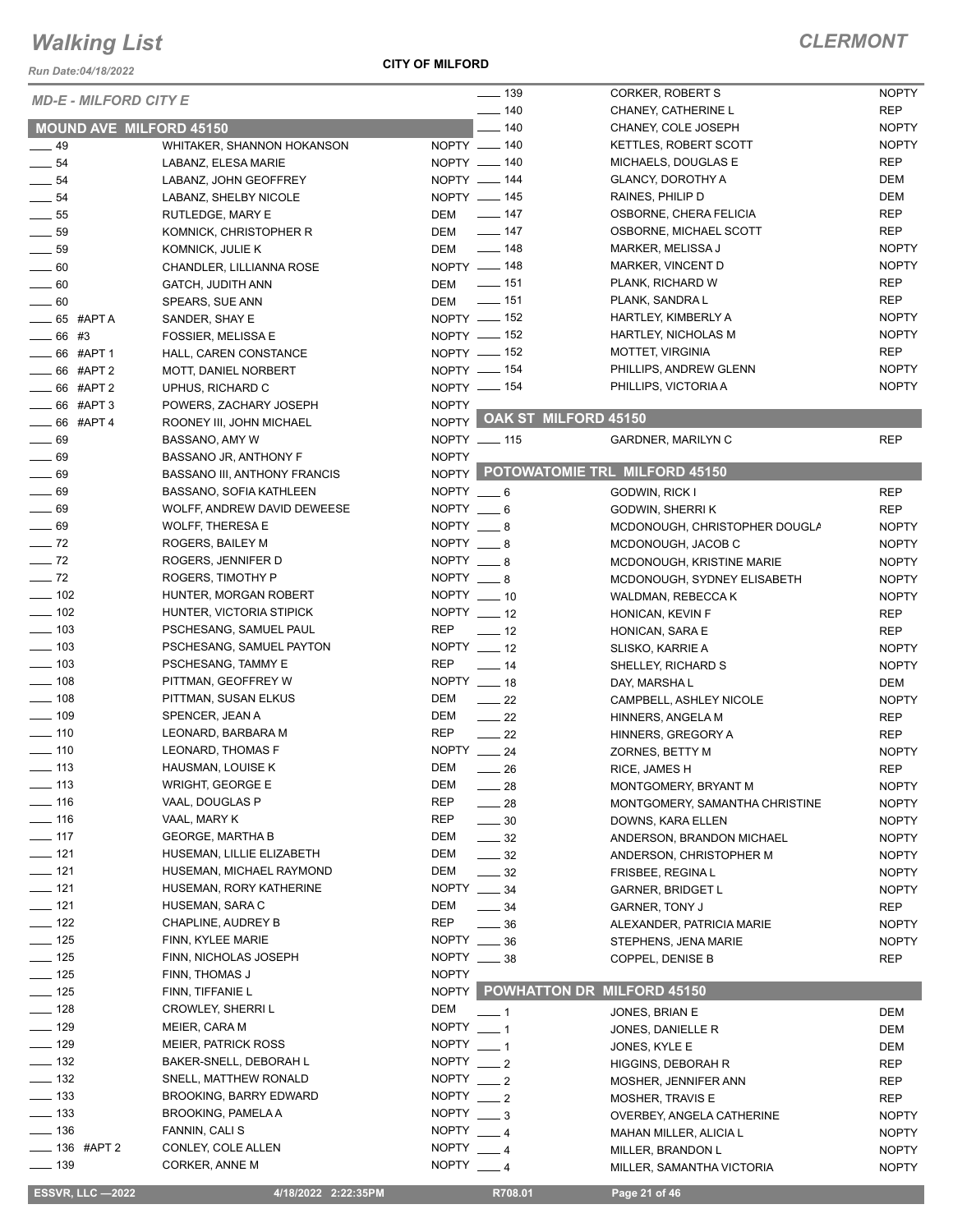*Run Date:04/18/2022*

**CITY OF MILFORD**

| INUII DULG.VT/IU/LVLL<br><b>MD-E - MILFORD CITY E</b> |                                 |                            | $-5392$                    | WAGNER, RYAN P                    | <b>NOPTY</b> |
|-------------------------------------------------------|---------------------------------|----------------------------|----------------------------|-----------------------------------|--------------|
|                                                       |                                 |                            | 5392                       | WAGNER, THOMAS G                  | <b>NOPTY</b> |
|                                                       | POWHATTON DR MILFORD 45150      |                            | 5440                       | DICKERSON, ANDREW P               | <b>NOPTY</b> |
| $\frac{1}{\sqrt{2}}$                                  | KIRBY, DIANE ANNETTE            | $N$ OPTY $-$               | 5440                       | DICKERSON JR, ANDREW PROCTOR      | <b>NOPTY</b> |
| $-6$                                                  | SHILTS, CHRISTOPHER PAUL        | <b>NOPTY</b>               | 5440                       | DICKERSON, ROBERT ELIAS           | <b>NOPTY</b> |
| $\overline{\phantom{0}}$ 7                            |                                 | <b>NOPTY</b>               | 5440                       | RAPP-DICKERSON, RACHELLE RENEE    | DEM          |
| $\overline{\phantom{0}}$ 7                            | MILLER, EDNA P                  |                            |                            |                                   |              |
| $\_\_\$ 8                                             | MILLER, MARK C                  | <b>NOPTY</b><br><b>DEM</b> |                            | <b>WINNEBAGO DR MILFORD 45150</b> |              |
|                                                       | CROWE, JOHN C                   |                            | — 1                        | EGLIAN III, ROBERT ELMER          | <b>NOPTY</b> |
| $\_\_\_$ 8                                            | CROWE, RUTH A                   | DEM                        | - 1                        | EGLIAN, RYAN W                    | <b>NOPTY</b> |
| $-9$                                                  | <b>ERNST, MARK E</b>            | NOPTY -                    | $-2$                       | <b>BUSCHUR JR, DANIEL R</b>       | DEM          |
| $\frac{1}{2}$                                         | HARDY, MEGAN E                  | $NOPTY =$                  | - 2                        | <b>BUSCHUR, JULIA ELIZABETH</b>   | <b>NOPTY</b> |
| $\overline{\phantom{0}}$ 11                           | JONES, SAMANTHA A               | $NOPTY$ -                  |                            | ORTEGA, BRAEDEN SCOTT             | <b>NOPTY</b> |
| $\frac{1}{2}$                                         | LITTMANN, EMMA CATHERINE        | NOPTY $-3$                 | $\frac{1}{2}$              | ORTEGA, FRANK ANTHONY             | <b>NOPTY</b> |
| $\frac{1}{2}$ 14                                      | <b>REIN, THERESA M</b>          | DEM                        |                            | DALTON, PAMELA M                  | DEM          |
| $\frac{1}{2}$ 15                                      | MCLOUTH, REBECCA JANE           | <b>REP</b>                 | $-4$                       |                                   |              |
| $\frac{1}{2}$                                         | ROBERTSON, JOANN                | REP                        | $-4$                       | WELLS, AMANDA S                   | DEM          |
| $- 18$                                                | HELTON, JOY N                   | <b>REP</b>                 | $\overline{\phantom{0}}$ 6 | HOLTMAN, BABETTE                  | REP          |
| $- 18$                                                | HELTON, PAUL D                  | <b>REP</b>                 | $\frac{1}{\sqrt{2}}$ 6     | HOLTMAN, DAVID R                  | REP          |
| $- 18$                                                | <b>HELTON, TYLER TROY</b>       | NOPTY $-6$                 |                            | HOLTMAN, KIMBERLY ANN             | <b>NOPTY</b> |
| $\sim$ 20                                             | DAUGHERTY, KIMBERLY ANN         | $N$ OPTY $-$               |                            | TAYLOR, AARON JOHN                | <b>NOPTY</b> |
| $\frac{1}{21}$                                        | MEECE, DELOIS FAYE              | NOPTY $-8$                 |                            | LYONS, LISA ANN                   | <b>NOPTY</b> |
| $\frac{1}{2}$                                         | <b>CLARK, AMELIA K</b>          | NOPTY $-$ 9                |                            | <b>COLEMAN, MARK W</b>            | <b>NOPTY</b> |
| $\frac{1}{22}$                                        | LEWIS, KELLY SUE                | NOPTY $-$ 12               |                            | CASSIDY, MEGAN MICHELLE           | <b>NOPTY</b> |
| $\frac{1}{24}$                                        | MILLER, WILLIS C                | NOPTY $-$ 12               |                            | CASSIDY, MORGAN M                 | <b>NOPTY</b> |
| $\sim$ 26                                             | TRILETY, DAVID BRUCE            | <b>REP</b>                 | _ 14                       | DUNN, CHESTER J                   | <b>NOPTY</b> |
| $\frac{1}{26}$                                        | TRILETY, TAMMY LEE              | <b>REP</b>                 | $\frac{1}{2}$ 15           | HUNT, EDWARD K                    | REP          |
| $\frac{1}{28}$                                        | KUHN, RICHARD A                 | $NOPTY$ - 16               |                            | CARMICAL, CISSY L                 | <b>NOPTY</b> |
| $\sim$ 28                                             | TILLERY, LAUREN N               | NOPTY $-$ 16               |                            | CARMICAL, JASON B                 | <b>NOPTY</b> |
| $\frac{1}{2}$ 32                                      | SPURLOCK, SCOTT LEE             | NOPTY $-$ 17               |                            | TINCHER, AMANDA L                 | <b>NOPTY</b> |
| $\frac{1}{2}$ 36                                      |                                 | NOPTY $-$ 17               |                            | <b>WENSTRUP, NATALIE ANNE</b>     | <b>NOPTY</b> |
|                                                       | TARTER, DAVID MICHAEL           | NOPTY $-$ 18               |                            | KELLERMAN, KAREN A                | <b>NOPTY</b> |
| $-40$                                                 | OAKES, TAYLOR NICHOLE           |                            | $-19$                      | EHRHARDT, ROBERT C                | REP          |
| $\frac{1}{2}$ 42                                      | DOUGHMAN, LISA A                | DEM                        | $\frac{1}{21}$             | HOLTZCLAW, DONNA KAY              | <b>NOPTY</b> |
| $\frac{1}{2}$ 42                                      | DOUGHMAN SR, WILLIAM R          | DEM                        | $\frac{22}{2}$             | CARTER, DANIEL L                  | <b>NOPTY</b> |
| $\frac{1}{2}$ 42                                      | PISANO, EVAN FRANCIS            | DEM                        | - 23                       | <b>BELL, JOSEPH S</b>             | <b>NOPTY</b> |
| $-44$                                                 | TERRELL, GENE A                 | $NOPTY =$                  | 23                         | KNEIPP, CHRISTINE M               | <b>NOPTY</b> |
| $\frac{44}{1}$                                        | TERRELL, ROSS E                 | NOPTY -                    | 24                         | PEARSON, MONICA RAE               | <b>NOPTY</b> |
| $-46$                                                 | SOWERS, CLARISSA ANN            | NOPTY -                    |                            | BAILEY, RANDY LEE                 | <b>NOPTY</b> |
| $-48$                                                 | WESTERKAMP, JACOB LAWRENCE      | $NOPTY =$                  | 26<br>26                   | HOFFMAN, DAVID STUART             | <b>NOPTY</b> |
|                                                       |                                 |                            |                            |                                   | <b>NOPTY</b> |
|                                                       | SOUTH MILFORD RD MILFORD 45150  |                            | 27                         | POE, BRYAN LEWIS                  |              |
| $= 5338$                                              | SHAFFER, BRUCE EDWARD           | <b>REP</b>                 | $-27$                      | POE, LONI VERDA                   | <b>NOPTY</b> |
| $- 5338$                                              | SHAFFER, CATHERINE              | <b>REP</b>                 | 28                         | EBEL, MARY L                      | REP          |
| $\frac{1}{2}$ 5338                                    | SHAFFER, MEGAN CHRISTINA        | <b>REP</b>                 | - 28                       | <b>SCHOENUNG, FRANCES</b>         | <b>NOPTY</b> |
| $\frac{1}{2}$ 5342                                    | KILDUFF, SHARYN CRAVER          | DEM                        | $-29$                      | POE, DARYL L                      | <b>REP</b>   |
| 5342                                                  | KILDUFF, WILLIAM J              | <b>REP</b>                 | 29                         | POE, JACQUELINE MARIE             | <b>REP</b>   |
| $\frac{1}{2}$ 5360                                    | ASHLEY, WILLIAM S               | <b>NOPTY</b>               | 30                         | ALMARAZ, LOGAN M                  | <b>NOPTY</b> |
| 5360                                                  | LYONS, JAMES ROBERT             | <b>NOPTY</b>               | 31                         | STORMS, EMILY LOGAN GALBRAITH     | <b>NOPTY</b> |
| $\frac{1}{2}$ 5360                                    | RUST, PEGGY L                   | <b>NOPTY</b>               | 31                         | STORMS, HOLLIE N                  | <b>NOPTY</b> |
| $- 5362$                                              | ASHLEY, KATRINA ATKINS          | <b>NOPTY</b>               | 32                         | SCHMITT, ELIZABETH M              | <b>NOPTY</b> |
| 5362                                                  | DUTLINGER, CASEY JEAN           | <b>NOPTY</b>               | 33                         | LEA, FELISHA ROSE                 | <b>NOPTY</b> |
| $\frac{1}{2}$ 5364                                    | LENIHAN, JOHN M                 | <b>NOPTY</b>               | 34                         | TERRY, KAREN Y                    | <b>NOPTY</b> |
| 5364                                                  | MOORE, KIMBERLY A               | <b>NOPTY</b>               | 36                         | SHELDON, DORINNE YVONNE           | <b>NOPTY</b> |
| $\frac{1}{2}$ 5364                                    | SMITH, ROCHELLAK                | <b>NOPTY</b>               | 36                         | SHELDON, RANDAL LEWIS             | <b>NOPTY</b> |
| $- 5366$                                              | SMITH, WHITNEY LEE              | <b>NOPTY</b>               | 37                         | LIMING, LARRY LEE                 | REP          |
| $-5372$                                               |                                 | <b>NOPTY</b>               |                            |                                   |              |
|                                                       | TAPP, EMILY ANN                 |                            |                            |                                   |              |
| $- 5372$                                              | WAMPLER, ALEXANDER E            |                            | NOPTY TOTAL: 574           |                                   |              |
| $- 5374$                                              | ESPY, SHARON M                  | <b>NOPTY</b>               |                            |                                   |              |
| $\frac{1}{2}$ 5384                                    | GEEDING, BRIAN C                | <b>NOPTY</b>               |                            |                                   |              |
| $- 5388$                                              | LAUDEMAN, GAIL E                | REP                        |                            |                                   |              |
| 5392                                                  | VINCENT, ALICIA M               | REP                        |                            |                                   |              |
| $- 5392$                                              | <b>VINCENT, FREDERICK SHANE</b> | <b>NOPTY</b>               |                            |                                   |              |
| 5392                                                  | WAGNER, KATHLEEN M              | <b>REP</b>                 |                            |                                   |              |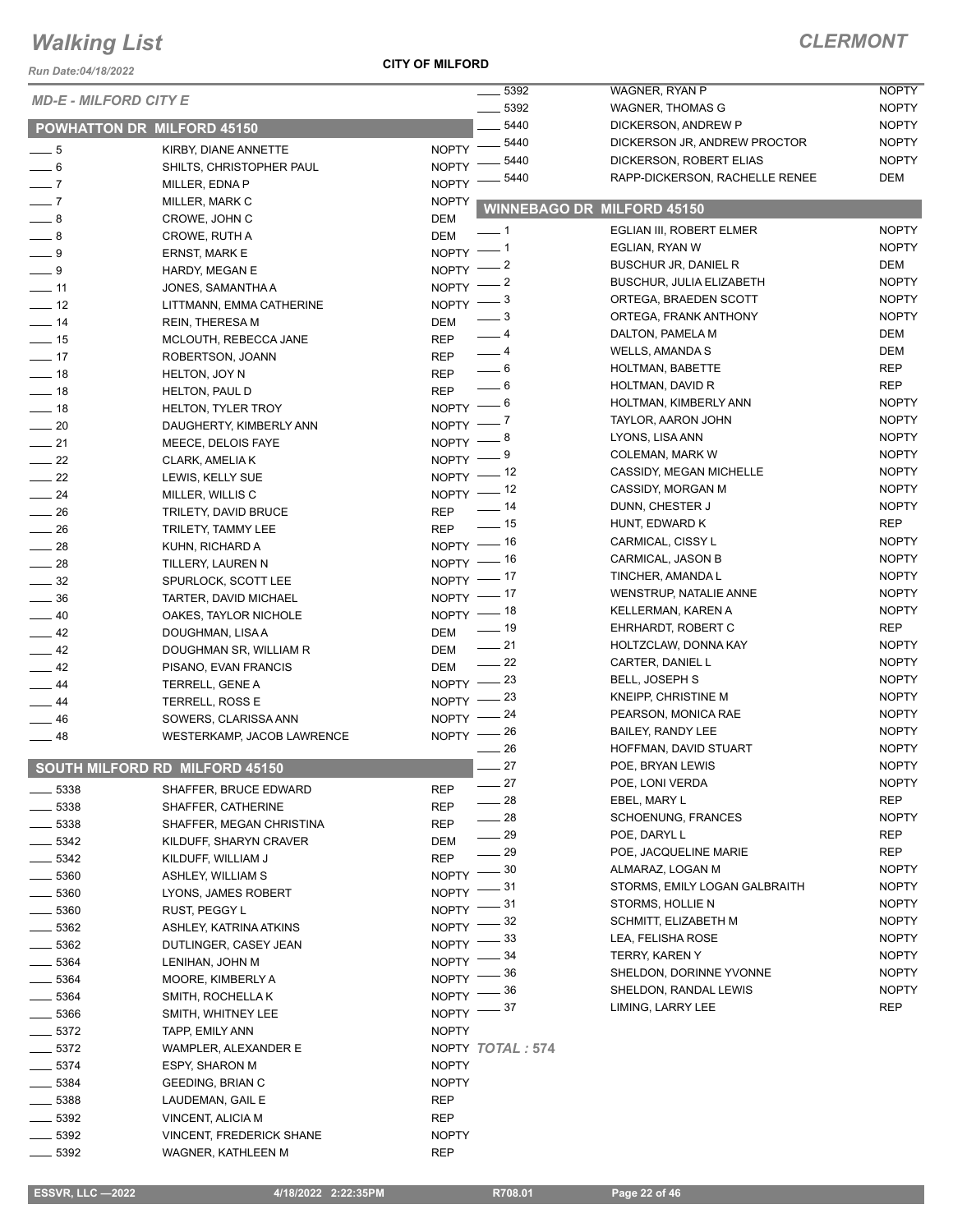*Run Date:04/18/2022*

|                            | <b>MD-F - MILFORD CITY F</b> |                                             |                              | ____ 13                   |                           |
|----------------------------|------------------------------|---------------------------------------------|------------------------------|---------------------------|---------------------------|
|                            |                              |                                             |                              | $-14$                     |                           |
|                            |                              | <b>CRESTVIEW DR MILFORD 45150</b>           |                              | $-17$<br>$\frac{1}{2}$ 17 |                           |
| $-9$                       |                              | DUMONT, KAREN L                             | <b>REP</b>                   | $-18$                     |                           |
| $-9$                       |                              | DUMONT, NOLAN EDWARD                        | NOPTY                        | $-21$                     |                           |
| $\equiv$ 13                |                              | BROWN SPURGEON, KRISTINA M                  | <b>NOPTY</b>                 | 26                        |                           |
| $\equiv$ 13<br>$-22$       |                              | SPURGEON, ANDREW THOMAS                     | <b>NOPTY</b>                 | $-26$                     |                           |
| $\frac{1}{22}$             |                              | MCINTOSH, DEBORAH SUE<br>MCINTOSH, TARA ANN | DEM<br><b>NOPTY</b>          | $-29$                     |                           |
| $-25$                      |                              | DOWDY, RYAN A                               | <b>NOPTY</b>                 | - 29                      |                           |
| $\frac{1}{25}$             |                              | LUDLOW, DEVIN L                             | <b>NOPTY</b>                 | _ 30                      |                           |
| $\frac{1}{26}$             |                              | <b>CRESIE, AUTUMN NICOLE</b>                | <b>NOPTY</b>                 | - 33                      |                           |
| $\frac{1}{26}$             |                              | <b>CRESIE, BRYAN ANDREW</b>                 | <b>NOPTY</b>                 | $-33$                     |                           |
| $-33$                      |                              | <b>GLENN, ROBERT EUGENE</b>                 | <b>NOPTY</b>                 | $=$ 33                    |                           |
| $\frac{1}{2}$ 34           |                              | JANSEN, ANNE MARIE                          | DEM                          | $-33$                     |                           |
| $\frac{1}{2}$ 34           |                              | JANSEN, JACQUELIN B                         | DEM                          | $-33$                     |                           |
| $\frac{1}{2}$ 38           |                              | WOOD, JENNIFER LYNN                         | <b>NOPTY</b>                 | 34                        |                           |
| $-41$ #APT 1               |                              | THORSTEINSON, TODD P                        | <b>NOPTY</b>                 | 34                        |                           |
| $-41$ #APT 3               |                              | <b>BAILEY. RAYMOND PAUL</b>                 | <b>NOPTY</b>                 | $-37$                     |                           |
| $-41$ #APT 4               |                              | <b>BRICK, CATHY LEE</b>                     | NOPTY <sup>-</sup>           | $-41$                     |                           |
| $-41$ #APT 4               |                              | <b>BRICK, TAMELA M</b>                      | NOPTY $-41$                  |                           |                           |
| $-41$ #APT. 1              |                              | BRUN, DIANA M                               | NOPTY -                      | $-42$                     |                           |
| -42 #APT 1                 |                              | <b>BRANDENBURG, NANCY GAIL</b>              | NOPTY                        | $-45$                     |                           |
| -42 #APT 2                 |                              | <b>BUCKNER, ROSE M</b>                      | <b>NOPTY</b>                 | $-46$                     |                           |
| $-42$ #APT 4               |                              | HILKEY, MEGAN COLLEEN                       | NOPTY <sup>-</sup>           | $-46$                     |                           |
| $-45$ #APT 1               |                              | THOMPSON, HOLLY ANNE                        | NOPTY -                      | $-50$                     |                           |
| $-45$ #APT 2               |                              | TATUM, KENNETH STEVENS                      | <b>NOPTY</b>                 | $-50$                     |                           |
| — 45 #APT 3                |                              | BRAY, DARLENE R                             | <b>NOPTY</b>                 | $-54$                     |                           |
| $-45$ #APT 3               |                              | <b>KRON, CATHERINE J</b>                    | NOPTY                        | $-58$<br>$-62$            |                           |
| $-45$ #APT 4               |                              | RILEY, KEVIN S                              | NOPTY                        | _ 62                      |                           |
| -45 #APT 4                 |                              | STOUT, DOW L                                | <b>NOPTY</b>                 | $-66$                     |                           |
| $\frac{1}{2}$ 49           |                              | ELLSWORTH, LISA MICHELLE                    | <b>NOPTY</b>                 | $-66$                     |                           |
| $\sim$ 50                  |                              | LINKS II, JOHNNY LEE                        | NOPTY -                      |                           |                           |
| $-50$                      |                              | LINKS, STEPHANIE ANN                        | NOPTY $-66$                  |                           |                           |
| $\frac{1}{2}$ 54           |                              | HILL, GERALD F                              | NOPTY $-$ 70                 |                           |                           |
| $-54$                      |                              | HILL, JARED F                               |                              | NOPTY - 101               | _ 101   #APT <sub>*</sub> |
| $\frac{1}{2}$ 54           |                              | HILL, KIMBERLY ANN                          | NOPTY -                      |                           | _ 101   #APT :            |
| $\frac{1}{2}$ 57           |                              | HAMMONS, WILLIAM D                          | NOPTY <sup>-</sup>           | NOPTY - 101 #APT          |                           |
| $\frac{1}{2}$ 57           |                              | OBRIEN, RUTH J                              |                              | NOPTY - 101 #APT          |                           |
| $- 58$                     |                              | RUEHLMAN, KIMBERLY ANN                      |                              | — 101                     | #APT                      |
| $=$ 58<br>$-58$            |                              | RUEHLMAN, KYLE M                            | NOPTY                        | . 201                     | #APT:                     |
| $-61$                      |                              | RUEHLMAN, TODD A                            | <b>NOPTY</b><br><b>NOPTY</b> |                           | .201 #APT                 |
| $-61$                      |                              | HALCOMB, RONNIE W<br>HALOOMB, SHELBI NICOLE | <b>NOPTY</b>                 |                           | _ 201 #APT:               |
| $-62$                      |                              | FISCHER, MARIAN F                           | DEM                          |                           | 201 #APT                  |
| $-65$                      |                              | THORNTON, ARNELDA F                         | <b>NOPTY</b>                 | . 201                     | #APT                      |
| $=$ 65                     |                              | THORNTON, CECIL                             | <b>NOPTY</b>                 | 201                       | #APT                      |
| — 69                       |                              | <b>BILLER, CLARA F</b>                      | REP                          | 201                       | #APT                      |
|                            |                              |                                             |                              | 201                       | #APT                      |
|                            |                              | <b>EDGECOMBE DR MILFORD 45150</b>           |                              | 201                       | #APT                      |
| $=$ 1                      |                              | BAER, JAMES M                               | <b>NOPTY</b>                 |                           | 201 #APT                  |
| $\overline{\phantom{0}}$ 1 |                              | BAER, TAYLOR KAY                            | NOPTY                        | 201                       | #APT                      |
| $-1$                       |                              | <b>BAER, TRINA GEAN</b>                     | <b>NOPTY</b>                 | 301                       |                           |
| $-5$                       |                              | FARROW, BREONNA R                           | <b>NOPTY</b>                 | 301                       | #APT                      |
| $-5$                       |                              | HELMS, VERA JEAN                            | <b>NOPTY</b>                 | 301                       | #APT:                     |
| $-5$                       |                              | HENDERSON, CHERYL ANN                       | NOPTY                        |                           | 301 #APT                  |
| $-9$                       |                              | RHORER, HOYT T                              | <b>NOPTY</b>                 | 301                       | #APT                      |
| - 9                        |                              | RHORER, ROSALYN M                           | <b>NOPTY</b>                 | 301                       | #APT                      |
| $-10$                      |                              | SMYTHE, EUGENE                              | <b>NOPTY</b>                 | 301                       | #APT                      |
| $-10$                      |                              | SMYTHE, LISA E                              | REP                          | 301                       | #APT                      |
| $=$ 13                     |                              | DECAMP, TABITHA JEANNETT                    | <b>NOPTY</b>                 | 301                       | #APT                      |
| $-13$                      |                              | ECKMAN, CHARLES P                           | NOPTY                        | 301                       | #APT                      |
|                            |                              |                                             |                              | 301                       | #APT                      |

| 13         |         | SLUSHER, CHASE MICHAEL                                 | <b>NOPTY</b>                 |
|------------|---------|--------------------------------------------------------|------------------------------|
| 14         |         | LENHART, ROBERT J                                      | <b>NOPTY</b>                 |
| 17         |         | ARWINE, ADAM W                                         | <b>NOPTY</b>                 |
| 17         |         | ARWINE, MICHELLE M                                     | <b>NOPTY</b>                 |
| 18         |         | CROSWAIT, DAVID L                                      | DEM                          |
| 21         |         | ANSPACH, CHRISTOPHER ALLAN                             | <b>NOPTY</b>                 |
| 26         |         | WOODWARD, SARAH MAE                                    | REP                          |
| 26         |         | WOODWARD, STEPHEN I                                    | <b>NOPTY</b>                 |
| 29         |         | <b>HENSLEY, DEBRA ANN</b>                              | <b>NOPTY</b>                 |
| 29         |         | HENSLEY, JEFFERY L                                     | <b>REP</b>                   |
| 30         |         | <b>KAYLOR, ERIN CURFISS</b>                            | <b>NOPTY</b>                 |
| 33         |         | HILDERBRAND, KELSI KATHLEEN                            | <b>NOPTY</b>                 |
| 33         |         | NICKELSON, CALEB AUSTIN                                | <b>NOPTY</b>                 |
| 33         |         | <b>TYLER, DANIEL R</b>                                 | <b>NOPTY</b>                 |
| 33         |         | <b>TYLER, SUZIE F</b>                                  | <b>NOPTY</b>                 |
| 33         |         | WALTERS, JONATHAN CONNER                               | <b>NOPTY</b>                 |
| 34         |         | <b>KELLEY, LARRY L</b>                                 | <b>NOPTY</b>                 |
| 34         |         | <b>KELLEY, TERRI L</b>                                 | <b>NOPTY</b>                 |
| 37         |         | <b>GEORGE, KATHLEEN ELIZABETH</b>                      | <b>NOPTY</b>                 |
| 41         |         | BIBB, JASON A                                          | <b>NOPTY</b>                 |
| 41         |         | <b>BIBB, NANCY L</b>                                   | <b>NOPTY</b>                 |
| 42         |         | <b>WILLIAMSON, REBECCA LOUISE</b>                      | <b>NOPTY</b>                 |
| 45         |         | CAMPBELL, JACK LAWTON                                  | <b>NOPTY</b>                 |
| 46         |         | KENWORTHY, SARRAH SHYANNE                              | <b>NOPTY</b>                 |
| 46         |         | <b>KENWORTHY, TIM J</b>                                | <b>NOPTY</b>                 |
| 50         |         | ALLIE, ROSALYNN                                        | <b>NOPTY</b>                 |
| 50         |         | <b>KEY, BRANDON J</b>                                  | <b>NOPTY</b>                 |
| 54         |         | RUDNICKI, BEVERLY A                                    | DEM                          |
| 58         |         | SMITH, JEAN L                                          | <b>NOPTY</b>                 |
| 62         |         | <b>BROOKOVER, SAMUEL E</b>                             | REP                          |
| 62         |         | LUTTRELL, MELINDA S                                    | <b>REP</b>                   |
| 66         |         | ABRAMS, TRACEY MICHELLE                                | <b>NOPTY</b>                 |
| 66         |         | GILB, EZRA J                                           | <b>NOPTY</b>                 |
| 66         |         | GILB, SAMANTHA PAIGE                                   | <b>NOPTY</b>                 |
| 70         |         | ROHDENBURG, GEORGIANNA Y                               | <b>NOPTY</b>                 |
| 101        |         | STONER, MARCIA DENISE                                  | <b>REP</b>                   |
| 101        | #APT 4  | ZADEK, FRED A                                          | <b>NOPTY</b>                 |
| 101        | #APT 5  | CARTER III, ERNEST E                                   | <b>NOPTY</b>                 |
| 101        | #APT 10 | <b>MARTIN, RAYMOND ERNEST</b>                          | <b>NOPTY</b>                 |
| 101        | #APT 11 | WILLIAMS, KENDRA MONIQUE                               | <b>NOPTY</b>                 |
| 101        | #APT 11 | ZIMMERMAN, RANDALL DOUGLAS                             | <b>NOPTY</b>                 |
| 201        | #APT 2  | KINDLE JR, DOUGLAS LEE                                 | <b>NOPTY</b>                 |
| 201        | #APT 3  | <b>GROWDON, KIMBERLY A</b>                             | <b>NOPTY</b>                 |
| 201        | #APT 3  | MILLER, HUNTER GREGORY                                 | <b>NOPTY</b>                 |
| 201        | #APT 4  | CAHALL, ANGELA HARDESTY                                | <b>NOPTY</b>                 |
| 201        | #APT 4  | UPP, JUSTIN R                                          | <b>NOPTY</b>                 |
| 201        | #APT 5  | WEBBER, AMBER D                                        | <b>NOPTY</b>                 |
| 201        | #APT 7  | ROBERTSON, CHRISTIAN ROBERT SHA                        | <b>NOPTY</b>                 |
| 201        | #APT 10 | SHERIDAN, GABRIELLE LOUISE                             | <b>NOPTY</b>                 |
| 201        | #APT 10 | SHERIDAN, TERESA A                                     | <b>NOPTY</b>                 |
| 201        | #APT 11 | BRAY, DYLAN MICHAEL                                    | <b>NOPTY</b>                 |
| 201        | #APT 11 | DAMASKE, ERIKA ANN                                     | <b>NOPTY</b>                 |
| 301        |         | BEHYMER, CODY JAMES                                    | <b>NOPTY</b>                 |
| 301        | #APT 1  | WEST, JENNA L                                          | <b>NOPTY</b>                 |
|            | #APT 2  | POSTON, DEANNAL                                        | <b>NOPTY</b>                 |
| 301<br>301 | #APT 2  | POSTON, JASON KRISTOPHER                               | <b>NOPTY</b>                 |
| 301        | #APT 4  | SEGRIST, HOLLY KATHRYN                                 | <b>NOPTY</b>                 |
| 301        | #APT 5  | BERRY, CYNTHIA M                                       | <b>NOPTY</b>                 |
|            | #APT 5  | <b>BERRY, TYLER GAIGE</b>                              |                              |
| 301        | #APT 6  |                                                        | <b>NOPTY</b><br><b>NOPTY</b> |
| 301<br>301 | #APT 8  | ONEAL JR, GEORGE WILLIAM<br>WOOLWINE, JODY SCOTT DAVIS | <b>NOPTY</b>                 |
|            |         |                                                        |                              |
| 301        | #APT 10 | BEHYMER, FRAN                                          | <b>NOPTY</b>                 |
| 301        | #APT 10 | HUDSON, MIKAELA GRACE                                  | <b>NOPTY</b>                 |

 **ESSVR, LLC —2022 4/18/2022 2:22:35PM R708.01 Page 23 of 46**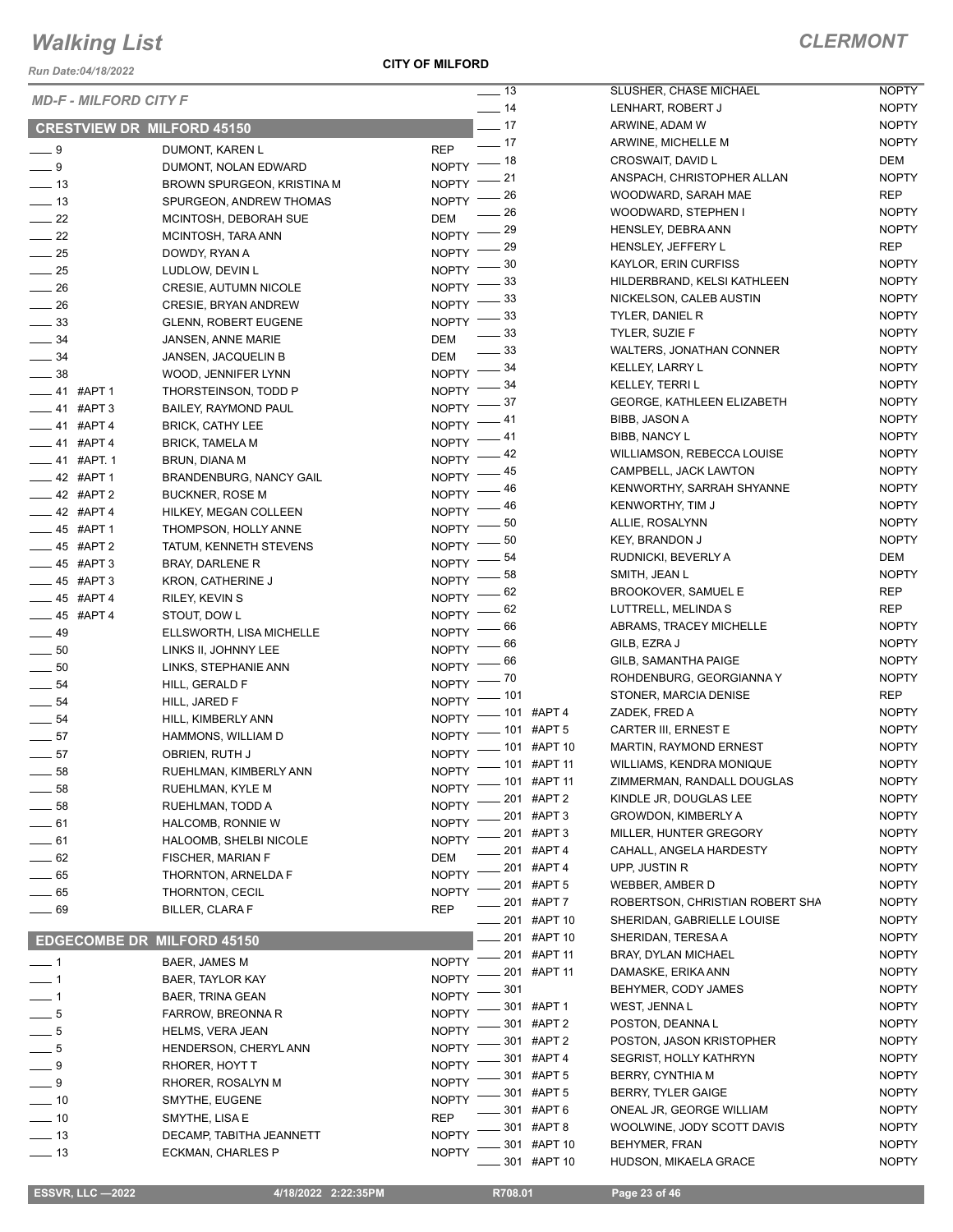*Run Date:04/18/2022*

#### **CITY OF MILFORD**

|                           | <b>MD-F - MILFORD CITY F</b> |                                   |              | $\frac{1}{2}$ 801 #APT 8  |                            | DENNISON, JACQUELINE M              | <b>REP</b>   |
|---------------------------|------------------------------|-----------------------------------|--------------|---------------------------|----------------------------|-------------------------------------|--------------|
|                           |                              |                                   |              |                           | ____ 801 #APT 10           | PAYNE, SHANELL R                    | <b>NOPTY</b> |
|                           |                              | <b>EDGECOMBE DR MILFORD 45150</b> |              | ____ 801 #APT 11          |                            | BURLESON, MADALYN NICOLE            | <b>NOPTY</b> |
|                           | ____ 301 #APT 10             | WILLINGHAM, JAMES RICHARD         |              | NOPTY __ 801 #APT 12      |                            | <b>GARRISON, ALLEN M</b>            | <b>NOPTY</b> |
| $\frac{1}{2}$ 304         |                              | HAYNES, SARAH LEEANN              |              | NOPTY __ 901 #APT 2       |                            | ALLEN, KAYLA LYNN                   | <b>NOPTY</b> |
|                           | $-401$ #APT 1                | CHARLTON, BENJAMIN THOMAS         |              | NOPTY __ 901 #APT 2       |                            | SWAIN, ALLEN L                      | <b>NOPTY</b> |
|                           | __ 401 #APT 1                | CHARLTON, GRACE MARGARET ANN      |              | NOPTY __ 901 #APT 6       |                            | VONROHR, BARBARA L                  | <b>NOPTY</b> |
| ____ 401 #APT 1           |                              | <b>CHARLTON, JENNIFER L</b>       |              | NOPTY __ 901 #APT 7       |                            | NEAL, DARLENE M                     | <b>NOPTY</b> |
| $-401$ #APT 1             |                              | CHARLTON, OWEN REILLY             |              | NOPTY __ 901 #APT 9       |                            | <b>GEHRING, PAIGE N</b>             | <b>NOPTY</b> |
| $-401$ #APT 2             |                              | <b>FERGUSON, JESSICA</b>          |              | NOPTY __ 901 #APT 9       |                            | XANDER, KAREN ANN                   | <b>NOPTY</b> |
| $-401$ #APT 3             |                              | LEGGETT, BETHANY LYNN             |              | NOPTY __ 901 #APT 10      |                            | ZONOOZI, SAMIRA                     | <b>NOPTY</b> |
| $-401$ #APT 5             |                              | COLE, LONNIE L                    |              | NOPTY __ 901 #APT 11      |                            | WRAY, CHRISTOPHER W                 | DEM          |
|                           | $-401$ #APT 5                | <b>HANNON, SEAN PATRICK</b>       |              | NOPTY - 1001              |                            | BAUMGARTNER, MICHELLE M             | <b>NOPTY</b> |
|                           | $-401$ #APT 6                | <b>MEYERS, CHARLES JOEL</b>       |              | NOPTY __ 1001 #APT 1      |                            | DUST, NATHAN ALAN                   | <b>NOPTY</b> |
|                           | _401 #APT6                   | <b>MEYERS, JESSICA MARIE</b>      |              | NOPTY __ 1001 #APT 3      |                            | BLOZY, SAVANNAH ROSE                | <b>NOPTY</b> |
|                           | $-401$ #APT 8                | TERRONES, ANTHONY VINCENT         |              | NOPTY __ 1001 #APT 3      |                            | KELLEY, WILLIAM JAMES               | <b>NOPTY</b> |
| $-401$ #APT 9             |                              | FREEMAN, JOHN C                   |              | NOPTY __ 1001 #APT 3      |                            | ROOKS, KIMBERLY K                   | <b>NOPTY</b> |
|                           | $-401$ #APT 12               | BAKER, HEATHER D                  |              | NOPTY __ 1001 #APT 4      |                            | WATSON, SARA E                      | <b>NOPTY</b> |
| $\frac{1}{2}$ 401 #APT 12 |                              | <b>RISER, ADAM LEO</b>            |              | NOPTY __ 1001 #APT 5      |                            | TRESTER, DEREK ROBIN                | <b>NOPTY</b> |
|                           | $\equiv$ 401 #APT APT3       | KOCH, ANNA EILEEN                 |              | NOPTY __ 1001 #APT 7      |                            | DELANO, JOSEPH G                    | <b>NOPTY</b> |
| $\frac{1}{2}$ 501 #APT 2  |                              | FLEIG, GEROLD D                   |              | NOPTY __ 1001 #APT 7      |                            | JONES, CHASIDY JEAN                 | <b>NOPTY</b> |
| $- 501$ #APT 2            |                              | HAMM, DIANE M                     |              | NOPTY __ 1001 #APT 7      |                            | MILLER, ERIC J                      | <b>NOPTY</b> |
| $\frac{1}{2}$ 501 #APT 3  |                              | LALLATHIN, ABIGAIL BROOKE         |              | NOPTY __ 1001 #APT 8      |                            | GILLUM, STEPHEN M                   | <b>NOPTY</b> |
| $-501$ #APT 4             |                              | CHOLEWA, ARLENE MADELINE          |              |                           | NOPTY __ 1001 #APT 10      | MCBRYDE, HAROLD J                   | <b>REP</b>   |
| $-501$ #APT 4             |                              | FELTS JR, DAVID PAUL              |              |                           | NOPTY __ 1001 #APT 12      | DUNCIL, JONATHON                    | <b>NOPTY</b> |
|                           | $-501$ #APT 5                | SCHOETTLE, JAMES E                |              |                           | NOPTY __ 1001 #APT 12      | MARCEAU, HEATHER MARIE              | <b>NOPTY</b> |
| $\frac{1}{2}$ 501 #APT 5  |                              | SHARP, CINDILLA J                 |              |                           | NOPTY __ 1001 #APT 12      | PARTIN, CURTIS GAGE                 | <b>NOPTY</b> |
| $-501$ #APT 7             |                              | BAKER, CHRISTOPHER RYAN           |              | NOPTY __ 1101 #3          |                            | FATH, STEPHANIE ANN                 | <b>NOPTY</b> |
| _____ 501 #APT 7          |                              | NOELTING, ROYAL M                 |              | NOPTY __ 1101 #11         |                            | <b>BACK, LISA MARIE</b>             | <b>NOPTY</b> |
| $-501$ #APT 8             |                              | MARTIN, DEBORAH L                 |              | NOPTY __ 1101 #APT 3      |                            | <b>CRAWFORD, JUSTIN LEE</b>         | <b>NOPTY</b> |
| $-501$ #APT 9             |                              | ALLEN, SABRINA KAY                |              | NOPTY __ 1101 #APT 4      |                            | MARTINEZ, RAPHAEL XAVIER            | <b>NOPTY</b> |
| <b>____ 501 #APT 9</b>    |                              | BENNETT, JEANNETTE M              |              | NOPTY __ 1101 #APT 6      |                            | LEWIS, SAVANNAH ROSE                | <b>NOPTY</b> |
|                           | ____ 501 #APT 12             | PALASEK, AARON RICHARD            | DEM          | $\frac{1}{2}$ 1101 #APT 7 |                            | HEIDENREICH, KEVIN J                | <b>NOPTY</b> |
|                           | ____ 501 #APT 12             | ROECKNER, EMMALYN ANN             |              | NOPTY __ 1101 #APT 8      |                            | CLARK, JEFFREY W                    | <b>NOPTY</b> |
|                           | ____ 501 #APT 218            | YANZITO, LEAH B                   |              | NOPTY __ 1101 #APT 10     |                            | CARTER, HELEN M                     | <b>NOPTY</b> |
| $\frac{1}{2}$ 601         |                              | JONES, IVORIE                     |              | NOPTY __ 1101 #APT 11     |                            | <b>MARTIN, JAMES</b>                | <b>NOPTY</b> |
| $\frac{1}{2}$ 601         |                              | VITTOZ, DYLAN SCOTT               |              | NOPTY __ 1101 #APT 11     |                            | <b>MARTIN, SHEILA D</b>             | <b>NOPTY</b> |
| $\frac{1}{2}$ 601 #APT 1  |                              | LINDSEY, LINDA GRACE              |              | NOPTY __ 1101 #APT 11     |                            | <b>MARTIN, SHELIA</b>               | <b>NOPTY</b> |
| $\frac{1}{2}$ 601 #APT 1  |                              | REUTELSHOFER, MELISSA M           |              |                           | NOPTY __ 1101 #APT 12      | CLANCY, STEVEN D                    | <b>NOPTY</b> |
| $-601$ #APT 2             |                              | <b>BULLINS, SHIRLEE RUTH</b>      | <b>NOPTY</b> |                           |                            |                                     |              |
|                           | $-601$ #APT 4                | <b>BUSCH, BRITTANY L</b>          |              |                           |                            | NOPTY HAPPY HOLLOW RD MILFORD 45150 |              |
| $\frac{1}{2}$ 601 #APT 4  |                              | CARTER, CARRIE L                  |              | NOPTY _____ 5605 #APT 1   |                            | SIMONS, DANIEL RICHARD              | <b>NOPTY</b> |
| $-601$ #APT4              |                              | REYNOLDS FUDGE, SHANNON ERIK      |              | NOPTY __ 5605 #APT 2      |                            | <b>BANKS, ROBERT JOSEPH</b>         | <b>NOPTY</b> |
| $\frac{1}{2}$ 601 #APT 6  |                              | LETCHER, JOHNNY AUSTIN            |              | NOPTY _____ 5605 #APT 3   |                            | NUHN, LINDSEY J                     | <b>NOPTY</b> |
| $\frac{1}{2}$ 601 #APT 7  |                              | HANNON, LUCAS ALLEN               |              | NOPTY __ 5605 #APT 5      |                            | <b>BERRY, ALICE ANN</b>             | <b>NOPTY</b> |
| $\frac{1}{2}$ 601 #APT 8  |                              | HINCH, KENNETH LEMAR              |              | NOPTY _____ 5605 #APT 7   |                            | DOUGHMAN, CHARLES ALEXANDER         | <b>NOPTY</b> |
| $-601$ #APT 8             |                              | JACKSON, JOSHUA DOUGLAS           |              | NOPTY _____ 5605 #APT 7   |                            | PITTMAN, ANDREA P                   | <b>NOPTY</b> |
| ____ 601 #APT 9           |                              | <b>HIGGINS, JOHNATHON TROY</b>    |              | NOPTY _____ 5605 #APT 7   |                            | PITTMAN, KAIU JETT                  | <b>NOPTY</b> |
| _____ 601 #APT 11         |                              | WARNER, CAROLYN B                 |              |                           | NOPTY _____ 5605 #APT 10   | <b>REILLY, SHANNON</b>              | <b>NOPTY</b> |
| -8701 #APT 3              |                              | <b>WOLF, NICHOLAS G</b>           |              | NOPTY __ 5605 #APT 11     |                            | PARKER, LEAMON V                    | DEM          |
| $\frac{1}{2}$ 701 #APT 4  |                              | HUNDLEY, MARVIN WAYNE             |              | NOPTY __ 5609 #APT 1      |                            | GOCON, EMIL GEORGE                  | <b>NOPTY</b> |
| $\frac{1}{2}$ 701 #APT 5  |                              | MILLER, MELODY ANN                |              | NOPTY _____ 5609 #APT 2   |                            | MAXWELL, BETSY E                    | <b>NOPTY</b> |
| ____ 701 #APT 7           |                              | CONRARDY, STEVEN PAUL             |              | NOPTY _____ 5609 #APT 2   |                            | OCONNOR, ANDREW PATRICK             | <b>NOPTY</b> |
| - 701 #APT 9              |                              | DAQUILA MEYERS, JARROD NICHOLAS   |              | NOPTY _____ 5609 #APT 3   |                            | OSGOOD, DALTON STEPHEN              | <b>NOPTY</b> |
|                           | ____ 701 #APT 10             | GAMM, KYLE M ODELL                |              | NOPTY _____ 5609 #APT 5   |                            | ARNOLD, BRITTANY ALYSSA KIANA       | <b>NOPTY</b> |
| ____ 801 #APT 1           |                              | FARMWALD, MELISSA MARIE           |              | NOPTY __ 5609 #APT 5      |                            | STONE, JACOB TYLER MITCHELL         | <b>NOPTY</b> |
| $\frac{1}{2}$ 801 #APT 1  |                              | OSBORNE, CLAUDE BUD               |              | NOPTY _____ 5609 #APT 6   |                            | NORTON, PAMELA J                    | <b>NOPTY</b> |
| $\frac{1}{2}$ 801 #APT 2  |                              | MILLER, THOMAS HENRY              |              | NOPTY _____ 5609 #APT 6   |                            | NORTON, TERRY JOSEPH                | <b>NOPTY</b> |
| $\frac{1}{2}$ 801 #APT 3  |                              | KLOTH, DAVID ROBERDS              | <b>REP</b>   |                           | $\frac{1}{2}$ 5609 #APT 12 | PETERS, JAMES C                     | <b>NOPTY</b> |
| <b>____ 801 #APT 4</b>    |                              | LADD, CLINTON                     |              | NOPTY _____ 5613 #APT 1   |                            | MCBREEN, ALLISON L                  | <b>NOPTY</b> |
|                           | $-801$ #APT 5                | ALLEN, KENNY DALE                 | <b>REP</b>   | ____ 5613 #APT 1          |                            | POGGEMANN IV, JOSEPH ANTHONY        | <b>NOPTY</b> |
| _____ 801 #APT 6          |                              | VANOVER, PAUL DEAN                |              | NOPTY __ 5613 #APT 3      |                            | FETTER, JESSICA ANN                 | <b>NOPTY</b> |
| _____ 801 #APT 7          |                              | BATCHELOR, BRIAN D                |              | NOPTY ____ 5613 #APT 3    |                            | FETTER, LUKE THOMAS                 | <b>NOPTY</b> |
|                           |                              |                                   |              |                           |                            |                                     |              |

**ESSVR, LLC -2022 4/18/2022 2:22:35PM** R708.01 **Page 24 of 46**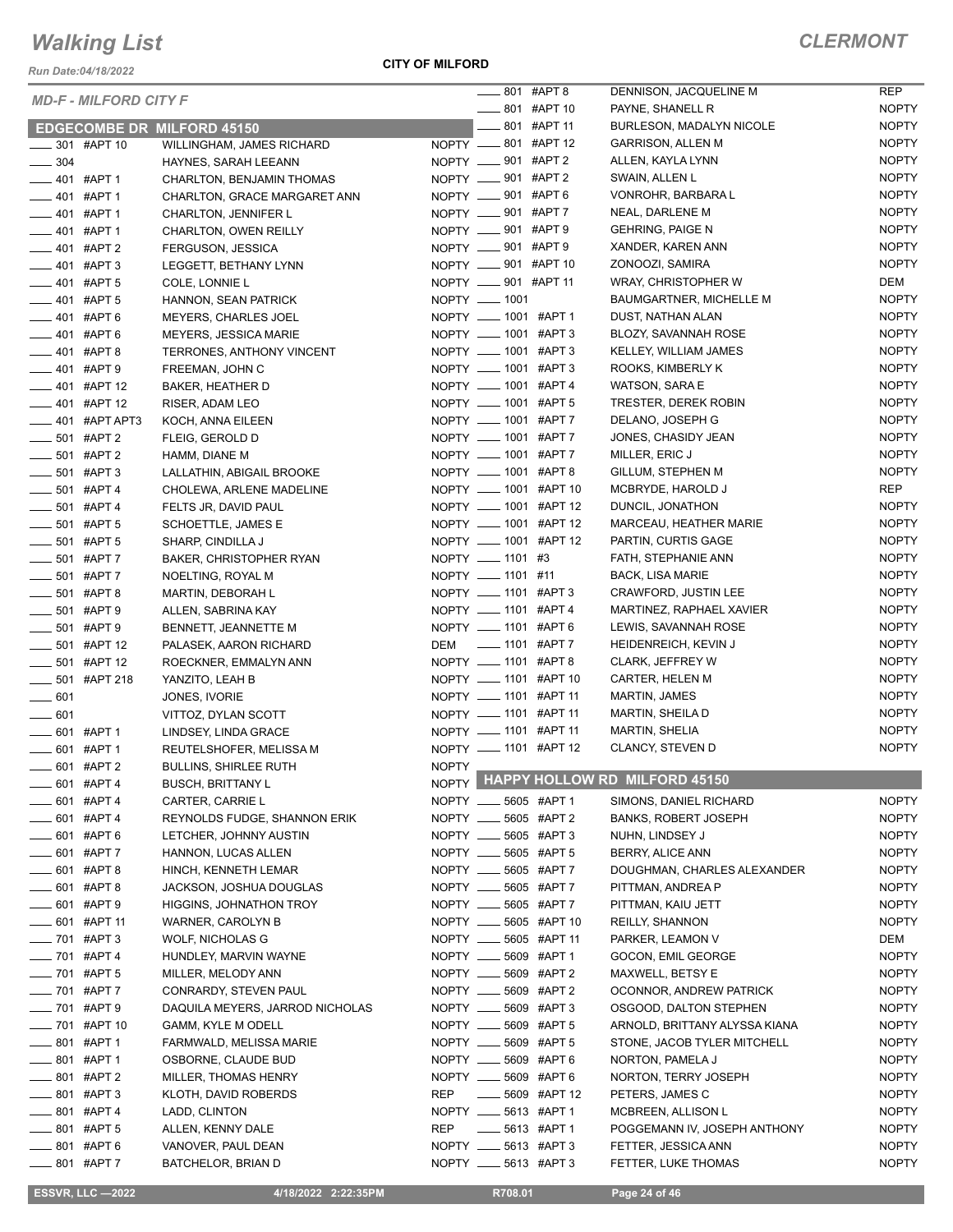*Run Date:04/18/2022*

**CITY OF MILFORD**

|                                |                                                 |              | $\frac{1}{2}$ 808      |               | PLOWMAN, ERIC ANTHONY              | <b>NOPTY</b> |
|--------------------------------|-------------------------------------------------|--------------|------------------------|---------------|------------------------------------|--------------|
| <b>MD-F - MILFORD CITY F</b>   |                                                 |              | $-820$ #15             |               | FAULK, MARGARET ROBERTA            | <b>NOPTY</b> |
|                                | <b>HAPPY HOLLOW RD MILFORD 45150</b>            |              | $- 820$ #16            |               | MAGGARD, SANDRA                    | <b>NOPTY</b> |
| 5613 #APT 5                    | MIRUS, LUKE JOSEPH                              |              | $NOPTY$ -820 #APT 13   |               | ROLEY, AMY S                       | <b>NOPTY</b> |
| 5613 #APT 6                    | BONLANDER, MCKENNA MARIE                        |              | NOPTY -820 #APT 14     |               | BLACK, VALERIE DENISE              | <b>NOPTY</b> |
| 5613 #APT 8                    | HARRIS, ELIZABETH A                             |              | NOPTY -820 #APT 15     |               | <b>GLENN, CHRISTINA MARIE</b>      | <b>NOPTY</b> |
| 5613 #APT 9                    | <b>WALLACE, ISAAC HUNTER</b>                    |              | NOPTY -820 #APT 17     |               | HAMILTON JR, GILBERT D             | <b>REP</b>   |
| 5613 #APT 11                   | CAPPEL, BRANDON MICHAEL                         |              | NOPTY -820 #APT 17     |               | HAMILTON, SCOTT M                  | <b>NOPTY</b> |
| 5613 #APT 11                   | CAPPEL, MICHAEL C                               |              | NOPTY -820 #APT 17     |               | HAMILTON, VIVIAN L                 | <b>REP</b>   |
| 5615 #APT 1                    | DAVIS, JANET LEE                                | DEM          | <b>EXAMPLE 18</b>      |               | TACKETT, CONNIE JANE               | <b>NOPTY</b> |
| 5615 #APT 1                    | DEAN, DUSTIN MICHAEL                            |              | NOPTY -820 #APT 19     |               | <b>HYDEN, CYNTHIA SUE</b>          | <b>NOPTY</b> |
| 5615 #APT 6                    | THEADERMAN, DAVID A                             |              | NOPTY -820 #APT 20     |               | GILSTRAP II, DUSTIN BLUE           | <b>NOPTY</b> |
| 5615 #APT 10                   | <b>BRATTEN, CANDICE MARIE</b>                   |              | NOPTY -820 #APT 20     |               | JEFFERS, RUTH A                    | <b>NOPTY</b> |
| 5615 #APT 10                   | HOPKINS, MATTHEW JOSHUA                         |              | NOPTY -820 #APT 21     |               | SANCHEZ, NADEZDA VADIMOVNA         | <b>NOPTY</b> |
| 5615 #APT 12                   | FLAUGHER, JASON BRYAN                           |              | NOPTY -820 #APT 22     |               | KASHANI, ALEX ABOLFAZL             | <b>NOPTY</b> |
| 5615 #APT 12                   | FLAUGHER II, ROBERT H                           |              | NOPTY -820 #APT 23     |               | NOVAKOV, ANTHONY J                 | <b>NOPTY</b> |
| 5617 #APT 1                    | MCKINNEY, JAELYN LEE                            |              | NOPTY -820 #APT 24     |               | BRYANT, CALVIN THOMAS              | <b>NOPTY</b> |
| 5617 #APT 4                    | CONOVER, ADRIANN NICHOL                         |              | NOPTY -820 #APT 24     |               | BRYANT, MIKA LEAH                  | DEM          |
| 5617 #APT 5                    | CADIGAN, ZACHARY S                              |              | NOPTY -845 #APT 1      |               | KEENE, ROSA E                      | <b>NOPTY</b> |
| 5617 #APT 5                    | FRICKER, FREDERICK JACOB                        |              | NOPTY -845 #APT 2      |               | DIEM, ALLISON E                    | <b>NOPTY</b> |
| 5617 #APT 5                    | FRICKER, SHAINA D                               |              | NOPTY -845 #APT 5      |               | HARRIS, JOSETTE DAWN               | <b>NOPTY</b> |
| 5617 #APT 6                    | HOWELL, KAYLEE MARIE ADDISON                    |              | NOPTY -845 #APT6       |               | HOTZE, BONITA L                    | <b>NOPTY</b> |
| 5617 #APT 7                    | PAUL, ALLYSON R                                 |              | NOPTY -845 #APT 8      |               | PAVLACK, JAN M                     | <b>NOPTY</b> |
| 5617 #APT 7                    | WILLIAMS HOGE, ROBIN N                          |              | NOPTY -845 #APT 9      |               | <b>BRANDENBURG, FELICIA R</b>      | <b>NOPTY</b> |
| 5617 #APT 9                    | SIMMONS, AMANDAH MARIE                          |              | NOPTY -845 #APT 9      |               | FALK, JULIA MATHER                 | <b>NOPTY</b> |
| 5617 #APT 10                   | MICHAEL, ANDREW J                               |              | NOPTY -845 #APT 9      |               | HINCH, ANGELA R                    | <b>NOPTY</b> |
| 5617 #APT 11                   | CHANEY, JOSHUA SCOTT                            |              | NOPTY -845 #APT 9      |               | KRAEMER, LINDA G                   | <b>NOPTY</b> |
|                                | 5617 #APT APT12 THOMAS, JOHN MARK S             |              | NOPTY -845 #APT 9      |               | <b>KRAEMER, MICHAEL J</b>          | <b>NOPTY</b> |
| 5633                           | EPPERSON, LONNIE                                | <b>REP</b>   | $\frac{1}{2}$ 860      |               | LUNG, JOSHUA A                     | <b>NOPTY</b> |
|                                |                                                 |              | $-860$                 |               | MCLAREN SR, ROY E                  | <b>NOPTY</b> |
| LILA AVE MILFORD 45150         |                                                 |              | 860                    |               | WALKER, ROBERT G A                 | <b>NOPTY</b> |
| $\_\_$ 999                     | WOODSON, JUDY D                                 |              | NOPTY -860 #APT 1      |               | HALL, JAMES RANDALL                | <b>REP</b>   |
|                                |                                                 |              |                        | 860 #APT 2    | MURPHY, SHIRLEY ANN                | DEM          |
| <b>MAIN ST MILFORD 45150</b>   |                                                 |              |                        | 860 #APT 4    | MESSINK, ANNA J                    | <b>REP</b>   |
| $- 1008$                       | OLBERDING, JAY S                                | <b>REP</b>   | <b>____ 860 #APT 5</b> |               | MOORE, AIYANA J                    | DEM          |
| $- 1012$                       | STAGGS, HOPE                                    | <b>REP</b>   | ____ 860 #APT 6        |               | <b>MCGINNIS, SHANNON</b>           | <b>NOPTY</b> |
| $- 1012$                       | STAGGS, KAROLYN SUE                             |              | NOPTY -860 #APT 7      |               | HAMM, ROBERT MICHAEL               | <b>NOPTY</b> |
| $- 1024$                       | CHRISTERSON, MICHEAL                            |              | NOPTY -860 #APT 7      |               | HILL, CLARA ROSELLA                | <b>NOPTY</b> |
| $- 1030$                       | DALBY, STEPHEN TODD                             | $N$ OPTY $-$ |                        | 860 #APT 7    | HILL SR, JOHN MICHAEL              | DEM          |
|                                |                                                 |              |                        | 860 #APT 7    | RETHERFORD, HOLLY NICOLE           | <b>NOPTY</b> |
| MILFORD VISTA LN MILFORD 45150 |                                                 |              |                        | $-860$ #APT 9 | SAVAGE, SUSAN CORWIN               | <b>NOPTY</b> |
| 800 #APT 1                     | <b>BARRETT, JOSHUA M</b>                        | <b>NOPTY</b> |                        | 860 #APT 10   | SFERRA, SUSAN A                    | <b>NOPTY</b> |
| 800 #APT 1                     | DRYER, CHRISTOPHER F                            | <b>NOPTY</b> |                        | 860 #APT 11   | <b>SCHOREY, JAMES EDWARD</b>       | <b>NOPTY</b> |
| __800 #APT 1                   | DRYER, JENNIFER ANNE                            | <b>NOPTY</b> |                        | 860 #APT 12   | HOPE, KIMBERLY A                   | <b>NOPTY</b> |
| _800 #APT 2                    | ALLEN, CATHERINE M                              | <b>NOPTY</b> |                        | 860 #APT 12   | <b>WILLIAMSON, AUSTIN PATRICK</b>  | <b>NOPTY</b> |
| $-800$ #APT 2                  | ALLEN, ROB                                      | NOPTY -      |                        | 860 #APT 12   | <b>WILLIAMSON, SETH THOMAS</b>     | <b>NOPTY</b> |
| $-800$ #APT 2                  | <b>HENSON, CATHILYN</b>                         | <b>NOPTY</b> |                        |               |                                    |              |
| __ 800 #APT 5                  | SMITH, NICHOLAS ANTHONY                         | <b>NOPTY</b> |                        |               | <b>MOHAWK TRL MILFORD 45150</b>    |              |
| $-800$ #APT 5                  | STOUDER, NANCY L                                | <b>NOPTY</b> | _ 884                  |               | <b>FRANCIS IV, JAMES HAYSE</b>     | <b>NOPTY</b> |
| $-800$ #APT 6                  | BAER, CHRISTOPHER DOUGLAS                       | NOPTY -      | $-884$ #7              |               | KARBASH, NABIL                     | <b>NOPTY</b> |
| $= 800$ #APT 6                 | BAER, JULIE LYNN                                | $N$ OPTY $-$ |                        | $-884$ #APT 1 | FRAZIER, TERRI L                   | <b>REP</b>   |
| 800 #APT 7                     | BROWN, WILLIAM D                                | $N$ OPTY $-$ |                        | 884 #APT 3    | CHAFFEE, LINDA J                   | <b>NOPTY</b> |
| .800 #APT 7                    | PASSARGE, STEPHANIE LEE                         | $NOPTY =$    |                        | 884 #APT 5    | KANAWATI, BASSEL                   | <b>NOPTY</b> |
| - 800 #APT 9                   | BISHOP, WILLIAM JOHN JOSEPH                     |              | NOPTY -884 #APT 7      |               | LUCAS, PAUL A                      | <b>NOPTY</b> |
| _800 #APT 9                    | MOREHEAD, RONALD ALAN                           | $N$ OPTY $-$ |                        | 884 #APT. 2   | MIDELLEKOOP, VANESSA               | <b>NOPTY</b> |
| $-800$ #APT 10                 | FITCH, NANCY A                                  | $N$ OPTY $-$ |                        | _892 #APT 1   | SCOTT, LAURENCE R                  | <b>NOPTY</b> |
| $-800$ #APT 10                 | TAYLOR, IAN J                                   |              | NOPTY -892 #APT 2      |               | <b>BRINKMOELLER, LAUREN NICOLE</b> | <b>NOPTY</b> |
| $=$ 800 #APT 11                | HANSEN, BETHANY CHRISTINE                       | $N$ OPTY $-$ |                        | $-892$ #APT 2 | SCHMIDT, JONATHAN MICHAEL          | <b>NOPTY</b> |
| <b>_____ 800 #APT 11</b>       | HANSEN, ROBERT WILLIAM                          |              | NOPTY -892 #APT 4      |               | ROTHWEILER, DENNIS CHARLES         | <b>NOPTY</b> |
| _800 #APT 11                   |                                                 | $N$ OPTY $-$ |                        | 892 #APT 6    | OSBORNE, NATHANIEL CHARLES         | DEM          |
| $-800$ #APT 12                 | IRISH, BERNARDINE ANN<br>FORTNER JR, CARL LEROY | $NOPTY$ –    |                        | 892 #APT 7    | CARR, SCOTT BRIAN                  | <b>NOPTY</b> |
| _800 #APT 12                   |                                                 |              | NOPTY -892 #APT 7      |               | DOTSON, MATHEW J                   | <b>NOPTY</b> |
|                                | MAYNARD, REBECCA ANNE                           |              |                        | 892 #APT 9    | HAIR JR, MICHAEL EUGENE            | <b>NOPTY</b> |
|                                |                                                 |              |                        |               |                                    |              |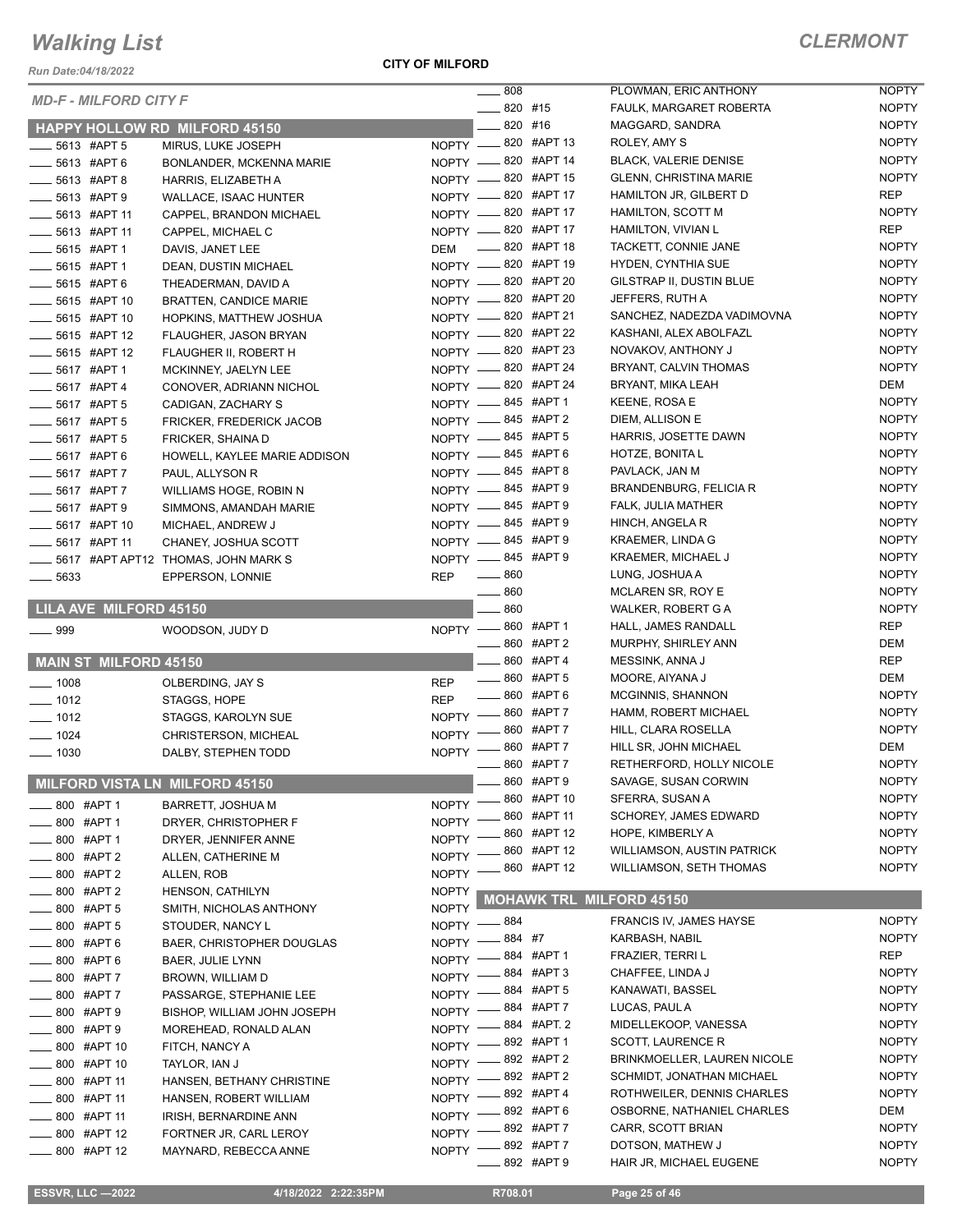*Run Date:04/18/2022*

#### **CITY OF MILFORD**

### *CLERMONT*

| <b>MD-F - MILFORD CITY F</b>                                |                                                   | $- 913$                          | <b>BORD, SAMUEL M</b>                    | <b>NOPTY</b>               |
|-------------------------------------------------------------|---------------------------------------------------|----------------------------------|------------------------------------------|----------------------------|
|                                                             |                                                   | $- 913$                          | FAIGLE, JOAN S                           | DEM                        |
| <b>MOHAWK TRL MILFORD 45150</b>                             |                                                   | $-914$                           | CASPER, EILEEN ANN                       | <b>NOPTY</b>               |
| ____ 892 #APT 9                                             | JONES, EMILY HOPE                                 | $NOPTY$ __ 914                   | CHILDRESS, NEIL JAMES                    | <b>NOPTY</b>               |
| ____ 892 #APT 9                                             | LOWENSTEIN, ALISHA JORDAN                         | NOPTY -814                       | CHILDRESS, SARAH ANN                     | <b>NOPTY</b>               |
| $- 892$ #APT 11                                             | THACKSTON, BRYAN A                                | NOPTY -815                       | EVANS, CHRISTOPHER TAYLOR                | <b>NOPTY</b>               |
| $-894$                                                      | <b>SCHMIDT, MARCUS A</b>                          | NOPTY __ 915                     | EVANS JR, JOHN H                         | <b>NOPTY</b>               |
| ____ 894 #APT 1                                             | SIZEMORE, SAYWORTH REVETTA                        | NOPTY __ 915                     | EVANS, NICHOLAS ANDREW                   | <b>NOPTY</b>               |
| $\frac{1}{2}$ 894 #APT 2                                    | MCKEEHAN, ALEXIS NICOLE                           | NOPTY __ 916                     | TOADVINE, SAMUEL L                       | REP                        |
| ____ 894 #APT 7                                             | FELDHAUS, DAVID H                                 | NOPTY __ 917                     | EVANS, CHARLOTTE A                       | <b>REP</b>                 |
| $\frac{1}{2}$ 894 #APT 8                                    | <b>GRAY, ELIZABETH L</b>                          | NOPTY -817                       | EVANS, JOHN H                            | <b>REP</b>                 |
| $\frac{1}{2}$ 894 #APT APT4                                 | IGO, JEFFREY S                                    | NOPTY __ 918                     | DALLAS, BRADLEY STEVEN                   | <b>NOPTY</b>               |
| $\frac{1}{2}$ 896                                           | ATHON, GARY P                                     | NOPTY __ 919 #APT 3              | WARD, WILLIAM SPENCER                    | <b>NOPTY</b>               |
| $- 896$                                                     | TAYLOR JR, DONALD W                               | NOPTY __ 919 #APT 4              | SPAMPINATO, JOSEPH JOHN                  | <b>NOPTY</b>               |
| <b>_____ 896 #APT 4</b>                                     | GREGORY, GEORGE R                                 | NOPTY __ 919 #APT 6              | QUINTRALL, STARR LYNN                    | <b>NOPTY</b>               |
| $- 896$ #APT 5                                              | CORREA, NANCY M                                   | NOPTY __ 919 #APT 7              | BENOIT JR, STEVEN JAMES                  | <b>NOPTY</b>               |
| $\frac{1}{2}$ 896 #APT 5                                    | ROBINSON, JASON LARRON                            | NOPTY __ 919 #APT 7              | <b>BROWN, THOMAS RICHARD</b>             | <b>NOPTY</b>               |
| __896 #APT6                                                 | LOVAAS, LINDA CAROL                               | DEM _____ 919 #APT 8             | BARGER JR, WILLIAM BRUCE                 | <b>NOPTY</b>               |
| ____ 896 #APT 9                                             | MIZE, VICTOR L                                    | NOPTY __ 919 #APT 9              | HEINZ, ERIC                              | <b>NOPTY</b>               |
| $\frac{1}{2}$ 900                                           | MISCH, RICHARD BRUCE                              | NOPTY __ 919 #APT 11             | TILTON, TRAVIS M                         | <b>NOPTY</b>               |
| _____ 900 #APT 1                                            | DUTT, ABHAY                                       | NOPTY __ 923 #APT 2              | <b>BAKER, EUNA G</b>                     | <b>NOPTY</b>               |
| ____ 900 #APT 2                                             | <b>HOUCHEN, PATRICK T</b>                         | NOPTY __ 923 #APT 2              | BENNETT, CHRISTI LEE                     | <b>NOPTY</b>               |
|                                                             |                                                   | NOPTY __ 923 #APT 2              | SMITH, STEPHANIE M                       | <b>NOPTY</b>               |
| ____ 900 #APT 5                                             | RITCHIE, MADISON NOEL                             | NOPTY __ 923 #APT 3              | YAZELL, ROBBIE GENE                      | DEM                        |
| ____ 900 #APT 7                                             | NELSON, MARCUS SHAUNE                             |                                  |                                          | <b>NOPTY</b>               |
| _____ 900 #APT 7                                            | PORTER, DELAINE CHERISE                           | NOPTY __ 923 #APT 4              | BRANDENBURG, SANDRA J                    |                            |
| $- 900$ #APT 8                                              | BARNETT, SONJA LEE                                | NOPTY __ 923 #APT 5              | STAMPER, KAREN S                         | <b>NOPTY</b>               |
| ____ 900 #APT 8                                             | SINGH, OLIVIA JUNE                                | NOPTY __ 923 #APT 6              | <b>BIRKLE, RICHARD JOSEPH</b>            | <b>NOPTY</b>               |
| _____ 900 #APT 10                                           | DEARTH, ELORA BROOKS                              | NOPTY __ 923 #APT 7              | <b>CUNNINGHAM, LORETTA BETH</b>          | <b>NOPTY</b>               |
| $\frac{1}{2}$ 900 #APT 11                                   | WULF, JONATHAN EDWARD                             | ____ 923 #APT 7<br><b>REP</b>    | FARROW, DONALD WAYNE                     | <b>NOPTY</b>               |
| _____ 901 #APT 1                                            | HABERMEHL, DIANE A                                | NOPTY __ 923 #APT 9              | KEYS, AMELIA BORTZ                       | DEM                        |
| _____ 901 #APT 2                                            | SMITH, JOSHUA TAYLOR                              | NOPTY __ 923 #APT 11             | HANNA JR, MARK DAVID                     | <b>NOPTY</b>               |
| $\frac{1}{2}$ 901 #APT 4                                    | BERGER, LISA M                                    | NOPTY __ 923 #APT 11             | <b>MARTIN, JAMES BURGESS</b>             | DEM                        |
| ____ 901 #APT 6                                             | KELLS, CHRISTOPHER ALLEN                          | NOPTY -827                       | CARPIO RIOS, EDUARDO                     | <b>NOPTY</b>               |
| ____ 901 #APT 7                                             | TEMPLE, JUSTIN DARNELL                            | NOPTY __ 927 #APT 2              | WALKER, KOLTEN MCCOY                     | <b>NOPTY</b>               |
| $\frac{1}{2}$ 903                                           | <b>BLUM, CHARLES DAVID</b>                        | NOPTY __ 927 #APT 3              | MEYERS II, DAVID CLAYTON                 | <b>NOPTY</b>               |
| $- 903$ #APT 7                                              | FREEMAN, ANDREW JAMES                             | NOPTY __ 927 #APT 3              | PAOLETTI, ANTHONY J                      | <b>NOPTY</b>               |
| _____ 903 #APT 8                                            | COLQUITT, WILLIAM J                               | NOPTY __ 927 #APT 6              | MONTGOMERY, HEATHER LYNN                 | <b>NOPTY</b>               |
| $= 903$ #APT 9                                              | CAMPBELL, PAULINE DENEACE                         | NOPTY __ 927 #APT 7              | SCHOOLER, ADAM RYAN                      | <b>NOPTY</b>               |
| $\frac{1}{2}$ 903 #APT 10                                   | COLLINS, BONNIE L                                 | NOPTY __ 928                     | PENDLETON, DENISE RENEE                  | <b>NOPTY</b>               |
| $\frac{1}{2}$ 903 #APT 11                                   | MAYES, DESTINY NICOLE                             | NOPTY -828                       | PENDLETON, LUCY FAY                      | <b>REP</b>                 |
| 904                                                         | FRITZ, MARIE B                                    | $- 928$<br>REP                   | PENDLETON, RICHARD RAY                   | <b>REP</b>                 |
| __ 904 #APT 2                                               | CHRISTIE, SYDNEY M                                | NOPTY -830                       | GERARD, RONDA R                          | DEM                        |
| 904 #APT 2                                                  | SMALLWOOD, CURTIS E                               | NOPTY -830                       | <b>GERARD, SKYLER ROSS</b>               | <b>NOPTY</b>               |
| $-904$ #APT 4                                               | FRITZ, ALLAN EDWARD                               | NOPTY __ 934                     | BROWN, KATLYN NICOLE                     | <b>NOPTY</b>               |
| $-904$ #APT 5                                               | GEIGER, ZACHARY S                                 | NOPTY -834                       | ROESCH, CHIRSTOPHER LEE                  | <b>NOPTY</b>               |
|                                                             |                                                   | NOPTY -834                       | ROESCH, NATASHA                          | <b>NOPTY</b>               |
| ____ 904 #APT 6                                             | <b>BARNES, ZACHARY TYLER</b>                      |                                  |                                          |                            |
| ____ 904 #APT 6                                             | ROSS, JENNIFER S                                  | NOPTY __ 936                     | SHREVE, CASSIE MARIE                     | <b>NOPTY</b>               |
| __ 904 #APT 8                                               | HARRISON, DOUGLAS LEE                             | NOPTY <u>_</u> 936               | SHREVE, MICHAEL T                        | <b>NOPTY</b>               |
| $\frac{1}{2}$ 904 #APT 11                                   | MULLEN, KAITLIN CAROL                             | NOPTY __ 938                     | JORDAN, LORIE A                          | <b>NOPTY</b>               |
| $\_\_\_\$ 905                                               | MORSBY, DARLTON A                                 | NOPTY -838                       | ZITSCHER, GREGORY G                      | <b>NOPTY</b>               |
| $-905$                                                      | MORSBY JR, DARLTON A                              | NOPTY -838                       | ZITSCHER, RENEE MARIE                    | <b>NOPTY</b>               |
| $\_\_$ 905                                                  | <b>MORSBY, SANDRA E</b>                           | NOPTY __ 939                     | DYER, NICOLAS JAMES                      | <b>NOPTY</b>               |
| $-907$                                                      | MONTGOMERY, OPAL L                                | NOPTY -839                       | <b>WASHINGTON, BRANDON L</b>             | DEM                        |
| $\_\_$ 908                                                  | URTON, JESSICA DANIELLE                           | NOPTY __ 940                     | COFFEY, GORDON LEE                       | <b>NOPTY</b>               |
| $\frac{1}{2}$ 909                                           | DOWNING, JUDITH K                                 | NOPTY -841                       | ROSENHOFFER, CATHERINE P                 | <b>NOPTY</b>               |
| $- 910$                                                     | <b>KEISER, JANICE L</b>                           | NOPTY -841                       | ROSENHOFFER JR, CHRIS                    | REP                        |
| $- 910$                                                     | NEAL, RANDALL W                                   | NOPTY __ 942                     | SHILTS, PATSY R                          | REP                        |
|                                                             | RUDOLF, DEBRA L                                   | $- 943$<br>REP                   | ADAMS, KERRI A                           | <b>NOPTY</b>               |
|                                                             |                                                   | $- 943$<br>REP                   | HAMMONDS, RYAN DAVID                     | <b>NOPTY</b>               |
|                                                             |                                                   |                                  |                                          |                            |
| $-911$<br>$\frac{1}{2}$ 911                                 | RUDOLF, TERRY A                                   |                                  |                                          |                            |
|                                                             |                                                   | NOPTY -845                       | BARRONS-SWEENEY, JOAN M                  | REP                        |
| ____ 912 #SIDE NONE SCHORR, WILLIAM A<br>$- 913$<br>$- 913$ | BERTRAND, SUSANNE BARRETT<br>BORD, CHARLES DANIEL | NOPTY -845<br>NOPTY <u>_</u> 946 | SWEENEY, BRIAN P<br>DONALDSON, MEGHANN L | <b>REP</b><br><b>NOPTY</b> |

 **ESSVR, LLC —2022 4/18/2022 2:22:35PM R708.01 Page 26 of 46**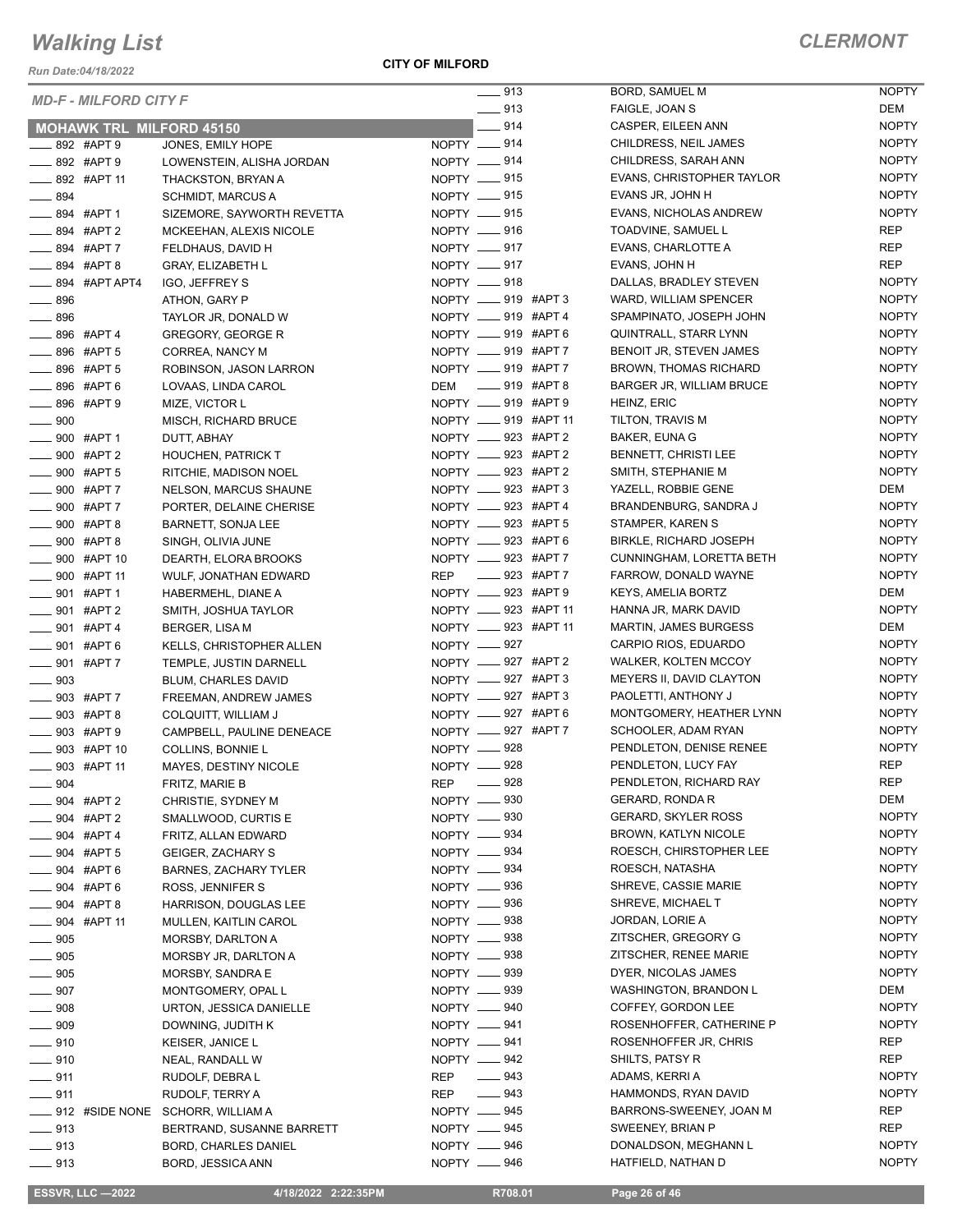*Run Date:04/18/2022*

**CITY OF MILFORD**

| <b>MD-F - MILFORD CITY F</b>    |                             |              | $\overline{\phantom{0}}$ 3 | WISBY-BROWN, HELEN LOUISE         | <b>REP</b>   |
|---------------------------------|-----------------------------|--------------|----------------------------|-----------------------------------|--------------|
|                                 |                             |              | . 4                        | HAAS, PATRICIA J                  | <b>REP</b>   |
| MOHAWK TRL MILFORD 45150        |                             |              | $\overline{4}$             | HAAS, RICHARD E                   | <b>REP</b>   |
| ____ 947                        | MILLER, MISSY KAY           | <b>NOPTY</b> |                            |                                   |              |
| $-948$                          | HASSEBROCK, COURTNEY NICOLE | <b>NOPTY</b> |                            | <b>SEMINOLE TRL MILFORD 45150</b> |              |
| 948                             | HASSEBROCK, JUSTIN ALLEN    | <b>NOPTY</b> | 956                        | ELLIS, IRENE E                    | <b>NOPTY</b> |
| $\frac{1}{2}$ 950               | KIMMERLY, ZACHARICH A       | <b>NOPTY</b> | 961                        | JOHNSON, DARYL P                  | <b>NOPTY</b> |
| $\frac{1}{2}$ 950               | MUNTIS, ELAINE MARIE        | <b>NOPTY</b> | 961                        | JOHNSON, JENNIFER K               | <b>NOPTY</b> |
| $-950$                          | MUNTIS, ROBERT MARK         | <b>NOPTY</b> | 963                        | RONAU, EDWARD DAVID               | <b>NOPTY</b> |
| $- 951$                         | <b>BAIRD, TAMI SUE</b>      | <b>REP</b>   | 963                        | SWARTZ, ALEC E                    | <b>NOPTY</b> |
| 953                             | TEEGARDEN, JACK C           | <b>NOPTY</b> | 964                        | <b>WAGERS, JONATHON A</b>         | <b>NOPTY</b> |
| $-954$                          | LOCKWOOD, GAVIN HOWARD      | <b>NOPTY</b> | 964                        | <b>WAGERS, TRACEY</b>             | <b>NOPTY</b> |
| $-954$                          | LOCKWOOD, NICOLE LYNN       | <b>NOPTY</b> | 965                        | BOWEN, NELLYE E                   | <b>NOPTY</b> |
| $-955$                          | ILES, ASHLEY L              | <b>NOPTY</b> | 965                        | BOWEN, WILLARD D                  | <b>DEM</b>   |
| $- 955$                         | ILES, JOSHUAT               | <b>NOPTY</b> | 966                        | DARST, DAVID A                    | <b>NOPTY</b> |
| $\frac{1}{2}$ 955               | <b>IVES, ASHLEY L</b>       | <b>NOPTY</b> | 966                        |                                   |              |
| $-959$                          | FOX, MARY J                 | DEM          |                            | DARST, PHYLLIS A                  | <b>NOPTY</b> |
| $-959$                          | FOX, SHAWN A                | <b>NOPTY</b> | 967                        | MITCHELL, ERIC T                  | <b>NOPTY</b> |
| $-961$                          | FISCHER JR, ERIC ALLEN      | <b>NOPTY</b> | 967                        | MITCHELL, LINDA LEA               | <b>NOPTY</b> |
|                                 |                             |              | 968                        | DAY, ADAM J                       | <b>NOPTY</b> |
| $- 961$                         | FISCHER, LINDA A            | <b>NOPTY</b> | 968                        | DAY, AMBER ROSE                   | <b>NOPTY</b> |
| OAKCREST DR MILFORD 45150       |                             |              | 969                        | PRIDE, JENNIFER LYNN              | <b>NOPTY</b> |
|                                 |                             |              | 970                        | SKINNER, CAROLYN M                | <b>NOPTY</b> |
| $\frac{1}{2}$ 17                | <b>BISTLINE, MARY M</b>     | REP          | $-970$                     | SKINNER, TERENCE CHAD             | <b>NOPTY</b> |
| $\frac{1}{2}$ 17                | <b>BISTLINE, WARREN L</b>   | <b>REP</b>   | $-971$                     | <b>HERRICK, JOSIAH DANIEL</b>     | <b>NOPTY</b> |
| ____ 19                         | BRENNAN, KERI LYNN          | <b>REP</b>   | $-971$                     | <b>HERRICK, STEVE DOUGLAS</b>     | <b>NOPTY</b> |
| $\frac{1}{2}$ 19                | <b>BRENNAN, MICHAEL P</b>   | DEM          | $-972$                     | COLLETT, JOHN R                   | <b>NOPTY</b> |
| $\equiv$ 19                     | BRENNAN, NANCY ELAINE       | <b>REP</b>   | 972                        | <b>COLLETT, KIMBERLY MICHELLE</b> | <b>NOPTY</b> |
| $-22$                           | BOWER, CORY L               | <b>NOPTY</b> | 973                        | <b>ENGLERT, JENNIFER ANN</b>      | <b>NOPTY</b> |
| $\frac{1}{2}$                   | BOWER, LAUREN L             | <b>NOPTY</b> | 973                        | <b>ENGLERT, SHANE W</b>           | <b>NOPTY</b> |
| $\frac{1}{26}$                  | HOLSAPPLE, BRENNAN MARIE    | <b>NOPTY</b> |                            |                                   |              |
| $\frac{1}{26}$                  | HOLSAPPLE, TAYLOR RYAN      | <b>NOPTY</b> | 975                        | GALE, ANDREW DOUGLAS              | <b>NOPTY</b> |
| $\frac{1}{26}$                  | SYLVESTER, VITO M           | <b>NOPTY</b> | 975                        | GALE, JENNIFER LYNN               | <b>NOPTY</b> |
|                                 |                             |              | 979                        | AUTERSON, DIANA                   | <b>NOPTY</b> |
| $-32$                           | ALSIP, JEFFREY MARTIN       | <b>NOPTY</b> | 979                        | AUTERSON, WILLIAM M               | <b>NOPTY</b> |
| $-34$                           | <b>HOLLOWAY, MARK L</b>     | <b>NOPTY</b> | 981                        | KLEIN, COLIN MICHAEL              | <b>NOPTY</b> |
| $-34$                           | WARREN, AMY C               | <b>NOPTY</b> | 982                        | SHEEHY, DEVIN J                   | <b>NOPTY</b> |
| $\frac{1}{2}$ 35                | DERMODY, DANIEL J           | <b>DEM</b>   | 984                        | CAMPBELL, GARY LEE                | <b>NOPTY</b> |
| $\frac{1}{2}$ 35                | FRENCH, SARAH A             | <b>NOPTY</b> | 989                        | KNEIPP, RANDY J                   | <b>NOPTY</b> |
| $\frac{1}{2}$ 35                | NAGY, PAMELA J              | DEM          | 989                        | <b>WALTERS, BRENDA</b>            | <b>DEM</b>   |
| $\frac{1}{2}$ 37                | BROWN, JASON S              | <b>NOPTY</b> | 990                        | REIFENBERGER, SEAN M              | <b>NOPTY</b> |
| $-37$                           | <b>BROWN, LEAH ASHLEY</b>   | <b>NOPTY</b> | 990                        | SPEARS, DANIEL RONALD             | <b>NOPTY</b> |
| $-40$                           | JOHNSON, GEORGE H           | <b>DEM</b>   | 990                        | SPEARS, MINDY                     | <b>NOPTY</b> |
| 40                              | SMITH, CINDY V              | <b>NOPTY</b> | 993                        | <b>BRINKER, EMILY LYN</b>         | <b>NOPTY</b> |
| $-46$                           | DAVIS, KIMBERLY MICHELLE    | <b>NOPTY</b> | 993                        | <b>MYRICK, MELISSA SUE</b>        | <b>NOPTY</b> |
|                                 |                             |              |                            |                                   |              |
| <b>OSAGE TRL MILFORD 45150</b>  |                             |              | 993                        | <b>MYRICK, RODNEY R</b>           | <b>NOPTY</b> |
|                                 |                             |              | 994                        | DELGADILLO, ARACELI               | <b>NOPTY</b> |
| $\sim$ 702                      | JENNINGS, CONNIE J          | REP          | 994                        | RAMIREZ, VICTOR CASTRO            | <b>NOPTY</b> |
| $\sim$ 702                      | JENNINGS, EDWARD S          | <b>REP</b>   | 995                        | COOPER, WANDA S                   | <b>NOPTY</b> |
| $- 704$                         | STEWARD, HEATHER L          | <b>NOPTY</b> | 995                        | ORR III, ROBERT HAMNER            | <b>NOPTY</b> |
| $- 704$                         | STEWARD, JAMES PAUL         | <b>NOPTY</b> | 996                        | RAHLMANN, JENNIFER KAYE           | <b>NOPTY</b> |
| $\sim$ 705                      | BYRD, ELIZABETH A           | <b>NOPTY</b> | 997                        | LORANZAN, SCOTT DANIEL            | REP          |
| $\frac{1}{2}$ 707               | PETSCH, DAVID M             | NOPTY ___    | 997                        | LORANZAN, STEPHANIE J             | <b>REP</b>   |
| $\sim$ 707                      | PETSCH, STEPHANIE ELAINE    | <b>NOPTY</b> | 998                        | SMITH, KAREN LYNN                 | <b>NOPTY</b> |
| $\sim$ 708                      | FRYMAN, DAVID B             | <b>REP</b>   | 999                        | DANBURY, EUGENE V                 | <b>NOPTY</b> |
| $-708$                          | KEIFFER, CRYSTAL ANN        | <b>REP</b>   |                            |                                   |              |
| $- 709$                         | BASHAM, TERESA ANN          | NOPTY        |                            | SIOUX CT MILFORD 45150            |              |
| $- 710$                         | STEPHENSON, KIMBERLY ANNE   | <b>NOPTY</b> | $-601$                     | <b>BIDDLE, BETHANY NICOLE</b>     | <b>NOPTY</b> |
| $- 710$                         | STEPHENSON, THEODORE J      | <b>NOPTY</b> | 601                        |                                   |              |
| $- 711$                         | HONIG, SONYA LYNN           | <b>REP</b>   |                            | BOLIN, ZANE JEFFREY               | <b>NOPTY</b> |
|                                 |                             |              | 602                        | WHITLEY, RICHARD DELANO           | <b>REP</b>   |
| <b>PROMONT CT MILFORD 45150</b> |                             |              | 603                        | HUGHETT JR, TOMMY                 | <b>NOPTY</b> |
|                                 |                             |              | 603                        | KARAPETYAN, ANUSH                 | <b>NOPTY</b> |
| $-1$                            | OPP, CORY M                 | NOPTY ___    | 605                        | VALENTINE, JERRY L                | <b>NOPTY</b> |
| __ 1                            | OPP, MEGAN JANICE           | <b>NOPTY</b> | 605                        | VALENTINE, SUE E                  | <b>NOPTY</b> |
| $\_\_$ 3                        | BROWN JR, FLOYD H           | REP          |                            |                                   |              |
| <b>ESSVR, LLC -2022</b>         | 4/18/2022 2:22:35PM         |              | R708.01                    | Page 27 of 46                     |              |
|                                 |                             |              |                            |                                   |              |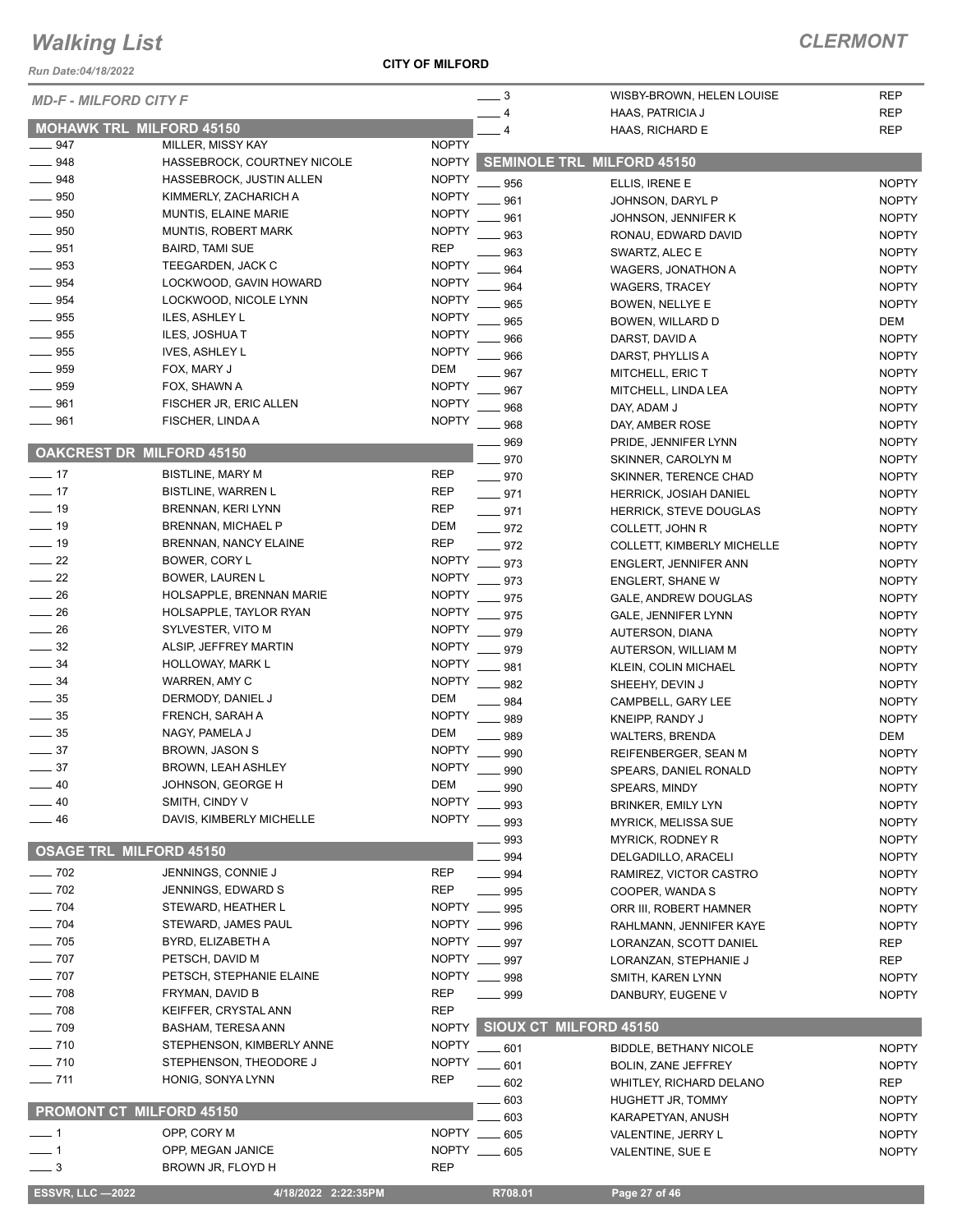*Run Date:04/18/2022*

**CITY OF MILFORD**

| <b>MD-F - MILFORD CITY F</b>        |                                      |              | <b>_____ 707 #LOT 304</b>                      | PULLIAM, JEREMY K                                    | <b>REP</b>                 |
|-------------------------------------|--------------------------------------|--------------|------------------------------------------------|------------------------------------------------------|----------------------------|
|                                     |                                      |              | ____ 707 #LOT 304                              | PULLIAM, MIKAYLA                                     | <b>NOPTY</b>               |
| <b>SIOUX CT MILFORD 45150</b>       |                                      |              | _ 707 #LOT 304                                 | PULLIAM, RANDI M                                     | <b>NOPTY</b>               |
| $\frac{1}{2}$ 606                   | MALADY, ALICE RICH                   |              | NOPTY ____ 707 #LOT 305                        | REESEMAN, AMANDA LYNN                                | <b>NOPTY</b>               |
| $\frac{1}{2}$ 606                   | SPEARS, DANIEL LLOYD                 |              | NOPTY __ 707 #LOT 305                          | THOMAS, MARTIN H                                     | <b>NOPTY</b>               |
| .606                                | SPEARS, SAMUEL VESTRING              |              | NOPTY ____ 707 #LOT 307                        | EGBERS, ROBERT J                                     | <b>NOPTY</b>               |
| $- 606$                             | VESTRING, DEVON ANN                  |              | NOPTY ____ 707 #LOT 311                        | FREDERICK, DORI LYNN                                 | <b>NOPTY</b>               |
| STATE ROUTE 28 MILFORD 45150        |                                      |              | <b>_____ 707 #LOT 312</b>                      | MANNING, JASON BRADLEY                               | <b>NOPTY</b>               |
|                                     |                                      |              | 707 #LOT 312                                   | MANNING, ZACHARY LEE                                 | <b>NOPTY</b>               |
| $- 707$                             | CARPER, SANDRA JEWEL                 |              | NOPTY __ 707 #LOT 314<br>NOPTY __ 707 #LOT 316 | <b>BRANAM, ROBERT T</b>                              | <b>NOPTY</b>               |
| $\sim$ 707                          | HEIN, WILLIAM S                      |              | NOPTY __ 707 #LOT 319                          | HESSER, PATRICIA ELAINE<br><b>BUTCHER, RICHARD E</b> | <b>REP</b><br><b>NOPTY</b> |
| $\sim$ 707                          | MULVANEY, DARLENE                    |              | NOPTY __ 707 #LOT 403                          |                                                      | <b>NOPTY</b>               |
| $- 707$<br>$- 707$                  | SCHLEYER, LINDA S                    |              | NOPTY __ 707 #LOT 405                          | HELSLEY, JOSEPH E<br>HALL, DONALD C                  | <b>NOPTY</b>               |
| $- 707$                             | SIMPSON, ERIC D<br>YOUNG, GAGE LANCE |              | NOPTY __ 707 #LOT 408                          | ARROWOOD, TASHA N                                    | <b>NOPTY</b>               |
| $- 707$ #501                        | LLOYD, MICHAEL THOMAS                |              | DEM - 707 #LOT 408                             | DEVINNY, ERIKA T                                     | <b>NOPTY</b>               |
| _ 707 #APT 203                      | TOTTON, DONALD ARTHUR                |              | NOPTY __ 707 #LOT 410                          | CAHILL, DONNA MAY                                    | DEM                        |
| __ 707 #APT 217                     | SLOAN, SHELBY DAWN                   |              | NOPTY __ 707 #LOT 410                          | MUEHLEISEN, ALBERT FRANK                             | <b>DEM</b>                 |
| $- 707$ #APT 303                    | LEHMKUHL SR, RICHARD A               |              | REP __ 707 #LOT 416                            | FRITZ, BRITTNEY ASHLEY JOETTE                        | <b>NOPTY</b>               |
| -807 #APT 309                       | <b>SCHLEYER, CHARLES E</b>           |              | NOPTY __ 707 #LOT 416                          | FRITZ, CONSTANCE R                                   | <b>NOPTY</b>               |
| ____ 707 #APT 310                   | <b>GARDNER, MICHAEL E</b>            |              | NOPTY __ 707 #LOT 416                          | <b>FRITZ, RICHARD E</b>                              | <b>REP</b>                 |
| <b>______ 707 #APT 409</b>          | HAMMOND, BARRY S                     |              | NOPTY __ 707 #LOT 418                          | SCHOENBERGER, MELANIE D                              | <b>NOPTY</b>               |
| ____ 707 #APT 413                   | DIMARIO, LISA L                      |              | NOPTY __ 707 #LOT 419                          | VAUGHN, BRANDON                                      | <b>NOPTY</b>               |
| $- 707$ #APT 419                    | KARAUS, GERALDINE                    |              | NOPTY __ 707 #LOT 419                          | VAUGHN, CHRISTOPHER LEE                              | <b>NOPTY</b>               |
| ____ 707 #APT 421                   | LALLATHIN, HANNAH N                  |              | NOPTY __ 707 #LOT 420                          | MCCABE, RHONDA JEAN                                  | <b>NOPTY</b>               |
| $- 707$ #APT 421                    | WARD, JOSEPH M                       |              | NOPTY __ 707 #LOT 422                          | COLE, ASHLEA S                                       | <b>NOPTY</b>               |
| ____ 707 #APT 424                   | ABPLANALP, JOHN C                    |              | NOPTY __ 707 #LOT 422                          | LEASURE, SARAH ELIZABETH                             | <b>NOPTY</b>               |
| ____ 707 #APT 424                   | ABPLANALP, PATRICIA J                |              | NOPTY __ 707 #LOT 422                          | SEITZ, GEORGE FREDRICK                               | <b>NOPTY</b>               |
| _707 #APT 426                       | SMITH, GARRETT E                     |              | NOPTY __ 707 #LOT 424                          | ABPLANALP, KEITH                                     | <b>NOPTY</b>               |
| _707 #APT 504                       | DEAN, GINA A                         |              | NOPTY __ 707 #LOT 425                          | <b>BOBBITT, KENDRA NICOLE</b>                        | <b>NOPTY</b>               |
| _707 #APT 506                       | <b>EMERSON, PATRICIA A</b>           |              | NOPTY __ 707 #LOT 426                          | SMITH, DONNA LYNN                                    | <b>NOPTY</b>               |
| __ 707 #LOT 101                     | ROSE, LESLIE S                       |              | NOPTY __ 707 #LOT 502                          | CARPER, ALEXANDRA G                                  | <b>NOPTY</b>               |
| <b>______ 707 #LOT 102</b>          | EGBERT, ROBERT E                     |              | NOPTY __ 707 #LOT 502                          | CRAIG, BLAINE THOMAS                                 | <b>NOPTY</b>               |
| <b>____ 707 #LOT 106</b>            | METCALF, TOSHA M                     |              | NOPTY __ 707 #LOT 503                          | MEDECKE, ROBIN JEAN                                  | <b>NOPTY</b>               |
| <b>______ 707 #LOT 107</b>          | METCALF, BRENDA S                    |              | NOPTY __ 707 #LOT 505                          | MARTIN, RICHARD MICHAEL                              | <b>NOPTY</b>               |
| <b>______ 707 #LOT 107</b>          | METCALF, HOWARD R                    |              | NOPTY __ 707 #LOT 505                          | MARTIN III, WALTER EDWARD                            | <b>NOPTY</b>               |
| __ 707 #LOT 107                     | METCALF, JONATHAN CLYDE              |              | NOPTY __ 707 #LOT 506                          | FEIST, JENNIFER CHAISE                               | <b>NOPTY</b>               |
| <b>_____ 707 #LOT 108</b>           | KISTLER, GERALD C                    |              | NOPTY __ 707 #LOT 604<br>NOPTY __ 707 #LOT 605 | JACOBY, BRENDA JO                                    | <b>REP</b><br><b>NOPTY</b> |
| ___ 707 #LOT 108                    | KISTLER, LOXIE ELAINE                |              | <b>COLORED THE 707 #LOT 607</b>                | BIRKLE, KENNETH J                                    | <b>NOPTY</b>               |
| <b>_____ 707 #LOT 110</b>           | <b>BALONEY, SARAH E</b>              | DEM          |                                                | SLOAN, LINDA S                                       |                            |
| _707 #LOT 113                       | EGBERS, SUZANNE M                    | DEM          | —— 707 #110<br>NOPTY __ 707 #219               | BALONEY, JAISUN DOMINIC<br>RIDNER, JENNIFER REBECCA  | DEM<br><b>NOPTY</b>        |
| __ 707   #LOT 114<br>_ 707 #LOT 116 | HORVATH, ADAM<br>ANDERSON, JAIME SUE |              | NOPTY __ 707 #425                              | <b>BOBBITT, GEORGE R</b>                             | REP                        |
| __ 707 #LOT 118                     | ROBERTS, JAMES SONNY                 |              | NOPTY __ 707 #APT 104                          | SANKER, MARY LOU                                     | REP                        |
| __ 707 #LOT 118                     | ROBERTS, MELANIE FAITH               |              | NOPTY __ 707 #APT 104                          | SANKER, RONALD J                                     | <b>REP</b>                 |
| <b>____ 707 #LOT 119</b>            | WILLIAMS, JUDY A                     |              | NOPTY __ 707 #APT 420                          | HAND, RYAN M                                         | <b>NOPTY</b>               |
| <b>_____ 707 #LOT 123</b>           | ARNETT, JOANNE                       | NOPTY __ 707 |                                                | LAUMANN, DANIEL PATRICK                              | <b>NOPTY</b>               |
| <b>______ 707 #LOT 202</b>          | SLUSHER, CLAYTON S                   |              | NOPTY __ 707 #102                              | EGBERT, REGINA A                                     | <b>NOPTY</b>               |
| _707 #LOT 202                       | SLUSHER, LINDA SUE                   |              | NOPTY ____ 707 #503                            | LAUMANN, KENDRA NICOLE                               | <b>NOPTY</b>               |
| _707 #LOT 203                       | THALMAN, JENNA MARIE                 |              | NOPTY __ 707 #APT 425                          | <b>BOBBITT, LAURA L</b>                              | <b>NOPTY</b>               |
| _ 707 #LOT 204                      | ROSS, NAVADA LYNN                    | <b>NOPTY</b> |                                                |                                                      |                            |
| _ 707 #LOT 206                      | <b>WILSON, PETER LANCE</b>           |              |                                                | NOPTY VALLEY VIEW CIR MILFORD 45150                  |                            |
| _ 707 #LOT 208                      | KANE, KELLI L                        | NOPTY $-11$  |                                                | DAUGHERTY, PATRICIA J                                | <b>REP</b>                 |
| ____ 707 #LOT 208                   | KANE, KIMBERLY A                     | NOPTY __ 11  |                                                | DAUGHERTY, ROBERT L                                  | <b>REP</b>                 |
| __ 707 #LOT 211                     | JASPERS, TONYA A                     | NOPTY __ 12  |                                                | FARMER, MACKENZIE NICOLE                             | DEM                        |
| <b>_____ 707 #LOT 212</b>           | HITER, PAULINE KAY                   | NOPTY $-12$  |                                                | SCHAFF, DAVID N                                      | <b>NOPTY</b>               |
| _ 707 #LOT 214                      | RIES, CAROL S                        | <b>REP</b>   | $\frac{1}{2}$                                  | STOTLER, LISA MARIE                                  | REP                        |
| <b>______ 707 #LOT 215</b>          | ARTHUR, DEBORAH A                    | NOPTY __ 12  |                                                | STOTLER, SCOTT RANDALL                               | REP                        |
| ____ 707 #LOT 215                   | TALLEY, BRIAN JOSEPH                 | NOPTY __ 13  |                                                | TAYLOR, BEVERLY A                                    | <b>REP</b>                 |
| __ 707 #LOT 215                     | VANDERVER, ASHLEY L                  | NOPTY $-13$  |                                                | TAYLOR, DALE A                                       | <b>NOPTY</b>               |
| <b>_____ 707 #LOT 216</b>           | CLIFT, DEBRA L                       | NOPTY $- 15$ |                                                | <b>BACHMAN, JANE A</b>                               | <b>NOPTY</b>               |
| __ 707 #LOT 216                     | CLIFT, GARY LEE                      | NOPTY __ 15  |                                                | BOYLE II, ANDREW JAMES                               | <b>NOPTY</b>               |
| ____ 707 #LOT 217                   | YOUNG, JAKE CE                       | NOPTY $- 15$ |                                                | SCHARF, JUDITH L                                     | <b>NOPTY</b>               |
| <b>ESSVR, LLC -2022</b>             | 4/18/2022 2:22:35PM                  |              | R708.01                                        | Page 28 of 46                                        |                            |
|                                     |                                      |              |                                                |                                                      |                            |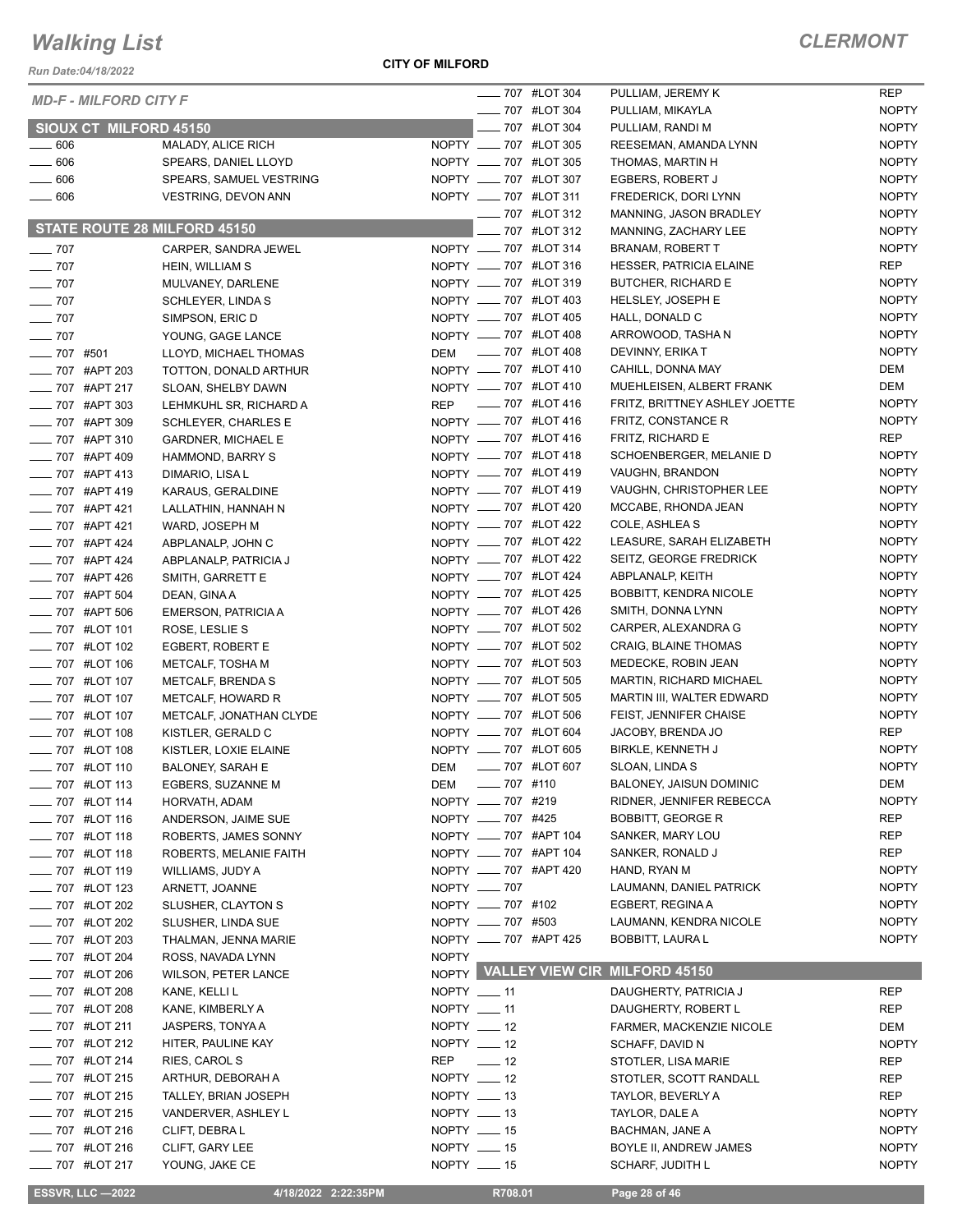*Run Date:04/18/2022*

*MD-F - MILFORD CITY F*

| <b>VALLEY VIEW CIR MILFORD 45150</b> |                                  |              |
|--------------------------------------|----------------------------------|--------------|
| $-16$                                | <b>BEST, LAURA K</b>             | <b>NOPTY</b> |
| $\sim$ 20                            | CHANDLER, AMANDA JOANNE          | <b>NOPTY</b> |
| 21                                   | LAING. CHRISTINE C               | <b>REP</b>   |
| 21                                   | <b>REIFERS, JOHN R</b>           | <b>NOPTY</b> |
| $\frac{1}{25}$                       | MORRIS, JOHN R                   | <b>NOPTY</b> |
| 25                                   | <b>MORRIS JR. JOHN RUSHFORTH</b> | <b>NOPTY</b> |
| - 29                                 | <b>GREGORY, SHIRLEY L</b>        | DEM          |
| 29                                   | KING. GREGORY PAUL               | <b>NOPTY</b> |

*TOTAL :* **717**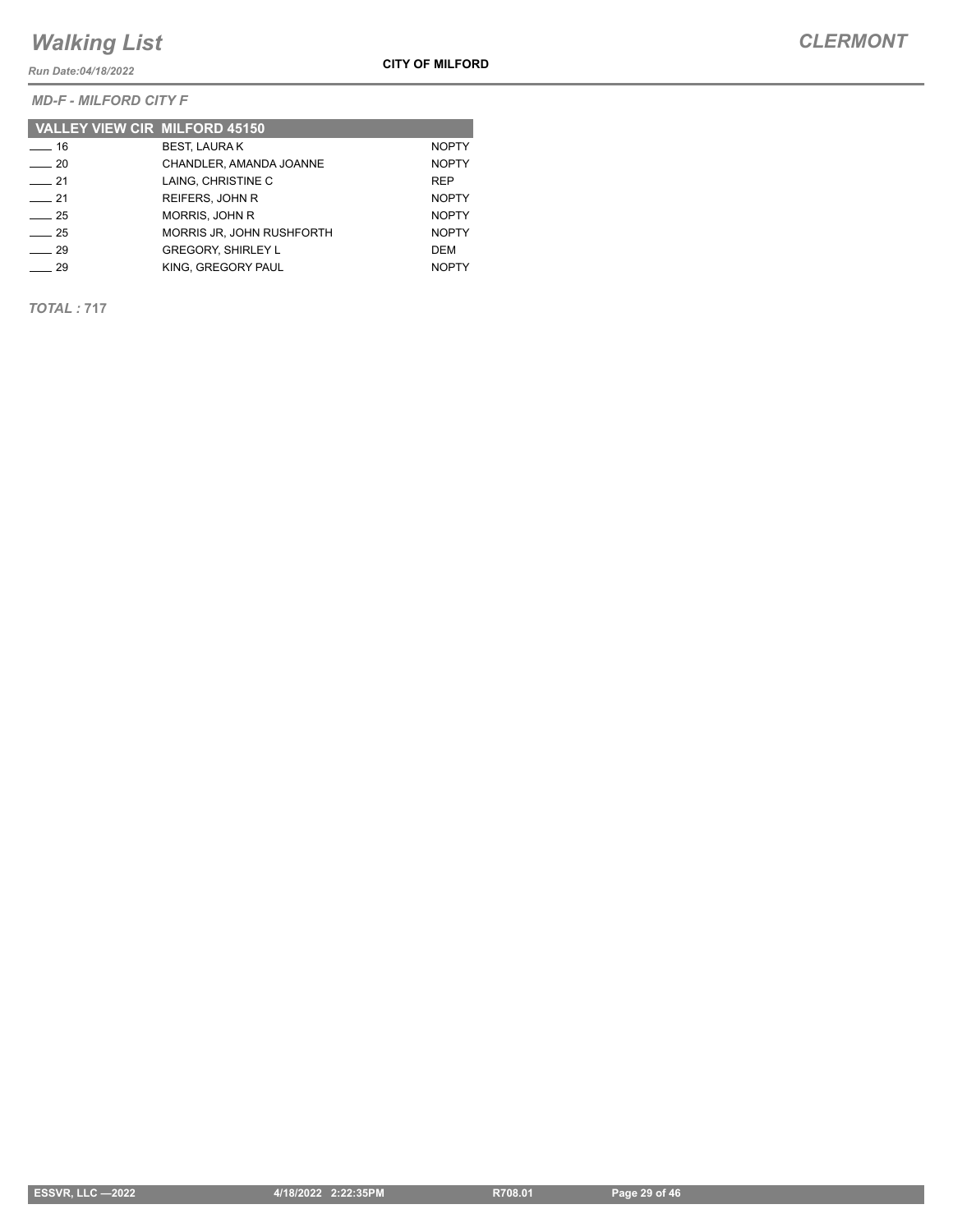*Run Date:04/18/2022*

**CITY OF MILFORD**

|                                     |                                        |                              | —— 768       |  |  |  |
|-------------------------------------|----------------------------------------|------------------------------|--------------|--|--|--|
| <b>MD-G - MILFORD CITY G</b>        |                                        |                              |              |  |  |  |
|                                     |                                        |                              | $-770$       |  |  |  |
| <b>BIG OAK LN MILFORD 45150</b>     |                                        |                              | $-770$       |  |  |  |
| $\overline{\phantom{0}}$ 2          | SCHUMACHER, RAYMOND H                  | <b>NOPTY</b>                 | _ 771        |  |  |  |
| $-4$                                | JOHNSTONE, LAURA ANN                   | REP                          | _ 771        |  |  |  |
| $-4$                                | JOHNSTONE, RALPH C                     | REP                          | $-772$       |  |  |  |
| $-6$                                | HARTSOCK, LUCY GRACE                   | <b>NOPTY</b>                 | $-776$       |  |  |  |
| ___ 6                               | KOKENGE, MARY ANN                      | DEM                          | $=$ 802      |  |  |  |
| $-8$                                | <b>HOUK, JAMES K</b>                   | <b>NOPTY</b>                 | 803          |  |  |  |
| $\frac{1}{2}$ 10                    | SHARP, ANGELA DAWN                     | <b>NOPTY</b>                 | $-803$       |  |  |  |
| $-12$                               | BREWER, AMY L                          | DEM                          | _ 804        |  |  |  |
| $-12$                               | VILARDO JR, RALPH J                    | REP                          | $=804$       |  |  |  |
| $-14$                               | SIEGEL, RICHARD L                      | <b>NOPTY</b>                 | $-811$       |  |  |  |
| $-14$                               | SIEGEL, SHIRLEY A                      | <b>NOPTY</b>                 | $-811$       |  |  |  |
| ___ 16                              | BAKER, JOANNA                          | DEM                          | $\equiv$ 814 |  |  |  |
| $-18$                               | MILLER, CYNTHIA G                      | REP                          | $-814$       |  |  |  |
| $-20$                               | BINGHAM, PATRICIA LEE                  | <b>NOPTY</b>                 | $=$ 815      |  |  |  |
| $\sim$ 20                           | SULLIVAN. JOAN NUGENT                  | DEM                          | $=$ 822      |  |  |  |
| $\sim$ 20                           | SULLIVAN, KENNETH MICHAEL              | DEM                          | $-822$       |  |  |  |
| $\equiv$ 22                         | ANDREWS JR, LEONIDAS DOW               | DEM                          | $-822$       |  |  |  |
| $-22$                               | CARMICAL, DIANA K                      | DEM                          | $\equiv$ 823 |  |  |  |
| $-24$                               | DUNNING, MARY ELIZABETH                | <b>NOPTY</b>                 | $=$ 823      |  |  |  |
| $-24$                               | ROST, ELIZABETH RUSSELL                | REP                          | $-828$       |  |  |  |
| $-26$                               | FRIEND, BARBARA LANE                   | REP                          | _ 828        |  |  |  |
| $-26$                               | FRIEND, DAVID CLIFFORD                 | REP                          | $=$ 828      |  |  |  |
| $-28$                               | SPENCER, CHERYL A                      | <b>NOPTY</b>                 | $-832$       |  |  |  |
| $\equiv$ 30                         | CALLAND, JOANNE MARY                   | REP                          | $-832$       |  |  |  |
| $\equiv$ 30                         | CALLAND, MICHAEL K                     | REP                          | $-832$       |  |  |  |
| $-32$                               | <b>WEAVER, BRYCE ALLEN</b>             | <b>NOPTY</b>                 | $=$ 835      |  |  |  |
| $\frac{1}{2}$ 34                    | DILTS, JOSEPH LEE                      | REP                          | _ 836        |  |  |  |
| $-34$                               | DILTS, JUDITH KAY                      | <b>NOPTY</b>                 | $-836$       |  |  |  |
| $\frac{1}{2}$ 34                    | DILTS, LIVIA CLAIRE                    | <b>NOPTY</b>                 | - 839        |  |  |  |
| $\equiv$ 36                         | JOHNSON, BARBARA M                     | <b>NOPTY</b>                 | $-839$       |  |  |  |
| $-38$                               | ARNOLD, JEANNE F                       | <b>NOPTY</b>                 | - 844        |  |  |  |
| $-38$                               | ARNOLD, RALPH A                        | DEM                          | $-844$       |  |  |  |
| $-40$                               | LAW, MARILYN R                         | DEM                          | __ 844       |  |  |  |
| $-40$                               | LAW, WILLIAM E                         | DEM                          | _ 844        |  |  |  |
| $-42$                               | SMITH, SCOTT DOUGLAS                   | <b>NOPTY</b>                 | _ 845        |  |  |  |
|                                     |                                        |                              | _ 845        |  |  |  |
| <b>BROOKLYN LN MILFORD 45150</b>    |                                        |                              | $-852$       |  |  |  |
| $=$ 3                               | MOORE, KASEY ANNE                      |                              | 852          |  |  |  |
| $-3$                                |                                        | <b>NOPTY</b>                 | 852          |  |  |  |
| $-4$                                | MOORE, SAMUEL LEWIS<br>CHAMBERS, JOANN | <b>NOPTY</b><br><b>NOPTY</b> | 853          |  |  |  |
|                                     |                                        |                              | 853          |  |  |  |
| $= 4$<br>$-4$                       | CHAMBERS, PAUL E                       | <b>NOPTY</b>                 | 903          |  |  |  |
|                                     | LARDER, ANTHONY THOMAS                 | <b>NOPTY</b>                 | 903          |  |  |  |
| — 4                                 | LARDER, BETSY READE                    | <b>NOPTY</b>                 | 906          |  |  |  |
| $-5$                                | CAMPBELL, NOVELLA                      | <b>NOPTY</b>                 | 906          |  |  |  |
| $-22$                               | <b>BROCK, DWAYNE LEON</b>              | <b>NOPTY</b>                 | 907          |  |  |  |
| $-24$                               | COLYER, DEBRA LOUISE                   | REP                          | 907          |  |  |  |
| $-24$                               | COLYER JR, DEWEY LEE                   | REP                          | 909          |  |  |  |
| $-24$                               | SALMON, DAVE A                         | <b>NOPTY</b>                 | 909          |  |  |  |
| $-24$                               | WRIGHT, SHAWN PATRICK                  | <b>NOPTY</b>                 | 910          |  |  |  |
| _ 601<br>#APT A                     | <b>BOSLEY, SCOTT R</b>                 | <b>NOPTY</b>                 | 910          |  |  |  |
| <b>CASTLEBERRY CT MILFORD 45150</b> |                                        |                              |              |  |  |  |
|                                     |                                        |                              | - 915<br>915 |  |  |  |
| 100 #UNIT 476                       | HIPPLE, LARRY P                        | <b>NOPTY</b>                 | 915          |  |  |  |
|                                     |                                        |                              | 915          |  |  |  |
| <b>CENTER ST MILFORD 45150</b>      |                                        |                              | 916          |  |  |  |
| $-741$                              |                                        |                              |              |  |  |  |
|                                     | ELAM, MICHAEL L                        | REP                          |              |  |  |  |
| 767                                 | NICHOLS, KRISTEN MARIE                 | <b>NOPTY</b>                 | 919          |  |  |  |
| 767                                 | THIELE, ANGELA MARIE                   | <b>NOPTY</b>                 | 919<br>926   |  |  |  |

| $\frac{1}{2}$ 768      | HEMMER, MADONNA MARIA                                | DEM                          |
|------------------------|------------------------------------------------------|------------------------------|
| $-770$                 | VILARDO, JOHNNY A                                    | <b>REP</b>                   |
| $-770$                 | VILARDO, SUSAN MARIE                                 | DEM                          |
| $-771$                 | DUECKER, DAVID R                                     | DEM                          |
| $-771$                 | DUECKER, JOYCE A                                     | DEM                          |
| $-772$                 | <b>GRONE, CONNOR ALEC</b>                            | <b>NOPTY</b>                 |
| $- 776$                | HARDOERFER, RIKKI JENE                               | <b>NOPTY</b>                 |
| $\frac{1}{2}$ 802      | <b>HUEBER, BETH B</b>                                | REP                          |
| ___ 803                | HOFRICHTER, ALEX JAMES                               | <b>NOPTY</b>                 |
| $\equiv$ 803           | HOFRICHTER, ELISE MARIE                              | <b>NOPTY</b>                 |
| $-804$<br>$-804$       | ADAMS, TENDERLY C<br>MARLOW, DAVID WAYNE             | <b>NOPTY</b><br><b>NOPTY</b> |
| $\frac{1}{2}$ 811      | <b>GATES, SUSAN L</b>                                | <b>REP</b>                   |
| —— 811                 | HUEBER JR, JOHN K                                    | REP                          |
| $-814$                 | SHANK, JOAN D                                        | DEM                          |
| $\frac{1}{2}$ 814      | SHANK, STEVEN W                                      | <b>NOPTY</b>                 |
| $-815$                 | CONOVER, CONSTANCE L                                 | <b>NOPTY</b>                 |
| $\frac{1}{2}$ 822      | SMITH, PAMELA NICHOLE                                | REP                          |
| $-822$                 | SMITH II. RODGER ALLEN                               | <b>REP</b>                   |
| $\frac{1}{2}$ 822      | SMITH III, RODGER ALLEN                              | <b>NOPTY</b>                 |
| $\frac{1}{2}$ 823      | FRANK, WARREN R                                      | <b>NOPTY</b>                 |
| $-823$                 | SCHILLING, SONYA L                                   | <b>NOPTY</b>                 |
| $\_\_828$              | MCNUTT, DAVID CLARK                                  | <b>NOPTY</b>                 |
| $-828$                 | <b>MYERS, ROBERT STEVEN</b>                          | <b>NOPTY</b>                 |
| $-828$                 | REARDON, CHERYL LYNN                                 | REP                          |
| $\frac{1}{2}$ 832      | <b>GEHLER, FRANK A</b>                               | <b>NOPTY</b>                 |
| $-832$                 | <b>GEHLER, NANCY L</b>                               | DEM                          |
| $\frac{1}{2}$ 832      | <b>GEHLER, STEVEN FRANCIS</b>                        | REP                          |
| __ 835                 | TERWILLEGAR, MARGARET R                              | <b>NOPTY</b>                 |
| ____ 836               | <b>ENGLISH, ERIN D</b>                               | DEM                          |
| $\frac{1}{2}$ 836      | <b>ENGLISH, JOHN</b>                                 | DEM                          |
| $- 839$                | SCOTT II, JOHN G                                     | REP                          |
| $-839$<br>$-844$       | SCOTT, PAULA A<br><b>BRIDEWELL, WILLIAM AUGUSTUS</b> | <b>NOPTY</b><br><b>NOPTY</b> |
| $-844$                 | DUGAN, AMY TIRESE                                    | <b>NOPTY</b>                 |
| ____ 844               | DUGAN, ERIN DELANEY                                  | <b>NOPTY</b>                 |
| ___ 844                | DUGAN, SHEA I                                        | <b>NOPTY</b>                 |
| $\frac{1}{2}$ 845      | <b>SCHAMEL, KEVIN FRANCIS</b>                        | <b>NOPTY</b>                 |
| $\frac{1}{2}$ 845      | SCHAMEL, MARY ELIZABETH                              | <b>REP</b>                   |
| $\sim$ 852             | LOUDERBACK, BRET ALAN                                | REP                          |
| $\equiv$ 852           | LOUDERBACK, CYNTHIA J                                | REP                          |
| $-852$                 | LOUDERBACK, DAVID JACKSON                            | <b>REP</b>                   |
| $\frac{1}{2}$ 853      | CARNEY, JOHN BARRY                                   | DEM                          |
| $-853$                 | CARNEY, PEGGY L                                      | DEM                          |
| $-903$                 | PALMER. CARRIE JEANNETTE                             | DEM                          |
| $\frac{1}{2}$ 903      | PALMER, MICHAEL BRADLEY                              | DEM                          |
| $\equiv$ 906           | SPURGEON, JASON S                                    | <b>NOPTY</b>                 |
| ____ 906               | SPURGEON, MARGO B                                    | <b>NOPTY</b>                 |
| $-907$                 | KINMAN, BRANDON                                      | DEM                          |
| $- 907$                | RICHARDSON, RACHEL                                   | REP                          |
| $\_\_$ 909             | LONG, KAREN E                                        | DEM                          |
| $\equiv$ 909<br>$-910$ | LONG, TOM S<br>HUFF, DAVID MARK                      | DEM<br><b>NOPTY</b>          |
| $-910$                 | VADEBONCOEUR, JUDITH ANN                             | <b>NOPTY</b>                 |
| $-915$                 | CALLAHAN, JENNIFER G                                 | REP                          |
| $-915$                 | CALLAHAN, LEAH G                                     | <b>NOPTY</b>                 |
| $-915$                 | CALLAHAN, PAUL T                                     | REP                          |
| $-915$                 | CALLAHAN, REBECCA JEAN                               | <b>NOPTY</b>                 |
| $-916$                 | BACCA, JOSHUA A                                      | <b>NOPTY</b>                 |
| $-919$                 | WHITTAKER JR, DAVID PEARSON                          | <b>NOPTY</b>                 |
| $\frac{1}{2}$ 919      | <b>WHITTAKER, DONNAL</b>                             | <b>NOPTY</b>                 |
| $\equiv$ 926           | HATCH, EMILY EISENHAUER                              | DEM                          |
| _ 926                  | HATCH, JARED PAUL                                    | DEM                          |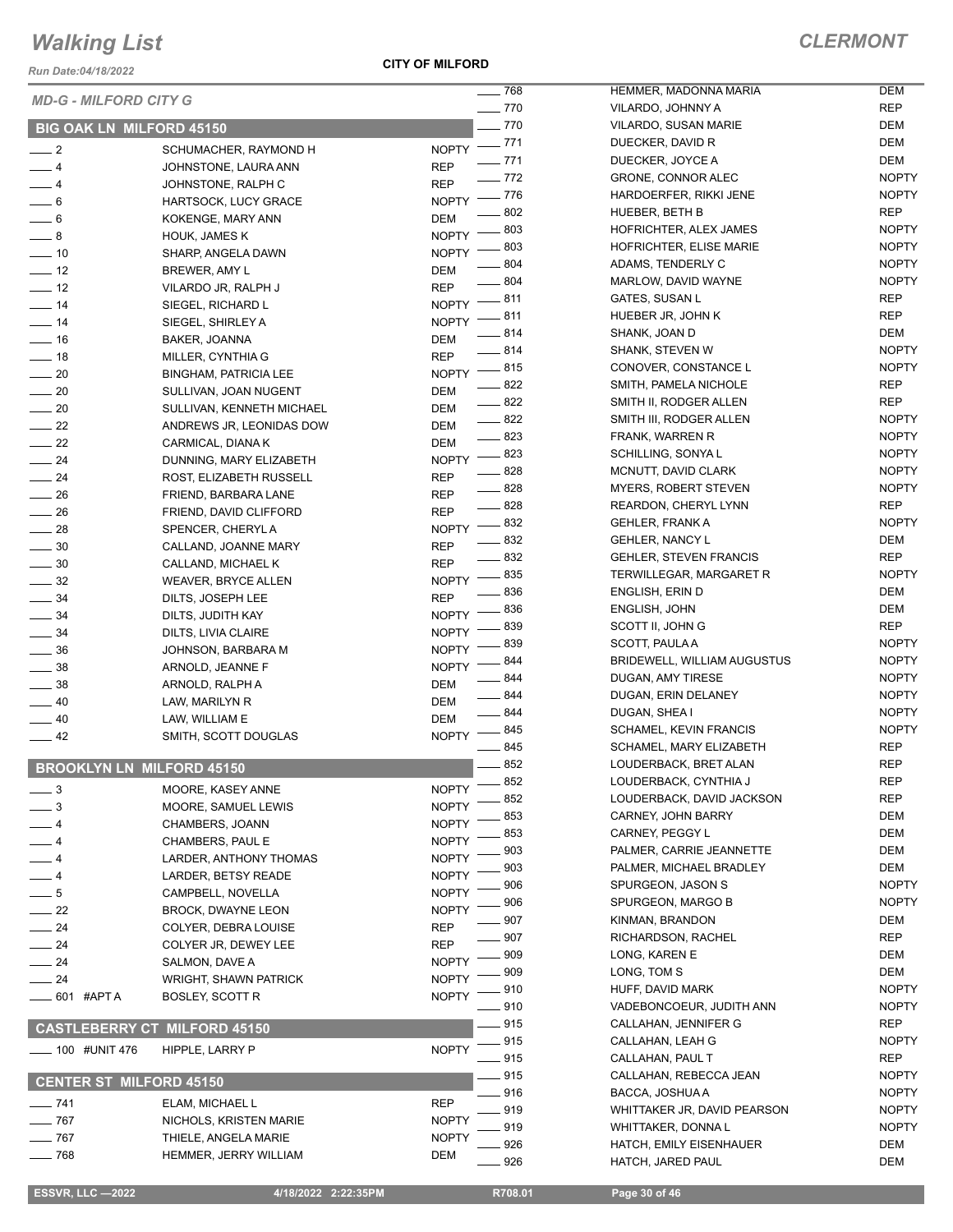*Run Date:04/18/2022*

**CITY OF MILFORD**

### *CLERMONT*

NOPTY

| <b>MD-G - MILFORD CITY G</b>          |                                           | $\frac{1}{2}$ 42                          |                                | RODENBERGER, DONALD SCOT                               | <b>NOPTY</b>                 |
|---------------------------------------|-------------------------------------------|-------------------------------------------|--------------------------------|--------------------------------------------------------|------------------------------|
|                                       |                                           | $\frac{1}{2}$ 43                          |                                | DAVID, SARAH NICHOLE                                   | <b>NOPTY</b>                 |
| <b>CENTER ST MILFORD 45150</b>        |                                           | $\frac{1}{2}$ 43                          |                                | DAVID, TRAVIS CHRISTIAN                                | <b>NOPTY</b>                 |
| 926                                   | LAWRY, BEVERLY L                          | DEM<br>$\frac{1}{2}$ 45                   |                                | <b>BECK, ANTHONY MAURICE</b>                           | <b>NOPTY</b>                 |
| $\frac{1}{2}$ 926                     | LAWRY, MARK HERBERT                       | REP<br>$\equiv$ 45                        |                                | <b>BECK, SARAH J</b>                                   | <b>NOPTY</b>                 |
| $\frac{1}{2}$ 926                     | LAWRY, MARTHA H                           | NOPTY __ 48                               |                                | BEHRMANN, JENNA LYNN                                   | <b>NOPTY</b>                 |
| $- 926$                               | LAWRY, PHOEBE S                           | NOPTY __ 50                               |                                | SHARBER, JESSICA G                                     | <b>NOPTY</b>                 |
| $\frac{1}{2}$ 934<br>$- 934$          | WEST, BETSY A                             | DEM ________ 51<br>DEM ________ 51        |                                | SAILE, SKYE HARDT                                      | <b>NOPTY</b><br><b>NOPTY</b> |
| $\frac{1}{2}$ 939                     | WEST, ROBERT G<br>SCHMIDT, ANNE CHRISTINE | NOPTY $- 52$                              |                                | STEVENSON, TREVOR DAVID<br>COSTELLO, KYLE REX          | <b>NOPTY</b>                 |
| $- 939$                               | <b>SCHMIDT, MICHAEL J</b>                 | NOPTY ______ 52 #APT 52                   |                                | REVIS, JAMIE MICHELLE                                  | <b>NOPTY</b>                 |
| $- 940$                               | NABORS, DEAH YVONNE                       | NOPTY $- 53$                              |                                | LEE, LAURENCE O                                        | <b>NOPTY</b>                 |
| $- 940$                               | NABORS, EVERETT JAMES                     | NOPTY __ 54                               |                                | POWELL, PAMALA KAYE                                    | <b>NOPTY</b>                 |
| $- 940$                               | NABORS, SARA DIANE                        | NOPTY __ 55                               |                                | MORALES, JONATHAN                                      | <b>NOPTY</b>                 |
| $- 940$                               | NABORS, TIMOTHY C                         | DEM _______ 58                            |                                | <b>BEATTY, ROBERT C</b>                                | <b>NOPTY</b>                 |
| $-944$                                | <b>WILFONG, LINDA SUSAN</b>               | NOPTY __ 58                               |                                | <b>GREGORCYK, ALEXIS LOUISE</b>                        | <b>NOPTY</b>                 |
| $-944$                                | <b>WILFONG, LINDSEY NICOLE</b>            | NOPTY __ 58                               |                                | TURNER, STEPHANIE ANN                                  | <b>NOPTY</b>                 |
| $\frac{1}{2}$ 1102                    | <b>BISHOP, LUTHER</b>                     | <b>REP</b><br>$\sim$ 60                   |                                | JOHNSON, ALEXANDER COLE                                | <b>NOPTY</b>                 |
| $- 1102$                              | <b>BISHOP, MARY A</b>                     | <b>REP</b><br>$\overline{\phantom{0}}$ 60 |                                | KELLEY, ELIZABETH PAULINE                              | <b>NOPTY</b>                 |
|                                       |                                           | $= 61$                                    |                                | SIMS, CLYDE                                            | <b>NOPTY</b>                 |
|                                       | <b>CONCORD WOODS DR MILFORD 45150</b>     | $-61$                                     |                                | TURNER, CASSANDRA LYNETTE                              | <b>NOPTY</b>                 |
| $\overline{\phantom{0}}$ 1            | BELLAMAH, ALEXIS NICOLE                   | $NOPTY = 62$                              |                                | GOODE, AMY GALE                                        | <b>NOPTY</b>                 |
| $-1$                                  | SNEED, CADENCE ALANNAH                    | NOPTY __ 64 #APT 64                       |                                | <b>FLASCH, SHEILA</b>                                  | <b>REP</b>                   |
| $\frac{1}{2}$                         | VANCAMP, CAROL LEE                        | NOPTY __ 65                               |                                | NUTTER, KYLE M                                         | <b>NOPTY</b>                 |
| $\frac{1}{2}$                         | MATTINGLY, CARRIE E                       | NOPTY $-67$                               |                                | DAVIS, DOROTHY J                                       | <b>NOPTY</b>                 |
| $-4$                                  | <b>WILSON, ANGELISA JONES</b>             | NOPTY $-68$                               |                                | THEURING, ANDREW PHILLIP                               | <b>NOPTY</b>                 |
| $-4$                                  | WILSON, JOSHUA L                          | $NOPTY = 69$                              |                                | RHEIN, JOSHUA M                                        | <b>NOPTY</b><br><b>NOPTY</b> |
| $\frac{1}{2}$<br>$\frac{1}{2}$ 6      | CANTRELL, SETH O                          | NOPTY - 70<br>NOPTY __ 70                 |                                | <b>WHITED, DAREN MICHAEL</b><br>WILLIAMS, KENT MATTHEW | <b>NOPTY</b>                 |
| $\overline{\phantom{0}}$ 7            | APPLEGATE, GAY E<br>ABBOTT, ASHLEY JEAN   | NOPTY -71                                 |                                | SALYER, BRIAN K                                        | <b>NOPTY</b>                 |
| $\frac{1}{2}$ 8                       | VASTINE, DOUGLAS NEAL                     | $NOPTY$ = 73                              |                                | CHAMBERS, PHILLIP EDGAR                                | <b>NOPTY</b>                 |
| $\rule{1em}{0.15mm}$ $\boldsymbol{8}$ | VASTINE, RUTH ALISON                      | NOPTY $-$ 73                              |                                | FUGATE, DARIAN M                                       | <b>NOPTY</b>                 |
| $-9$                                  | COLLINS, CHELSEA ANN                      | NOPTY $- 75$                              |                                | HALL, ESTHER                                           | <b>NOPTY</b>                 |
| $-9$                                  | HARRIS, EVAN P                            | NOPTY __ 75                               |                                | SHEPHERD, ERIC DEAN                                    | <b>NOPTY</b>                 |
| $\frac{1}{2}$ 10                      | ATEN, REBECKA SAMANTHA                    | NOPTY - 76                                |                                | <b>VENTUS JR, WILBERT</b>                              | <b>NOPTY</b>                 |
| $\sim$ 10                             | BRYANT, BRENNAN ALEXANDAR                 | NOPTY - 79                                |                                | RICHIE, LISA DAWN                                      | <b>NOPTY</b>                 |
| $\frac{1}{2}$ 11                      | SHANK, SANDRA LEE                         | NOPTY __ 80                               |                                | GIULIANO, ELIZABETH ANN                                | <b>NOPTY</b>                 |
| $- 12$ #APT 12                        | MAYS, WILLIAM T                           | $NOPTY = 80$                              |                                | SANNA, STACY                                           | <b>NOPTY</b>                 |
| $\frac{1}{2}$ 13                      | <b>GASNIK, ROLAND B</b>                   | $NOPTY = 81$                              |                                | BENNETT, MARY CATHERINE                                | DEM                          |
| $\overline{\phantom{0}}$ 14           | CARLISLE, LOGAN LYNN                      | $NOPTY = 81$                              |                                | FAIRBANKS, JEFFREY DAVID                               | <b>NOPTY</b>                 |
| $\frac{1}{2}$ 15                      | BERGER, TRACEY LEE                        | NOPTY $-83$                               |                                | CAPERTON, ASHLEY TYLER                                 | <b>NOPTY</b>                 |
| $\frac{1}{2}$ 17                      | JONES, PEGGY C                            | NOPTY $-88$                               |                                | LAMM, LISA MARIE                                       | <b>NOPTY</b>                 |
| $-18$                                 | CARPENTER, ANDREW D                       | NOPTY __ 89                               |                                | RICHARDSON JR, DAVID ALAN                              | <b>NOPTY</b>                 |
| $\frac{1}{20}$                        | <b>BARLOW, MARK J</b>                     | NOPTY __ 89 #APT 89                       |                                | STARKEY, EMILY ANN                                     | <b>NOPTY</b>                 |
| $\sim$ 20                             | DONALDSON, BRENDA G                       | NOPTY -81                                 |                                | MCKEEN, MARY ANN                                       | <b>NOPTY</b>                 |
| $\frac{1}{21}$                        | WOLFE, ALEXIS GRACE L                     | NOPTY $-$ 92                              |                                | BERRY, BRANDON M                                       | <b>NOPTY</b>                 |
| $\frac{1}{22}$                        | LYNAM, RANDY E                            | NOPTY $-$ 92<br>NOPTY __ 92 #APT 92       |                                | BERRY, JEFFERY V<br>SCHAEFER, JANICE JEAN              | <b>NOPTY</b><br><b>NOPTY</b> |
| $\frac{1}{2}$<br>$\frac{1}{2}$ 24     | GORDON, MARY R<br>JOHNSON, HAVEN LYNNE    | NOPTY __ 94                               |                                | JOHNSON, AUDREY HELEN                                  | <b>NOPTY</b>                 |
| $\frac{1}{25}$                        | MURPHY, THOMAS DENNIS                     | NOPTY -86                                 |                                | ARANA, MAUDIEL                                         | <b>NOPTY</b>                 |
| $\frac{1}{28}$                        | HAVEN, NIA MONIQUE                        | $NOPTY = 96$                              |                                | MORALES SANTIAGO, EDGAR R                              | <b>NOPTY</b>                 |
| $\frac{1}{28}$                        | <b>KEOWN, PATRIC DAVID</b>                | NOPTY <u>__</u> 101                       |                                | ABRAHAM, CHLOE ALEXANDRIA                              | <b>NOPTY</b>                 |
| $\_\_$ 29                             | SHAW, ALEXANDER F                         | NOPTY - 103                               |                                | WARD, HARLEY                                           | <b>NOPTY</b>                 |
| $-29$                                 | SHAW, STEVEN P                            | NOPTY __ 105                              |                                | SOULT JR, RONALD ALAN                                  | <b>NOPTY</b>                 |
| $\frac{1}{2}$ 30                      | STEARNS, EVA I                            | $\frac{1}{2}$ 109<br><b>REP</b>           |                                | <b>GLENNON, KEITH J</b>                                | <b>NOPTY</b>                 |
| $\frac{1}{2}$ 31                      | PAYTON, FAITH MARIE                       | <b>NOPTY</b>                              |                                |                                                        |                              |
| $\frac{1}{2}$ 33                      | MOHRHAUS, AARON R                         |                                           | NOPTY FOREST AVE MILFORD 45150 |                                                        |                              |
| $\frac{1}{2}$ 34                      | ALLEY, EMILY MORGAN                       | NOPTY __ 740                              |                                | BYRD, HEIDI LYNN                                       | <b>NOPTY</b>                 |
| $\frac{1}{2}$ 35                      | ROGERS, AMY MARIE                         | NOPTY __ 740                              |                                | CARRAHER, STEVEN KIRBY                                 | <b>NOPTY</b>                 |
| $-38$                                 | VOTAPEK JR, ROBERT                        | NOPTY __ 764                              |                                | <b>WOLF, MARLEE KAITLYN</b>                            | <b>NOPTY</b>                 |
| <b>_____ 39 #APT 39</b>               | RAPP, JOSEPH M                            | NOPTY __ 764                              |                                | ZACHARY, SAMUEL J                                      | <b>NOPTY</b>                 |
| $-40$                                 | MILLER, DEBRAL                            | NOPTY __ 768                              |                                | GILLEY, KEESHA L                                       | <b>NOPTY</b>                 |
| ____ 41 #APT 41                       | SHADE, KRISTINA M                         | NOPTY __ 772                              |                                | HORNER, GINA ANNE                                      | DEM                          |
| <b>ESSVR, LLC -2022</b>               | 4/18/2022 2:22:35PM                       | R708.01                                   |                                | Page 31 of 46                                          |                              |
|                                       |                                           |                                           |                                |                                                        |                              |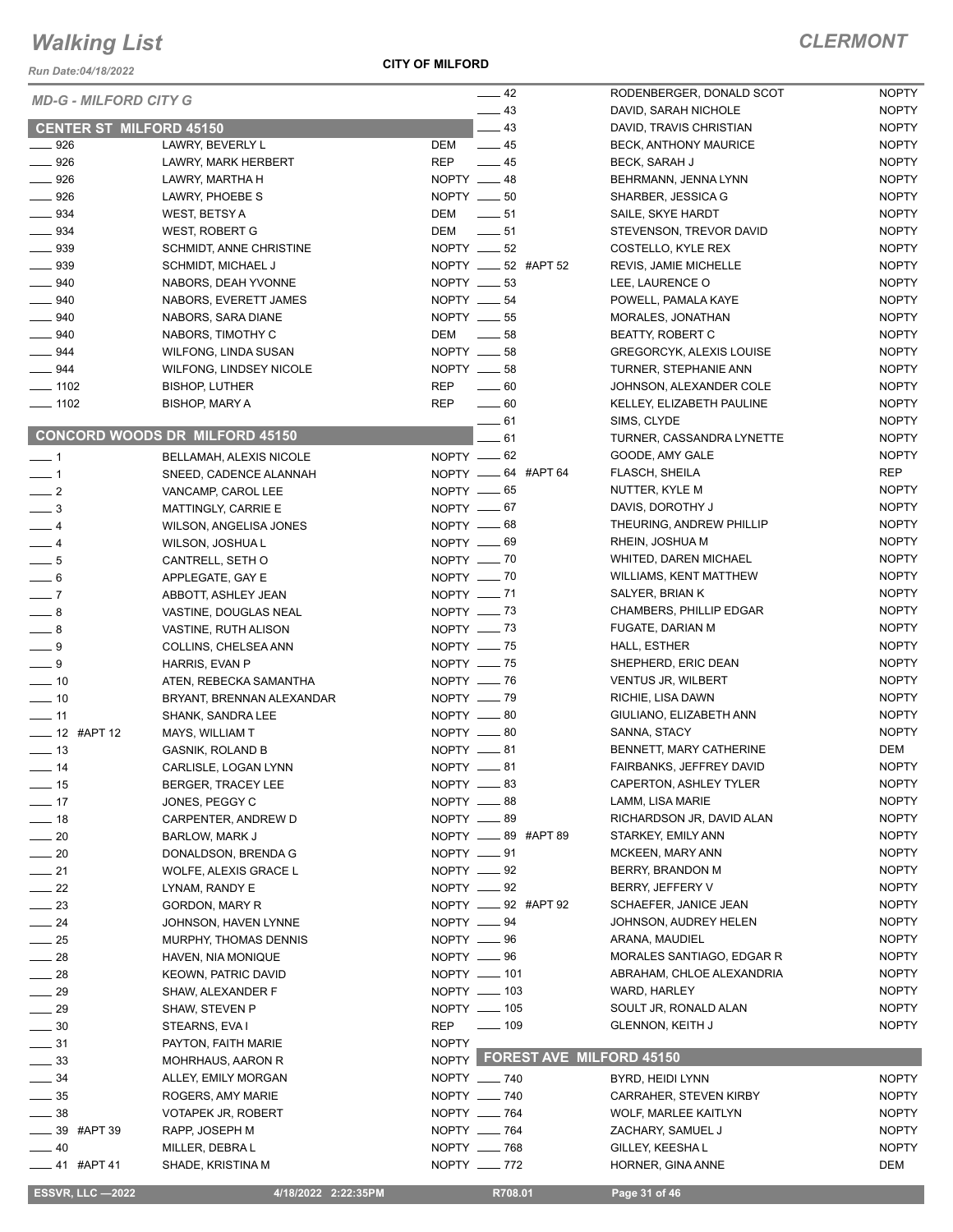*Run Date:04/18/2022*

#### **CITY OF MILFORD**

| <b>MD-G - MILFORD CITY G</b>           |                                                |                              | 964                     | WILLIAMS JR, DAVID E                     | <b>REP</b>                   |
|----------------------------------------|------------------------------------------------|------------------------------|-------------------------|------------------------------------------|------------------------------|
|                                        |                                                |                              | 964                     | <b>WILLIAMS, HOLLY M</b>                 | <b>REP</b>                   |
| <b>FOREST AVE MILFORD 45150</b>        |                                                |                              | 964                     | <b>WILLIAMS, SETH</b>                    | <b>NOPTY</b>                 |
| $\frac{1}{2}$ 772<br>$\frac{1}{2}$ 776 | TEED, CHRISTINA MARIE                          | DEM<br><b>NOPTY</b>          |                         | HICKORY VIEW LN MILFORD 45150            |                              |
| $- 776$                                | CASTER, MATTHEW M<br>LOGAN, JENNIFER C         | NOPTY $-1$                   |                         | <b>GARBUTT, LYNDA G</b>                  | <b>NOPTY</b>                 |
| $-780$                                 | CORMAN, CAMERON PAEMARTIN                      | NOPTY $-2$                   |                         | HOFFMAN, ANNE MARGARET                   | <b>NOPTY</b>                 |
| $- 804$                                | SPICKER JR, STEPHEN LOCKWOOD                   | NOPTY $-3$                   |                         | CRAIG, PATRICIA ANN                      | <b>NOPTY</b>                 |
| 804                                    | SPIKER, GERCEGI AMBER                          | NOPTY __ 4                   |                         | OVERWAY, BARBARA A                       | <b>NOPTY</b>                 |
| $\frac{1}{2}$ 806                      | <b>BANKS, TIMOTHY J</b>                        | DEM                          | $\frac{1}{2}$           | OVERWAY JR, LESTER BERNARD               | <b>NOPTY</b>                 |
| $- 810$ #APT 1                         | RAMOS, STEPHEN M                               | DEM                          | $\frac{1}{2}$ 6         | YOCKEY, DAVID E                          | <b>REP</b>                   |
| __ 810 #APT 2                          | STEVENS, SHANNON ADRIAN                        | NOPTY $-6$                   |                         | YOCKEY, PAT M                            | <b>REP</b>                   |
| $- 810$ #APT 5                         | TOOTHMAN, JEFFREY ALAN                         | NOPTY $- 7$                  |                         | <b>GEMMA, JOSEPH P</b>                   | <b>NOPTY</b>                 |
| $\frac{1}{2}$ 812                      | <b>GARRISON, MATTHEW A</b>                     | NOPTY $-8$                   |                         | HEITZMAN, LINDSAY                        | <b>NOPTY</b>                 |
| $-812$                                 | LITZLER, EDWARD LAWRENCE                       | NOPTY __ 9                   |                         | WENDEL, ROBERT A                         | <b>REP</b>                   |
| $-816$                                 | SWING, CHRISTINA M                             | DEM                          | $\frac{1}{2}$ 12        | SIMPSON, JUDITH A                        | <b>REP</b>                   |
| $-820$                                 | ROA, BRENDAN JOSEPH                            |                              | NOPTY __ 14             | SANDERS, JEFFREY W                       | <b>NOPTY</b>                 |
| $-820$                                 | ROA, MARY BETH                                 | DEM                          | $\frac{1}{16}$          | <b>BURKE, BARBARA A</b>                  | <b>DEM</b>                   |
| 820                                    | ROA, MICHAEL J                                 | DEM                          |                         |                                          |                              |
| $\frac{1}{2}$ 824                      | ROSSMANN, ADAM                                 | <b>REP</b>                   |                         | LITTLE CREEK LN MILFORD 45150            |                              |
| $\frac{1}{2}$ 824                      | ROSSMANN, AMANDA M                             | NOPTY $\_\_\$ 3              |                         | MARSH, FLOY ANN                          | <b>NOPTY</b>                 |
| $\frac{1}{2}$ 830                      | <b>COLLINS, EMILY TAYLOR</b>                   | $NOPTY = 3$                  |                         | MARSH, LAURA ANN                         | <b>DEM</b>                   |
| $-830$                                 | MCCARTY CAIN, XANTHE GABRIELLE                 | NOPTY $\_\_\$ 3              |                         | <b>MARSH JR, RUSSELL</b>                 | <b>NOPTY</b>                 |
| $\frac{1}{2}$ 830                      | SITZ, ZACHARY M                                | NOPTY $-5$                   |                         | <b>BEBOUT, GEORGE THOMAS</b>             | <b>REP</b>                   |
| $\frac{1}{2}$ 830                      | <b>SWANK, BRYAN MICHAEL</b>                    | NOPTY $-5$                   |                         | BEBOUT, HAZEL CHARLENE                   | <b>REP</b>                   |
| $- 830$                                | SWANK, KRISTINA A                              | NOPTY $\_\_\$ 9              |                         | DAVIDSON, JUNE A                         | <b>DEM</b>                   |
| $\frac{1}{2}$ 836                      | MCCRONE, CASEY MICHELLE                        | NOPTY $\_\_\$ 9              |                         | VAN, DANIEL                              | <b>DEM</b>                   |
| $\frac{1}{2}$ 836                      | SNOW, SUSAN K                                  | <b>NOPTY</b><br><b>NOPTY</b> | MAIN ST MILFORD 45150   |                                          |                              |
| $\frac{1}{2}$ 836<br>$-840$            | SNOW, TIMOTHY R                                | <b>REP</b>                   |                         |                                          |                              |
| $- 840$                                | POPLIN, BRITTON EDWARD<br>POPLIN, GRETCHEN M   | DEM                          | $\frac{1}{2}$ 777       | HARDIE, SAMUEL PATRICK                   | <b>NOPTY</b>                 |
| 844                                    | BANKS, JAMES E                                 | <b>DEM</b>                   | $-777$                  | REILLY, DANIEL J                         | <b>NOPTY</b>                 |
| $-844$                                 | <b>BANKS, PATRICIA J</b>                       | <b>DEM</b>                   | $-777$<br>$- 1005$      | <b>REILLY, LORIANN</b>                   | <b>NOPTY</b><br><b>NOPTY</b> |
| $\frac{1}{2}$ 852                      | MUELLER, CAROLINE MARIE                        | <b>REP</b>                   | $\frac{1}{2}$ 1007      | HAYWARD, ELINOR H<br>ASMAR, MATTHEW JUDE | <b>NOPTY</b>                 |
| $\frac{1}{2}$ 852                      | MUELLER, MICHAEL G                             | <b>REP</b>                   | $- 1007$                | FLACK, CRYSTAL ANN                       | <b>NOPTY</b>                 |
| $\frac{1}{2}$ 852                      | MUELLER, MICHAEL JOSEF                         | <b>REP</b>                   |                         |                                          |                              |
| $-852$                                 | MUELLER, SARAH J                               | <b>REP</b>                   | MIAMI AVE MILFORD 45150 |                                          |                              |
| $- 902$                                | GIVER, JULIAN MICHAEL                          | <b>NOPTY</b>                 | $-520$                  | SHIVELY, JACKIE LOUS                     | <b>REP</b>                   |
| $\frac{1}{2}$ 902                      | NALLY, ERIC SEAN                               | <b>NOPTY</b>                 |                         |                                          |                              |
| $-902$                                 | NALLY, KAREN MICHELLE                          | <b>NOPTY</b>                 |                         | MIAMI LAKES DR MILFORD 45150             |                              |
| 908                                    | VUOTTO, ELIZABETH ANNE                         | <b>DEM</b>                   | 22                      | COBB, ELIZABETH ANN                      | <b>NOPTY</b>                 |
| 908                                    | WILKERSON, ALEXANDER RAEL                      | DEM                          | 22                      | SCHUSTER, RICHARD LAWRENCE               | <b>NOPTY</b>                 |
| $-912$                                 | BRUMLEVE, AMY M                                | DEM                          | $-24$                   | HORSLEY, JOHN PHILIP                     | DEM                          |
| $- 912$                                | <b>BRUMLEVE, JOHN T</b>                        | <b>REP</b>                   | 24                      | KNAU, JUDITH LEE                         | <b>DEM</b>                   |
| $- 912$                                | BRUMLEVE, MITCHELL EVAN                        | DEM                          | 24                      | STANLEY, WAYNE RICHARD                   | <b>NOPTY</b>                 |
| $- 918$                                | FINEGAN, MEGHAN ANNE                           | <b>NOPTY</b>                 | 24                      | WHETSTONE, JO ANN                        | <b>NOPTY</b>                 |
| $-922$                                 | HANNAH, JACK LOUIS                             | <b>NOPTY</b>                 | 26                      | SARGENT, JAMES E                         | DEM                          |
| $- 922$                                | HANNAH, PAUL WAYNE                             | <b>NOPTY</b>                 | 26                      | SARGENT, SHELLY J                        | DEM                          |
| $-922$                                 | HANNAH, VANESSA M                              | DEM                          | 27                      | <b>WHITNEY, MICHAEL A</b>                | DEM                          |
| $\equiv$ 928                           | ROGERS, KENDALL JEAN                           | DEM                          | 28                      | COX, SANDRA DANAHER                      | DEM                          |
| $\equiv$ 932                           | DIESSLIN, JARED J                              | <b>NOPTY</b>                 | 29                      | SINGLER, ALAN J                          | <b>REP</b>                   |
| 932                                    | DIESSLIN, KAELYN ELIZABETH                     | <b>NOPTY</b>                 | 29                      | SINGLER, CONSTANCE M                     | REP                          |
| 936<br>936                             | DAVISSON, HASSAN                               | <b>NOPTY</b>                 | 30                      | DAVIS, LEANE K                           | <b>NOPTY</b>                 |
| 940                                    | DAVISSON JR, JOHN B                            | <b>NOPTY</b><br><b>NOPTY</b> | 30                      | HUNTER, KATHERINE D                      | <b>NOPTY</b>                 |
| 940                                    | MORGAN, BRENDAN JEFFREY<br>WEBER, HALEY NOELLE | DEM                          | 32                      | BROWN, JACK G                            | DEM                          |
| 940                                    | WEBER, MARISSA JOY                             | DEM                          | 32                      | <b>BROWN, ROSEMARIE</b>                  | DEM                          |
| 948                                    | FORSYTHE, CAMERON ROBERT                       | <b>NOPTY</b>                 | 33                      | <b>VERMILLION, GARY L</b>                | <b>REP</b>                   |
| 952                                    | REEDER, CLIFFORD FRANK                         | <b>NOPTY</b>                 | 34                      | POPE, KAY S                              | <b>REP</b>                   |
| 952                                    | REEDER, PATRICIA E                             | <b>NOPTY</b>                 | 34                      | POPE, MICHAEL TERRELL                    | <b>REP</b>                   |
| 960                                    | SEAMAN, AMANDA LYNN                            | REP                          | 35                      | MUNGAN, GERALD B                         | <b>NOPTY</b>                 |
| 960                                    | SEAMAN, GREGORY S                              | <b>REP</b>                   | 35<br>. 100             | RICE, ANN W                              | <b>NOPTY</b><br><b>NOPTY</b> |
| _ 960                                  | SEAMAN, MADISON BELLE                          | <b>NOPTY</b>                 |                         | MURDOCK, ELIZABETH G                     |                              |
|                                        |                                                |                              |                         |                                          |                              |
| <b>ESSVR, LLC -2022</b>                | 4/18/2022 2:22:35PM                            |                              | R708.01                 | Page 32 of 46                            |                              |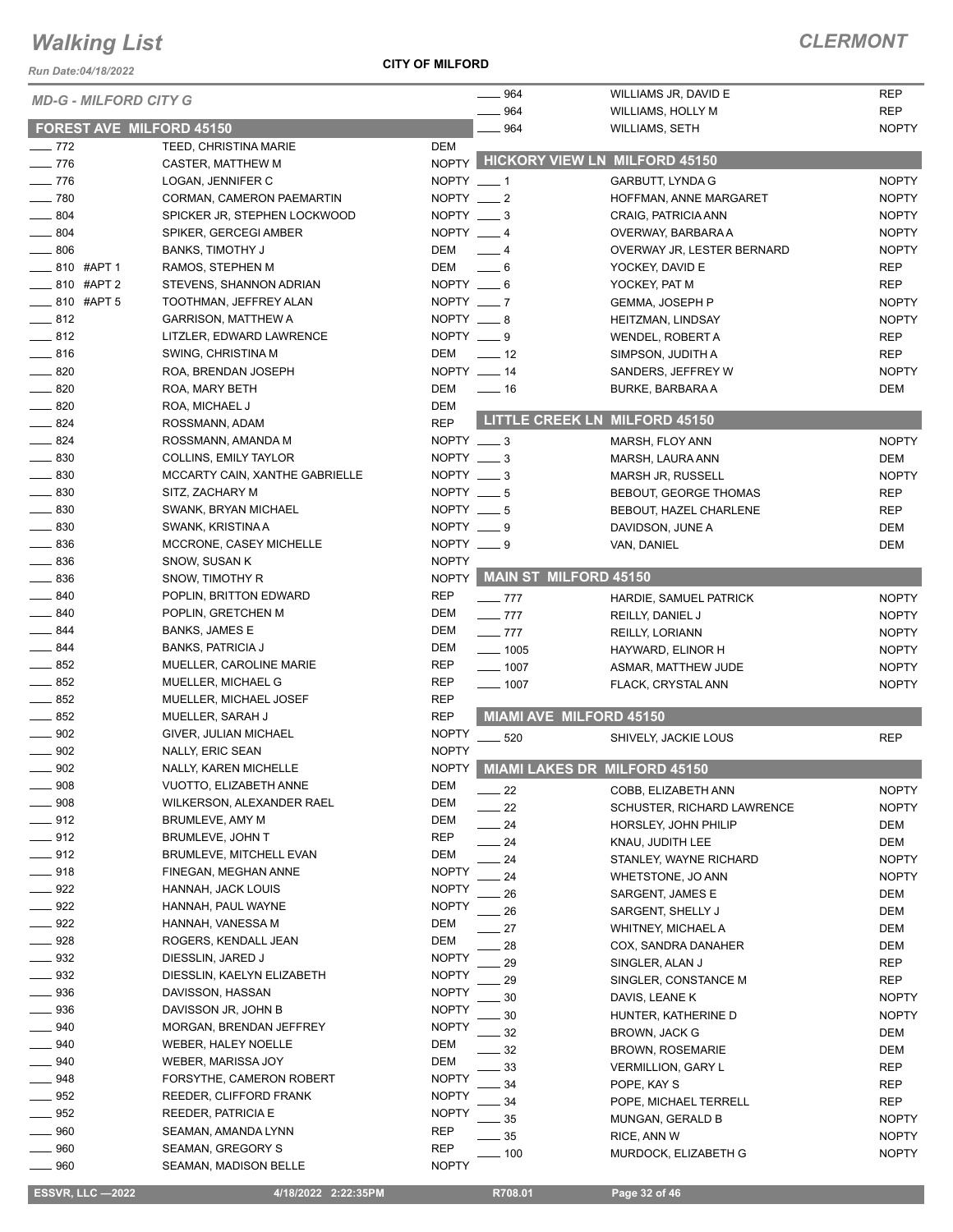*Run Date:04/18/2022*

# *MD-G - MILFORD CITY G*

| <b>MD-G - MILFORD CITY G</b>        |                                |                    |                   | 203    |                         | <b>SCH</b>       |
|-------------------------------------|--------------------------------|--------------------|-------------------|--------|-------------------------|------------------|
|                                     |                                |                    |                   | 204    |                         | <b>HAR</b>       |
| <b>MIAMI LAKES DR MILFORD 45150</b> |                                |                    |                   | $-204$ |                         | <b>HAR</b>       |
| $\equiv$ 102                        | CROSBY, MARCIA S               | <b>REP</b>         | $\frac{1}{205}$   |        |                         | <b>BAR</b>       |
| $-102$                              | CROSBY, THOMAS P               | <b>REP</b>         | $\frac{1}{206}$   |        |                         | <b>PUTI</b>      |
| $- 104$                             | RIDGWAY, MARY ADELE            | NOPTY __ 206       |                   |        |                         | <b>PUTI</b>      |
| $- 104$                             | VALENTINE, M KAREN             | <b>DEM</b>         |                   |        | $\frac{1}{207}$ #UNIT 0 | <b>GRO</b>       |
| $- 106$                             | GARTEIZ, DEREK ALLAN           | NOPTY - 208        |                   |        |                         | GOR              |
| $- 106$                             | GARTEIZ, SARA OBERHELMAN       | DEM                | $-209$            |        |                         | <b>BECI</b>      |
| $-107$                              | PETREMAN, DAVID A              | DEM                | $\frac{1}{209}$   |        |                         | <b>BECI</b>      |
| $\overline{\phantom{0}}$ 107        | SCHLAGHECK, DONNA MARIE        | REP                | $\sim$ 210        |        |                         | JOHI             |
| $- 110$                             | COOK, STEVEN V                 | NOPTY -211         |                   |        |                         | <b>EICH</b>      |
| $\frac{1}{2}$ 110                   | PLATE, MAUREEN M               | NOPTY -213         |                   |        |                         | <b>FRIT</b>      |
| $\overline{\phantom{0}}$ 111        | STEFANELLI, ELINA A            | NOPTY __ 213       |                   |        |                         | HALI             |
| $- 112$                             | MILLS, FRANK H                 | <b>REP</b>         | $-214$            |        |                         | <b>TAYL</b>      |
| $-112$                              | MILLS, PATRICIA R              | REP                | $\frac{214}{2}$   |        |                         | <b>TAYL</b>      |
| $- 114$                             | MAYS, BARBARA F                | DEM                | $\frac{1}{214}$   |        |                         | <b>WAT</b>       |
| $- 114$                             | MAYS, LUAMA W                  | DEM                | $\frac{1}{215}$   |        |                         | <b>KULI</b>      |
| $- 115$                             | ALEXANDER, SANDRA M            | DEM                | $-216$            |        |                         | <b>BON</b>       |
| $- 116$                             | FILIMONOV, ALEXANDER           | DEM                | $-216$            |        |                         | GOO              |
| $\frac{1}{16}$                      | FILIMONOV, BEATRICE K          | DEM                | $\frac{1}{217}$   |        |                         | <b>HOP</b>       |
| $- 119$                             | TONGES, CAROL ANN              | NOPTY -217         |                   |        |                         | <b>HOP</b>       |
| $- 119$                             | TONGES, ROBERT G               | NOPTY - 218        |                   |        |                         | <b>CLAR</b>      |
| $- 120$                             | WILLIAMS, JACQUELINE CAROL     | NOPTY __ 218       |                   |        |                         | <b>MATI</b>      |
| $-121$                              | HAYES, CHRISTINE D             | NOPTY -219         |                   |        |                         | <b>RAU</b>       |
| $-121$                              | HAYES, DANIEL V                | NOPTY __ 219       |                   |        |                         | <b>RAU</b>       |
| $-121$                              | HAYES, MATTHEW RYAN            | NOPTY -220         |                   |        |                         | FOS <sup>-</sup> |
| $\frac{1}{2}$ 122                   | SNELL, JOYCE CAROLYN           | REP                | $\sim$ 220        |        |                         | <b>GRO</b>       |
| $\frac{1}{2}$ 125                   | DAVIS, DOUGLAS W               | REP                | $-221$            |        |                         | <b>KRU</b>       |
| $- 126$                             | LANGNER, SUSAN B               | DEM                | $-221$            |        |                         | <b>KRU</b>       |
| $-$ 127                             | FOX, ARNOLD M                  | DEM                | $\frac{222}{2}$   |        |                         | <b>DOE</b>       |
| $-127$                              | FOX, DAVID LAMBERT             | NOPTY -223         |                   |        |                         | <b>BUR</b>       |
| $- 128$                             | <b>GRAHAM, EDWARD F</b>        | <b>REP</b>         | $-223$            |        |                         | <b>BUR</b>       |
| $\frac{1}{2}$ 128                   | <b>GRAHAM, JEAN S</b>          | <b>REP</b>         | $-225$            |        |                         | <b>MAU</b>       |
| $\frac{1}{2}$ 129                   | BARRINGER, KAREN ARCIDIACONO   | NOPTY __ 225       |                   |        |                         | <b>MAU</b>       |
| $\frac{1}{2}$ 131                   | ROCKEL, DAVID W                | NOPTY __ 227       |                   |        |                         | <b>TIBB</b>      |
| $\frac{1}{2}$ 132                   | ST JOHN, JANE EILEEN           | NOPTY __ 229       |                   |        |                         | MOT              |
| $\frac{1}{2}$ 133                   | FRAZIER, CHERYLA               | NOPTY -229         |                   |        |                         | <b>MOT</b>       |
| $- 134$                             | KOTHEGAL, SUSAN DIANE          | <b>REP</b>         | $-231$            |        |                         | <b>BAIL</b>      |
| $\frac{1}{2}$ 135                   | <b>IREDALE, RUTH H</b>         | NOPTY -231         |                   |        |                         | <b>BUC</b>       |
| $\frac{1}{2}$ 135                   | IREDALE JR, WESLEY A           | NOPTY __ 235       |                   |        |                         | <b>TOM</b>       |
| $- 136$                             | KONOLD, CAROLYN L              | <b>REP</b>         | $\sim$ 237        |        |                         | OTO              |
| $- 139$                             | TIBBETTS, DAVID A              | NOPTY -239         |                   |        |                         | <b>BRO</b>       |
| ____ 140                            | <b>BURRIS, CARLA J</b>         | NOPTY __ 241       |                   |        |                         | <b>CAR</b>       |
| $-141$                              | SMITH, CAROL J                 | REP                | $\frac{1}{243}$   |        |                         | <b>FITZ</b>      |
| $\overline{\phantom{0}}$ 141        | SMITH, ROBERT G                | REP                | $\frac{1}{245}$   |        |                         | HOB              |
| $\frac{1}{2}$ 142                   | TOWHEY, MARGIE C               | DEM                | $\frac{1}{245}$   |        |                         | HOB              |
| $-$ 143                             | BOYLAN, KAREN LOUISE           | NOPTY -247         |                   |        |                         | HUR              |
| $- 144$                             | OLINGER, CHRIS A               | NOPTY $-247$       |                   |        |                         | HUR              |
| $- 145$                             | PATTON, MICHAEL MERREL         | DEM                | $-249$            |        |                         | HILL             |
| ___ 145                             | PATTON, THERESA K              | DEM                | $\frac{1}{251}$   |        |                         | <b>KISR</b>      |
| $- 146$                             | PETERSON, PATRICIA J           | DEM                | $-251$            |        |                         | <b>KISR</b>      |
| $- 146$                             | <b>VOLLBRACHT, GARY ROBERT</b> | DEM                | $-253$            |        |                         | <b>CUS</b>       |
| $\frac{1}{2}$ 147                   | COONS, NANCY L                 | REP                | $\frac{1}{257}$   |        |                         | ROD              |
| $- 147$                             | COONS, SHAWN ALLEN             | REP                | $\frac{1}{257}$   |        |                         | <b>ROD</b>       |
| $- 151$                             | DOUGLAS KIPPINS, JULIE         | DEM                | $\frac{1}{2}$ 301 |        |                         | SAR <sup>®</sup> |
| $\equiv$ 153                        | COCHRAN, SHIRLEY K             | <b>REP</b>         | $\frac{1}{2}$ 302 |        |                         | <b>LYKI</b>      |
| $\equiv$ 155                        | VANOVER, MARIANNE P            | NOPTY -803         |                   |        |                         | <b>STO</b>       |
| $\frac{1}{201}$                     | PHELPS, SALLY K                | NOPTY <u>- 303</u> |                   |        |                         | <b>STO</b>       |
| $-202$                              | LYONS, MICHAEL SCOTT           | NOPTY -804         |                   |        |                         | <b>ORR</b>       |
| $\frac{1}{202}$                     | LYONS, SUSAN JANE              | DEM                | $\frac{1}{2}$ 305 |        |                         | DEC.             |
| $\equiv$ 203                        | <b>GRANO JR, JOSEPH</b>        | NOPTY -806         |                   |        |                         | <b>PITZ</b>      |
| 203                                 | SCHUTTE, MARCIA CAROL          | <b>REP</b>         |                   | - 306  |                         | <b>SHEI</b>      |
|                                     |                                |                    |                   |        |                         |                  |

| 203        |         | SCHUTTE, TIMOTHY S                               | REP          |
|------------|---------|--------------------------------------------------|--------------|
| 204        |         | HARGETT, BARBARA E                               | DEM          |
| 204        |         | HARGETT, JED H                                   | DEM          |
| 205        |         | BARKALOW, DAVID P                                | REP          |
| 206        |         | PUTERBAUGH, CYNTHIA L                            | <b>NOPTY</b> |
| 206        |         | PUTERBAUGH, DOUGLAS EDWARD                       | DEM          |
| 207        | #UNIT 0 | <b>GROSSE, DOUGLAS WINSTON</b>                   | DEM          |
| 208        |         | GORDON, BARBARA JAYNE                            | <b>NOPTY</b> |
| 209        |         | BECKMANN JR, RAYMOND JOSEPH                      | <b>NOPTY</b> |
| 209        |         | BECKMANN, VICTORIA ASTON                         | <b>NOPTY</b> |
| 210        |         | JOHNSTON, ROBERT A                               | <b>NOPTY</b> |
| 211        |         | EICHSTADT, ALMA L                                | REP          |
| 213        |         | FRITZ, VICKI J                                   | DEM          |
| 213        |         | HALL, MARK A                                     | DEM          |
| 214        |         | <b>TAYLOR, JEFFREY TURNER</b>                    | <b>NOPTY</b> |
| 214        |         | TAYLOR, LAURA WATKINS                            | <b>NOPTY</b> |
| 214        |         | WATKINS, JANET W                                 | <b>NOPTY</b> |
| 215        |         | KULIK, JUDITH S                                  | DEM          |
| 216        |         | BONERT, JO ETTA                                  | <b>NOPTY</b> |
| 216        |         | GOODE JR, WALLACE S                              | <b>NOPTY</b> |
| 217        |         | <b>HOPKINS, JAMES E</b>                          | DEM          |
| 217        |         | <b>HOPKINS, JAMIE S</b>                          |              |
|            |         |                                                  | DEM          |
| 218<br>218 |         | CLARK, BEVERLY A                                 | REP          |
|            |         | <b>MATHEWS, STANLEY A</b><br>RAUSHENBUSH, JOHN C | REP          |
| 219        |         |                                                  | DEM          |
| 219        |         | RAUSHENBUSH, MARCIA A                            | DEM          |
| 220        |         | FOSTER, ROSSALYNN LOUISE                         | <b>NOPTY</b> |
| 220        |         | <b>GROPPE, RUTH I</b>                            | <b>NOPTY</b> |
| 221        |         | KRUEGER, NEIL E                                  | REP          |
| 221        |         | <b>KRUEGER, VIVIAN G</b>                         | REP          |
| 222        |         | DOEPKE, SARA E                                   | REP          |
| 223        |         | <b>BURKE, JOSEPH H</b>                           | REP          |
| 223        |         | <b>BURKE, LINDA J</b>                            | DEM          |
| 225        |         | <b>MAUS, KATHLEEN MARIE</b>                      | <b>NOPTY</b> |
| 225        |         | <b>MAUS, PAUL CHARLES</b>                        | <b>NOPTY</b> |
| 227        |         | TIBBETTS, MARVIN J                               | DEM          |
| 229        |         | <b>MOTTA, ALAN C</b>                             | REP          |
| 229<br>231 |         | <b>MOTTA, PAMELA L</b>                           | REP          |
|            |         | <b>BAILEY, STARLEE ANN</b>                       | <b>NOPTY</b> |
| 231        |         | <b>BUCKNER, NORMA KAY</b>                        | <b>NOPTY</b> |
| 235        |         | TOMMELEIN, ANN FRANCES                           | <b>REP</b>   |
| 237        |         | OTOOLE, CATHLEEN M                               | DEM          |
| 239        |         | <b>BROWN. TOMMY LYNN</b>                         | DEM          |
| 241        |         | CARTWRIGHT, JANE T                               | DEM          |
| 243        |         | FITZGERALD, ETHEL MARLENE                        | DEM          |
| 245        |         | HOBLER, JOANNA MARIE                             | DEM          |
| 245        |         | HOBLER, KIRTLAND EDWARD                          | DEM          |
| 247        |         | HURLEY, HELEN S                                  | DEM          |
| 247        |         | HURLEY, THOMAS A                                 | DEM          |
| 249        |         | HILL, JAMES S                                    | <b>NOPTY</b> |
| 251        |         | KISRO, ESTELLE N                                 | <b>NOPTY</b> |
| 251        |         | KISRO, ROBERT M                                  | <b>NOPTY</b> |
| 253        |         | <b>CUSHING, ANN BRYCE</b>                        | <b>NOPTY</b> |
| 257        |         | RODGERS, SUSAN VIRGINIA                          | DEM          |
| 257        |         | RODGERS, VIVIAN MARIE                            | DEM          |
| 301        |         | SARTAIN, WILLIAM JOHN                            | DEM          |
| 302        |         | LYKINS, LINDA A                                  | REP          |
| 303        |         | STOUT, BARBARA E                                 | <b>NOPTY</b> |
| 303        |         | STOUT, TIMOTHY C                                 | <b>NOPTY</b> |
| 304        |         | ORR, PAMELA R                                    | DEM          |
| 305        |         | DECAMP, VERA                                     | <b>NOPTY</b> |
| 306        |         | PITZER, GENE B                                   | REP          |
| 306        |         | SHEPHERD, VICKIE L                               | REP          |

 **ESSVR, LLC —2022 4/18/2022 2:22:35PM R708.01 Page 33 of 46**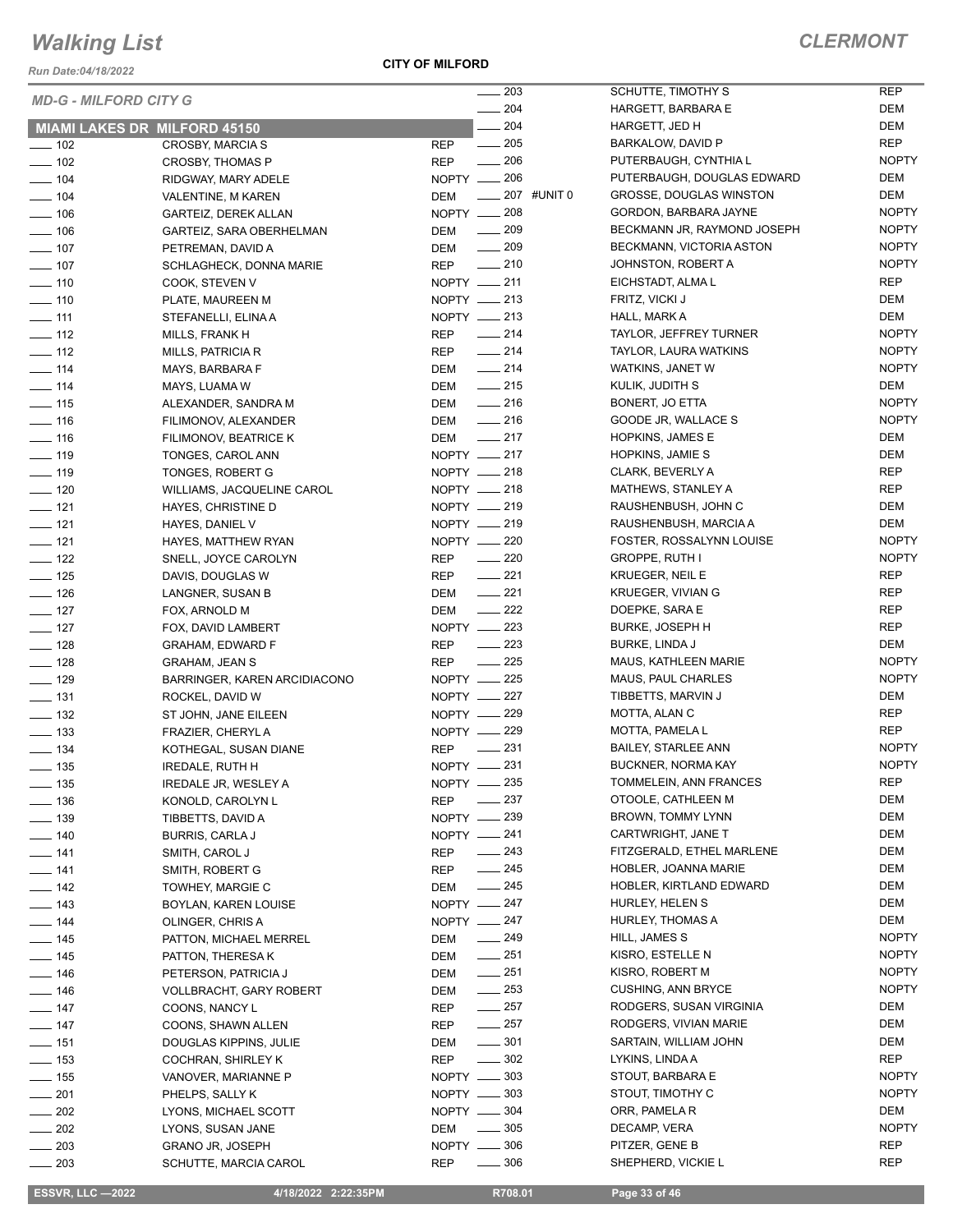*Run Date:04/18/2022*

### **CITY OF MILFORD**

| <b>MD-G - MILFORD CITY G</b> |                                     |              | $- 1818$                 | <b>HOSKINS, SHELBY</b>             | <b>NOPTY</b> |
|------------------------------|-------------------------------------|--------------|--------------------------|------------------------------------|--------------|
|                              |                                     |              | $- 1818$                 | WILLIAMS, ANDREW KEITH             | <b>NOPTY</b> |
|                              | <b>MIAMI LAKES DR MILFORD 45150</b> |              | $-1819$                  | ROBERSON, TAIJIANNA MARTRECE       | <b>NOPTY</b> |
| $\frac{1}{2}$ 307            | SALAY, JEANNE                       |              | NOPTY __ 1819            | ROBERSON, TANGANIKA D              | <b>NOPTY</b> |
| 308                          | <b>BURLEIGH, JOHN R</b>             | REP          | $- 1823$                 | POWELL, JOHNICKA M                 | <b>NOPTY</b> |
| $-308$                       | <b>BURLEIGH, MARYE J</b>            | <b>REP</b>   | $- 1823$                 | <b>WILLIAMS, CHERISH M</b>         | <b>NOPTY</b> |
| $-309$                       | <b>GRAY, MICHAEL G</b>              |              | NOPTY ____ 1824 #APT 24  | PRICE, JENNY A                     | <b>NOPTY</b> |
| $\frac{1}{2}$ 309            | <b>GRAY, SUSAN J</b>                |              | NOPTY __ 1825            | <b>BURNETT, BRITTANY DELISE</b>    | <b>NOPTY</b> |
| $\frac{1}{2}$ 310            | <b>GRAMMER, BILLY H</b>             |              | NOPTY __ 1826 #APT 26    | JOHNSON, MARILYN L                 | <b>NOPTY</b> |
| $\frac{1}{2}$ 310            | REYNOLDS, JUDITH K                  |              | NOPTY __ 1827            | DYKES, TANIA JANEY                 | <b>NOPTY</b> |
| $\frac{1}{2}$ 310            | REYNOLDS SR, KENNETH R              |              | NOPTY __ 1827            | LATHAM, ROBERT J                   | <b>NOPTY</b> |
| $\frac{1}{2}$ 311            | MILEHAM, MARILYN H                  | <b>REP</b>   | $- 1828$ #APT 28         | COLEMAN, MICHAEL LAMAR             | <b>NOPTY</b> |
| $\frac{1}{2}$ 311            | MILEHAM SR, RICHARD C               |              | NOPTY __ 1829            | POLLY, CHRISTINA L                 | <b>NOPTY</b> |
| $\frac{1}{2}$ 312            | <b>BURRESON, SUE C</b>              | <b>REP</b>   | $- 1829$                 | POLLY JR, RICHARD E                | <b>NOPTY</b> |
| $\frac{1}{2}$ 314            | BOSSE, ELLA JANE                    |              | NOPTY __ 1930            | SCOTT, ASHLEY LYNNE                | <b>NOPTY</b> |
| $\frac{314}{2}$              | BOSSE, W DOUGLAS                    |              | NOPTY __ 1931            | THOMPSON JR, CHRISTOPHER WILLIAN   | <b>NOPTY</b> |
| $\frac{1}{2}$ 316            | LOCEY, JOEL EDWARD                  |              | NOPTY __ 1932            | BEAL, JOANNE LAKEISHA              | <b>NOPTY</b> |
| $\frac{1}{2}$ 316            | LOCEY, KATHLEEN MARY                | <b>REP</b>   | $\frac{1}{2}$ 1934       | <b>BURKE, STEPHANIE ANNE</b>       | <b>NOPTY</b> |
| $\frac{1}{2}$ 316            | LOCEY, MARIE ANNE                   |              | NOPTY __ 1935            | WEINEL, WILLIAM DWAYNE             | <b>NOPTY</b> |
| $- 317$                      | <b>GRAU, KIMBERLY ANN</b>           |              | NOPTY __ 1936            | RICHARD, TALYA                     | <b>NOPTY</b> |
| $\frac{1}{2}$ 318            | FLEISCHMANN, MATTHEW T              |              | NOPTY __ 1937            | <b>BALL JR, EARL EMANUEL</b>       | <b>NOPTY</b> |
| $\frac{1}{2}$ 318            | JONES, CYNTHIA L                    |              | NOPTY __ 1938            | FOPPE JR, GREGORY MICHAEL          | <b>NOPTY</b> |
| $\frac{1}{2}$ 318            | JONES, STEVEN RICHARD               |              | NOPTY __ 1939 #APT 39    | ROBERSON, TARIAH M                 | <b>NOPTY</b> |
| $\frac{1}{2}$ 319            | SMITH, JILL KOEHLER                 |              | NOPTY __ 1941 #APT 41    | BRADSHAW, LAURINDO M               | <b>NOPTY</b> |
| $\frac{1}{2}$ 319            | SMITH, STEPHEN P                    |              | NOPTY __ 1941 #APT 41    | JOHNSON, BELINDA ANN               | <b>NOPTY</b> |
| $\frac{1}{2}$ 320            | SCHLEGEL, DAVID LEE                 |              | NOPTY __ 1941 #APT 41    | JOHNSON, CLYDE JERMAINE            | <b>NOPTY</b> |
| $\frac{321}{2}$              | KAISER, DANIEL W                    | <b>REP</b>   | $\frac{1}{2043}$ #APT 43 | COMBS, BRANDON WILLIAM             | <b>NOPTY</b> |
| $\frac{1}{2}$ 321            | KAISER, KATHLEEN A                  | <b>REP</b>   | 2044 #APT 44             | PRICE, JOYCE                       | <b>NOPTY</b> |
| $\frac{1}{2}$ 323            | NEAL, JOHN D                        | <b>REP</b>   | $-2045$                  | COLLETT, AMY IRENE                 | <b>NOPTY</b> |
| $\frac{1}{2}$ 323            | SKWIERTZ JR, ALBERT ADAM            |              | NOPTY __ 2047            | CHRISTMAN, AMBER LRAE              | <b>NOPTY</b> |
| $\frac{1}{2}$ 323            | SKWIERTZ, MARY K                    |              | NOPTY __ 2049            | MCFARLAND, ALISSA N                | <b>NOPTY</b> |
| $\frac{1}{2}$ 325            | HORAN, JODY ANN                     |              | NOPTY __ 2049            | MCFARLAND, GARY L                  | <b>NOPTY</b> |
| $-327$                       | <b>GRAUMLICH, CLAUDETTE F</b>       | <b>REP</b>   | 2050 #APT 50             | HUTTON, KAYLA R                    | <b>NOPTY</b> |
| $\frac{1}{2}$ 329            | JOHNSON, JAMES M                    | NOPTY        | 2050 #APT 50             | PRICE, SHELIAA                     | <b>NOPTY</b> |
| $-329$                       | JOHNSON, JANE M                     |              | NOPTY __ 2100 ## 54      | GORDON, BRADEN DURAND              | <b>NOPTY</b> |
| $\frac{1}{2}$ 331            | STARTSMAN JR, DANIEL BOONE          |              | NOPTY __ 2100 #APT 55    |                                    | <b>NOPTY</b> |
| $\frac{1}{2}$ 331            | STARTSMAN, KATHRYN ROYALTY          |              | NOPTY __ 2107            | LINKOUS, BRITTANY CHAREE           | <b>NOPTY</b> |
| $\frac{1}{2}$ 333            | STOCKMAN, MARY E                    |              | NOPTY __ 2107 #APT 11    | RAGLIN, ASHA L                     |              |
| 335                          | <b>KRANACK, JEROME M</b>            | <b>REP</b>   |                          | PLAVSIC, SHAWN D                   | <b>NOPTY</b> |
| $-339$                       | WASSERMAN, DEBORAH B                | <b>REP</b>   | $-2108$                  | HONICAN, AARON MICHAEL             | <b>NOPTY</b> |
| 339                          | WASSERMAN, JAMES H                  | <b>REP</b>   | $-2109$                  | TAYLOR, TIMOTHY JASON              | <b>NOPTY</b> |
|                              |                                     |              | __ 2110                  | ALLEN, CHRISTOPHER EVANS           | <b>NOPTY</b> |
|                              | MIAMI WOODS DR MILFORD 45150        |              | 2110                     | GORDON, KERRESHA A                 | <b>NOPTY</b> |
|                              |                                     |              | 2111                     | HAUCK, SANDRA M                    | <b>NOPTY</b> |
| $= 6$                        | DAVIS, DIANNA L                     | DEM          | $-2111$                  | RIDLEY, TARA NICHOLE               | <b>NOPTY</b> |
| $= 6$                        | DAVIS, THOMAS HARRISON              | DEM          | $-2112$                  | <b>BANKS, RICKIESHA BETTY</b>      | <b>NOPTY</b> |
| $-8$                         | KENNARD, CHRISTOPHER C              | DEM          | $-2113$                  | WINTERS, MARGRET ELLEN             | <b>NOPTY</b> |
| $-8$                         | <b>KENNARD, MARY TRUE</b>           | DEM          | $-2114$                  | <b>BENTON, PRISCILLA LATISHA</b>   | <b>NOPTY</b> |
| $-10$                        | ERWIN, SUE HARRELL                  | DEM          | $-2114$                  | COLLINS, DEJA ANTONIA LOUETTA      | <b>NOPTY</b> |
| $-11$                        | RADER, STANLEY DAVID                |              | NOPTY __ 2114            | COLLINS, PAULA                     | <b>NOPTY</b> |
| $\frac{1}{2}$ 11             | WILFONG, DOLORES SUE                | <b>REP</b>   | $-2115$                  | <b>BRANHAM, JEREMY DENNIS LUKE</b> | <b>NOPTY</b> |
| $\frac{1}{2}$ 12             | TATHAM, DONNA C                     | <b>REP</b>   | $-2117$                  | PRICE, IVETTE                      | <b>NOPTY</b> |
| $\frac{1}{2}$ 12             | TATHAM, LELAND LEON                 |              | NOPTY __ 2117            | PRICE, LONNIE                      | <b>NOPTY</b> |
| $\equiv$ 13                  | HOSKINS, JOAN B                     | DEM          | $-2155$                  | HALLORAN, KARA ANN                 | <b>NOPTY</b> |
| $-14$                        | MANCINI, FREDERICK P                | <b>REP</b>   | 2156                     | <b>CUMMINGS, MIRANDA MARIE</b>     | <b>NOPTY</b> |
| — 16                         | TINGLEY, JUANITA C                  |              | NOPTY __ 2156 #APT 56    | HANCOCK, BRITTANY M                | <b>NOPTY</b> |
|                              |                                     |              | 2161                     | BALES, KATHY JO                    | <b>NOPTY</b> |
|                              | <b>OAKBROOK PL MILFORD 45150</b>    |              | 2161                     | HOSKINS, DEEDEE A                  | <b>NOPTY</b> |
| $- 1702$                     | HAAS, MORGAN LACY                   |              | NOPTY __ 2165            | GIBSON, KAREN LYNN                 | <b>NOPTY</b> |
| $- 1703$                     | FLEMING, JUSTIN D                   | <b>NOPTY</b> |                          |                                    |              |
| $- 1703$                     | KOLB, AMBER CORINNE                 | <b>NOPTY</b> | PIKE ST MILFORD 45150    |                                    |              |
| $- 1705$                     | MOLLOY, KELLY ANN                   |              | NOPTY __ 707             | PIERSON II, STEPHEN WALTER         | <b>NOPTY</b> |
| $-1706$                      | MILLER, CHELSEA MARIE               | <b>REP</b>   | _ 707 #APT 1             | FRYE, ERIC R                       | <b>NOPTY</b> |
| $- 1706$                     | <b>MORTON, WILLIAM CHARLES</b>      |              | NOPTY ____ 707 #APT 2    | HICKS, DANIEL PAUL                 | <b>NOPTY</b> |
|                              |                                     |              |                          |                                    |              |
| <b>ESSVR, LLC -2022</b>      | 4/18/2022 2:22:35PM                 |              | R708.01                  | Page 34 of 46                      |              |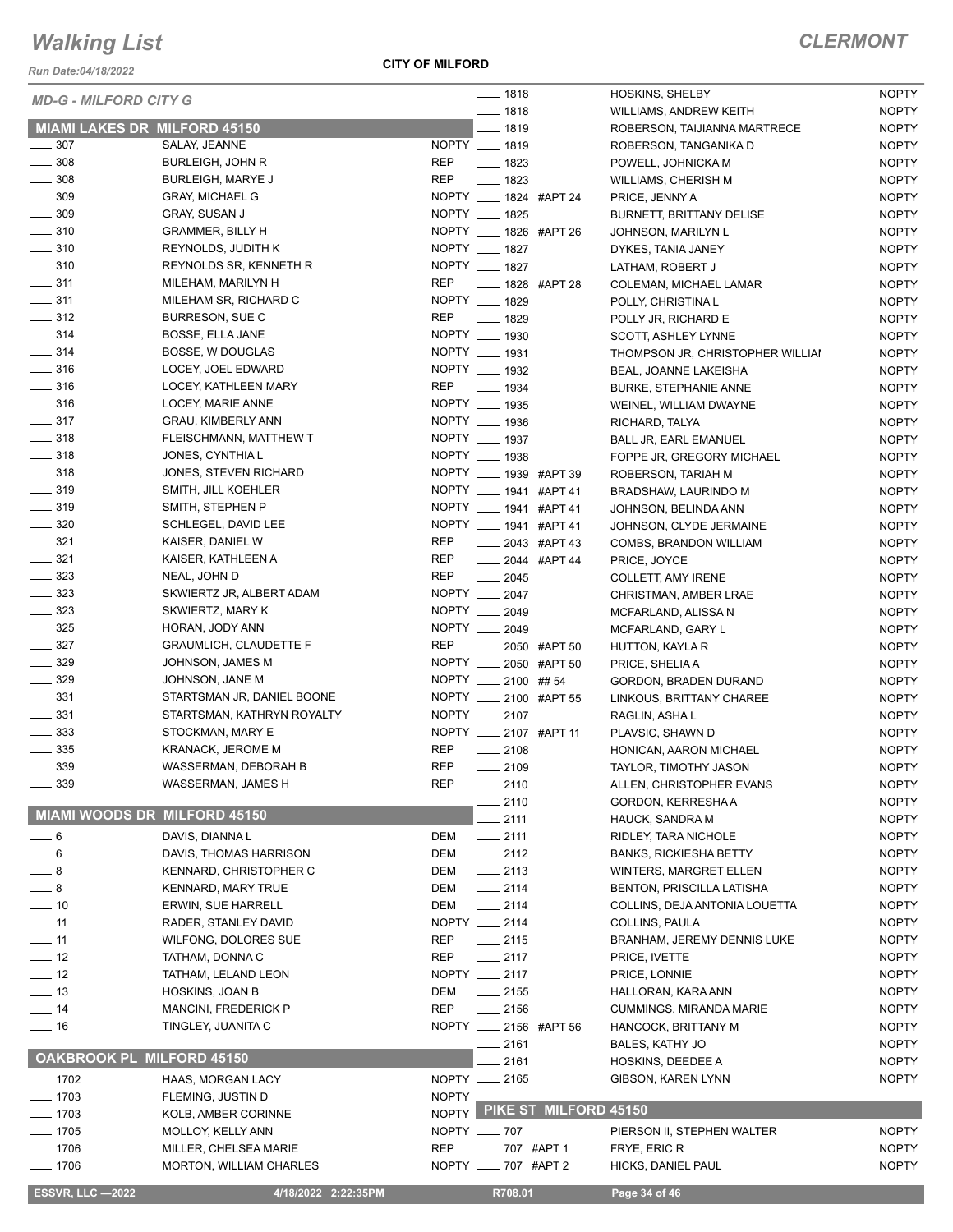*Run Date:04/18/2022*

**CITY OF MILFORD**

|                         | <b>MD-G - MILFORD CITY G</b> |                                      |                    |              |         | 504 #APT 504                   | CAMPBELL, JOHN L                | <b>NOPTY</b> |
|-------------------------|------------------------------|--------------------------------------|--------------------|--------------|---------|--------------------------------|---------------------------------|--------------|
|                         |                              |                                      |                    | $\equiv$ 505 |         |                                | KEIM, GLEN A                    | <b>NOPTY</b> |
|                         | PIKE ST MILFORD 45150        |                                      |                    |              | 509     |                                | TAVAREZ, ALVARO                 | <b>NOPTY</b> |
|                         | _707 #APT 3                  | STRAUS, HEIDI L                      |                    |              |         | NOPTY -811 #APT 11             | MOELLER, KATHERINE ANNE         | <b>NOPTY</b> |
|                         | $-707$ #APT 4                | <b>BASTON, MARILYN D</b>             | <b>REP</b>         | $- 601$      |         |                                | KLEIN, TREVOR WILLIAM           | <b>NOPTY</b> |
| $- 707$ #APT 5          |                              | CARLTON, DERRICK AARON               | $N$ OPTY -         |              | $=603$  |                                | GROGAN, ALISSA N                | <b>NOPTY</b> |
| $- 712$                 |                              | BROWN, HYKEEM LEON                   | $NOPTY =$          |              | $= 603$ |                                | RODGERS, CHRISTIE MARIE         | <b>NOPTY</b> |
|                         |                              |                                      |                    |              | 604     |                                | TERP, DONNA M                   | <b>NOPTY</b> |
|                         |                              | <b>VALLEY BROOK DR MILFORD 45150</b> |                    |              | $-606$  |                                | <b>BROOKING, CALEB T</b>        | <b>NOPTY</b> |
|                         | $\frac{1}{2}$ 102 #APT 102   | OTTO, ERIC MARC                      | DEM                |              |         | -611 #APT 11                   | HAYNES, SHEAMUS RYAN            | <b>NOPTY</b> |
| $\frac{1}{2}$ 103       |                              | DODD, MICHAEL KENNETH                | NOPTY - 700        |              |         |                                | <b>WILLIAMSON, PATRICK RYAN</b> | <b>NOPTY</b> |
| $-104$                  |                              | RINEAIR, ANTHONY C                   | NOPTY - 700 #704   |              |         |                                | SCHOTT, MICHAEL L               | <b>NOPTY</b> |
| $\frac{1}{2}$ 108       |                              | CHESSER, KEVIN FRANK                 | NOPTY - 700 #APT 8 |              |         |                                | SCHWIETER, DONALD JOE           | <b>NOPTY</b> |
| $\frac{1}{2}$ 109       |                              | CANTER, JACOB GENE                   | <b>NOPTY</b>       |              |         | _700 #APT 704                  | DESALVO, SHELBI RENEE           | <b>NOPTY</b> |
|                         | <b>_____ 109 #APT 109</b>    | MCGEE, MALEIGH ADRIANNA              | <b>NOPTY</b>       |              |         | _700 #APT 707                  | MCGRATH, SEAN SULLIVAN          | <b>NOPTY</b> |
| $- 110$                 |                              | ALBERT, MATTHEW P                    | NOPTY <sup>-</sup> |              |         | _700 #APT.712                  | ROCKEL, CHARLES ALBERT          | <b>REP</b>   |
| $\frac{1}{2}$ 111       |                              | <b>OVERBY, MICHAEL LESLIE</b>        | NOPTY <sup>-</sup> |              | _ 702   |                                | <b>MASSEY, ERIC WILLIAM</b>     | <b>NOPTY</b> |
| $-111$                  |                              | SCHOLL III, WILLIAM GENE             | NOPTY -            |              | . 703   |                                | DENLINGER, JODI LOU             | <b>NOPTY</b> |
| $\frac{1}{2}$ 112       |                              | KONSTANDENOS, STEPHEN N              | NOPTY -            |              | _ 706   |                                | SCHIRMER IV, GERALD C           | <b>NOPTY</b> |
| $\frac{1}{200}$ #APT 11 |                              | SPALDING, JUSTIN MICHAEL             | <b>NOPTY</b>       |              |         | $-706$ #APT 6                  | SPRAGUE, JENNIFER ROSE          | <b>NOPTY</b> |
| $-201$                  |                              | MCKINNEY, BRIAN C                    | <b>REP</b>         |              | _ 710   |                                | YOUNG, TERRY                    | <b>NOPTY</b> |
| $\sim$ 202              |                              | LANIGAN, DEREK T                     | NOPTY <sup>-</sup> |              | $-801$  |                                | <b>WEHRMAN, PHYLLIS C</b>       | <b>NOPTY</b> |
| $\frac{1}{203}$         |                              | BAEK, DANIEL JI WOONG                | <b>DEM</b>         |              | $-802$  |                                | <b>GREGSTON, JOHNATHON D</b>    | <b>NOPTY</b> |
| $\sim$ 203              |                              | MILES III, JAMES FRANKLIN            | NOPTY -            |              | $=803$  |                                | ROBBINS JR, TODD A              | <b>NOPTY</b> |
| $\frac{1}{204}$         |                              | CURLESS, CAROL L                     | NOPTY -            |              | - 804   |                                | FLACK, JUSTIN MARK              | <b>NOPTY</b> |
| $\frac{1}{204}$         |                              | MATHIS, SHANNON MARVIN               | NOPTY <sup>-</sup> |              | 805     |                                | <b>CUMMINGS, MELISSA</b>        | <b>NOPTY</b> |
| $-207$                  |                              | DITTGEN, JAMES BRANDON               | <b>NOPTY</b>       |              | 805     |                                | FISCHER, DENISE ANNE            | <b>NOPTY</b> |
| $\frac{1}{210}$         |                              | WOEBKENBERG, ERIC JOSEPH             | <b>NOPTY</b>       |              | 805     |                                | YOUNG, BRANDON W                | <b>NOPTY</b> |
| $\frac{1}{212}$         |                              | <b>GREENE, CECILEY E</b>             | <b>NOPTY</b>       |              | 806     |                                | ZUBRICK, JANE ELLEN             | DEM          |
| $\frac{1}{2}$ 301       |                              | JOHNSON, STEPHAN D                   | <b>NOPTY</b>       |              | 807     |                                | ARNETT, CONNIE L                | <b>NOPTY</b> |
| $\frac{1}{2}$ 303       |                              | MCNALLY, BRIAN THEODORE              | <b>NOPTY</b>       |              | 807     |                                | <b>FOGARTY, MARK FRANCIS</b>    | <b>NOPTY</b> |
| $-304$                  |                              | MACLEAN, LUANNE RUTH                 | NOPTY <sup>-</sup> |              | - 809   |                                | <b>GORISCH, STEPHEN THOMAS</b>  | <b>NOPTY</b> |
|                         | $-304$ #APT 4                | BENHASE, GREGORY R                   | NOPTY -810         |              |         |                                | FRISCH, MICHAEL ALAN            | <b>NOPTY</b> |
| $\frac{1}{2}$ 305       |                              | BAAS, SARA ANN                       | <b>REP</b>         |              | __ 812  |                                | EDWARDS, TESSA RUTH             | <b>NOPTY</b> |
| $\frac{1}{2}$ 306       |                              | BAAS, DANIEL J                       | <b>REP</b>         | $-812$       |         |                                | <b>IKER, SARAH MCKENZIE</b>     | <b>NOPTY</b> |
| 306                     |                              | BAAS, DAVID P                        | $NOPTY =$          |              | $-812$  |                                | ROBERTS III, GREGORY ALAN       | <b>NOPTY</b> |
| 306                     |                              | <b>BAAS, MARGARET A</b>              | <b>REP</b>         |              | $-901$  |                                | LITMER, SAMANTHA L              | <b>NOPTY</b> |
| $\frac{1}{2}$ 307       |                              | GOEWEY, ALEXANDER KANE               | NOPTY -            |              | 901     |                                | MARCANO MC CONNELL, NANCY ROSA  | <b>NOPTY</b> |
|                         | ____ 307 #APT 307            | LOWENSTEIN, TAYLOR ROSE              | <b>NOPTY</b>       |              | 902     |                                | BACCA, ABHILASHA JADHAV         | DEM          |
| $\frac{1}{2}$ 308       |                              | CALDWELL, WOODRUFF IRVING            | <b>NOPTY</b>       |              | $-903$  |                                | ATTIOGBE, ULRICH                | <b>NOPTY</b> |
| $\frac{1}{2}$ 310       |                              | CASHATT, LISA JOAN                   | $NOPTY$ - 904      |              |         |                                | HALL, MATTHEW PAUL              | <b>REP</b>   |
| $- 312$                 |                              | COOPER, VICTORIA ANNE                | NOPTY -805 #APT 5  |              |         |                                | SULLIVAN, MARIA M               | DEM          |
| $\frac{312}{2}$         |                              | SIMMONS, RICHARD RYAN                | NOPTY <sup>-</sup> |              | $-908$  |                                | FLACH, RYAN J                   | <b>NOPTY</b> |
| $-402$                  |                              | JACKS, JENNA DENESE                  | NOPTY <sup>-</sup> |              | - 909   |                                | <b>RASNICK, JENNIFER R</b>      | <b>REP</b>   |
| $- 403$                 |                              | CORNETT JR, JOHN DAVID               | NOPTY -            |              | __ 910  |                                | SHARBER, HAYES OTIS             | <b>NOPTY</b> |
| $-404$                  |                              | SILVA JR, STEPHEN LUTHER             | <b>NOPTY</b>       |              |         |                                |                                 |              |
| — 404                   |                              | SOWDER, CHRISTINA MARIE              | <b>NOPTY</b>       |              |         | <b>WALNUT ST MILFORD 45150</b> |                                 |              |
| $-405$                  |                              | <b>COLLINS, TIMOTHY J</b>            | NOPTY -807         |              |         |                                | SHIELDS, BESS WHITNEY           | <b>NOPTY</b> |
| —— 405                  |                              | ORTIZ, CHERI LYNN                    | NOPTY -            |              | _ 807   |                                | SHIELDS, TYLER GRAY             | <b>NOPTY</b> |
| $- 405$                 |                              | ORTIZ, JAMES ALLEN                   | NOPTY -            |              | - 809   |                                | COOPER, LAUREN A                | REP          |
| $=$ 406                 |                              | LEWIS, NATHAN LEE                    | NOPTY -            |              | _ 809   |                                | COOPER, RYAN MICHAEL            | <b>NOPTY</b> |
| $-407$                  |                              | ROBINSON, GERALDINE ELIZABETH        | <b>DEM</b>         |              | _ 813   |                                | WRIGHT, SANDRA J                | <b>REP</b>   |
| $-410$                  |                              | SHILLING, CATLIN A                   | NOPTY -816         |              |         |                                | LINDENBERGER, BENJAMIN A        | <b>NOPTY</b> |
|                         | $-411$ #APT 411              | PRYOR, MICHAEL ANTHONY               | NOPTY -816         |              |         |                                | LINDENBERGER, TERESA LOUISE     | <b>NOPTY</b> |
| $\frac{1}{2}$ 501       |                              | ABADAL, DIGNA                        | $NOPTY =$          |              | $= 818$ |                                | DIETRICH, NONI MARIE            | <b>NOPTY</b> |
| $\frac{1}{2}$ 501       |                              | ABADAL, ROBERTO                      | NOPTY -818 #APT 1  |              |         |                                | RAMEY, JAMES E                  | <b>REP</b>   |
| $-502$                  |                              | CAVANAUGH, JEFFREY A                 | NOPTY -818 #APT 1  |              |         |                                | RAMEY, KAREN SUE                | <b>REP</b>   |
| $\frac{1}{2}$ 502       |                              | CULL, DANIEL S                       | NOPTY -818 #APT 2  |              |         |                                | COLWELL, LINCOLN DAVID          | <b>NOPTY</b> |
| $-503$                  |                              | <b>BASHAM, EILEEN</b>                | NOPTY -818 #APT 2  |              |         |                                | MINTON, LARRY DAVID             | <b>NOPTY</b> |
| $\frac{1}{2}$ 503       |                              | <b>MURPHY, PATRICIA M</b>            | NOPTY -818 #APT 3  |              |         |                                | FRAZIER, DAVID M                | <b>NOPTY</b> |
| _____ 503 #APT 3        |                              | GOODRICH, EVAN MATTHEW               | NOPTY -818 #APT 4  |              |         |                                | COOK, DARLENE MARIE             | <b>REP</b>   |
| $- 504$                 |                              | CAMPBELL, MATTIE ESTELLE             | NOPTY -818 #APT 5  |              |         |                                | <b>BARTON, TAMALA S</b>         | <b>NOPTY</b> |
|                         |                              |                                      |                    |              |         | 818 #APT 7                     | CALHOUN, BETTY JANE             | <b>NOPTY</b> |

 **ESSVR, LLC —2022 4/18/2022 2:22:35PM R708.01 Page 35 of 46**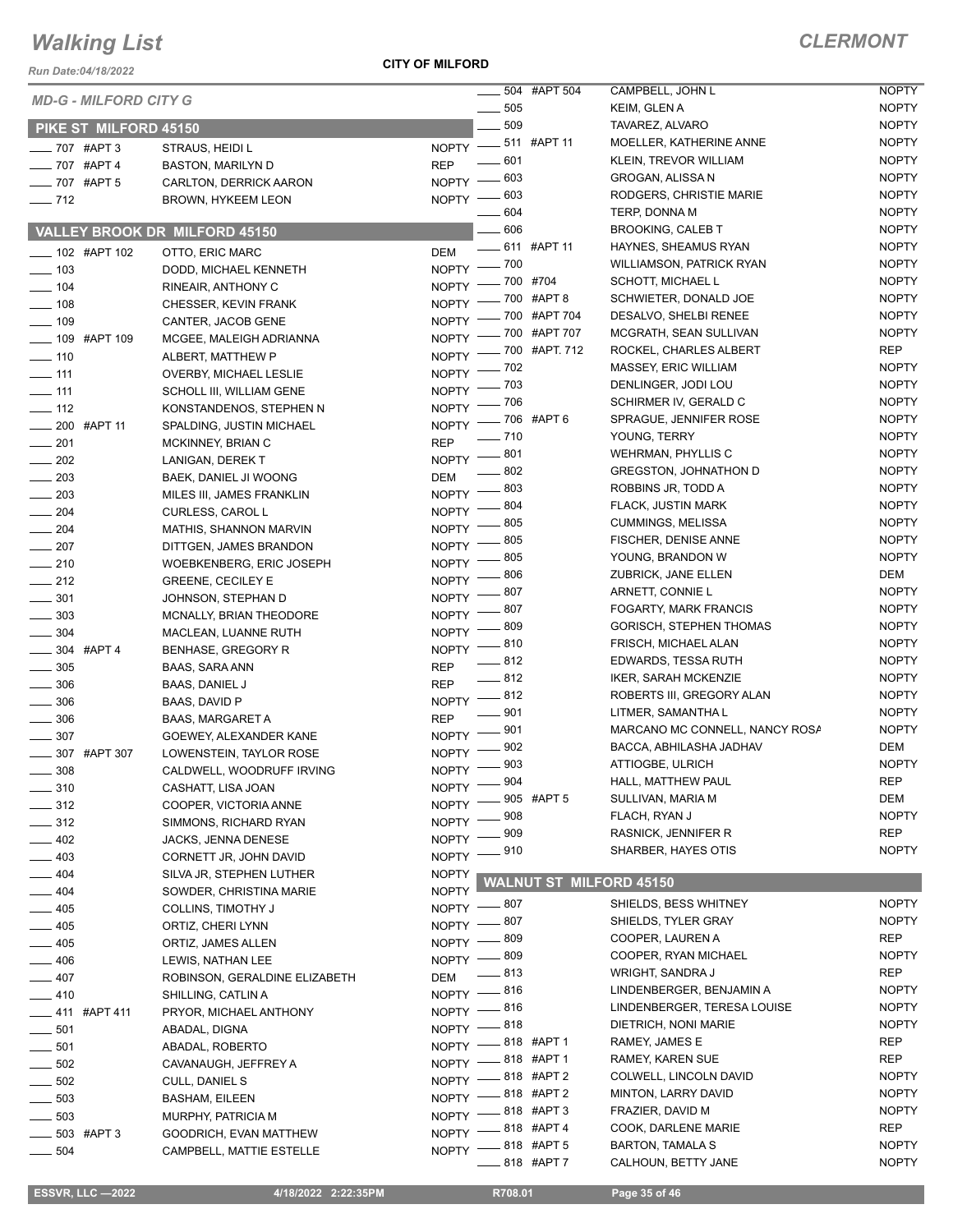*Run Date:04/18/2022*

*MD-G - MILFORD CITY G*

*TOTAL :* **763**

|                            | <b>WALNUT ST MILFORD 45150</b> |                                                     |                              | <b>TOTAL:</b> |
|----------------------------|--------------------------------|-----------------------------------------------------|------------------------------|---------------|
|                            | — 818 #АРТ 9                   | MYERS, STEVEN A                                     | DEM                          |               |
|                            | ____ 818 #APT 12               | BESSEY, CARL ROBERT                                 | <b>NOPTY</b>                 |               |
| ___ 825                    |                                | <b>BOHMAN, PATRICIA L</b>                           | <b>NOPTY</b>                 |               |
| $\equiv$ 833               |                                | SMITH, CHRISTOPHER LEE                              | DEM                          |               |
| ____ 833                   |                                | TAUNTON, LEIGH K                                    | <b>DEM</b>                   |               |
| $-841$                     |                                | LEIBSON, CHERIE S                                   | <b>NOPTY</b>                 |               |
| ___ 845                    |                                | WHITE, EMILY KARMA                                  | DEM                          |               |
| $-845$                     |                                | WHITE, JOSEPH FOREST                                | <b>DEM</b>                   |               |
| ____ 853                   |                                | VAN SICKLE, MARTHA EVE                              | DEM                          |               |
| $-853$                     |                                | VAN SICKLE, WILLIAM ANTHONY                         | <b>DEM</b>                   |               |
| $\equiv$ 853               |                                | <b>VANSICKLE, ARIANE EVENI</b>                      | DEM                          |               |
| $- 860$ #APT 1             |                                | DEATON, STEPHANIE MICHELLE                          | <b>NOPTY</b>                 |               |
| ____ 860 #APT 2            |                                | <b>BRAGG, KATHLEEN S</b>                            | <b>NOPTY</b>                 |               |
| ___ 900                    |                                | LONGSWORTH, JOHN WINSTON                            | <b>NOPTY</b>                 |               |
| $-903$                     |                                | <b>BARNEY, CATHERINE R</b>                          | DEM                          |               |
| $-903$                     |                                | BARNEY, KEVIN THADDEUS                              | DEM                          |               |
| $\equiv$ 904               |                                | ARENBURG, REED                                      | <b>NOPTY</b>                 |               |
| $\frac{1}{2}$ 904          |                                | <b>FRANKLIN, GRACE K</b>                            | <b>NOPTY</b>                 |               |
| $- 905$ #2                 |                                | STULZ, JINGER EILEEN                                | <b>NOPTY</b>                 |               |
| ____ 905 #APT 3            |                                | REIS, MADELYNE ROSE                                 | <b>NOPTY</b>                 |               |
|                            | — 905 #APT 4                   | FRUSHER, BREWSTER T                                 | <b>NOPTY</b>                 |               |
| _____ 905 #APT 6           |                                | BOUCHER, MIRANDA ELIZABETH                          | <b>NOPTY</b>                 |               |
| $-908$                     |                                | SMITH, CHASE EDWARD                                 | <b>NOPTY</b>                 |               |
| $\equiv$ 908               |                                | SMITH, NICOLE D                                     | <b>NOPTY</b>                 |               |
| $-908$                     |                                | SMITH, STEVEN R                                     | <b>NOPTY</b>                 |               |
| $-911$                     |                                | ADAMS, GERALDINE MARIE                              | <b>NOPTY</b>                 |               |
| ___ 911                    |                                | ADAMS, ROGER M                                      | <b>NOPTY</b>                 |               |
| $-912$                     |                                | KARNER, ALLISON DIANE                               | <b>NOPTY</b>                 |               |
| ___ 912<br>$-915$          |                                | READ, BENJAMIN ALAN<br><b>BARON, JILLIAN TECKLA</b> | <b>NOPTY</b><br><b>NOPTY</b> |               |
| $-915$                     |                                | PERRY, MICHAEL A                                    | <b>NOPTY</b>                 |               |
| —— 915                     |                                | WENSTRUP, JAMES J                                   | <b>NOPTY</b>                 |               |
| ___ 916                    |                                | SADAKA, BASMA H                                     | DEM                          |               |
| ___ 919                    |                                | MATTHEWS, MICHAEL T                                 | <b>REP</b>                   |               |
| $-919$                     |                                | MATTHEWS, PATRICIA A                                | DEM                          |               |
| $-920$                     |                                | RAMSEY, MARY L                                      | <b>NOPTY</b>                 |               |
| $-925$                     |                                | SCHELLHAUSE, JILL T                                 | <b>REP</b>                   |               |
| $\equiv$ 925               |                                | SCHELLHAUSE, KENT A                                 | <b>REP</b>                   |               |
| $-940$                     |                                | WOOD, CHRISTOPHER HAMAD                             | REP                          |               |
| _ 940                      |                                | WOOD, NICOLE M                                      | REP                          |               |
| _ 950                      |                                | STARK, ANNE I                                       | <b>NOPTY</b>                 |               |
| $\equiv$ 960               |                                | ZORB, JUDITH S                                      | <b>NOPTY</b>                 |               |
|                            |                                | <b>WHITEWATER WAY MILFORD 45150</b>                 |                              |               |
| $\overline{\phantom{0}}$ 1 |                                | HENEHAN, TERRENCE J                                 | <b>NOPTY</b>                 |               |
| $-1$                       |                                | WEBER, ELAINE M                                     | REP                          |               |
| $\frac{1}{2}$              |                                | FOLAN, LILIAS M                                     | REP                          |               |
| $-5$                       |                                | BOERSIG, BARBARA A                                  | REP                          |               |
| $-5$                       |                                | <b>BOERSIG, CHARLES E</b>                           | REP                          |               |
| $\overline{\phantom{0}}$ 7 |                                | HIGGINS, HALDANE D                                  | REP                          |               |
| $-9$                       |                                | POWELL, JANET S                                     | <b>NOPTY</b>                 |               |
| $-11$                      |                                | TRAGO, EVELYN C                                     | REP                          |               |
| $\frac{1}{2}$ 13           |                                | HALL, JOHN WAYNE                                    | DEM                          |               |
| $-15$                      |                                | MEISNER, PATRICIA A                                 | <b>NOPTY</b>                 |               |
| $-17$                      |                                | <b>BLUE PROCTOR, BONNIE</b>                         | <b>NOPTY</b>                 |               |
| $-19$                      |                                | HOPEWELL, JANE A                                    | DEM                          |               |
| $-19$<br>$-21$             |                                | <b>HOPEWELL, WILLIAM S</b>                          | DEM                          |               |
| $\equiv$ 23                |                                | POGUE, BECKY J                                      | <b>NOPTY</b>                 |               |
| $= 23$                     |                                | DUFFY, MICHAEL D<br>DUFFY, SALLY J                  | REP<br>REP                   |               |
|                            |                                |                                                     |                              |               |

**ESSVR, LLC -2022 4/18/2022 2:22:35PM** R708.01 **Page 36 of 46**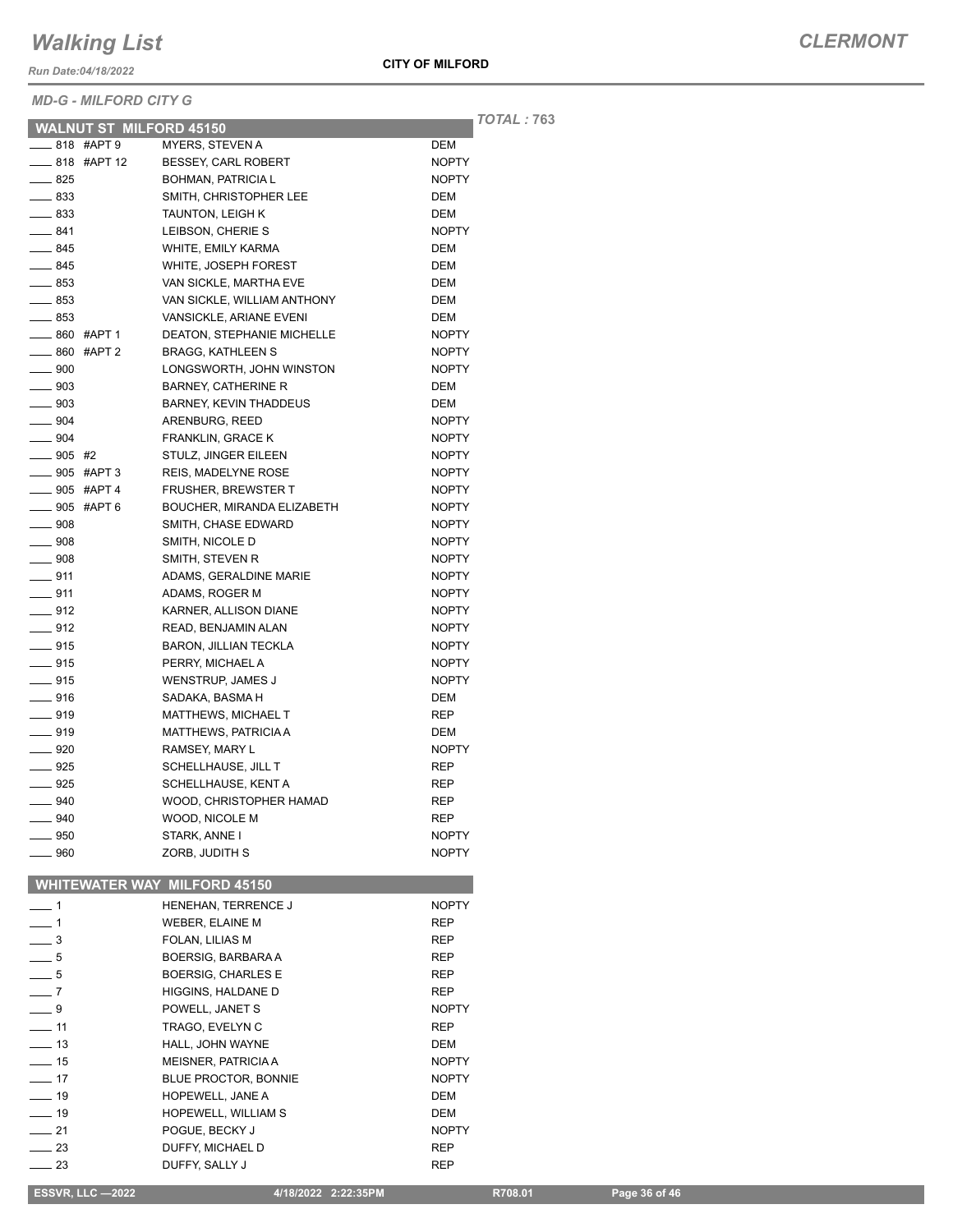*Run Date:04/18/2022*

#### **CITY OF MILFORD**

| <b>BRADFORD DR MILFORD 45150</b><br>$\frac{1}{2}$ 102<br><b>BOWLING, ALISON E</b><br><b>NOPTY</b><br>$\frac{1}{2}$ 102<br><b>REP</b><br>BOWLING, EMMA KATHLEEN<br>$\frac{1}{2}$ 102<br><b>BOWLING, LUCAS DANIEL</b><br><b>NOPTY</b><br>$\frac{1}{2}$ 102<br><b>BOWLING, MADISON LIANE</b><br><b>NOPTY</b><br>$- 102$<br><b>BOWLING, MICHAEL P</b><br>REP<br>— 103<br>SCHROEDER, AMY T<br>REP<br>$\equiv$ 103<br>SCHROEDER, KATRINA MARIE<br><b>NOPTY</b><br>$-103$<br>SCHROEDER, MICHAEL R<br>REP<br>$- 103$<br>SCHROEDER, WHITNEY ANN<br><b>NOPTY</b><br>$- 104$<br>REP<br>REILLY, CHRISTOPHER J<br>$- 104$<br>REILLY, KARA L<br>REP<br>$- 104$<br>REILLY, TANNER C<br><b>REP</b><br>$-104$<br>REILLY, TAYLOR F<br><b>REP</b><br>$\frac{1}{2}$ 105<br><b>FIEBIG, AIDEN ROBERT</b><br><b>NOPTY</b><br>$-105$<br>FIEBIG, JAMES E<br><b>NOPTY</b><br>$\frac{1}{105}$<br>FIEBIG. MOIRA ALEXANDRA<br><b>NOPTY</b><br>$- 105$<br>FIEBIG, PATRICIA ODONNELL<br><b>NOPTY</b><br>$- 106$<br>VANDENBROCK, KAITLYN RACHELLE<br><b>NOPTY</b><br>$\equiv$ 107<br><b>CUNNINGHAM, BRIAN JOSEPH</b><br>NOPTY<br>CUNNINGHAM, JENNIFER L<br>$-107$<br><b>NOPTY</b><br>$- 107$<br>CUNNINGHAM, NICHOLAS B<br><b>NOPTY</b><br>$\frac{1}{2}$ 108<br>REP<br>LACEY, JOANNE F<br>$- 108$<br>LACEY, KENNETH P<br>REP<br>$\frac{1}{2}$ 108<br>LACEY, MARK TRAVERS<br><b>NOPTY</b><br>$- 108$<br>LACEY, SEAN PATRICK<br><b>NOPTY</b><br>— 109<br>NEIDHART, DIANA L<br><b>NOPTY</b><br>NEIDHART, JAMES L<br>____ 109<br><b>NOPTY</b><br>$-109$<br>NEIDHART, LUCAS JAMES<br><b>NOPTY</b><br>$\frac{1}{2}$ 110<br>FENTRESS, JULIE A<br>REP<br>$- 110$<br>FENTRESS, WILLIAM SCOTT<br><b>REP</b><br>$- 110$<br>SHINSHOCK, MICHAEL J<br>NOPTY<br>$-111$<br>SMITH, COURTNEY MORGAN<br>NOPTY<br>$\equiv$ 111<br>SMITH, GREGORY L<br><b>NOPTY</b><br>$\frac{1}{2}$ 111<br>SMITH, MELISSA S<br><b>NOPTY</b><br>$-112$<br>BARTON, HANNAH MARIE<br><b>NOPTY</b><br>$-112$<br><b>BARTON, HOPE ANN</b><br><b>NOPTY</b><br>$\frac{1}{2}$ 112<br><b>BARTON, STEPHEN E</b><br>DEM<br>$-112$<br><b>BARTON, TAMMERA LEE</b><br>DEM<br>$-113$<br>JENKINS, JOHN E<br><b>NOPTY</b><br>$-$ 113<br>LEWIS, KATHERINE E<br><b>NOPTY</b><br>$\frac{1}{2}$ 114<br>BOLDT, EDNA J<br>DEM<br>$- 114$<br>BOLDT, FRED A<br>DEM<br>$\overline{\phantom{0}}$ 115<br>SMITH. HELENA MAE<br><b>NOPTY</b><br>$\frac{1}{15}$<br>SMITH, ROGER CRAIG<br><b>NOPTY</b><br>$- 116$<br>LISTERMANN, FRANK GEHRIG<br><b>NOPTY</b><br>LISTERMANN, KEVIN C<br>— 116<br>REP<br>$\mathbf{B}$<br>$-116$<br>LISTERMANN, LILLIE M<br><b>NOPTY</b><br>$-117$<br>KABBAGE, EDWARD MARTIN<br><b>NOPTY</b><br>$\frac{1}{2}$ 117<br>KABBAGE, KRISTINA KAROL<br>NOPTY<br>$-117$<br>WOODARD, KEVIN SEAN<br>NOPTY<br>$\frac{1}{2}$ 118<br><b>GAUNCE, NICOLE RENEE</b><br>NOPTY<br>$\frac{1}{18}$<br><b>GAUNCE, STEPHEN L</b><br>NOPTY<br>$-119$<br><b>GALENSKI, DAVID S</b><br>DEM<br>$- 119$<br>GALENSKI, KATHY A<br>DEM<br>$-120$<br>THOMASON, BRANDI L<br><b>NOPTY</b><br>$-120$<br>THOMASON, SETH MARTIN<br><b>NOPTY</b><br>$-121$<br>BRADY, ANDREA R<br>DEM<br>___ 121<br>BRADY, EDWARD LOUIS<br>DEM<br>BRADY, NATALIE ANDREA<br>___ 121<br>NOPTY | <b>MD-H - MILFORD CITY H</b> |  |  |  |  |  |  |  |
|-------------------------------------------------------------------------------------------------------------------------------------------------------------------------------------------------------------------------------------------------------------------------------------------------------------------------------------------------------------------------------------------------------------------------------------------------------------------------------------------------------------------------------------------------------------------------------------------------------------------------------------------------------------------------------------------------------------------------------------------------------------------------------------------------------------------------------------------------------------------------------------------------------------------------------------------------------------------------------------------------------------------------------------------------------------------------------------------------------------------------------------------------------------------------------------------------------------------------------------------------------------------------------------------------------------------------------------------------------------------------------------------------------------------------------------------------------------------------------------------------------------------------------------------------------------------------------------------------------------------------------------------------------------------------------------------------------------------------------------------------------------------------------------------------------------------------------------------------------------------------------------------------------------------------------------------------------------------------------------------------------------------------------------------------------------------------------------------------------------------------------------------------------------------------------------------------------------------------------------------------------------------------------------------------------------------------------------------------------------------------------------------------------------------------------------------------------------------------------------------------------------------------------------------------------------------------------------------------------------------------------------------------------------------------------------------------------------------------------------------------------------------------------------------------------------------------------------------------------------------------------------------------------------------------------------------------------------------------------------------------------------------------------------------------------------------------------------------------------------------------------------------------------------|------------------------------|--|--|--|--|--|--|--|
|                                                                                                                                                                                                                                                                                                                                                                                                                                                                                                                                                                                                                                                                                                                                                                                                                                                                                                                                                                                                                                                                                                                                                                                                                                                                                                                                                                                                                                                                                                                                                                                                                                                                                                                                                                                                                                                                                                                                                                                                                                                                                                                                                                                                                                                                                                                                                                                                                                                                                                                                                                                                                                                                                                                                                                                                                                                                                                                                                                                                                                                                                                                                                             |                              |  |  |  |  |  |  |  |
|                                                                                                                                                                                                                                                                                                                                                                                                                                                                                                                                                                                                                                                                                                                                                                                                                                                                                                                                                                                                                                                                                                                                                                                                                                                                                                                                                                                                                                                                                                                                                                                                                                                                                                                                                                                                                                                                                                                                                                                                                                                                                                                                                                                                                                                                                                                                                                                                                                                                                                                                                                                                                                                                                                                                                                                                                                                                                                                                                                                                                                                                                                                                                             |                              |  |  |  |  |  |  |  |
|                                                                                                                                                                                                                                                                                                                                                                                                                                                                                                                                                                                                                                                                                                                                                                                                                                                                                                                                                                                                                                                                                                                                                                                                                                                                                                                                                                                                                                                                                                                                                                                                                                                                                                                                                                                                                                                                                                                                                                                                                                                                                                                                                                                                                                                                                                                                                                                                                                                                                                                                                                                                                                                                                                                                                                                                                                                                                                                                                                                                                                                                                                                                                             |                              |  |  |  |  |  |  |  |
|                                                                                                                                                                                                                                                                                                                                                                                                                                                                                                                                                                                                                                                                                                                                                                                                                                                                                                                                                                                                                                                                                                                                                                                                                                                                                                                                                                                                                                                                                                                                                                                                                                                                                                                                                                                                                                                                                                                                                                                                                                                                                                                                                                                                                                                                                                                                                                                                                                                                                                                                                                                                                                                                                                                                                                                                                                                                                                                                                                                                                                                                                                                                                             |                              |  |  |  |  |  |  |  |
|                                                                                                                                                                                                                                                                                                                                                                                                                                                                                                                                                                                                                                                                                                                                                                                                                                                                                                                                                                                                                                                                                                                                                                                                                                                                                                                                                                                                                                                                                                                                                                                                                                                                                                                                                                                                                                                                                                                                                                                                                                                                                                                                                                                                                                                                                                                                                                                                                                                                                                                                                                                                                                                                                                                                                                                                                                                                                                                                                                                                                                                                                                                                                             |                              |  |  |  |  |  |  |  |
|                                                                                                                                                                                                                                                                                                                                                                                                                                                                                                                                                                                                                                                                                                                                                                                                                                                                                                                                                                                                                                                                                                                                                                                                                                                                                                                                                                                                                                                                                                                                                                                                                                                                                                                                                                                                                                                                                                                                                                                                                                                                                                                                                                                                                                                                                                                                                                                                                                                                                                                                                                                                                                                                                                                                                                                                                                                                                                                                                                                                                                                                                                                                                             |                              |  |  |  |  |  |  |  |
|                                                                                                                                                                                                                                                                                                                                                                                                                                                                                                                                                                                                                                                                                                                                                                                                                                                                                                                                                                                                                                                                                                                                                                                                                                                                                                                                                                                                                                                                                                                                                                                                                                                                                                                                                                                                                                                                                                                                                                                                                                                                                                                                                                                                                                                                                                                                                                                                                                                                                                                                                                                                                                                                                                                                                                                                                                                                                                                                                                                                                                                                                                                                                             |                              |  |  |  |  |  |  |  |
|                                                                                                                                                                                                                                                                                                                                                                                                                                                                                                                                                                                                                                                                                                                                                                                                                                                                                                                                                                                                                                                                                                                                                                                                                                                                                                                                                                                                                                                                                                                                                                                                                                                                                                                                                                                                                                                                                                                                                                                                                                                                                                                                                                                                                                                                                                                                                                                                                                                                                                                                                                                                                                                                                                                                                                                                                                                                                                                                                                                                                                                                                                                                                             |                              |  |  |  |  |  |  |  |
|                                                                                                                                                                                                                                                                                                                                                                                                                                                                                                                                                                                                                                                                                                                                                                                                                                                                                                                                                                                                                                                                                                                                                                                                                                                                                                                                                                                                                                                                                                                                                                                                                                                                                                                                                                                                                                                                                                                                                                                                                                                                                                                                                                                                                                                                                                                                                                                                                                                                                                                                                                                                                                                                                                                                                                                                                                                                                                                                                                                                                                                                                                                                                             |                              |  |  |  |  |  |  |  |
|                                                                                                                                                                                                                                                                                                                                                                                                                                                                                                                                                                                                                                                                                                                                                                                                                                                                                                                                                                                                                                                                                                                                                                                                                                                                                                                                                                                                                                                                                                                                                                                                                                                                                                                                                                                                                                                                                                                                                                                                                                                                                                                                                                                                                                                                                                                                                                                                                                                                                                                                                                                                                                                                                                                                                                                                                                                                                                                                                                                                                                                                                                                                                             |                              |  |  |  |  |  |  |  |
|                                                                                                                                                                                                                                                                                                                                                                                                                                                                                                                                                                                                                                                                                                                                                                                                                                                                                                                                                                                                                                                                                                                                                                                                                                                                                                                                                                                                                                                                                                                                                                                                                                                                                                                                                                                                                                                                                                                                                                                                                                                                                                                                                                                                                                                                                                                                                                                                                                                                                                                                                                                                                                                                                                                                                                                                                                                                                                                                                                                                                                                                                                                                                             |                              |  |  |  |  |  |  |  |
|                                                                                                                                                                                                                                                                                                                                                                                                                                                                                                                                                                                                                                                                                                                                                                                                                                                                                                                                                                                                                                                                                                                                                                                                                                                                                                                                                                                                                                                                                                                                                                                                                                                                                                                                                                                                                                                                                                                                                                                                                                                                                                                                                                                                                                                                                                                                                                                                                                                                                                                                                                                                                                                                                                                                                                                                                                                                                                                                                                                                                                                                                                                                                             |                              |  |  |  |  |  |  |  |
|                                                                                                                                                                                                                                                                                                                                                                                                                                                                                                                                                                                                                                                                                                                                                                                                                                                                                                                                                                                                                                                                                                                                                                                                                                                                                                                                                                                                                                                                                                                                                                                                                                                                                                                                                                                                                                                                                                                                                                                                                                                                                                                                                                                                                                                                                                                                                                                                                                                                                                                                                                                                                                                                                                                                                                                                                                                                                                                                                                                                                                                                                                                                                             |                              |  |  |  |  |  |  |  |
|                                                                                                                                                                                                                                                                                                                                                                                                                                                                                                                                                                                                                                                                                                                                                                                                                                                                                                                                                                                                                                                                                                                                                                                                                                                                                                                                                                                                                                                                                                                                                                                                                                                                                                                                                                                                                                                                                                                                                                                                                                                                                                                                                                                                                                                                                                                                                                                                                                                                                                                                                                                                                                                                                                                                                                                                                                                                                                                                                                                                                                                                                                                                                             |                              |  |  |  |  |  |  |  |
|                                                                                                                                                                                                                                                                                                                                                                                                                                                                                                                                                                                                                                                                                                                                                                                                                                                                                                                                                                                                                                                                                                                                                                                                                                                                                                                                                                                                                                                                                                                                                                                                                                                                                                                                                                                                                                                                                                                                                                                                                                                                                                                                                                                                                                                                                                                                                                                                                                                                                                                                                                                                                                                                                                                                                                                                                                                                                                                                                                                                                                                                                                                                                             |                              |  |  |  |  |  |  |  |
|                                                                                                                                                                                                                                                                                                                                                                                                                                                                                                                                                                                                                                                                                                                                                                                                                                                                                                                                                                                                                                                                                                                                                                                                                                                                                                                                                                                                                                                                                                                                                                                                                                                                                                                                                                                                                                                                                                                                                                                                                                                                                                                                                                                                                                                                                                                                                                                                                                                                                                                                                                                                                                                                                                                                                                                                                                                                                                                                                                                                                                                                                                                                                             |                              |  |  |  |  |  |  |  |
|                                                                                                                                                                                                                                                                                                                                                                                                                                                                                                                                                                                                                                                                                                                                                                                                                                                                                                                                                                                                                                                                                                                                                                                                                                                                                                                                                                                                                                                                                                                                                                                                                                                                                                                                                                                                                                                                                                                                                                                                                                                                                                                                                                                                                                                                                                                                                                                                                                                                                                                                                                                                                                                                                                                                                                                                                                                                                                                                                                                                                                                                                                                                                             |                              |  |  |  |  |  |  |  |
|                                                                                                                                                                                                                                                                                                                                                                                                                                                                                                                                                                                                                                                                                                                                                                                                                                                                                                                                                                                                                                                                                                                                                                                                                                                                                                                                                                                                                                                                                                                                                                                                                                                                                                                                                                                                                                                                                                                                                                                                                                                                                                                                                                                                                                                                                                                                                                                                                                                                                                                                                                                                                                                                                                                                                                                                                                                                                                                                                                                                                                                                                                                                                             |                              |  |  |  |  |  |  |  |
|                                                                                                                                                                                                                                                                                                                                                                                                                                                                                                                                                                                                                                                                                                                                                                                                                                                                                                                                                                                                                                                                                                                                                                                                                                                                                                                                                                                                                                                                                                                                                                                                                                                                                                                                                                                                                                                                                                                                                                                                                                                                                                                                                                                                                                                                                                                                                                                                                                                                                                                                                                                                                                                                                                                                                                                                                                                                                                                                                                                                                                                                                                                                                             |                              |  |  |  |  |  |  |  |
|                                                                                                                                                                                                                                                                                                                                                                                                                                                                                                                                                                                                                                                                                                                                                                                                                                                                                                                                                                                                                                                                                                                                                                                                                                                                                                                                                                                                                                                                                                                                                                                                                                                                                                                                                                                                                                                                                                                                                                                                                                                                                                                                                                                                                                                                                                                                                                                                                                                                                                                                                                                                                                                                                                                                                                                                                                                                                                                                                                                                                                                                                                                                                             |                              |  |  |  |  |  |  |  |
|                                                                                                                                                                                                                                                                                                                                                                                                                                                                                                                                                                                                                                                                                                                                                                                                                                                                                                                                                                                                                                                                                                                                                                                                                                                                                                                                                                                                                                                                                                                                                                                                                                                                                                                                                                                                                                                                                                                                                                                                                                                                                                                                                                                                                                                                                                                                                                                                                                                                                                                                                                                                                                                                                                                                                                                                                                                                                                                                                                                                                                                                                                                                                             |                              |  |  |  |  |  |  |  |
|                                                                                                                                                                                                                                                                                                                                                                                                                                                                                                                                                                                                                                                                                                                                                                                                                                                                                                                                                                                                                                                                                                                                                                                                                                                                                                                                                                                                                                                                                                                                                                                                                                                                                                                                                                                                                                                                                                                                                                                                                                                                                                                                                                                                                                                                                                                                                                                                                                                                                                                                                                                                                                                                                                                                                                                                                                                                                                                                                                                                                                                                                                                                                             |                              |  |  |  |  |  |  |  |
|                                                                                                                                                                                                                                                                                                                                                                                                                                                                                                                                                                                                                                                                                                                                                                                                                                                                                                                                                                                                                                                                                                                                                                                                                                                                                                                                                                                                                                                                                                                                                                                                                                                                                                                                                                                                                                                                                                                                                                                                                                                                                                                                                                                                                                                                                                                                                                                                                                                                                                                                                                                                                                                                                                                                                                                                                                                                                                                                                                                                                                                                                                                                                             |                              |  |  |  |  |  |  |  |
|                                                                                                                                                                                                                                                                                                                                                                                                                                                                                                                                                                                                                                                                                                                                                                                                                                                                                                                                                                                                                                                                                                                                                                                                                                                                                                                                                                                                                                                                                                                                                                                                                                                                                                                                                                                                                                                                                                                                                                                                                                                                                                                                                                                                                                                                                                                                                                                                                                                                                                                                                                                                                                                                                                                                                                                                                                                                                                                                                                                                                                                                                                                                                             |                              |  |  |  |  |  |  |  |
|                                                                                                                                                                                                                                                                                                                                                                                                                                                                                                                                                                                                                                                                                                                                                                                                                                                                                                                                                                                                                                                                                                                                                                                                                                                                                                                                                                                                                                                                                                                                                                                                                                                                                                                                                                                                                                                                                                                                                                                                                                                                                                                                                                                                                                                                                                                                                                                                                                                                                                                                                                                                                                                                                                                                                                                                                                                                                                                                                                                                                                                                                                                                                             |                              |  |  |  |  |  |  |  |
|                                                                                                                                                                                                                                                                                                                                                                                                                                                                                                                                                                                                                                                                                                                                                                                                                                                                                                                                                                                                                                                                                                                                                                                                                                                                                                                                                                                                                                                                                                                                                                                                                                                                                                                                                                                                                                                                                                                                                                                                                                                                                                                                                                                                                                                                                                                                                                                                                                                                                                                                                                                                                                                                                                                                                                                                                                                                                                                                                                                                                                                                                                                                                             |                              |  |  |  |  |  |  |  |
|                                                                                                                                                                                                                                                                                                                                                                                                                                                                                                                                                                                                                                                                                                                                                                                                                                                                                                                                                                                                                                                                                                                                                                                                                                                                                                                                                                                                                                                                                                                                                                                                                                                                                                                                                                                                                                                                                                                                                                                                                                                                                                                                                                                                                                                                                                                                                                                                                                                                                                                                                                                                                                                                                                                                                                                                                                                                                                                                                                                                                                                                                                                                                             |                              |  |  |  |  |  |  |  |
|                                                                                                                                                                                                                                                                                                                                                                                                                                                                                                                                                                                                                                                                                                                                                                                                                                                                                                                                                                                                                                                                                                                                                                                                                                                                                                                                                                                                                                                                                                                                                                                                                                                                                                                                                                                                                                                                                                                                                                                                                                                                                                                                                                                                                                                                                                                                                                                                                                                                                                                                                                                                                                                                                                                                                                                                                                                                                                                                                                                                                                                                                                                                                             |                              |  |  |  |  |  |  |  |
|                                                                                                                                                                                                                                                                                                                                                                                                                                                                                                                                                                                                                                                                                                                                                                                                                                                                                                                                                                                                                                                                                                                                                                                                                                                                                                                                                                                                                                                                                                                                                                                                                                                                                                                                                                                                                                                                                                                                                                                                                                                                                                                                                                                                                                                                                                                                                                                                                                                                                                                                                                                                                                                                                                                                                                                                                                                                                                                                                                                                                                                                                                                                                             |                              |  |  |  |  |  |  |  |
|                                                                                                                                                                                                                                                                                                                                                                                                                                                                                                                                                                                                                                                                                                                                                                                                                                                                                                                                                                                                                                                                                                                                                                                                                                                                                                                                                                                                                                                                                                                                                                                                                                                                                                                                                                                                                                                                                                                                                                                                                                                                                                                                                                                                                                                                                                                                                                                                                                                                                                                                                                                                                                                                                                                                                                                                                                                                                                                                                                                                                                                                                                                                                             |                              |  |  |  |  |  |  |  |
|                                                                                                                                                                                                                                                                                                                                                                                                                                                                                                                                                                                                                                                                                                                                                                                                                                                                                                                                                                                                                                                                                                                                                                                                                                                                                                                                                                                                                                                                                                                                                                                                                                                                                                                                                                                                                                                                                                                                                                                                                                                                                                                                                                                                                                                                                                                                                                                                                                                                                                                                                                                                                                                                                                                                                                                                                                                                                                                                                                                                                                                                                                                                                             |                              |  |  |  |  |  |  |  |
|                                                                                                                                                                                                                                                                                                                                                                                                                                                                                                                                                                                                                                                                                                                                                                                                                                                                                                                                                                                                                                                                                                                                                                                                                                                                                                                                                                                                                                                                                                                                                                                                                                                                                                                                                                                                                                                                                                                                                                                                                                                                                                                                                                                                                                                                                                                                                                                                                                                                                                                                                                                                                                                                                                                                                                                                                                                                                                                                                                                                                                                                                                                                                             |                              |  |  |  |  |  |  |  |
|                                                                                                                                                                                                                                                                                                                                                                                                                                                                                                                                                                                                                                                                                                                                                                                                                                                                                                                                                                                                                                                                                                                                                                                                                                                                                                                                                                                                                                                                                                                                                                                                                                                                                                                                                                                                                                                                                                                                                                                                                                                                                                                                                                                                                                                                                                                                                                                                                                                                                                                                                                                                                                                                                                                                                                                                                                                                                                                                                                                                                                                                                                                                                             |                              |  |  |  |  |  |  |  |
|                                                                                                                                                                                                                                                                                                                                                                                                                                                                                                                                                                                                                                                                                                                                                                                                                                                                                                                                                                                                                                                                                                                                                                                                                                                                                                                                                                                                                                                                                                                                                                                                                                                                                                                                                                                                                                                                                                                                                                                                                                                                                                                                                                                                                                                                                                                                                                                                                                                                                                                                                                                                                                                                                                                                                                                                                                                                                                                                                                                                                                                                                                                                                             |                              |  |  |  |  |  |  |  |
|                                                                                                                                                                                                                                                                                                                                                                                                                                                                                                                                                                                                                                                                                                                                                                                                                                                                                                                                                                                                                                                                                                                                                                                                                                                                                                                                                                                                                                                                                                                                                                                                                                                                                                                                                                                                                                                                                                                                                                                                                                                                                                                                                                                                                                                                                                                                                                                                                                                                                                                                                                                                                                                                                                                                                                                                                                                                                                                                                                                                                                                                                                                                                             |                              |  |  |  |  |  |  |  |
|                                                                                                                                                                                                                                                                                                                                                                                                                                                                                                                                                                                                                                                                                                                                                                                                                                                                                                                                                                                                                                                                                                                                                                                                                                                                                                                                                                                                                                                                                                                                                                                                                                                                                                                                                                                                                                                                                                                                                                                                                                                                                                                                                                                                                                                                                                                                                                                                                                                                                                                                                                                                                                                                                                                                                                                                                                                                                                                                                                                                                                                                                                                                                             |                              |  |  |  |  |  |  |  |
|                                                                                                                                                                                                                                                                                                                                                                                                                                                                                                                                                                                                                                                                                                                                                                                                                                                                                                                                                                                                                                                                                                                                                                                                                                                                                                                                                                                                                                                                                                                                                                                                                                                                                                                                                                                                                                                                                                                                                                                                                                                                                                                                                                                                                                                                                                                                                                                                                                                                                                                                                                                                                                                                                                                                                                                                                                                                                                                                                                                                                                                                                                                                                             |                              |  |  |  |  |  |  |  |
|                                                                                                                                                                                                                                                                                                                                                                                                                                                                                                                                                                                                                                                                                                                                                                                                                                                                                                                                                                                                                                                                                                                                                                                                                                                                                                                                                                                                                                                                                                                                                                                                                                                                                                                                                                                                                                                                                                                                                                                                                                                                                                                                                                                                                                                                                                                                                                                                                                                                                                                                                                                                                                                                                                                                                                                                                                                                                                                                                                                                                                                                                                                                                             |                              |  |  |  |  |  |  |  |
|                                                                                                                                                                                                                                                                                                                                                                                                                                                                                                                                                                                                                                                                                                                                                                                                                                                                                                                                                                                                                                                                                                                                                                                                                                                                                                                                                                                                                                                                                                                                                                                                                                                                                                                                                                                                                                                                                                                                                                                                                                                                                                                                                                                                                                                                                                                                                                                                                                                                                                                                                                                                                                                                                                                                                                                                                                                                                                                                                                                                                                                                                                                                                             |                              |  |  |  |  |  |  |  |
|                                                                                                                                                                                                                                                                                                                                                                                                                                                                                                                                                                                                                                                                                                                                                                                                                                                                                                                                                                                                                                                                                                                                                                                                                                                                                                                                                                                                                                                                                                                                                                                                                                                                                                                                                                                                                                                                                                                                                                                                                                                                                                                                                                                                                                                                                                                                                                                                                                                                                                                                                                                                                                                                                                                                                                                                                                                                                                                                                                                                                                                                                                                                                             |                              |  |  |  |  |  |  |  |
|                                                                                                                                                                                                                                                                                                                                                                                                                                                                                                                                                                                                                                                                                                                                                                                                                                                                                                                                                                                                                                                                                                                                                                                                                                                                                                                                                                                                                                                                                                                                                                                                                                                                                                                                                                                                                                                                                                                                                                                                                                                                                                                                                                                                                                                                                                                                                                                                                                                                                                                                                                                                                                                                                                                                                                                                                                                                                                                                                                                                                                                                                                                                                             |                              |  |  |  |  |  |  |  |
|                                                                                                                                                                                                                                                                                                                                                                                                                                                                                                                                                                                                                                                                                                                                                                                                                                                                                                                                                                                                                                                                                                                                                                                                                                                                                                                                                                                                                                                                                                                                                                                                                                                                                                                                                                                                                                                                                                                                                                                                                                                                                                                                                                                                                                                                                                                                                                                                                                                                                                                                                                                                                                                                                                                                                                                                                                                                                                                                                                                                                                                                                                                                                             |                              |  |  |  |  |  |  |  |
|                                                                                                                                                                                                                                                                                                                                                                                                                                                                                                                                                                                                                                                                                                                                                                                                                                                                                                                                                                                                                                                                                                                                                                                                                                                                                                                                                                                                                                                                                                                                                                                                                                                                                                                                                                                                                                                                                                                                                                                                                                                                                                                                                                                                                                                                                                                                                                                                                                                                                                                                                                                                                                                                                                                                                                                                                                                                                                                                                                                                                                                                                                                                                             |                              |  |  |  |  |  |  |  |
|                                                                                                                                                                                                                                                                                                                                                                                                                                                                                                                                                                                                                                                                                                                                                                                                                                                                                                                                                                                                                                                                                                                                                                                                                                                                                                                                                                                                                                                                                                                                                                                                                                                                                                                                                                                                                                                                                                                                                                                                                                                                                                                                                                                                                                                                                                                                                                                                                                                                                                                                                                                                                                                                                                                                                                                                                                                                                                                                                                                                                                                                                                                                                             |                              |  |  |  |  |  |  |  |
|                                                                                                                                                                                                                                                                                                                                                                                                                                                                                                                                                                                                                                                                                                                                                                                                                                                                                                                                                                                                                                                                                                                                                                                                                                                                                                                                                                                                                                                                                                                                                                                                                                                                                                                                                                                                                                                                                                                                                                                                                                                                                                                                                                                                                                                                                                                                                                                                                                                                                                                                                                                                                                                                                                                                                                                                                                                                                                                                                                                                                                                                                                                                                             |                              |  |  |  |  |  |  |  |
|                                                                                                                                                                                                                                                                                                                                                                                                                                                                                                                                                                                                                                                                                                                                                                                                                                                                                                                                                                                                                                                                                                                                                                                                                                                                                                                                                                                                                                                                                                                                                                                                                                                                                                                                                                                                                                                                                                                                                                                                                                                                                                                                                                                                                                                                                                                                                                                                                                                                                                                                                                                                                                                                                                                                                                                                                                                                                                                                                                                                                                                                                                                                                             |                              |  |  |  |  |  |  |  |
|                                                                                                                                                                                                                                                                                                                                                                                                                                                                                                                                                                                                                                                                                                                                                                                                                                                                                                                                                                                                                                                                                                                                                                                                                                                                                                                                                                                                                                                                                                                                                                                                                                                                                                                                                                                                                                                                                                                                                                                                                                                                                                                                                                                                                                                                                                                                                                                                                                                                                                                                                                                                                                                                                                                                                                                                                                                                                                                                                                                                                                                                                                                                                             |                              |  |  |  |  |  |  |  |
|                                                                                                                                                                                                                                                                                                                                                                                                                                                                                                                                                                                                                                                                                                                                                                                                                                                                                                                                                                                                                                                                                                                                                                                                                                                                                                                                                                                                                                                                                                                                                                                                                                                                                                                                                                                                                                                                                                                                                                                                                                                                                                                                                                                                                                                                                                                                                                                                                                                                                                                                                                                                                                                                                                                                                                                                                                                                                                                                                                                                                                                                                                                                                             |                              |  |  |  |  |  |  |  |
|                                                                                                                                                                                                                                                                                                                                                                                                                                                                                                                                                                                                                                                                                                                                                                                                                                                                                                                                                                                                                                                                                                                                                                                                                                                                                                                                                                                                                                                                                                                                                                                                                                                                                                                                                                                                                                                                                                                                                                                                                                                                                                                                                                                                                                                                                                                                                                                                                                                                                                                                                                                                                                                                                                                                                                                                                                                                                                                                                                                                                                                                                                                                                             |                              |  |  |  |  |  |  |  |
|                                                                                                                                                                                                                                                                                                                                                                                                                                                                                                                                                                                                                                                                                                                                                                                                                                                                                                                                                                                                                                                                                                                                                                                                                                                                                                                                                                                                                                                                                                                                                                                                                                                                                                                                                                                                                                                                                                                                                                                                                                                                                                                                                                                                                                                                                                                                                                                                                                                                                                                                                                                                                                                                                                                                                                                                                                                                                                                                                                                                                                                                                                                                                             |                              |  |  |  |  |  |  |  |
|                                                                                                                                                                                                                                                                                                                                                                                                                                                                                                                                                                                                                                                                                                                                                                                                                                                                                                                                                                                                                                                                                                                                                                                                                                                                                                                                                                                                                                                                                                                                                                                                                                                                                                                                                                                                                                                                                                                                                                                                                                                                                                                                                                                                                                                                                                                                                                                                                                                                                                                                                                                                                                                                                                                                                                                                                                                                                                                                                                                                                                                                                                                                                             |                              |  |  |  |  |  |  |  |
|                                                                                                                                                                                                                                                                                                                                                                                                                                                                                                                                                                                                                                                                                                                                                                                                                                                                                                                                                                                                                                                                                                                                                                                                                                                                                                                                                                                                                                                                                                                                                                                                                                                                                                                                                                                                                                                                                                                                                                                                                                                                                                                                                                                                                                                                                                                                                                                                                                                                                                                                                                                                                                                                                                                                                                                                                                                                                                                                                                                                                                                                                                                                                             |                              |  |  |  |  |  |  |  |
|                                                                                                                                                                                                                                                                                                                                                                                                                                                                                                                                                                                                                                                                                                                                                                                                                                                                                                                                                                                                                                                                                                                                                                                                                                                                                                                                                                                                                                                                                                                                                                                                                                                                                                                                                                                                                                                                                                                                                                                                                                                                                                                                                                                                                                                                                                                                                                                                                                                                                                                                                                                                                                                                                                                                                                                                                                                                                                                                                                                                                                                                                                                                                             |                              |  |  |  |  |  |  |  |
|                                                                                                                                                                                                                                                                                                                                                                                                                                                                                                                                                                                                                                                                                                                                                                                                                                                                                                                                                                                                                                                                                                                                                                                                                                                                                                                                                                                                                                                                                                                                                                                                                                                                                                                                                                                                                                                                                                                                                                                                                                                                                                                                                                                                                                                                                                                                                                                                                                                                                                                                                                                                                                                                                                                                                                                                                                                                                                                                                                                                                                                                                                                                                             |                              |  |  |  |  |  |  |  |
|                                                                                                                                                                                                                                                                                                                                                                                                                                                                                                                                                                                                                                                                                                                                                                                                                                                                                                                                                                                                                                                                                                                                                                                                                                                                                                                                                                                                                                                                                                                                                                                                                                                                                                                                                                                                                                                                                                                                                                                                                                                                                                                                                                                                                                                                                                                                                                                                                                                                                                                                                                                                                                                                                                                                                                                                                                                                                                                                                                                                                                                                                                                                                             |                              |  |  |  |  |  |  |  |
|                                                                                                                                                                                                                                                                                                                                                                                                                                                                                                                                                                                                                                                                                                                                                                                                                                                                                                                                                                                                                                                                                                                                                                                                                                                                                                                                                                                                                                                                                                                                                                                                                                                                                                                                                                                                                                                                                                                                                                                                                                                                                                                                                                                                                                                                                                                                                                                                                                                                                                                                                                                                                                                                                                                                                                                                                                                                                                                                                                                                                                                                                                                                                             |                              |  |  |  |  |  |  |  |
|                                                                                                                                                                                                                                                                                                                                                                                                                                                                                                                                                                                                                                                                                                                                                                                                                                                                                                                                                                                                                                                                                                                                                                                                                                                                                                                                                                                                                                                                                                                                                                                                                                                                                                                                                                                                                                                                                                                                                                                                                                                                                                                                                                                                                                                                                                                                                                                                                                                                                                                                                                                                                                                                                                                                                                                                                                                                                                                                                                                                                                                                                                                                                             |                              |  |  |  |  |  |  |  |
|                                                                                                                                                                                                                                                                                                                                                                                                                                                                                                                                                                                                                                                                                                                                                                                                                                                                                                                                                                                                                                                                                                                                                                                                                                                                                                                                                                                                                                                                                                                                                                                                                                                                                                                                                                                                                                                                                                                                                                                                                                                                                                                                                                                                                                                                                                                                                                                                                                                                                                                                                                                                                                                                                                                                                                                                                                                                                                                                                                                                                                                                                                                                                             |                              |  |  |  |  |  |  |  |
|                                                                                                                                                                                                                                                                                                                                                                                                                                                                                                                                                                                                                                                                                                                                                                                                                                                                                                                                                                                                                                                                                                                                                                                                                                                                                                                                                                                                                                                                                                                                                                                                                                                                                                                                                                                                                                                                                                                                                                                                                                                                                                                                                                                                                                                                                                                                                                                                                                                                                                                                                                                                                                                                                                                                                                                                                                                                                                                                                                                                                                                                                                                                                             |                              |  |  |  |  |  |  |  |
|                                                                                                                                                                                                                                                                                                                                                                                                                                                                                                                                                                                                                                                                                                                                                                                                                                                                                                                                                                                                                                                                                                                                                                                                                                                                                                                                                                                                                                                                                                                                                                                                                                                                                                                                                                                                                                                                                                                                                                                                                                                                                                                                                                                                                                                                                                                                                                                                                                                                                                                                                                                                                                                                                                                                                                                                                                                                                                                                                                                                                                                                                                                                                             |                              |  |  |  |  |  |  |  |
|                                                                                                                                                                                                                                                                                                                                                                                                                                                                                                                                                                                                                                                                                                                                                                                                                                                                                                                                                                                                                                                                                                                                                                                                                                                                                                                                                                                                                                                                                                                                                                                                                                                                                                                                                                                                                                                                                                                                                                                                                                                                                                                                                                                                                                                                                                                                                                                                                                                                                                                                                                                                                                                                                                                                                                                                                                                                                                                                                                                                                                                                                                                                                             |                              |  |  |  |  |  |  |  |

| 200 | CARRARO JR, FRANCIS R              | <b>NOPTY</b> |
|-----|------------------------------------|--------------|
| 200 | CARRARO, KELLY ELIZABETH           | NOPTY        |
| 200 | CARRARO, MICHAEL FRANICS           | <b>NOPTY</b> |
| 200 | CARRARO, MICHELLE MALAS            | <b>NOPTY</b> |
| 200 | CARRARO, RYAN CHRISTOPHER          | <b>NOPTY</b> |
| 201 | RINN, KATHRYN A                    | <b>NOPTY</b> |
| 201 | RINN, KEVIN T                      | <b>NOPTY</b> |
| 201 | RINN, RYAN T                       | NOPTY        |
| 201 | RINN, TYLER SEAN                   | NOPTY        |
| 202 | <b>IVERSON, BARBARA K</b>          | DEM          |
| 202 | <b>IVERSON, DENNIS G</b>           | REP          |
| 203 | MAYNARD, CARI COLLEEN              | REP          |
| 203 | MAYNARD, MADISON ABIGAIL LILY      | REP          |
| 203 | MAYNARD JR, WILLIAM K              | REP          |
| 203 | MAYNARD III, WILLIAM KENNETH       | <b>NOPTY</b> |
| 204 | DUBOIS, GORDON SCOTT               | <b>NOPTY</b> |
| 204 | DUBOIS, JANET M                    | DEM          |
| 204 | DUBOIS, JOSH M                     | DEM          |
| 205 | NESTEROFF, JOSEPH STEVEN           | REP          |
| 205 | NESTEROFF, MARGARET ANN            | <b>REP</b>   |
| 205 | RATTERMAN, DONNA J                 | NOPTY        |
| 205 | RATTERMAN JR, WILLIAM P            | NOPTY        |
| 206 | RIDGE, BRADLEY M                   | <b>NOPTY</b> |
| 206 | RIDGE, JANE KESSLER                | NOPTY        |
| 207 | HARDIG, JANET C                    | REP          |
| 208 | MIERKE, MARIA R                    | NOPTY        |
| 208 | MIERKE, MITCHELL THOMAS            | <b>NOPTY</b> |
| 208 | MIERKE, TOM L                      | <b>NOPTY</b> |
| 209 | KLEIN, COLLEEN MARIE               | NOPTY        |
| 209 | KLEIN IV, JEROME JOSEPH            | <b>NOPTY</b> |
| 210 | <b>KRANAK, JERRY M</b>             | REP          |
| 210 | KRANAK, KAREN L                    | REP          |
| 211 | <b>MASTER, ALYSON SARGENT</b>      | <b>NOPTY</b> |
| 211 | PITMAN JR, STEPHEN E               | NOPTY        |
| 212 | SWAN, BRIE C                       | <b>NOPTY</b> |
| 212 | SWAN, COREY JAMES                  | <b>NOPTY</b> |
| 213 | <b>BISCHOFF, SUZANNE MARIE</b>     | <b>NOPTY</b> |
| 214 | COOMBS, RODNEY EDWARD              | REP          |
| 214 | COOMBS, SALLY ANN                  | NOPTY        |
| 215 | STROTTMAN, THOMAS D                | <b>NOPTY</b> |
| 216 | MCMASTER, DAVIS H                  | <b>NOPTY</b> |
| 216 | <b>MCMASTER, SPENCER BRADLEY</b>   | <b>NOPTY</b> |
| 217 | MITCHELL, KENT ALLEN               | <b>NOPTY</b> |
| 217 | MITCHELL, SUSAN L                  | NOPTY        |
| 218 | <b>BARCLAY III, CLAYTON CARSON</b> | <b>REP</b>   |
| 218 | <b>BARCLAY, CYNTHIA ANNE</b>       | REP          |
| 219 | MARTIN, JAMES C                    | DEM          |
| 219 | <b>MARTIN, KAREN R</b>             | DEM          |
|     |                                    |              |
|     | <b>IDGESTONE DR MILFORD 45150</b>  |              |

| <b>BRIDGESTONE DR MILFORD 45150</b> |  |
|-------------------------------------|--|
|                                     |  |

| 1  | LUMAN, BRAD LESLIE              | <b>NOPTY</b> |
|----|---------------------------------|--------------|
| 1  | LUMAN, STEPHANIE DAWN           | <b>NOPTY</b> |
| 3  | <b>WAHL, BETH MICHELLE</b>      | <b>NOPTY</b> |
| 3  | WAHL, GEOFFREY CHRISTOPHER      | <b>NOPTY</b> |
| 5  | SWING, JOHN MARK                | <b>NOPTY</b> |
| 5  | SWING, MAKENZIE NICOLE          | <b>NOPTY</b> |
| 5  | SWING, MARK J                   | <b>NOPTY</b> |
| 7  | GOUIN. CASSANDRA LEE            | <b>NOPTY</b> |
| 7  | GOUIN, KELLIE J                 | <b>NOPTY</b> |
| 7  | <b>GOUIN. MICHAEL J</b>         | <b>REP</b>   |
| 9  | FLYNN, CORNELIUS J              | <b>NOPTY</b> |
| 9  | RYERSON-FLYNN, ELIZABETH SUZANN | <b>NOPTY</b> |
| 11 | COFFMAN, DARIAN KAY             | <b>NOPTY</b> |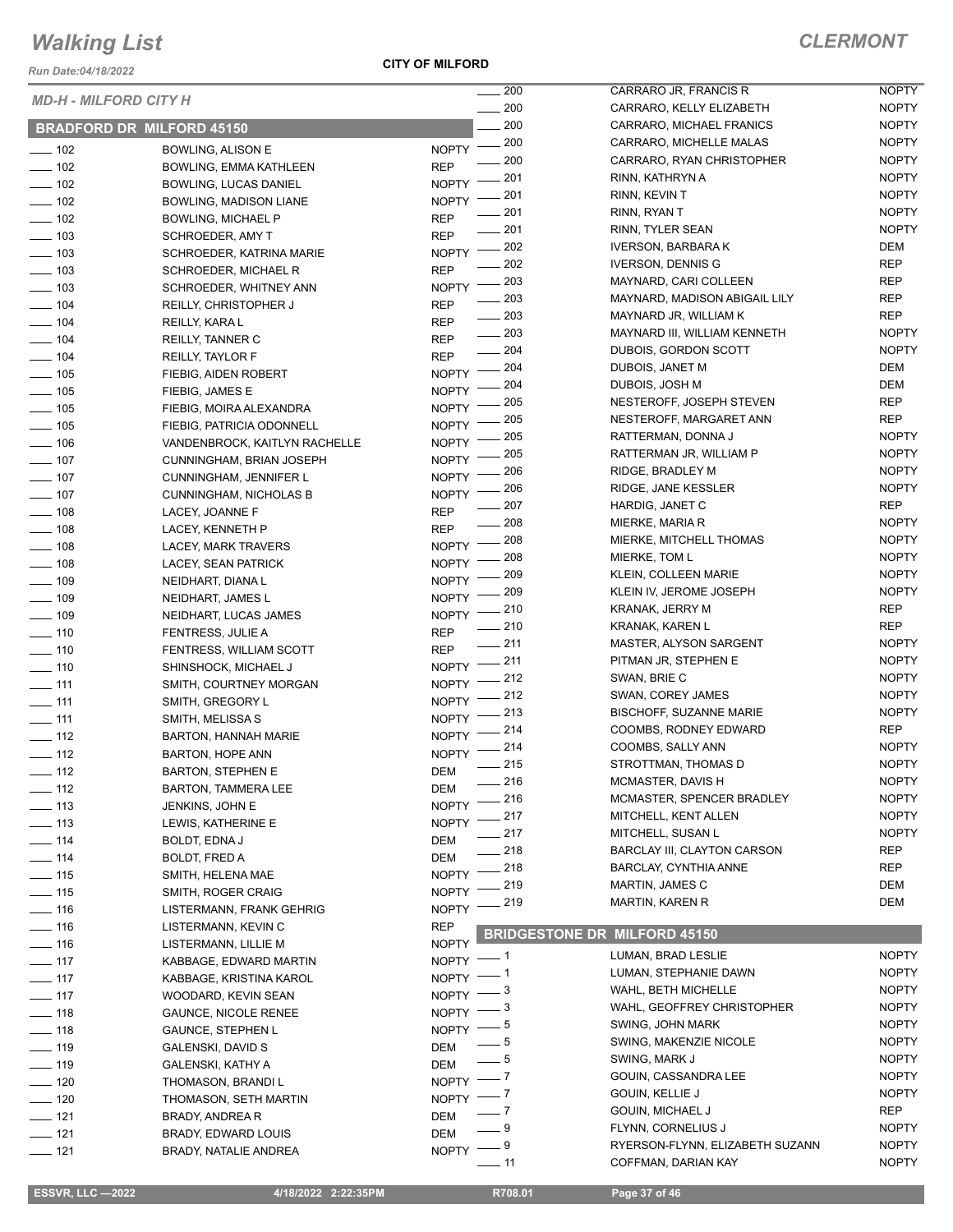*Run Date:04/18/2022*

**CITY OF MILFORD**

### *CLERMONT*

ł,

| <b>MD-H - MILFORD CITY H</b>        |                                                    |              | $\overline{\phantom{0}}$ 7                  |              | SMITH, AUBREY ROSEMAIRE           | <b>NOPTY</b>        |
|-------------------------------------|----------------------------------------------------|--------------|---------------------------------------------|--------------|-----------------------------------|---------------------|
|                                     |                                                    |              | $-7$                                        |              | SMITH, PRESTON QUINN              | <b>NOPTY</b>        |
| <b>BRIDGESTONE DR MILFORD 45150</b> |                                                    |              | $-8$                                        |              | POTTER, DAVID E                   | REP                 |
| $\frac{1}{2}$ 11                    | COFFMAN, GARY LYN                                  | <b>NOPTY</b> | $-8$                                        |              | YOUNG, KATHRYN E                  | REP                 |
| $\frac{1}{2}$ 12                    | PHILLIPS, CLAUDIA J                                | DEM          | $-8$                                        |              | YOUNG, THOMAS M                   | REP                 |
| $\frac{1}{2}$ 12                    | PHILLIPS, MICHAEL J                                | DEM          | $-9$                                        |              | PERKINS, KATHY E                  | <b>NOPTY</b>        |
| $\frac{1}{2}$ 13                    | KOVACS, ANGELA R                                   | <b>REP</b>   | $-9$                                        |              | PERKINS, TIMOTHY E                | <b>NOPTY</b>        |
| $\frac{1}{2}$ 13                    | KOVACS, BRIAN A                                    | NOPTY $-11$  |                                             |              | LIMKE, CHRISTOPHER PAUL           | <b>NOPTY</b>        |
| $\frac{1}{2}$ 13                    | KOVACS, JACOB ROBERT                               | <b>REP</b>   | $\overline{\phantom{0}}$ 11                 |              | LIMKE, MARY J                     | DEM                 |
| $\frac{1}{2}$ 13                    | <b>KOVACS, ROBERT B</b>                            | <b>REP</b>   | $\frac{1}{2}$ 12                            |              | <b>BAKER, BARRY L</b>             | <b>NOPTY</b>        |
| $\frac{1}{2}$ 14                    | <b>BROWN, CHRISTI LEE</b>                          | DEM          | $\frac{1}{2}$                               |              | <b>BAKER, TERESE M</b>            | <b>NOPTY</b>        |
| $\frac{1}{2}$ 14                    | BROWN, MATTHEW PAUL                                | DEM          | $\frac{1}{2}$ 13                            |              | <b>BIAGINI, DONNA MAUREEN</b>     | REP                 |
| $\frac{1}{2}$ 14                    | HUSTON, KELLY ANN                                  | <b>REP</b>   | $\equiv$ 13                                 |              | <b>BIAGINI, MATTHEW L</b>         | <b>NOPTY</b>        |
| $\frac{1}{2}$ 14                    | PIERCE, TIMOTHY N                                  | DEM          | $\frac{1}{2}$ 13                            |              | <b>BIAGINI, RAYMOND EMILE</b>     | REP                 |
| $\frac{1}{2}$ 15                    | <b>CORMIER, BRUCE R</b>                            |              | NOPTY $-14$                                 |              | MICKLER, KERRY L                  | <b>NOPTY</b>        |
| $\frac{1}{15}$                      | CORMIER, PATRICIA M                                | <b>DEM</b>   | $\frac{1}{2}$ 14                            |              | MICKLER, PERRIE CATE              | <b>NOPTY</b>        |
| $\frac{1}{2}$ 15                    | CORMIER, THERESA M                                 |              | NOPTY ___ 15                                |              | PATRICE, VICTORIA TAMSON          | <b>NOPTY</b>        |
| $\frac{1}{16}$                      | SLATTERY MERZ, SHARON ANN                          | <b>REP</b>   | $\equiv$ 15                                 |              | POTTER, CAROLYN A                 | <b>NOPTY</b>        |
| $\frac{1}{2}$ 17                    | MEYER, ADDISON LOUISE                              | <b>NOPTY</b> | $\frac{1}{2}$ 15                            |              | POTTER, EDITH LOUISE              | <b>NOPTY</b>        |
| $\sim$ 17                           | MEYER, CYNTHIA L                                   | <b>REP</b>   | $-15$                                       |              | POTTER, EMILY ELIZABETH           | <b>NOPTY</b>        |
| $\frac{1}{2}$                       | <b>MEYER, ROBERT CRAIG</b>                         | <b>NOPTY</b> | $\frac{1}{2}$ 15                            |              | POTTER, JACK ADRIAN               | DEM                 |
| $\frac{1}{2}$ 19                    | LOBES, ANDREW LATHAM                               |              | NOPTY __ 16                                 |              | THATCH, BRIAN R                   | <b>NOPTY</b>        |
| $\frac{1}{2}$ 19                    | SPRINGER LOBES, ALICE MARGARET                     | DEM          | $\frac{1}{16}$                              |              | THATCH, HELEN S                   | <b>NOPTY</b>        |
|                                     |                                                    |              | $\frac{1}{2}$ 17                            |              | CAVILL, CAMDEN MARY               | <b>NOPTY</b>        |
| <b>CHAMBER DR MILFORD 45150</b>     |                                                    |              | $-17$                                       |              | CAVILL, JENNIFER L                | DEM                 |
| $\frac{1}{2}$ 600 #RM 102           | DESOUSA, JOSEPH DORO                               |              | NOPTY __ 17                                 |              | CAVILL, LOEWEN K                  | <b>NOPTY</b>        |
|                                     |                                                    |              | $-17$                                       |              | CAVILL, THOMAS S                  | DEM                 |
|                                     | COBBLESTONE DR MILFORD 45150                       |              | - 18                                        |              | SHREVE, ADAM JASON                | <b>NOPTY</b>        |
| $\overline{\phantom{0}}$ 1          | WILLKE, TODD A                                     |              | NOPTY __ 18                                 |              | SHREVE, BARBARA CAROL             | <b>NOPTY</b>        |
| $\frac{1}{2}$                       | LEDWIN, DAVID W                                    | REP          | $\sim$ 19                                   |              | LOCEY, CAROL E                    | <b>NOPTY</b>        |
| $\frac{1}{2}$                       | LEDWIN, MARLA A                                    |              | NOPTY __ 19                                 |              | LOCEY, DANIEL A                   | <b>NOPTY</b>        |
| $\frac{1}{2}$                       | HOLLIDAY, ABIGAIL K                                |              | NOPTY __ 19                                 |              | LOCEY, EMILY C                    | <b>NOPTY</b>        |
| $\overline{\phantom{0}}^3$          | HOLLIDAY, GRACE PAULINE                            |              | NOPTY __ 20                                 |              | FOX III, JOHN HERBERT             | REP                 |
| $\frac{1}{2}$                       | HOLLIDAY, HOLLY R                                  |              | NOPTY __ 20                                 |              | FOX, MARIE E                      | REP                 |
| $\frac{1}{2}$                       | HOLLIDAY, LUKE M                                   |              | NOPTY __ 21                                 |              | MERSCH, JOHN A                    | <b>NOPTY</b>        |
| $\overline{\phantom{0}}$ 3          | <b>HOLLIDAY, MICHAEL B</b>                         |              | NOPTY $-21$                                 |              | MERSCH, KATHERINE ELIZABETH       | <b>NOPTY</b>        |
| $-4$                                | DANGEL, KRISTY D                                   |              | NOPTY __ 21                                 |              | MERSCH, SANDRA E                  | <b>NOPTY</b>        |
| $\frac{1}{\sqrt{2}}$                | WILEY, JAIME R                                     | <b>NOPTY</b> |                                             |              |                                   |                     |
| $\frac{1}{\sqrt{2}}$                | WILEY, JEFFREY ALLAN                               |              |                                             |              | NOPTY DOUBLEGATE DR MILFORD 45150 |                     |
| $\frac{1}{\sqrt{2}}$                | MAYNES, JAMESON STANLEY                            | <b>NOPTY</b> | $=201$                                      |              | LOWE. JUNE GWENDOLYN              | <b>NOPTY</b>        |
| $-6$                                | MAYNES, JULIA KASANDRA                             | <b>REP</b>   |                                             | _ 201 #APT 1 | LEONARD, SUSAN                    | <b>NOPTY</b>        |
| $-6$                                | MAYNES, SHAWN A                                    | <b>REP</b>   |                                             | 201 #APT H   | BREYER, DANIEL JOHN               | <b>NOPTY</b>        |
|                                     |                                                    |              |                                             |              |                                   |                     |
| <b>CURRY LN MILFORD 45150</b>       |                                                    |              |                                             | 201 #APT H   | BREYER, EMMA CATHERINE            | <b>NOPTY</b><br>REP |
| $-1$                                | HUNTER, DAVID M                                    | <b>REP</b>   | $-201$ #APT I                               | 201 #APT H   | SEEBOHM, ROBERT WARD              | <b>NOPTY</b>        |
|                                     |                                                    | <b>REP</b>   | $\frac{1}{201}$ #APT J                      |              | DEHANES, MARY J                   |                     |
| $-1$<br>$\frac{1}{2}$               | HUNTER, KAREN B                                    |              |                                             |              | WEBER, GEORG FRANZ                | <b>NOPTY</b>        |
| $\frac{1}{2}$                       | <b>BUSSA, JOYCE M</b><br>DUTLINGER, RODNEY S       |              | NOPTY ____ 201 #APT K                       |              | <b>GRIFFITH, JOSEPHINE</b>        | <b>NOPTY</b>        |
|                                     |                                                    |              | NOPTY __ 201 #APT L                         |              | WEAVER, ABBEY J                   | DEM                 |
| $-4$<br>$-4$                        | ROBINSON, HAYLEY CATHERINE<br>ROBINSON, JENNIFER A |              | NOPTY __ 201 #APT M<br>NOPTY __ 201 #UNIT I |              | <b>HEATHERTON, MICHELLE P</b>     | DEM<br><b>NOPTY</b> |
|                                     |                                                    |              |                                             |              | DEHANES, KENNETH J                |                     |
| $-4$                                | ROBINSON, MICHAEL K                                |              | NOPTY __ 251 #APT A                         |              | GOODNOUGH, NANCY J                | <b>NOPTY</b>        |
| $-4$                                | ROBINSON, SETH MICHAEL                             |              | NOPTY __ 251 #APT A                         |              | RUTLEDGE, ANNA MARIE              | <b>NOPTY</b>        |
| $-5$                                | HELWIG, ALEXA LEIGH                                |              | NOPTY __ 251 #APT B                         |              | REYES, JUDIE G                    | DEM                 |
| $\frac{1}{2}$ 5                     | <b>HELWIG, AVERY ELISE</b>                         |              | NOPTY __ 251 #APT D                         |              | ESTES, RUSSELL A                  | <b>NOPTY</b>        |
| $\frac{1}{2}$ 5                     | HELWIG, JOYCE V                                    |              | NOPTY __ 251 #APT D                         |              | <b>ESTES, VICKIE LYNN</b>         | <b>NOPTY</b>        |
| $\frac{1}{2}$ 5                     | <b>HELWIG, PATRICK A</b>                           |              | NOPTY __ 251 #APT F                         |              | <b>REINHART, ROSEMARY</b>         | <b>NOPTY</b>        |
| $\frac{1}{2}$ 5                     | <b>HELWIG, STEPHEN A</b>                           |              | NOPTY __ 251 #APT G                         |              | SCHMIDT, CHRISTOPHER LEIGH        | REP                 |
| $\frac{1}{2}$ 5                     | <b>HELWIG, STEPHEN J</b>                           |              | NOPTY __ 301                                |              | MANNINO, CHARLES V                | REP                 |
| $-6$                                | BORLAND, JOSEPH CLAYTON                            |              | NOPTY __ 301                                |              | MANNINO, DEBORAH A                | REP                 |
| $-6$                                | BORLAND, TRACY MAY                                 |              | NOPTY _____ 301 #APT H                      |              | ROBERTS, MISTY J                  | <b>NOPTY</b>        |
| $= 6$                               | MAY, KATHLEEN E                                    |              | NOPTY _____ 301 #APT H                      |              | ROBERTS, WAYLON E                 | <b>NOPTY</b>        |
| $-6$                                | MAY, RONALD E                                      |              | NOPTY _____ 301 #APT I                      |              | NEAD, HELEN L                     | DEM                 |
| $-7$                                | HIXENBAUGH SMITH, JAYME L                          | <b>REP</b>   |                                             |              |                                   |                     |
| <b>ESSVR, LLC -2022</b>             | 4/18/2022 2:22:35PM                                |              | R708.01                                     |              | Page 38 of 46                     |                     |
|                                     |                                                    |              |                                             |              |                                   |                     |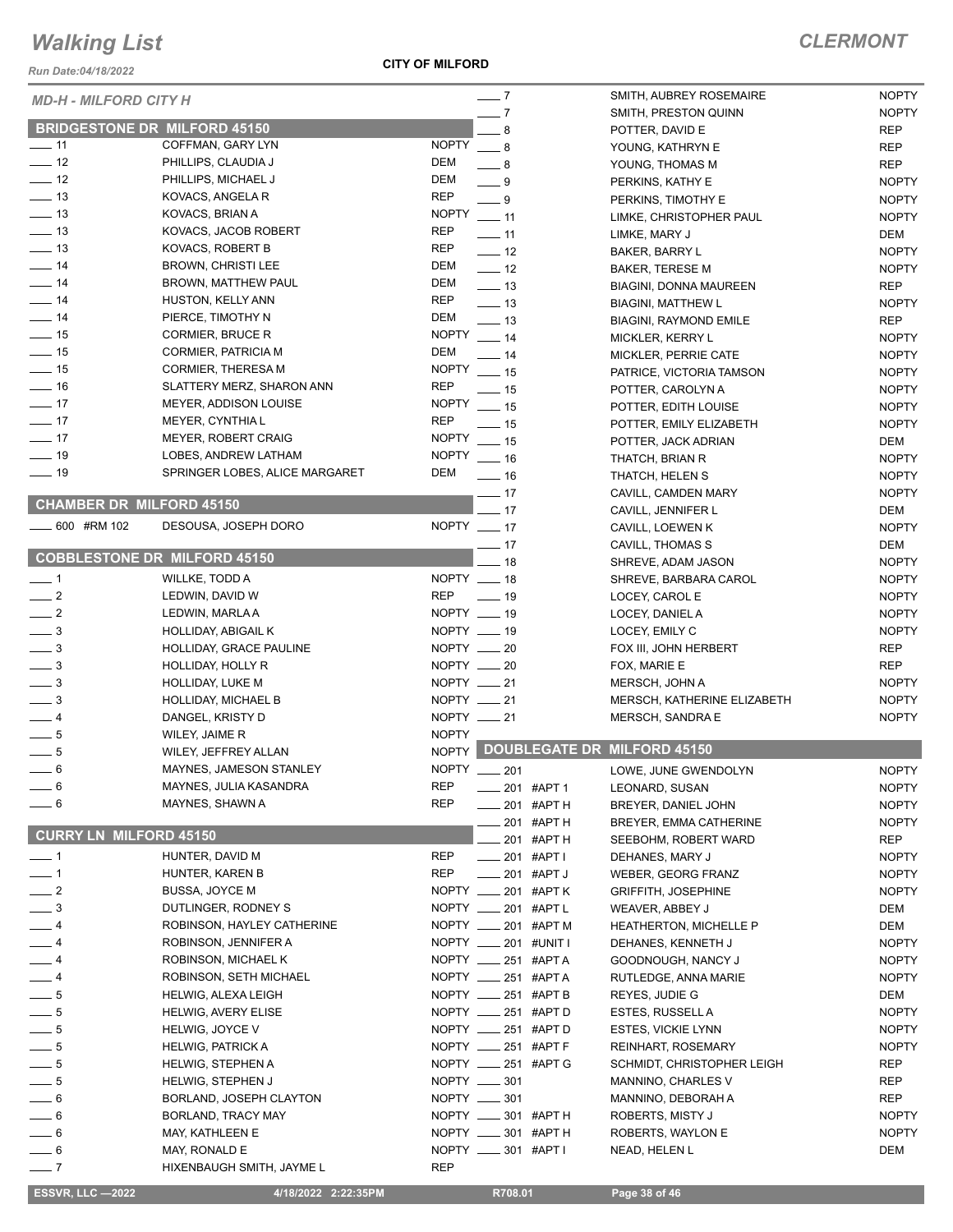*Run Date:04/18/2022*

**CITY OF MILFORD**

|                                                      | <b>MD-H - MILFORD CITY H</b> |                                             |                 | $- 301$                                        |                          | MACK, DIANE M                                       | <b>REP</b>                   |
|------------------------------------------------------|------------------------------|---------------------------------------------|-----------------|------------------------------------------------|--------------------------|-----------------------------------------------------|------------------------------|
|                                                      |                              |                                             |                 | $\frac{1}{2}$ 351 #APT H                       |                          | CROSIER, THEODORE E                                 | <b>REP</b>                   |
|                                                      |                              | <b>DOUBLEGATE DR MILFORD 45150</b>          |                 | $-$ 351 #APT I                                 |                          | AUXIER, ANNE T                                      | <b>REP</b>                   |
| $\_301$ #APT J                                       |                              | <b>NEAD, DENNIS M</b>                       | <b>DEM</b>      | ____ 351 #APT J                                |                          | LEASE, DOROTHY SUE                                  | <b>REP</b>                   |
| $\equiv$ 301 #APT K                                  |                              | STURGEON, LINDA D                           |                 | NOPTY __ 351 #APT J                            |                          | LEASE, KAYLA NICOLE                                 | <b>NOPTY</b>                 |
| $\frac{1}{2}$ 351 #APT A                             |                              | HOLLOWAY, AMANDA LYNN                       |                 | NOPTY __ 351 #APT J                            |                          | LEASE, ROBERT L                                     | <b>REP</b>                   |
| ____ 351 #APT C                                      |                              | MCCONNELL, JANET K                          | DEM             | $\frac{1}{2}$ 351 #APT L                       |                          | GONCE, SEAN KELLY                                   | <b>NOPTY</b>                 |
| $\frac{1}{2}$ 351 #APT D                             |                              | BEUKE, JANET PAULA                          |                 | NOPTY __ 351 #APT M                            |                          | JOHNSON, BEVERLY SUE                                | <b>NOPTY</b>                 |
| <b>______ 351 #APT E</b>                             |                              | JOHNS, ROBERT WAYNE                         |                 | NOPTY _____ 351 #APT M<br>NOPTY __ 351 #UNIT K |                          | JOHNSON, WAYNE DOUGLAS                              | <b>NOPTY</b>                 |
| $\frac{1}{2}$ 351 #APT E                             |                              | JOHNS, ROBERTA J                            | <b>NOPTY</b>    |                                                |                          | <b>HARRIS, THOMAS E</b>                             | <b>REP</b>                   |
| $\frac{1}{2}$ 351 #APT G<br><b>_____ 351 #UNIT F</b> |                              | DIMARIO III, ERNEST                         |                 |                                                |                          | NOPTY GATEWAY DR MILFORD 45150                      |                              |
| $\frac{1}{2}$ 351 #APT B                             |                              | ROBERTSON, MARY ANN<br>COSTILLA, PENELOPE L |                 | NOPTY __ 100 #APT H                            |                          |                                                     |                              |
|                                                      |                              |                                             |                 |                                                |                          | FISCHER, SUELLEN M                                  | <b>NOPTY</b><br><b>NOPTY</b> |
|                                                      |                              | <b>FENCERAIL WAY MILFORD 45150</b>          |                 | $-$ 100 #APT I<br>$\frac{100}{4}$ #APT L       |                          | SMITH, CHRISTOPHER W<br><b>BROUGHTON, CYNTHIA L</b> | <b>NOPTY</b>                 |
| $\frac{1}{2}$ 101 #APT E                             |                              | THOMAS, ROBERT C                            |                 | NOPTY __ 100 #APT L                            |                          | DORHOUT, NOAH PRICE                                 | <b>NOPTY</b>                 |
| $-$ 101 #APT F                                       |                              | ASCHLIMAN, DONALD E                         | <b>REP</b>      | $\frac{1}{2}$ 100 #APT M                       |                          | SALVA, AARON CHRISTIAN                              | <b>NOPTY</b>                 |
|                                                      | $=$ 101 #UNIT G              | TARPOFF, DEBBIE A                           |                 | NOPTY __ 100 #APT M                            |                          | SALVA, ANTHONY ERIC                                 | <b>NOPTY</b>                 |
|                                                      | $\frac{1}{2}$ 101 #UNIT 7A   | DUNCAN, ELLEN S                             |                 | NOPTY __ 100 #APT M                            |                          | SALVA, JOHN ERIC                                    | <b>NOPTY</b>                 |
| $- 101B$                                             |                              | COOPER, JANICE M                            | DEM             | ____ 100 #APT M                                |                          | SALVA, MELISSA L                                    | <b>NOPTY</b>                 |
| $\frac{1}{2}$ 151                                    |                              | BRYCE SHARRON, NICOLE CHRISTINE             |                 | NOPTY __ 100 #UNIT M                           |                          | HIGHFIELD, PEGGY A                                  | <b>REP</b>                   |
| $- 151$                                              |                              | DITULLIO, LAURA                             |                 | NOPTY __ 100 #UNIT N                           |                          | GILDEN, GERARD R                                    | <b>NOPTY</b>                 |
| $\frac{1}{2}$ 151                                    |                              | EL BOUOMRANI, ALI BEN MABROUK               |                 | NOPTY ____ 100 #APT K                          |                          | PETERS, JANET C                                     | <b>NOPTY</b>                 |
| $\frac{1}{2}$ 151 #APT H                             |                              | <b>FOSTER, DIANAL</b>                       | DEM             | $- 150$                                        |                          | KOOPMAN, JUDY E                                     | <b>NOPTY</b>                 |
| <b>____ 151 #APT J</b>                               |                              | REYNOLDS, REBAL                             |                 | NOPTY __ 150                                   |                          | MCLAREN, KAELYN                                     | <b>NOPTY</b>                 |
| $\frac{1}{2}$ 151 #APT L                             |                              | EICKENHORST, CAROL JEAN                     | <b>REP</b>      | $\frac{1}{2}$ 150 #APT A                       |                          | COBURN, JOANNE DUBRUL                               | REP                          |
| $\frac{1}{2}$ 151 #APT M                             |                              | ELBOUOMRANI, ALI B                          |                 | NOPTY __ 150 #APT A                            |                          | COBURN, WILLIAM LEWIS                               | <b>NOPTY</b>                 |
| $\frac{1}{2}$ 151 #APT N                             |                              | CORNWELL, KIMBERLY I                        |                 | NOPTY __ 150 #APT B                            |                          | COLE, REBECCA                                       | <b>NOPTY</b>                 |
| $\frac{1}{2}$ 151 #APT N                             |                              | <b>GERASENKO, SERGEL V</b>                  |                 | NOPTY ____ 150 #APT C                          |                          | FILIPPI, MARK JOSEPH                                | <b>NOPTY</b>                 |
| <b>______ 151 #APT. K</b>                            |                              | MATHEWS, CHERYL ANN                         |                 | NOPTY ____ 150 #APT D                          |                          | KOOPMAN, JAMES ALLEN                                | <b>NOPTY</b>                 |
|                                                      | ____ 151 #APT UNIT           | PETTIGREW, LYN A                            | <b>REP</b>      | <b>_____ 150 #APT F</b>                        |                          | MANNING, VICKI LYNN                                 | REP                          |
| $\frac{1}{201}$                                      |                              | <b>BALES, MARY C</b>                        |                 | NOPTY __ 150 #UNIT B                           |                          | HOLMES, JENNIFER FAY                                | <b>NOPTY</b>                 |
| $\frac{1}{201}$                                      |                              | RICHTER, BRANDON MICHAEL                    |                 | NOPTY __ 150 #UNIT C                           |                          | FILIPPI, KATHLEEN DALTON                            | <b>NOPTY</b>                 |
| $\frac{1}{201}$ #APT A                               |                              | NICHOLS, BARRY J                            | <b>REP</b>      | $\frac{1}{200}$ #APT H                         |                          | HUNTER, TYRA MORGAN                                 | <b>NOPTY</b>                 |
| $\frac{1}{201}$ #APT A                               |                              | NICHOLS, MICHAEL J                          |                 | NOPTY __ 200 #APT H                            |                          | PETRY, STEPHEN NICHOLAS                             | <b>NOPTY</b>                 |
| $\frac{1}{201}$ #APT B                               |                              | MULLINS, ANITA LOUISE                       | DEM             | $\frac{1}{200}$ #APT K                         |                          | ZEIS, DEBORAH ANN                                   | <b>NOPTY</b>                 |
| $\frac{1}{201}$ #APT B                               |                              | MULLINS, CHRISTOPHER R                      |                 | NOPTY __ 200 #APT L                            |                          | DEHAVEN, MICHAEL R                                  | <b>NOPTY</b>                 |
| $\equiv$ 201 #APT B                                  |                              | MULLINS, PAUL RADER                         |                 | NOPTY __ 200 #APT M                            |                          | CEPLUCH, KATIE M                                    | <b>NOPTY</b>                 |
| $\frac{1}{201}$ #APT E                               |                              | LEPAGE, SCOT L                              |                 | NOPTY __ 200 #UNIT I                           |                          | LITFIN, LUELLA C                                    | DEM                          |
| $\frac{1}{201}$ #APT E                               |                              | MCNAMARA, SHERRY L                          |                 | NOPTY __ 200 #UNIT N                           |                          | VANSCYOC, MARK T                                    | <b>NOPTY</b>                 |
|                                                      | 201 #APT G                   | LYKINS, MICHAEL F                           | REP             |                                                | 200 #APT K               | NEU, JOHN L                                         | <b>REP</b>                   |
|                                                      | 201 #UNIT F                  | HORNER, SHIRLEY S                           |                 | NOPTY __ 200 #APT K                            |                          | NEU, SARAH ELAINE                                   | <b>REP</b>                   |
|                                                      | 201 #APT A                   | NICHOLS, DEBORAH R                          | REP             |                                                | 250 #APT A               | EVANS, MEGAN ALYSSA                                 | <b>NOPTY</b>                 |
|                                                      | $-251$ #APT H                | FUHRMAN, ELLEN L                            | <b>REP</b>      |                                                | 250 #APT B               | CLUXTON, MIRANDA NICOLE                             | <b>NOPTY</b>                 |
|                                                      | _ 251 #APT I                 | RULLI, INESSA                               |                 | NOPTY _____ 250 #APT C                         |                          | HAZLETT, OMA L                                      | DEM                          |
| ____ 251 #APT J                                      |                              | MARCEAU, AIME ROY                           |                 | NOPTY _____ 250 #APT D                         |                          | RITTENHOUSE, RONALD W                               | <b>NOPTY</b>                 |
| $\frac{1}{251}$ #APT J                               |                              | MARCEAU JR, AIME ROY                        |                 | NOPTY _____ 250 #APT E                         |                          | KAMP, MARY LINDA                                    | <b>NOPTY</b>                 |
|                                                      | <sub>—</sub> 251 #APT K      | <b>CLARK, MONICA E</b>                      |                 | NOPTY __ 250 #APT F                            |                          | BRYANT, GARY HENRY                                  | REP                          |
|                                                      | <sub>—</sub> 251 #APT K      | DIMARIO, GINA M                             |                 |                                                | NOPTY __ 250 #APT UNIT D | <b>RITTENHOUSE, BERNICE F</b>                       | <b>NOPTY</b>                 |
|                                                      | 251 #APT L                   | KELCH, LYNN ANN                             | <b>NOPTY</b>    |                                                |                          |                                                     |                              |
|                                                      | _ 251 #APT L                 | KELCH, SCOTT WILLIAM                        |                 |                                                |                          | NOPTY LAKEFIELD DR MILFORD 45150                    |                              |
|                                                      | $-251$ #APT M                | MECHLEY, CORNELIA A                         | <b>REP</b>      | $-1$                                           |                          | DOUGLAS, JENNIFER A                                 | <b>REP</b>                   |
|                                                      | 251 #APT M                   | MECHLEY, PATRICK JOSEPH                     | NOPTY $-2$      |                                                |                          | DONOGHUE, ALEX MICHAEL                              | <b>NOPTY</b>                 |
|                                                      | __ 251 #APT N                | MARK JR, WILLIAM OGRADY                     | NOPTY $-2$      |                                                |                          | DONOGHUE, DENISE M                                  | DEM                          |
|                                                      | 251 #UNIT 1                  | POWELL, ASHLIE DAWN                         | NOPTY $\_\_\_2$ |                                                |                          | DONOGHUE, MICHAEL R                                 | DEM                          |
|                                                      | __ 251 #UNIT N               | MARK, DEBORAH L                             | NOPTY $-3$      |                                                |                          | <b>MRUSEK, KAREN SUE</b>                            | <b>NOPTY</b>                 |
| $\frac{1}{2}$ 301                                    |                              | DAVIS, SUSAN YVONNE                         | DEM             | $-4$                                           |                          | RENDELL, GEORGE L                                   | <b>NOPTY</b>                 |
|                                                      | 301 #APT A                   | TREADWAY, CHARLES E                         | NOPTY $-4$      |                                                |                          | RENDELL, MARGARET JEAN                              | <b>NOPTY</b>                 |
|                                                      | __ 301 #APT A                | TREADWAY, JANET F                           | <b>REP</b>      | $-4$                                           |                          | RENDELL, SANDRA L                                   | <b>NOPTY</b>                 |
|                                                      | $=$ 301 #APT E               | GUNTZELMAN, GIL A                           | DEM             | $-5$                                           |                          | DAVISSON, ADAM M                                    | <b>NOPTY</b>                 |
| $\frac{1}{2}$ 301 #APT F                             |                              | THOM, CAMILLE A                             | NOPTY $- 5$     |                                                |                          | DAVISSON, MEGAN ANNE                                | DEM                          |
|                                                      | 301 #APT G                   | AUTRY, CHARLES TIMOTHY                      | NOPTY $-6$      |                                                |                          | <b>BERNS, DONNA KAY</b>                             | <b>NOPTY</b>                 |
|                                                      | 301 #APT G                   | AUTRY, CHRISTINE COMBS                      | NOPTY $-6$      |                                                |                          | BERNS, MARY CARLEENA                                | <b>NOPTY</b>                 |
|                                                      |                              |                                             |                 |                                                |                          |                                                     |                              |
|                                                      | <b>ESSVR, LLC -2022</b>      | 4/18/2022 2:22:35PM                         |                 | R708.01                                        |                          | Page 39 of 46                                       |                              |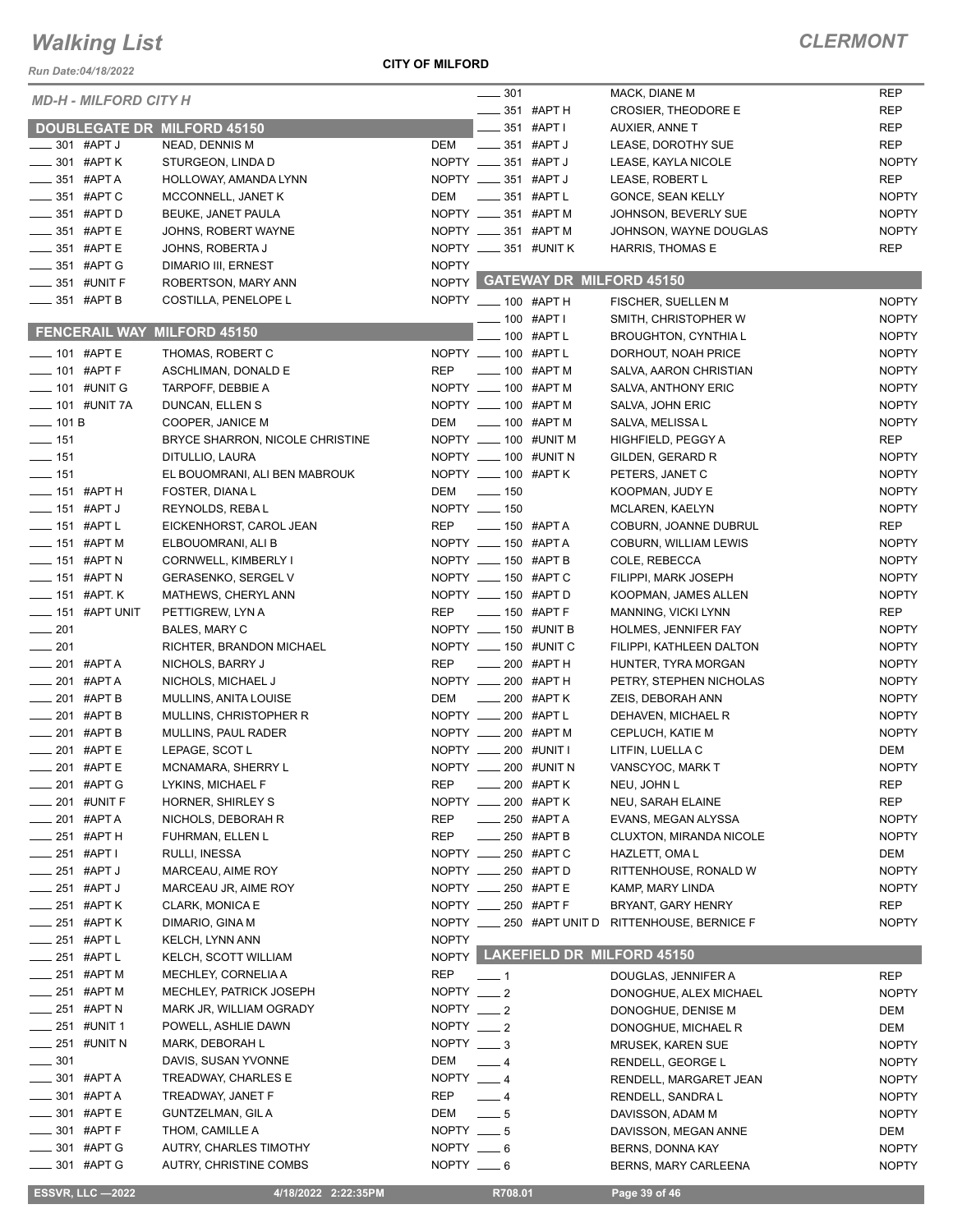*Run Date:04/18/2022*

### **CITY OF MILFORD**

| <b>MD-H - MILFORD CITY H</b>      |                                  | $- 113$                               | PHELPS, MICHAEL V               | <b>REP</b>   |
|-----------------------------------|----------------------------------|---------------------------------------|---------------------------------|--------------|
|                                   |                                  | $- 114$                               | MORAN, KEVIN                    | <b>DEM</b>   |
| <b>LAKEFIELD DR MILFORD 45150</b> |                                  | $-114$                                | PRITTS, AMY M                   | DEM          |
| $\frac{1}{\sqrt{2}}$ 6            | <b>BERNS, RICARDO D</b>          | NOPTY __ 115                          | <b>ESSIG, KRISTEN ELIZABETH</b> | <b>NOPTY</b> |
| $\frac{1}{2}$ 6                   | <b>BERNS, RICARDO LAWRENCE</b>   | NOPTY __ 115                          | ESSIG, LISA T                   | DEM          |
| $-7$                              | <b>FORREST, BRENDA SUE</b>       | REP - 115                             | ESSIG, MICHAEL J                | <b>NOPTY</b> |
| $-7$                              | FORREST, LANDON MYRON            | NOPTY __ 116                          | LIEVING, BRIAN CARL             | <b>REP</b>   |
| $\overline{\phantom{0}}$ 7        | FORREST, LUCAS JAMES             | NOPTY __ 116                          | LIEVING, SUSAN J                | <b>REP</b>   |
| $\overline{\phantom{0}}$ 7        | FORREST, TIMOTHY S               | $\sim$ 117<br>REP                     | NOEL, DALE L                    | <b>NOPTY</b> |
| $-8$                              | FORLINI, SALVATORE F             | $\frac{1}{2}$ 117<br>REP              | NOEL, E JEAN                    | <b>NOPTY</b> |
| $-8$                              | FORLINI, TERI                    | $\frac{1}{2}$ 118<br>REP              | ARMSTRONG, CAROL M              | <b>NOPTY</b> |
| $-9$                              | MASTROIANNI, NINA                | NOPTY __ 118                          | ARMSTRONG, TIMOTHY              | <b>NOPTY</b> |
| $-9$                              | POTTS, AMY C                     | NOPTY __ 118                          | MORAN, JOHN PATRICK             | <b>NOPTY</b> |
| $-9$                              | ROBBEN, STEPHEN JOSEPH           | NOPTY - 120                           | LONGLEY, MATTHEW CRAIG          | <b>NOPTY</b> |
| $\frac{1}{2}$ 10                  | GIPSON, DAVID                    | NOPTY __ 120                          | LONGLEY, RACHEL DEAMIE          | <b>NOPTY</b> |
| $\frac{1}{2}$ 11                  | SEALS JR, JAMES LARRY            | NOPTY - 122                           | DESALVO, ANTHONY JOSEPH         | <b>NOPTY</b> |
| $\frac{1}{2}$ 11                  | <b>SEALS, KAITLYN MAE</b>        | NOPTY - 122                           | DESALVO, PATRICE N              | <b>NOPTY</b> |
| $-12$                             | KESSEL, DENNIS CHARLES           | NOPTY __ 124                          | COERT, CYNTHIA GOLTRA           | <b>NOPTY</b> |
| $\equiv$ 12                       | KESSEL, JENNY A                  | NOPTY - 124                           | COERT, HEATHER SHEA             | <b>NOPTY</b> |
| $\frac{1}{2}$ 13                  | <b>CRAYCRAFT, BEATRICE HELEN</b> | NOPTY __ 124                          | COERT, HENRY T                  | <b>NOPTY</b> |
| $\frac{1}{2}$ 13                  | CRAYCRAFT, GRAHAM R              | REP - 124                             | GOLTRA, CATHERINE REED SMITH    | <b>NOPTY</b> |
| $\frac{1}{2}$ 13                  | <b>CRAYCRAFT, HARRIS W</b>       | NOPTY - 125                           | PATEK, DEBRAA                   | DEM          |
| $\frac{1}{2}$ 13                  | CRAYCRAFT JR, KENNETH R          | NOPTY __ 125                          | PATEK, ROBERT E                 | DEM          |
| $-13$                             | CRAYCRAFT, SUSAN E               | $\frac{1}{2}$ 125<br>REP              | SCHWIER, SARAH ELIZABETH        | <b>NOPTY</b> |
| $-14$                             |                                  | $\frac{1}{2}$ 126<br>REP              | EPPLER, LINDA BUSH              | <b>REP</b>   |
|                                   | MCMULLEN, DENISE MARIE           | $\frac{1}{2}$ 126<br>REP              | EPPLER, MARK T                  | <b>REP</b>   |
| $\frac{1}{2}$ 14                  | MCMULLEN, GARY R                 | NOPTY -127                            |                                 | <b>NOPTY</b> |
| $\frac{1}{2}$ 14                  | MCMULLEN, JUSTIN BRYCE           |                                       | HAYDEN, CHRISTIAN ZACKARY       |              |
| $\frac{1}{2}$ 15                  | HALE, DOUGLAS W                  | $\frac{1}{2}$ 127<br>REP              | HAYDEN, ERIC                    | <b>NOPTY</b> |
| $\frac{1}{2}$ 15                  | HALE, PAMELA S                   | $\sim$ 127<br>REP                     | HAYDEN, KATHLEEN M              | <b>NOPTY</b> |
| $\frac{1}{2}$ 18                  | MESHEW, ALISON D                 | $\frac{1}{2}$ 127<br>REP              | HAYDEN JR, RONALD F             | DEM          |
| $-18$                             | MESHEW, JEFFREY A                | $\frac{1}{2}$ 128<br>REP              | CANTER, LISA A                  | <b>REP</b>   |
| $-98$                             | LITMER, CONNOR M                 | NOPTY - 128                           | CANTER, STEVEN EDWARD           | <b>NOPTY</b> |
| $\frac{1}{2}$ 98                  | LITMER, KAREN L                  | NOPTY __ 129                          | SATHIANATHAN, CHRISTOPHER       | <b>NOPTY</b> |
| $\_\_\_\$ 98                      | LITMER, MORGAN E                 | NOPTY - 129                           | SATHIANATHAN, JENNIFER LYNN     | <b>NOPTY</b> |
| $\frac{1}{2}$ 98                  | LITMER, TIM M                    | $\frac{1}{2}$ 130<br>REP              | STAHANCZYK, ALEXANDRA MARIE     | <b>NOPTY</b> |
| $\frac{1}{2}$ 100                 | EARLY, PATTI J                   | NOPTY - 130                           | STAHANCZYK, FRANCINE M          | <b>REP</b>   |
| $\frac{1}{2}$ 102                 | KISER, JOANN M                   | DEM - 130                             | STAHANCZYK, JACK MICHAEL        | <b>NOPTY</b> |
| $\frac{1}{2}$ 102                 | KISER, MARK EDWARD               | NOPTY __ 130                          | STAHANCZYK, MICHAEL J           | <b>NOPTY</b> |
| $\frac{1}{2}$ 103                 | SCHNEIDER, NATHAN M              | NOPTY - 132                           | <b>BACK, KAREN L</b>            | <b>REP</b>   |
| $\frac{1}{2}$ 103                 | SCHNEIDER, SUSAN RENE            | NOPTY __ 132                          | <b>BACK, ROBERT L</b>           | <b>REP</b>   |
| $- 104$                           | FUHRMANN, DAVID KENNETH          | $\frac{1}{2}$ 134<br>REP              | REED, DAVID S                   | <b>REP</b>   |
| $- 104$                           | FUHRMANN, LYNNE MARIE            | NOPTY - 134                           | REED, JULIA L                   | <b>REP</b>   |
| $\frac{1}{2}$ 105                 | ELDRIDGE, ALEXANDER JOSEPH       | DEM                                   |                                 |              |
| $\frac{1}{2}$ 105                 | ELDRIDGE, MEGAN ELIZABETH        | <b>LOGSBY PL MILFORD 45150</b><br>DEM |                                 |              |
| $- 106$                           | <b>BAUER, ANGELIQUE C</b>        | NOPTY __ 101 #H                       | JOHNS, MARJORIE                 | <b>NOPTY</b> |
| $- 106$                           | EASTWOOD JR, CARL J              | $\frac{1}{2}$ 101 #APT K<br>DEM       | TICE, KAREN GRAY                | REP          |
| $\frac{1}{2}$ 106                 | EASTWOOD, JOANNE M               | $\frac{1}{2}$ 101 #APT K<br>DEM       | TICE, WILLIAM F                 | <b>REP</b>   |
| $- 107$                           | LEGLEU, SCOTT J                  | $\frac{1}{2}$ 101 #APT N<br>REP       | DAVIS, MICHAEL J                | <b>NOPTY</b> |
| $\frac{1}{2}$ 107                 | LEGLEU, YANCY P                  | REP<br>$\frac{1}{2}$ 101 #APT 14      | JOHNS, WILLIAM G                | <b>NOPTY</b> |
| $- 108$                           | BARBEE JR, JAMES PHILIP          | DEM<br>$\frac{1}{2}$ 101 M #APT M     | FRITSCH, ALLEN J                | <b>REP</b>   |
| $\frac{1}{2}$ 108                 | <b>BARBEE, KATHLEEN</b>          | NOPTY __ 101 M #APT M                 | FRITSCH, THERESA A              | REP          |
| $\frac{1}{2}$ 108                 | SCHNEIDER, BRIAN ANDREW          | NOPTY __ 151 #APT B                   | SIGLER, PATRICIA ANN            | <b>NOPTY</b> |
| $- 108$                           | SCHNEIDER, STEPHANIE AMANDA      | NOPTY __ 151 #APT C                   | BENNETT, LAURA DIANE            | <b>NOPTY</b> |
| $- 109$                           | SETTLE, WANDA L                  | -61 #APT C<br><b>REP</b>              | <b>BOLTON, PATRICK DAVID</b>    | <b>NOPTY</b> |
| $\frac{1}{2}$ 110                 | GONZALEZ, ALFREDO L              | NOPTY __ 151 #APT C                   | CAUSBY, HANNAH RUTH             | <b>NOPTY</b> |
| $- 110$                           | GONZALEZ, MARIA PAULA            | NOPTY __ 151 #APT C                   | CAUSBY, LAURA BOLTON            | <b>NOPTY</b> |
| $\frac{1}{111}$                   | HAMILTON, CHRISTOPHER JAMES      | $\frac{1}{2}$ 151 #APT C<br>DEM       | <b>WILCOXON, BROOKLIN MARIE</b> | <b>NOPTY</b> |
| $- 111$                           | <b>HAMILTON, MICHELE LYNN</b>    | $\frac{1}{2}$ 151 #APT E<br>DEM       | BIRD, KATHY S                   | DEM          |
| $- 112$                           | KING, BUDDY W                    | NOPTY __ 151 #APT F                   | ANUSZKIEWICZ, DAVID             | <b>NOPTY</b> |
| $-112$                            | KING, LANETTE M                  | NOPTY __ 151 #APT G                   | <b>TURNER, EUGENE NEIL</b>      | <b>NOPTY</b> |
| —— 113                            | PHELPS, CHRISTOPHER M            | NOPTY __ 151 #APT G                   | TURNER, KIMBERLY RANEE          | <b>NOPTY</b> |
|                                   |                                  | $\frac{1}{2}$ 151 #UNIT A<br>DEM      |                                 | REP          |
| $\frac{1}{2}$ 113                 | PHELPS, KATHLEEN ELIZABETH       | NOPTY _____ 151 #UNIT A               | REBER, JULENE D                 | <b>NOPTY</b> |
| $\frac{1}{2}$ 113                 | PHELPS, MABEL ANN                |                                       | REBER, ROBERT G                 |              |
| <b>ESSVR, LLC -2022</b>           | 4/18/2022 2:22:35PM              | R708.01                               | Page 40 of 46                   |              |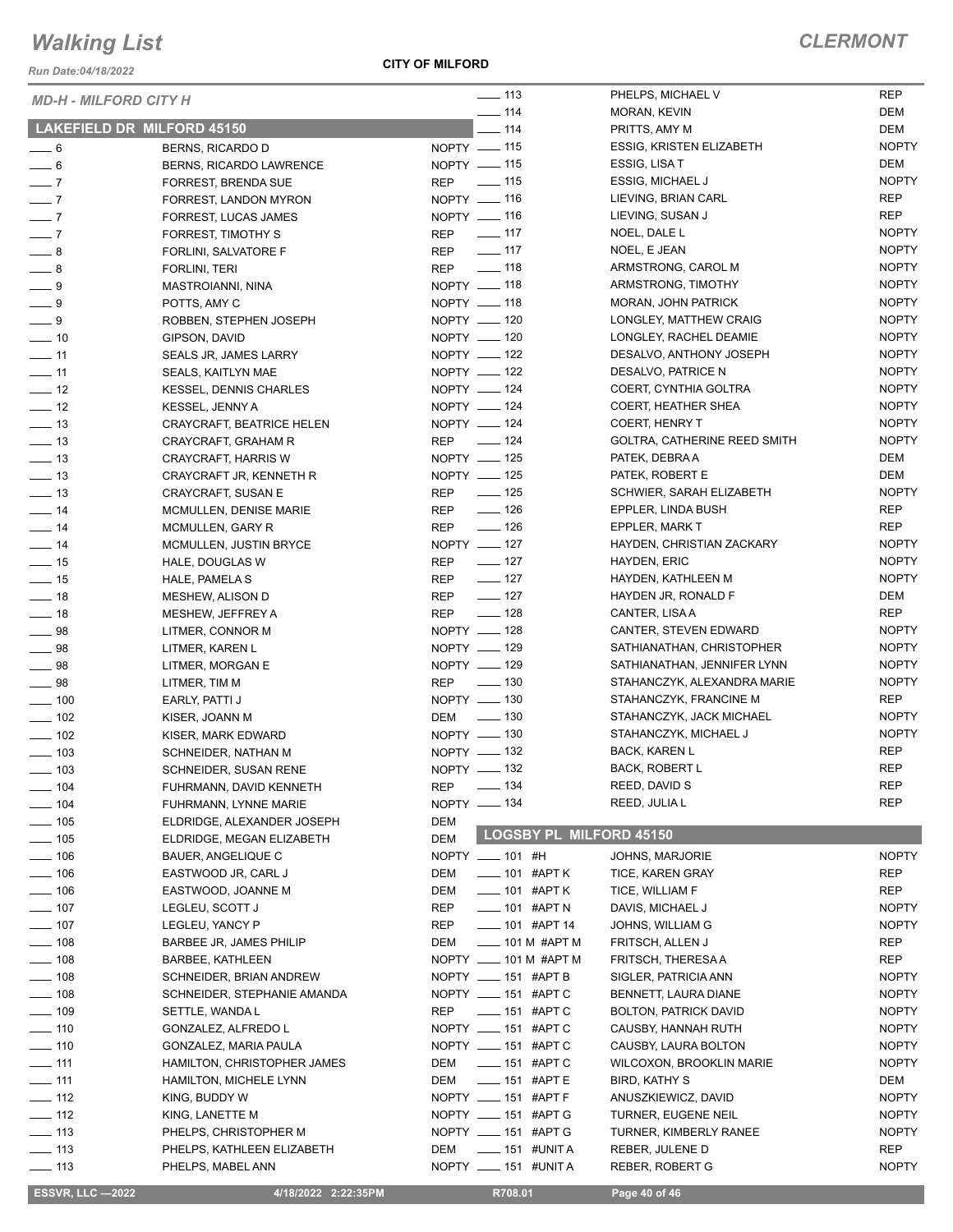*Run Date:04/18/2022*

**CITY OF MILFORD**

|                                |                                       |                            | 20<br>$\overline{\phantom{0}}$ | PERRY, MICHAEL E                     | <b>REP</b>   |
|--------------------------------|---------------------------------------|----------------------------|--------------------------------|--------------------------------------|--------------|
| <b>MD-H - MILFORD CITY H</b>   |                                       |                            | $\frac{1}{22}$                 | ELSASS, JONATHAN L                   | <b>REP</b>   |
| <b>LOGSBY PL MILFORD 45150</b> |                                       |                            | $-22$                          | ELSASS, PAMELA A                     | <b>NOPTY</b> |
|                                |                                       | NOPTY $-23$                |                                | AYERS, RICHARD A                     | <b>REP</b>   |
| $\equiv$ 151 #UNIT C           | VASICH, MEGAN ROSE                    | NOPTY $-$ 23               |                                | AYERS. ROSE MARIE                    | <b>REP</b>   |
| $\frac{1}{2}$ 151 #UNIT D      | <b>CLARK, SHIRLEY ANN</b>             | $NOPTY =$                  | - 24                           | BALISZEWSKI, ROBIN M                 | <b>DEM</b>   |
| $\frac{1}{200}$                | <b>MCLAREN, ALISON L</b>              |                            | - 24                           | RIOPELLE, MAUREEN L                  | <b>DEM</b>   |
| 200 #APT A                     | TORAS, JEREMY JOHN                    | $NOPTY =$                  | 26                             | SIMCOX, KAREN H                      | <b>DEM</b>   |
| $-200$ #APT B                  | <b>BACK, RICHARD L</b>                | $NOPTY =$                  | _ 27                           | <b>RENN, CAMERON R</b>               | <b>REP</b>   |
| $= 200$ #APT C                 | WILLIAMS, VANESSA L                   | $N$ OPTY $-$               |                                | RENN, LISA M                         | <b>REP</b>   |
| _ 200 #APT D                   | <b>WOOD, JAMES HOLLIS</b>             | NOPTY $-27$                | _ 28                           | <b>INSKO, MATTHEW J</b>              | <b>REP</b>   |
| $-$ 200 #APT F                 | NOLTING, MICHAEL SCOTT                | $N$ OPTY $-$               |                                | <b>INSKO, MELISSA MARIE</b>          | <b>DEM</b>   |
| ___ 200 #APT G                 | KLAUSING, JACQUELINE                  | NOPTY $-$ 28               |                                | ZIZELMAN, AMANDA L                   | <b>DEM</b>   |
| $\frac{1}{200}$ #APT G         | KLAUSING, KYLE M                      | NOPTY $-$ 31               |                                | ZIZELMAN, ERIC M                     | <b>NOPTY</b> |
| $\frac{1}{200}$ #UNIT B        | <b>BACK, BONNIE A</b>                 | NOPTY $-31$                |                                | HAYES, DEBORAH L                     | <b>NOPTY</b> |
| __ 200 #UNIT D                 | WOOD, JANICE K                        | <b>REP</b>                 | $\frac{1}{2}$ 32               |                                      | <b>NOPTY</b> |
| $\frac{1}{250}$ #APT I         | TURNER, WILMA J                       | NOPTY $-$ 32               |                                | HAYES, TIMOTHY B                     |              |
| -250 #APT J                    | FREAY, CHARLES GRANT                  | NOPTY $-$ 33               |                                | MONTGOMERY, JEFFREY A                | <b>NOPTY</b> |
| $\frac{1}{250}$ #APT J         | FREAY, DANIELLE KRISTENE              | $N$ OPTY $-$               | _ 36                           | WAGNER, BETTY M                      | <b>REP</b>   |
| $\_\_\_\$ 250 #APT J           | FREAY, MATTHEW LEONARD                | $N$ OPTY -                 | _ 36                           | WAGNER, EUGENE R                     | <b>REP</b>   |
| _ 250 #APT J                   | FREAY, ONNOLEE LUCILE                 | NOPTY $-37$                |                                | METZ, DAVID B                        | <b>REP</b>   |
| _ 250 #APT L                   | GEERS, NICOLE R                       | NOPTY $-$ 37               |                                | METZ, ERIC D                         | <b>NOPTY</b> |
| 250 #APT L                     | STURGILL, FRANKLIN D                  | NOPTY $-37$                |                                | METZ, PAMELA S                       | <b>REP</b>   |
| $-250$ #APT L                  | STURGILL, WANDA L                     | NOPTY $-$ 38               |                                | PEARSON, ANNE MARIE                  | <b>REP</b>   |
| $= 250$ #APT N                 | GUTH, EDWARD C                        | $N$ OPTY $-$               | _ 38                           | PEARSON, MARK A                      | <b>REP</b>   |
| _250 #APT N                    | GUTH, JUDITH A                        | $NOPTY = 39$               |                                | FEAGANS, DIANE J                     | <b>NOPTY</b> |
| 250 H #APT H                   | JAENT, ROBERT P                       | $NOPTY \longrightarrow$ 39 |                                | FEAGANS JR, ROBERT G                 | <b>NOPTY</b> |
|                                |                                       |                            | $-41$                          | RIBONI, JACQUES G                    | <b>REP</b>   |
|                                | <b>MC CORMICK POINT MILFORD 45150</b> |                            | $-41$                          | RIBONI, JOSIANE                      | <b>REP</b>   |
| $\frac{1}{2}$ 103              | COTTRELL, CLARK E                     | NOPTY $-42$                |                                | NORCROSS, DAVID J                    | <b>NOPTY</b> |
| $\sim$ 103                     | SCHWERZLER, GEOFFREY                  | $NOPTY =$                  | _ 42                           | NORCROSS, MICHELLE M                 | <b>NOPTY</b> |
| $\frac{1}{2}$ 103              | SCHWERZLER, KATHRYN MICHELLE          | <b>NOPTY</b>               |                                |                                      |              |
| $\frac{1}{2}$ 105              | ALDEMEYER, BARRETT A                  | <b>DEM</b>                 |                                | <b>MCCORMICK POINT MILFORD 45150</b> |              |
| $\frac{1}{2}$ 106              | FREEMAN, JAMES D                      |                            | NOPTY - 101                    | BALLENTINE, KATHRYN A                | <b>NOPTY</b> |
| $\frac{1}{2}$ 106              | MARTIN, JESSICA LYNN                  |                            | NOPTY - 101                    | HORVAL, LAURA JOYCE                  | <b>NOPTY</b> |
| $- 110$                        | FITZGEREL, ALICIA D                   |                            | NOPTY - 106                    | MARTIN, MECHELL L                    | <b>NOPTY</b> |
| $\frac{1}{2}$ 110              | FITZGERREL, COLIN EMERSON             |                            | NOPTY - 110                    | MROZ, MONICA ANN                     | <b>NOPTY</b> |
| $\frac{1}{2}$ 112              | RIEMENS, LUCAS ALEXANDER              |                            | NOPTY - 110                    | SHELDON, JEREMY JOB                  | <b>NOPTY</b> |
| $\frac{1}{2}$ 115              | JUDKINS, DEAN R                       |                            | NOPTY - 112                    | LEE, ROCHELLE JESSIE                 | <b>NOPTY</b> |
| $\frac{1}{2}$ 115              | <b>JUDKINS, STEPHANIE R</b>           | <b>NOPTY</b>               |                                |                                      |              |
|                                |                                       |                            |                                | <b>MCCORMICK TRL MILFORD 45150</b>   |              |
|                                | <b>MC CORMICK TRAIL MILFORD 45150</b> |                            | $-1$                           | MIDDENDORF, JEFFREY WILLIAM          | <b>NOPTY</b> |
| $\frac{1}{2}$                  | CONOVER, KSCO SCOT                    | DEM                        | $\overline{\phantom{0}}$ 1     | MIDDENDORF, PAULA JUNE               | <b>NOPTY</b> |
| $\equiv$ 2                     | CONOVER, THERESA ERVIN                | DEM                        | $\overline{\phantom{0}}$ 2     | CONOVER, CLARA MARIE                 | DEM          |
| $\frac{1}{2}$                  | COLLOPY, KEVIN B                      | DEM                        | _ 5                            | ECKELS, HALEY EDEN                   | <b>NOPTY</b> |
| $-5$                           |                                       | <b>NOPTY</b>               | - 5                            | <b>ECKELS, HARRISON EARLE</b>        | <b>NOPTY</b> |
|                                | ECKELS, JAMES H                       | <b>NOPTY</b>               | _ 9                            | BROWN, ADAM J                        | <b>NOPTY</b> |
| $-5$                           | ECKELS, JENNIFER E                    |                            | _ 9                            | BROWN, MIRANDA M                     | <b>NOPTY</b> |
| $-8$                           | CAFFERKY, JAMES PATRICK               | <b>DEM</b>                 | $-10$                          | TETLAK, CHRISTOPHER C                | <b>NOPTY</b> |
| $-8$                           | CAFFERKY, PHYLLIS J                   | DEM<br>$NOPTY$ - 10        |                                | TETLAK, ERIN E                       | <b>NOPTY</b> |
| $-9$                           | ABBOTT, JOSEPH RICHARD                | NOPTY -11                  |                                | HUCKABY, JORDAN DAVID                | <b>NOPTY</b> |
| $-13$                          | MACDONALD, PAUL M                     | NOPTY $-$ 11               |                                | HUCKABY, STEPHANIE CATHERINE         | <b>NOPTY</b> |
| $\frac{1}{2}$ 13               | MACDONALD, RHONDA M                   |                            | — 11                           | TIJSMA, ERIK ODAN                    | <b>NOPTY</b> |
| $\frac{1}{2}$ 14               | CHRISTINE, JOHN                       | DEM                        |                                | TIJSMA, MELISSA DANIELLE             | <b>NOPTY</b> |
| $\frac{1}{2}$ 14               | <b>CHRISTINE, SUREE T</b>             | $NOPTY$ - 11               | $\_$ 13                        | MACDONALD, KATLYN MARY               | <b>NOPTY</b> |
| $\frac{1}{2}$ 15               | OLSON, THOMAS O                       | DEM                        | $-14$                          | CHRISTINE, ERIC JOHN                 | <b>NOPTY</b> |
| $\frac{1}{2}$ 15               | OLSON, VERA K                         | DEM                        | _ 16                           | O TOOLE, BENJAMIN QUINN              | <b>NOPTY</b> |
| $-16$                          | OTOOLE, DE ANN                        | $NOPTY =$                  |                                | OTOOLE, JACK MURPHY                  | <b>NOPTY</b> |
| $-16$                          | OTOOLE, JEREMIAH A                    |                            | NOPTY $-$ 16                   | VOSS, ABIGAIL GRACE                  | <b>NOPTY</b> |
| $\frac{1}{2}$ 18               | VOSS, ANGELA D                        | NOPTY $-$ 18               |                                | VOSS, RYLAND MICHAEL                 | <b>NOPTY</b> |
| $\frac{1}{2}$ 18               | VOSS, MICHAEL J                       | NOPTY $-$ 18               |                                | VOSS, SARA N                         | <b>NOPTY</b> |
| $-19$                          | CIESLEWICZ, LISA M                    | $NOPTY$ - 18               | _ 26                           | <b>GROVE, ASHLEY ELIZABETH</b>       | <b>NOPTY</b> |
| $\frac{1}{2}$ 19               | CIESLEWICZ, WILLIAM ANTHONY           | $NOPTY =$                  |                                |                                      | <b>NOPTY</b> |
| $\sim$ 20                      | PERRY, GRETA N                        | <b>REP</b>                 | $-26$                          | GROVE, DANIEL S                      |              |
|                                |                                       |                            | $-26$                          | SIMCOX, KENNETH H                    | <b>NOPTY</b> |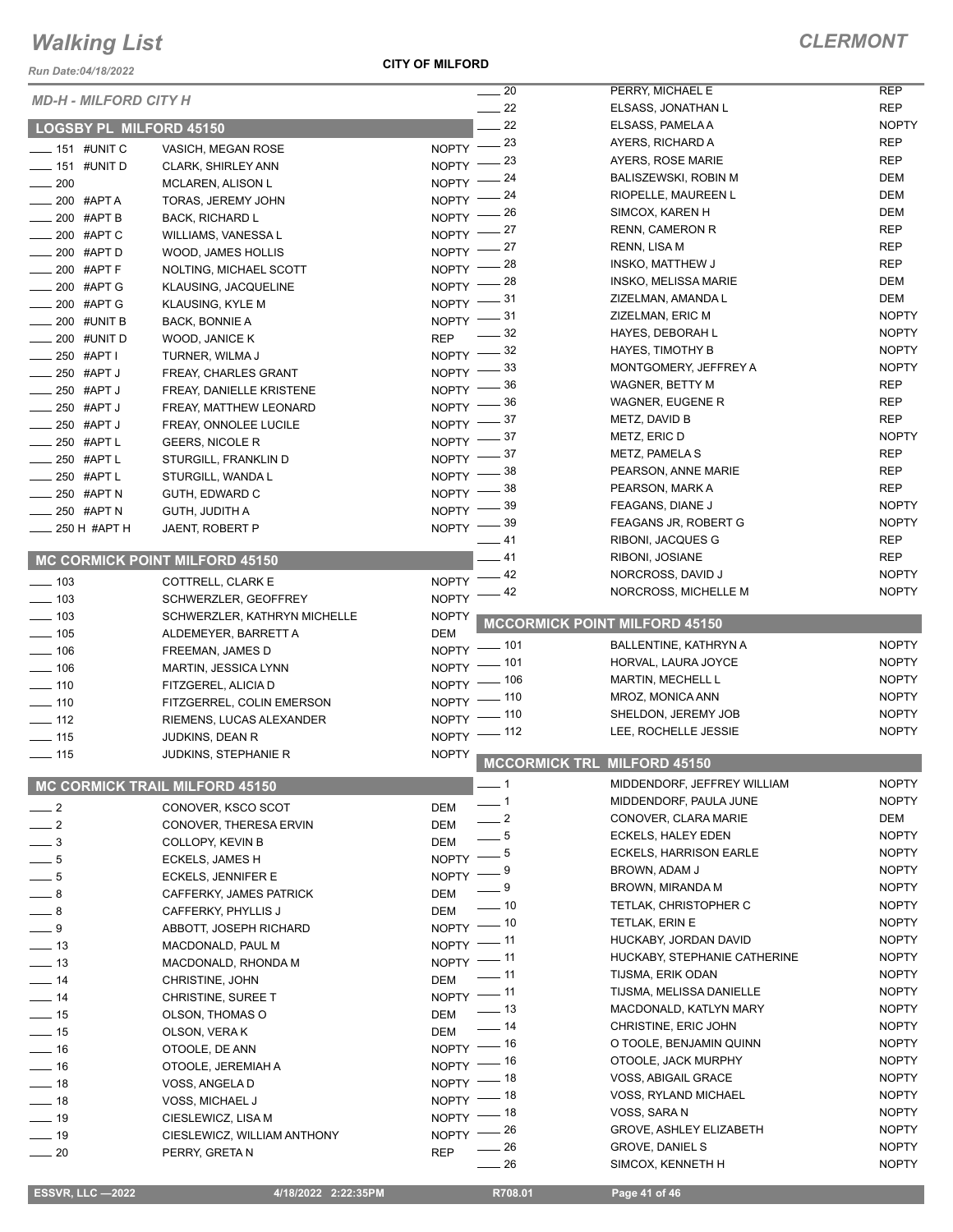*Run Date:04/18/2022*

**CITY OF MILFORD**

|                                     |                                                        |                     |                            |                           |                                             | <b>DEM</b>                 |
|-------------------------------------|--------------------------------------------------------|---------------------|----------------------------|---------------------------|---------------------------------------------|----------------------------|
| <b>MD-H - MILFORD CITY H</b>        |                                                        |                     | $-6$<br>- 6                |                           | DOHERTY, KATHY ELLEN<br>DOHERTY, MAKENZIE A | DEM                        |
| <b>MCCORMICK TRL MILFORD 45150</b>  |                                                        |                     | $=7$                       |                           | MINSHALL, MARC A                            | <b>NOPTY</b>               |
| $\frac{1}{28}$                      | INSKO, ALLISON TAYLOR                                  | <b>DEM</b>          | $-8$                       |                           | KAUP, KEVIN T                               | <b>REP</b>                 |
| $\frac{1}{29}$                      | HARMS, JAMES DONALD                                    | NOPTY ___ 9         |                            |                           | HAYES, CHRISTOPHER TATE                     | <b>NOPTY</b>               |
| $\sim$ 30                           | GILKISON, JENNIFER LYNN                                | NOPTY $\_\_$ 9      |                            |                           | HAYES, WILLIAM J                            | <b>NOPTY</b>               |
| $\frac{1}{2}$ 30                    | GILKISON, JOHN DAVID                                   | NOPTY $\_\_9$       |                            |                           | HAYES, WILLIAM J                            | <b>NOPTY</b>               |
| $-30$                               | <b>HOGUE, KAITLIN R</b>                                | NOPTY $\_\_9$       |                            |                           | LITTLE HAYES, PAMELA A                      | <b>NOPTY</b>               |
| $\equiv$ 33                         | EDELINE, GEORGE R                                      | <b>NOPTY</b>        |                            |                           |                                             |                            |
| $-33$                               | NEWTON, ELIZABETH ANN                                  |                     |                            |                           | NOPTY POSTOAK LN MILFORD 45150              |                            |
| $\frac{1}{2}$ 33                    | NEWTON III, LEONARD MEAD                               | <b>NOPTY</b>        | $\equiv$ 101 #APT B        |                           | <b>GARDIN, MARY MARTHA</b>                  | <b>NOPTY</b>               |
| $\frac{1}{2}$ 34                    | NEVINS, PARKER THOMAS                                  | <b>NOPTY</b>        | $\frac{1}{2}$ 101 #APT B   |                           | <b>GARDIN, SAMUEL MARTEN</b>                | <b>NOPTY</b>               |
| $-34$                               | PEACOCK, TAMMIE JO                                     | <b>NOPTY</b>        | $\frac{1}{2}$ 101 #APT D   |                           | DUTTWEILER, FRANCES COLLEEN                 | <b>NOPTY</b>               |
| $\frac{1}{2}$ 34                    | PEACOCK, THOMAS A                                      | <b>NOPTY</b>        | $- 101$ #APT E             |                           | TABER, SHASTA RENE                          | <b>NOPTY</b>               |
| $-35$                               | DRUFFEL, CAMERON CHRISTOPHER                           | <b>NOPTY</b>        | $- 101$ #APT F             |                           | LANGDON, LEAH THOMAN                        | <b>NOPTY</b>               |
| $\frac{1}{2}$ 35                    | DRUFFEL, MEGAN MARIA                                   | <b>NOPTY</b>        | $\frac{1}{2}$ 101 #APT G   |                           | <b>BOWLING, TERESA E</b>                    | <b>NOPTY</b>               |
| $\frac{1}{2}$ 38                    | PEARSON, ANDREW JOHN                                   | <b>DEM</b>          |                            | 101 #UNIT 2C              | WEIGEL, JOANN E                             | <b>NOPTY</b>               |
| $\frac{1}{2}$ 38                    | PEARSON, LAUREN MARIE                                  | <b>NOPTY</b>        |                            | 200 #APT A                | DREIER, BRAD ROBERT                         | <b>NOPTY</b>               |
| $\frac{1}{2}$ 39                    | ADAMS, CHRISTOPHER JOHN                                | <b>NOPTY</b>        |                            | 200 #APT B                | DEMICK, JUDITH                              | <b>NOPTY</b>               |
| $-40$                               | HUDSON JR, HERBERT L                                   | <b>NOPTY</b>        |                            | 200 #APT C                | <b>ESTES, GENEVA G</b>                      | <b>NOPTY</b>               |
| $-40$                               | HUDSON, MEREDITH CAMBRIA                               | <b>NOPTY</b>        |                            | 200 #APT G                | BIELER, CYNTHIA ANN                         | <b>NOPTY</b>               |
| $\frac{1}{2}$ 40                    | HUDSON, REBECCA R                                      | <b>NOPTY</b>        |                            | 250 #APT H                | <b>IRVIN, HOLLY M</b>                       | <b>NOPTY</b>               |
| $-42$                               | NORCROSS, DAVID                                        | <b>NOPTY</b>        |                            | 250 #APT I                | FROHMILLER, J STEPHEN                       | <b>NOPTY</b>               |
| PAISLEY DR MILFORD 45150            |                                                        |                     |                            | 250 #APT K                | HENDERSON, DIANE LEONA                      | <b>REP</b>                 |
|                                     |                                                        |                     |                            | 250 #APT K                | TETER, BRIAN JAMES                          | <b>NOPTY</b>               |
| $-1$                                | MCDONNELL, LAINE LOGAN                                 | <b>DEM</b>          | $\frac{1}{250}$ #APT M     |                           | HERNER, KENNETH RAY                         | <b>NOPTY</b>               |
| $-1$                                | PARRISH, KRISTOPHER GEORGE<br>RICHARDSON III, EDWARD M | DEM<br><b>NOPTY</b> |                            | 250 #APT M                | TOTH, GEOFFREY W                            | <b>REP</b>                 |
| ___ 1<br>$\overline{\phantom{0}}$ 3 | TODD, VICKI M                                          | <b>DEM</b>          | $\overline{\phantom{a}}$   | 250 #APT N                | FITCH, JASON M                              | <b>NOPTY</b>               |
| $-4$                                | DAVIS, JAMI                                            | <b>NOPTY</b>        |                            | 250 #APT N<br>250 #APT 14 | RIGG, RACHEL DEANN                          | <b>NOPTY</b>               |
| $-4$                                | DAVIS, KATHERINE E                                     | <b>NOPTY</b>        |                            | 250 #UNIT I               | HENDERSON, DONALD L<br>FROHMILLER, SARAH A  | <b>REP</b><br><b>NOPTY</b> |
| $-4$                                | HUNTER, CONSTANCE ANN                                  | <b>NOPTY</b>        |                            |                           |                                             |                            |
| $\frac{1}{2}$ 5                     | SWINDLING, CHAD T                                      | <b>REP</b>          |                            |                           | <b>RIDGEVIEW DR MILFORD 45150</b>           |                            |
| $\overline{\phantom{0}}$ 5          | SWINDLING, STEPHANIE DENISE                            | <b>REP</b>          | $-1$                       |                           | VONDERHAAR, MARGARET KORODE                 | <b>NOPTY</b>               |
| $-6$                                | BIEL, BETH ANN                                         | <b>REP</b>          | $-1$                       |                           | VONDERHAAR, MOLLIE ANN                      | <b>NOPTY</b>               |
| $= 6$                               | BIEL, KATHERINE LUCY                                   | <b>NOPTY</b>        | $-1$                       |                           | VONDERHAAR, SEAN PAUL                       | <b>NOPTY</b>               |
| $\frac{1}{2}$ 6                     | BIEL, STEPHEN L                                        | <b>REP</b>          | $-1$                       |                           | VONDERHAAR, STEVEN PAUL                     | <b>NOPTY</b>               |
| $\overline{\phantom{0}}$ 7          | SCHEETZ, RONALD H                                      | <b>REP</b>          | $\frac{1}{2}$              |                           | VANCAUWENBERGH, KRYSTAL J                   | <b>NOPTY</b>               |
| $-7$                                | SCHEETZ, SUZANNE M                                     | <b>REP</b>          | $\overline{\phantom{0}}$ 2 |                           | VANCAUWENBERGH, SCOTT A                     | <b>NOPTY</b>               |
| - 8<br>$\overline{\phantom{a}}$     | GAYDASH, JUSTINE M                                     | <b>REP</b>          | $\overline{2}$             |                           | YOUNGSTROM, GREGORY J                       | <b>NOPTY</b>               |
| $\_\_8$                             | LAKATOS, AMANDA G                                      | <b>NOPTY</b>        | $\frac{1}{2}$              |                           | YOUNGSTROM, KIRSTE N                        | <b>NOPTY</b>               |
| $-8$                                | LAKATOS, CARL W                                        | <b>REP</b>          | . 3                        |                           | ROGERS, ADAM S                              | <b>NOPTY</b>               |
| $-8$                                | LAKATOS, VERONICA ELIZABETH                            | <b>NOPTY</b>        | $\overline{\phantom{0}}^3$ |                           | ROGERS, CHARLES S                           | <b>NOPTY</b>               |
| $-9$                                | <b>SCHENCK, CHRISTINE MARIE</b>                        | <b>REP</b>          | $\overline{\phantom{0}}$ 3 |                           | ROGERS, CHRISTINA J                         | <b>NOPTY</b>               |
| $-9$                                | <b>SCHENCK, TRAVIS ARVALEE</b>                         | REP                 | $\frac{1}{2}$              |                           | ROGERS, KIMBERLY CAROL                      | <b>NOPTY</b>               |
| $\frac{1}{10}$                      | <b>BLOOM, JULIE A</b>                                  | DEM                 | $\frac{1}{2}$              |                           | WILLIAMS, ALEXANDER D                       | <b>NOPTY</b>               |
| $\frac{1}{2}$ 10                    | ERKENS, SCOTT P                                        | DEM                 | $\frac{1}{2}$              |                           | <b>WILLIAMS, GREG K</b>                     | <b>REP</b>                 |
|                                     |                                                        |                     | — 4                        |                           | CABELLO, BRIANNA ALEXIS ROSE                | <b>NOPTY</b>               |
| PEBBLESTONE CT MILFORD 45150        |                                                        |                     | $-4$                       |                           | DORAZIO, ALEXANDRA MIKELE                   | <b>NOPTY</b>               |
| $-1$                                | WEIL, COURTNEY LYNN                                    | NOPTY $-4$          |                            |                           | DORAZIO, MICHELE A                          | <b>NOPTY</b>               |
| $-1$                                | WEIL, JUSTIN ADAM                                      | NOPTY __ 4          |                            |                           | DORAZIO, PATRICK S                          | REP                        |
| $\frac{1}{2}$                       | BREITENBACH, BENJAMIN JOSEPH                           | NOPTY __ 4          |                            |                           | DORAZIO, ZACHARY                            | <b>NOPTY</b>               |
| $\frac{1}{2}$                       | SCANTLIN, KIRA ANN                                     | NOPTY $-5$          |                            |                           | AOKI, ROBIN I                               | <b>NOPTY</b>               |
| $\frac{1}{2}$                       | VONDERHAAR, DANIEL J                                   | NOPTY $- 5$         |                            |                           | JOHNSON, LISA LOUISE                        | <b>NOPTY</b>               |
| $\frac{1}{2}$                       | <b>VONDERHAAR, KESTON SHAWN</b>                        | NOPTY $-5$          |                            |                           | JOHNSON JR, RICHARD MANLEY                  | <b>NOPTY</b>               |
| $\equiv$ 3                          | VONDERHAAR, OLIVER JOSEPH                              | NOPTY $-6$          |                            |                           | LIMBERG, AIMEE LOUISE                       | REP                        |
| $\frac{1}{2}$                       | VONDERHAAR, SRIA                                       | NOPTY $-6$          |                            |                           | LIMBERG, BRIAN JOSEPH                       | REP                        |
| $-4$                                | SKINNER, CHAD MICHAEL                                  | NOPTY $-6$          |                            |                           | LIMBERG, JAMES C                            | <b>NOPTY</b>               |
| $-4$                                | SKINNER, SUSAN MARIE                                   | NOPTY $-6$          |                            |                           | LIMBERG, KATHRYN JEANNE                     | <b>NOPTY</b>               |
| $-5$                                | DEEL, CLARK                                            | NOPTY $-6$          |                            |                           | LIMBERG, MICHAEL JOSEPH                     | REP                        |
| $-5$                                | DEEL, MARILYN J                                        | NOPTY $-8$          |                            |                           | KINKAID, ANDREA R                           | <b>NOPTY</b>               |
| $-6$<br>$-6$                        | DOHERTY, DARRELL E<br>DOHERTY, DOUGLAS R               | DEM<br>DEM          | $-8$                       |                           | KINKAID, LANCE WILLIAM                      | <b>NOPTY</b>               |
|                                     |                                                        |                     |                            |                           |                                             |                            |
| <b>ESSVR, LLC -2022</b>             | 4/18/2022 2:22:35PM                                    |                     | R708.01                    |                           | Page 42 of 46                               |                            |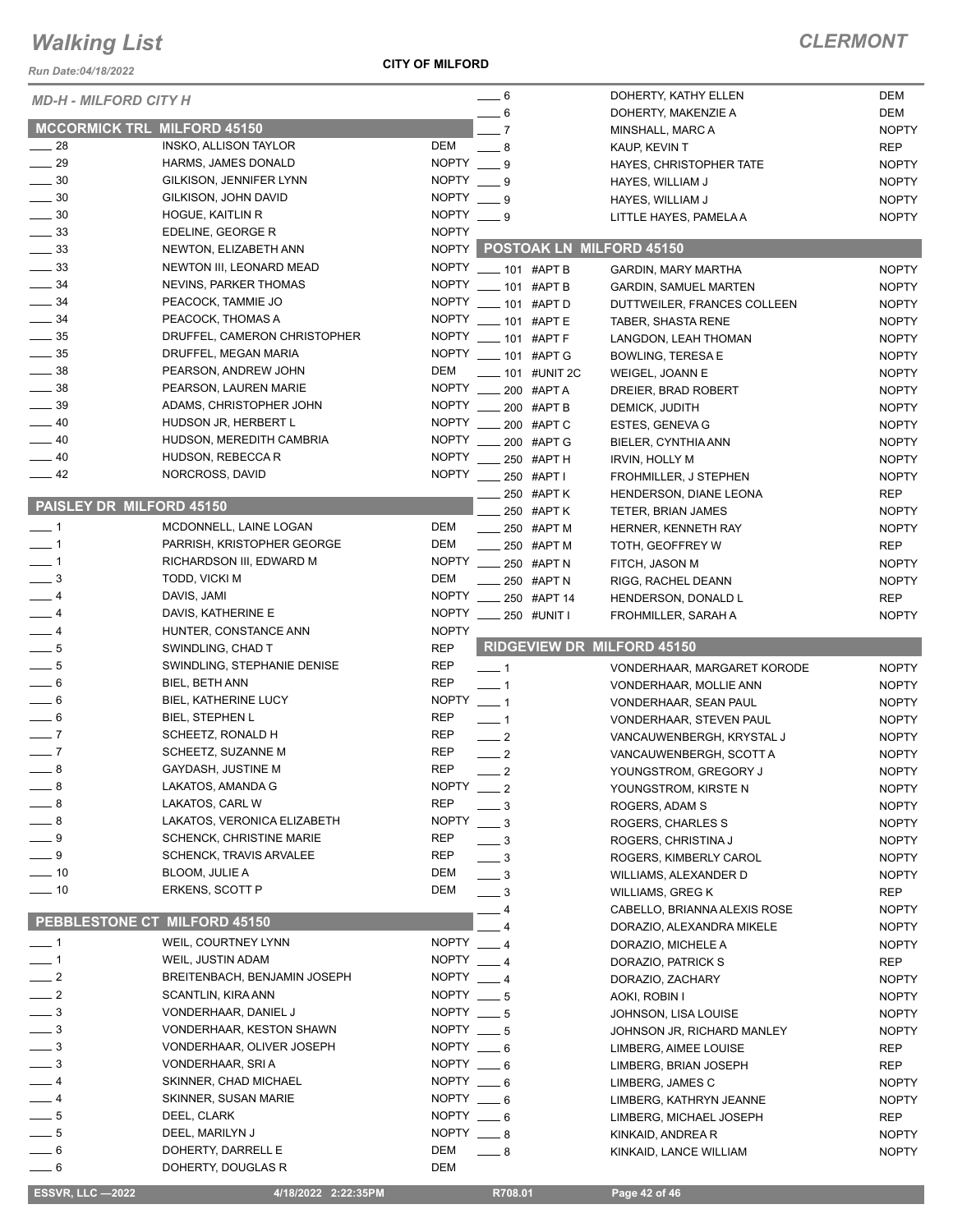*Run Date:04/18/2022*

**CITY OF MILFORD**

### *CLERMONT*

| <b>Run Date:04/10/2022</b>   |                                    |                                    |                                     |              |
|------------------------------|------------------------------------|------------------------------------|-------------------------------------|--------------|
| <b>MD-H - MILFORD CITY H</b> |                                    | $\equiv$ 13                        | YOUNG, RANDY O                      | <b>REP</b>   |
|                              | <b>RIDGEVIEW DR MILFORD 45150</b>  | $-14$                              | BAKER, DONALD WAYNE                 | <b>DEM</b>   |
| $\frac{1}{2}$ 10             | WINGEREID, SARAH JEANNE            | $-14$<br><b>DEM</b>                | <b>BAKER, KRISTEN D</b>             | <b>DEM</b>   |
| $\overline{\phantom{0}}$ 10  | WINGEREID III, WILLIAM R           | $\overline{\phantom{0}}$ 14<br>DEM | <b>BAKER, MOLLIE KATHERINE</b>      | <b>DEM</b>   |
| $\frac{1}{2}$ 12             | UPITE, MARK A                      | $-14$<br><b>NOPTY</b>              | <b>BAKER, NICHOLAS WAYNE</b>        | <b>NOPTY</b> |
|                              |                                    | $\frac{1}{15}$                     | HICKEY, JENNIFER P                  | <b>REP</b>   |
| $\frac{1}{2}$ 13             | ZERHUSEN, MARY A                   | NOPTY ___ 15                       | HICKEY, LAUREN ELIZABETH            | <b>REP</b>   |
| $-14$                        | RHEUDE, ANGELA DAWN                | DEM<br>$\equiv$ 15                 | HICKEY, RYAN THOMAS                 | <b>NOPTY</b> |
| $\frac{1}{2}$ 14             | RHEUDE, DANIELLE SCOTT             | <b>NOPTY</b><br>$-16$              | ZIMMER, JULIANN M                   | <b>NOPTY</b> |
| $-14$                        | RHEUDE, SCOTT ALLEN                | NOPTY __ 16                        | ZIMMER, MARK A                      | <b>REP</b>   |
| $\frac{1}{2}$ 15             | <b>CUNNINGHAM, DANIEL G</b>        | NOPTY $-16$                        | ZIMMER, NICOLE ELIZABETH            | DEM          |
|                              |                                    | $-17$                              | MCCARTHY, ANNE MARIE                | <b>NOPTY</b> |
|                              | ROUND BOTTOM RD MILFORD 45150      | $-17$                              | MCCARTHY, WILLIAM CHARLES           | <b>NOPTY</b> |
| $\frac{1}{2}$ 630            | <b>BUTCHER, FREDERICK J</b>        | NOPTY __ 17                        | MCCARTHY II, WILLIAM CHARLES        | <b>NOPTY</b> |
| $\frac{1}{2}$ 630            | <b>BUTCHER, LORRAINE A</b>         | DEM<br>$\frac{1}{2}$ 18            | MURPHY, VIRGINIA L                  | <b>NOPTY</b> |
|                              |                                    | $\frac{1}{2}$ 19                   | CAMDEN, BONNIE G                    | <b>REP</b>   |
|                              | <b>SANDSTONE CT MILFORD 45150</b>  | 20                                 | SCHAMBACH, ADAM C                   | <b>NOPTY</b> |
| $-1$                         | DWORKIN, LEAH KATHERINE            | $NOPTY$ __ 20                      | SCHAMBACH, TARA MARIE               | <b>NOPTY</b> |
| $\frac{1}{2}$                | BERTERMANN, BRENDAN GARD           | $NOPTY$ $\_\_20$                   | VOIGT, JOHN B                       | <b>NOPTY</b> |
| $\frac{1}{2}$                | GARD BERTERMANN, JULIA A           | NOPTY $-20$                        | <b>VOIGT, SAMANTHA IVY</b>          | <b>NOPTY</b> |
| $\frac{1}{2}$                |                                    | NOPTY $-21$                        |                                     |              |
|                              | PIERCE, JACQUELYN                  |                                    | HACKWORTH, DESIREE ROSE             | <b>NOPTY</b> |
| $\frac{1}{2}$                | PIERCE, KRISTINA DANIELLE          | NOPTY $-21$                        | HACKWORTH, TIMOTHY NEIL             | <b>NOPTY</b> |
| $\equiv$ 3                   | PIERCE, MARTIN J                   | NOPTY __ 21                        | HENSON, JENNIFER COMBS              | <b>NOPTY</b> |
| $-4$                         | RHEA, BRENT MICHAEL                | NOPTY $-22$                        | BOESENBERG, GABRIELLE TREMBLAY      | <b>NOPTY</b> |
| $-4$                         | RHEA, JALYN ASHLEY                 | NOPTY $-22$                        | <b>BOESENBERG, JUSTIN R</b>         | <b>NOPTY</b> |
| $-5$                         | <b>BIAGINI, LINDSAY L</b>          | <b>NOPTY</b>                       |                                     |              |
| $-6$                         | KINNETT, AUSTIN JAMES              |                                    | NOPTY E STONERIDGE DR MILFORD 45150 |              |
| $= 6$                        | KINNETT, RYAN S                    | NOPTY __ 302                       | HODGES, AMANDA CHERYL               | <b>NOPTY</b> |
| $-6$                         | KINNETT, STEPHANIE H               | NOPTY _____ 302                    | <b>HODGES, RICHARD B</b>            | <b>NOPTY</b> |
| $-7$                         | RETHERFORD, GARY D                 | NOPTY __ 305                       | DEVOLVE, JENNIFER LYNN              | <b>NOPTY</b> |
|                              |                                    | 305                                | DEVOLVE, KRISTEN MARIE              | <b>NOPTY</b> |
|                              | STONE VALLEY DR MILFORD 45150      | 305                                | DEVOLVE, LAUREN ELIZABETH           | <b>NOPTY</b> |
| $-1$                         | LEWIS, GWEN M                      | NOPTY __ 305                       | DEVOLVE, LORY A                     | <b>NOPTY</b> |
| $\overline{\phantom{0}}$ 1   | LEWIS, JORDAN RICHARD              | NOPTY __ 305                       | DEVOLVE, RYAN THOMAS                | <b>NOPTY</b> |
| $-1$                         | LEWIS, JUAN R                      | <b>REP</b><br>$\frac{1}{2}$ 305    | DEVOLVE, THOMAS J                   | <b>NOPTY</b> |
| $-1$                         | MALEC, ZACHERY FRANCIS             | NOPTY __ 306                       | HASKINS, ALYSIA GRACE               | <b>NOPTY</b> |
| $\frac{1}{2}$                | <b>GRAHAM, SARA R</b>              | <b>DEM</b><br>$\frac{1}{2}$ 306    |                                     |              |
| $\overline{\phantom{0}}$ 2   |                                    |                                    | HASKINS, DANIEL GLEN                | <b>NOPTY</b> |
|                              | RODGERS, STEVEN J                  | DEM<br>$\frac{1}{2}$ 306           | HASKINS, EDWARD J                   | <b>NOPTY</b> |
| $-4$                         | <b>BUCKLER, MARK S</b>             | <b>REP</b><br>$\frac{1}{2}$ 306    | HASKINS, ELEANOR K                  | <b>NOPTY</b> |
| $-4$                         | <b>BUCKLER, MERIDETH M</b>         | <b>REP</b><br>$\frac{1}{2}$ 306    | HASKINS, JULIENE R                  | <b>NOPTY</b> |
| $-5$                         | MULLINS, DIANNA L                  | NOPTY __ 307                       | SHEETS, ANNA M                      | DEM          |
| $-5$                         | MULLINS, JOHN W                    | NOPTY __ 307                       | SHEETS, KELSEY                      | <b>NOPTY</b> |
| — 6                          | COOPER, BRITTANY ERIN              | NOPTY __ 307                       | SHEETS, KENT KELLY                  | REP          |
| — 6                          | COOPER, CHRISTOPHER DANE           | NOPTY __ 309                       | COLLIER, JAMES R                    | DEM          |
| $\overline{\phantom{0}}$ 7   | STIEHL, CASEY ALAN                 | DEM<br>$\frac{1}{2}$ 309           | COLLIER, MARCIA D                   | <b>NOPTY</b> |
| $-7$                         | STIEHL, SARAH REGINA               | DEM<br>$-309$                      | <b>COLLIER, TYLER JAMES</b>         | <b>NOPTY</b> |
| $-8$                         | GALLAGHER, ROBERT A                | NOPTY __ 312                       | LANKFORD, CARRIE A                  | <b>NOPTY</b> |
| $-8$                         | GALLAGHER, TAMMY A                 | NOPTY __ 312                       | LANKFORD, JOHN DAVID                | <b>NOPTY</b> |
| $-9$                         | RING, ALEC DALE                    | NOPTY __ 312                       | LANKFORD, MADISON ANN               | <b>NOPTY</b> |
| $-9$                         | RING, CURTIS ARTHUR                | DEM<br>$\frac{312}{2}$             | LANKFORD, TAYLOR ANN                | <b>NOPTY</b> |
| $-9$                         | RING, JENNIFER J                   | DEM<br>$\frac{1}{2}$ 313           | DOMBROSKI, JANICE E                 | <b>NOPTY</b> |
| $\frac{1}{2}$ 10             | HERMES, ANDREW AUSTIN              | NOPTY __ 313                       | FREELAND, CHRISTINA LEE             | <b>NOPTY</b> |
| $-10$                        |                                    | NOPTY __ 315                       |                                     |              |
|                              | <b>HERMES, PAUL EDWARD</b>         |                                    | <b>KELLY, JOSHUA STEVEN</b>         | <b>NOPTY</b> |
| $\frac{1}{2}$ 10             | HERMES, SANDRA A                   | NOPTY __ 315                       | KELLY, MEGAN ASHLEY                 | <b>NOPTY</b> |
| $\frac{1}{2}$ 11             | HUPP, AVERY D                      | $\frac{1}{2}$ 317<br>DEM           | STEWART, JANET L                    | <b>NOPTY</b> |
| $\frac{1}{2}$ 11             | HUPP, GREGORY S                    | REP<br>$\frac{1}{2}$ 317           | STEWART, KEVIN D                    | <b>NOPTY</b> |
| $-11$                        | HUPP, KATHY L                      | REP<br>$\frac{1}{2}$ 319           | <b>MEYER, BRIDGET KARI</b>          | <b>NOPTY</b> |
| $-11$                        | HUPP, SYDNEY M                     | REP<br>$\frac{1}{2}$ 321           | CRONIN, DIANE M                     | DEM          |
| $\frac{1}{2}$ 12             | <b>WORTHINGTON, IAN PATRICK</b>    | NOPTY __ 321                       | CRONIN, RONALD P                    | REP          |
| $\frac{1}{2}$ 12             | WORTHINGTON, JOSEPH ALLEN          | NOPTY __ 323                       | DUNN, JOHN L                        | <b>NOPTY</b> |
| $\frac{1}{2}$ 12             | WORTHINGTON, OLIVIA CLARE          | NOPTY __ 323                       | <b>TURLEY, FLORENCE ESTHER</b>      | <b>NOPTY</b> |
| $\frac{1}{2}$ 12             | <b>WORTHINGTON, SUSAN MICHELLE</b> | NOPTY __ 323                       | TURLEY, JANNAE ELISE                | <b>NOPTY</b> |
| $\frac{1}{2}$ 13             | SCHUMACHER, PAMELA K               | <b>REP</b>                         |                                     |              |
|                              |                                    |                                    |                                     |              |

 **ESSVR, LLC —2022 4/18/2022 2:22:35PM R708.01 Page 43 of 46**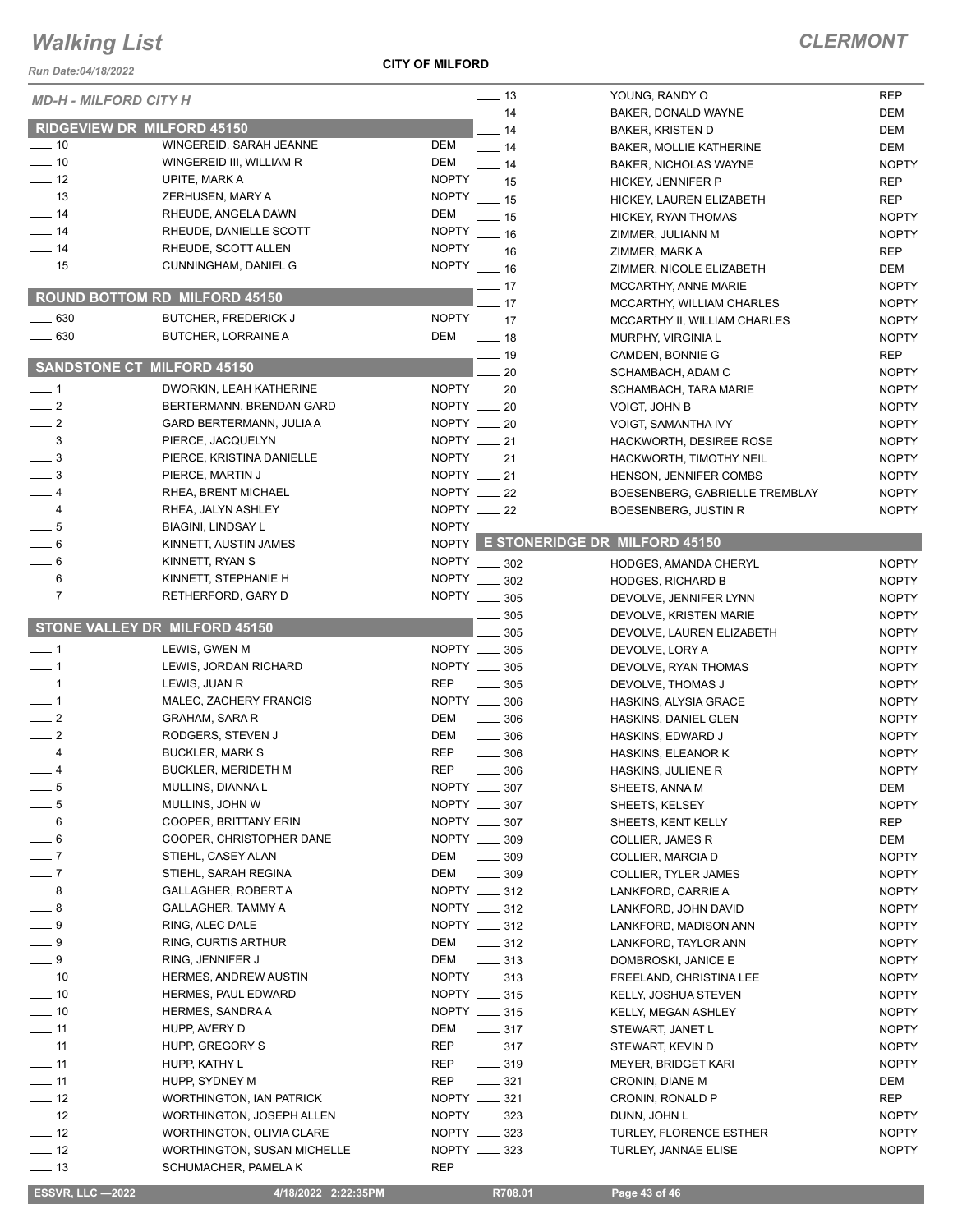*Run Date:04/18/2022*

**CITY OF MILFORD**

| <b>MD-H - MILFORD CITY H</b> |                                      | $- 108$                       | CHIN, DEI       |
|------------------------------|--------------------------------------|-------------------------------|-----------------|
|                              |                                      | $- 108$                       | CHIN, TIM       |
|                              | <b>E STONERIDGE DR MILFORD 45150</b> | $-109$                        | CORBIN, I       |
| $-323$                       | TURLEY, TIMOTHY JON                  | NOPTY __ 109                  | CORBIN, I       |
| $-401$                       | WHELAN, TIMOTHY J                    | NOPTY __ 110                  | CRAFT, M        |
| $-403$                       | KOCH, GRETA L                        | $- 110$<br><b>DEM</b>         | CRAFT, VI       |
| $-403$                       | KOCH, WALTER L                       | NOPTY __ 200                  | <b>MCKINNE</b>  |
| $-405$                       | SULLIVAN, ELISABETH ANN              | NOPTY __ 200                  | <b>MCKINNE</b>  |
| $-405$                       | SULLIVAN, JEFFRY W                   | NOPTY __ 200                  | <b>MCKINNE</b>  |
| $-405$                       | SULLIVAN, MIREN AMAYA                | NOPTY __ 201                  | <b>MULVIHIL</b> |
| $-405$                       | SULLIVAN, RACHAEL MARIE              | NOPTY __ 201                  | THORNE,         |
| $-407$                       | DIRENZI, AFTON MARIE                 | NOPTY __ 201                  | THORNE,         |
| $-407$                       | DIRENZI, NICHOLAS J                  | NOPTY __ 202                  | WILLIAMS        |
| $-409$                       | MARKER, CYNTHIA D                    | NOPTY __ 202                  | WILLIAMS        |
| $-409$                       | <b>MARKER, PATRICK GRADY</b>         | NOPTY __ 203                  | LEMAR, A        |
| $-410$                       | KEMP, MALACHI CALEB TRISTON          | NOPTY __ 203                  | LEMAR, S        |
| $-410$                       | LANDIS, JEFFREY RAE                  | NOPTY __ 203                  | LEMAR II,       |
| $-410$                       | LANDIS, NICHOLE S                    | NOPTY __ 204                  | WEIR, HA'       |
| $-414$                       | ELLIOTT, ANGELA L                    | $-204$<br><b>REP</b>          | WEIR, JO        |
| $-414$                       | ELLIOTT, CONNOR JOSEPH               | NOPTY __ 205                  | GATES, AI       |
| $\frac{1}{2}$ 414            | ELLIOTT, DARREN L                    | <b>REP</b><br>$\frac{1}{205}$ | GATES, R        |
| $-414$                       | ELLIOTT, DEREK ALEXANDER             | NOPTY __ 207                  | RYBOLT, F       |
| $-415$                       | <b>CLARK, JERRETT M</b>              | NOPTY __ 208                  | FELTZ, FF       |
| $-415$                       | CLARK, KRISTAL DIANE                 | NOPTY __ 208                  | FELTZ, TH       |
| $-416$                       | <b>BROOKS, KEVIN MATTHEW</b>         | NOPTY __ 208                  | YUFELTZ,        |
| $-416$                       | MULLINS JR, MICHAEL ROY              | NOPTY __ 209                  | BOLDT, D.       |
| $-416$                       | MULLINS, MICHELLE M                  | NOPTY __ 209                  | ROGERS,         |
| $-417$                       | <b>BRITTEN, PATRICIA A</b>           | NOPTY __ 210                  | <b>BUSKIRK,</b> |
| $-417$                       | <b>BRITTEN, WILLIAM G</b>            | NOPTY __ 210                  | <b>BUSKIRK,</b> |
| $-419$                       | STAUDER, REGINA CATHERINE            | NOPTY __ 211                  | DEWBUR'         |
| $-419$                       | STAUDER, SCOTTY LYNN                 | NOPTY __ 211                  | DEWBUR'         |
|                              |                                      | $-212$<br>DEM                 |                 |
| $-420$<br>$-420$             | JACOBSOHN, AMY B                     | NOPTY __ 213                  | KOTIASH,        |
|                              | JACOBSOHN, MICHAEL A                 |                               | <b>BULLOCK</b>  |
| $-421$                       | ALLEN, AMANDA LEE                    | NOPTY __ 214                  | SPINNEY,        |
| $-421$                       | ALLEN, JESSE NATHAN                  | NOPTY __ 215                  | TABOR, M        |
| $-422$                       | PATCH, CHRISTOPHER E                 | NOPTY __ 215                  | TABOR, S        |
| $-422$                       | PATCH, SUSIE JEANNE                  | NOPTY __ 216                  | <b>WATERMA</b>  |
| $-423$<br>$-423$             | JOHNSON, TARA KATHLEEN               | $\sim$ 216<br>DEM<br>$-217$   | <b>WATERMA</b>  |
|                              | NITZBERG, JACOB DAVID                | DEM                           | FRY, KELL       |
| $-423$                       | NITZBERG, SAMUEL EVAN                | NOPTY __ 217                  | FRY, TERI       |
| $-424$                       | WANAMAKER, AMY E                     | NOPTY __ 218                  | JOHNS, B        |
| — 424                        | WANAMAKER, ELIZABETH A               | NOPTY __ 219                  | <b>WILLHOFI</b> |
| $-424$                       | WANAMAKER, JAMES C                   | NOPTY __ 220                  | CARLETT         |
| $-424$                       | WANAMAKER, JASON CARL                | NOPTY __ 221                  | LULEY, KE       |
| $-425$                       | SMITH, LISA ANNETTE                  | NOPTY __ 221                  | LULEY, SE       |
| $-425$                       | SMITH, MARLENE ANNETTE               | NOPTY __ 222                  | <b>DEJESUS</b>  |
| — 425                        | SMITH, RONALD ANTHONY                | NOPTY __ 222                  | <b>DEJESUS</b>  |
| — 426                        | HORE, DENISE L                       | NOPTY <u>_</u> 222            | <b>DEJESUS</b>  |
|                              |                                      | 222                           | <b>DEJESUS</b>  |
|                              | <b>W STONERIDGE DR MILFORD 45150</b> | 223                           | <b>PETERSC</b>  |
| $-101$                       | WANG, FUCHENG                        | NOPTY -223                    | <b>PETERSC</b>  |
| $- 102$                      | CLINE, JUDY R                        | $\frac{223}{2}$<br>DEM        | <b>PETERSC</b>  |
| $-103$                       | REINHART, AMANDA MARIE               | - 224<br>DEM                  | CHEZEM,         |
| $\equiv$ 103                 | REINHART, ANDRE                      | NOPTY __ 224                  | DAHL, MA        |
| $- 103$                      | REINHART, ANDREW J                   | $-225$<br>DEM                 | MARTIN, A       |
| $\frac{1}{2}$ 103            | REINHART, DONNA M                    | $\sim$ 225<br><b>REP</b>      | MARTIN,         |
| $- 104$                      | DEES, ENDIA STEVEN                   | NOPTY __ 225                  | MARTIN, I       |
| $-104$                       | DEES, ROBERT TYLER                   | NOPTY -225                    | MARTIN, I       |
| $\frac{1}{2}$ 105            | POHLMAN, JESSICA ANN                 | NOPTY __ 227                  | WOLFE, K        |
| $-106$                       | VASUDEVAN, RAMASWAMY                 | $-227$<br>DEM                 | WOLFE, N        |
| $-107$                       | <b>MICK, KRISTINE M</b>              | $\frac{1}{229}$<br>REP        | ABBOTT,         |
| $- 107$                      | MICK, STEVEN W                       | NOPTY - 229                   | ABBOTT,         |
| 108                          | CHIN, BRITTANY                       | NOPTY - 230                   | HOOVER,         |

| 108        | CHIN, DEBORAH A                     | <b>NOPTY</b>                 |
|------------|-------------------------------------|------------------------------|
| 108        | CHIN, TIMOTHY                       | <b>REP</b>                   |
| 109        | CORBIN, MARY MARGARET               | DEM                          |
| 109        | CORBIN, RICHARD W                   | DEM                          |
| 110        | <b>CRAFT. MARY F</b>                | <b>NOPTY</b>                 |
| 110        | <b>CRAFT, VICTOR B</b>              | <b>NOPTY</b>                 |
| 200        | MCKINNEY, BRANDON WALLACE           | <b>NOPTY</b>                 |
| 200        | <b>MCKINNEY, SHANA R</b>            | <b>NOPTY</b>                 |
| 200        | MCKINNEY, TIMOTHY W                 | <b>NOPTY</b>                 |
| 201        | MULVIHILL, CHRISTEN MAIRE           | <b>NOPTY</b>                 |
| 201        | THORNE, ANITA MARIE                 | <b>NOPTY</b>                 |
| 201        | THORNE, DALE GRANT                  | <b>NOPTY</b>                 |
| 202        | <b>WILLIAMS, ALLEN WYATT</b>        | <b>NOPTY</b>                 |
| 202        | WILLIAMS, MADELINE ELIZABETH        | <b>NOPTY</b>                 |
| 203        | LEMAR, ALLISON R                    | <b>NOPTY</b>                 |
| 203        | LEMAR, SAMANTHA PAIGE               | <b>NOPTY</b>                 |
| 203        | LEMAR II, WILLIAM J                 | <b>NOPTY</b>                 |
| 204        | WEIR, HAYLEY C                      | <b>REP</b>                   |
| 204        | WEIR, JOSHUA OLIVER                 | <b>REP</b>                   |
| 205        | <b>GATES, ALMAL</b>                 | <b>REP</b>                   |
| 205        | <b>GATES, RONALD E</b>              | <b>REP</b>                   |
| 207        | RYBOLT, RICHARD CRAIG               | <b>NOPTY</b>                 |
| 208        | FELTZ. FREDRICK H                   | <b>NOPTY</b>                 |
| 208        | FELTZ, THOMAS HEEJUN                | <b>NOPTY</b>                 |
| 208        | YUFELTZ, SEUNGHYUN                  | <b>NOPTY</b><br><b>NOPTY</b> |
| 209<br>209 | BOLDT, DAVID A<br>ROGERS, JAMIE L   | <b>NOPTY</b>                 |
| 210        | <b>BUSKIRK, ADAM VAN</b>            | <b>NOPTY</b>                 |
| 210        | <b>BUSKIRK, CHRISTINE ROSE</b>      | <b>NOPTY</b>                 |
| 211        | DEWBURY, MAXINE D                   | REP                          |
| 211        | DEWBURY, PETER G                    | <b>REP</b>                   |
| 212        | KOTIASH, JEANNE ELIZABETH           | <b>NOPTY</b>                 |
| 213        | <b>BULLOCK MILLER, MEREDITH L P</b> | <b>NOPTY</b>                 |
| 214        | SPINNEY, ERIN LEE                   | <b>NOPTY</b>                 |
| 215        | <b>TABOR, MICHAEL</b>               | <b>NOPTY</b>                 |
| 215        | TABOR, SAVANNAH RAE                 | <b>NOPTY</b>                 |
| 216        | WATERMAN, SCOTT CHRISTOPHER         | <b>NOPTY</b>                 |
| 216        | WATERMAN, STEPHANIE NICOLE          | <b>NOPTY</b>                 |
| 217        | FRY, KELLY SUE                      | <b>NOPTY</b>                 |
| 217        | FRY, TERRENCE KENNEDY               | <b>NOPTY</b>                 |
| 218        | JOHNS, BRITTANY LORA                | <b>NOPTY</b>                 |
| 219        | WILLHOFF, AMY MICHELLE              | <b>NOPTY</b>                 |
| 220        | <b>CARLETTI. CHRISTOPHER G</b>      | REP                          |
| 221        | LULEY, KELLIE SUSANNE               | DEM                          |
| 221        | LULEY, SEAN TRACY                   | <b>DEM</b>                   |
| 222        | DEJESUS, ANGELO                     | DEM                          |
| 222        | DEJESUS, CATHERINE SARAH            | DEM                          |
| 222        | DEJESUS, GRACE S                    | DEM                          |
| 222        | DEJESUS, MOLLY SULLIVAN             | DEM                          |
| 223        | PETERSON, ANN MARIE                 | <b>NOPTY</b>                 |
| 223        | PETERSON, BRIAN G                   | <b>NOPTY</b>                 |
| 223        | PETERSON, CLAYTON JOSEPH            | <b>NOPTY</b>                 |
| 224        | CHEZEM, JANE ALYNN                  | DEM                          |
| 224        | DAHL, MATTHEW WADE                  | DEM                          |
| 225        | <b>MARTIN, ANGELAK</b>              | <b>REP</b>                   |
| 225        | <b>MARTIN, GRAHAM YUNG</b>          | <b>NOPTY</b>                 |
| 225        | <b>MARTIN, HANNAH ROSE</b>          | DEM                          |
| 225        | <b>MARTIN, MARK J</b>               | REP                          |
| 227        | WOLFE, KEVIN F                      | <b>NOPTY</b>                 |
| 227        | <b>WOLFE, MAGGIE LYON</b>           | <b>NOPTY</b>                 |
| 229        | ABBOTT, AMY M                       | <b>NOPTY</b>                 |
| 229        | ABBOTT, TIMOTHY A                   | <b>NOPTY</b>                 |
| 230        | HOOVER, ARTHUR R                    | <b>NOPTY</b>                 |

 **ESSVR, LLC —2022 4/18/2022 2:22:35PM R708.01 Page 44 of 46**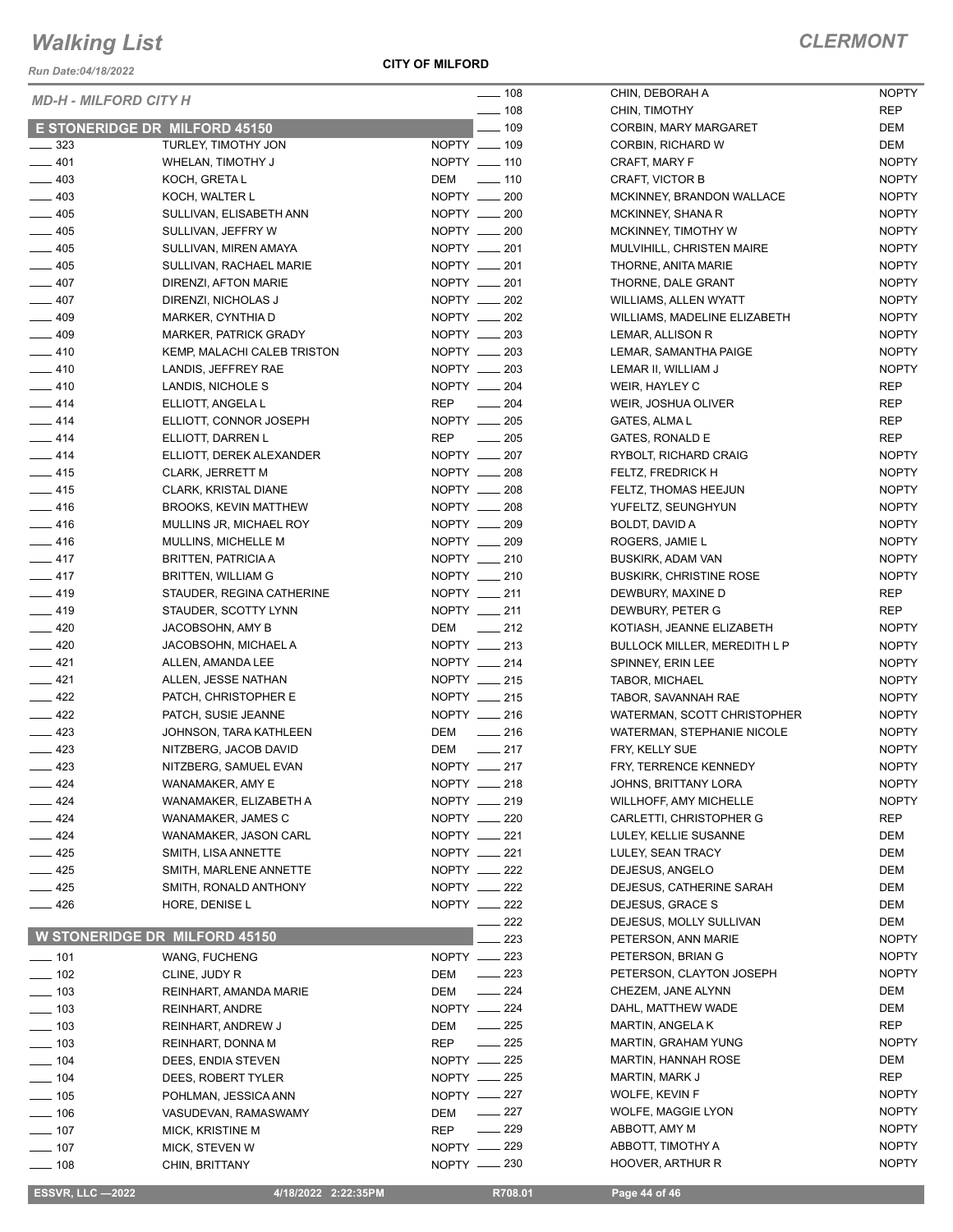*Run Date:04/18/2022*

*MD-H - MILFORD CITY H*

|                             | <b>W STONERIDGE DR MILFORD 45150</b> |              |  |  |
|-----------------------------|--------------------------------------|--------------|--|--|
| $\equiv$ 230                | <b>HOOVER, MARLENE T</b>             | <b>REP</b>   |  |  |
| $\equiv$ 231                | RILEY, JULI A                        | <b>REP</b>   |  |  |
| 231                         | <b>RILEY. TYSON G</b>                | <b>NOPTY</b> |  |  |
| <b>U S 50 MILFORD 45150</b> |                                      |              |  |  |
|                             |                                      |              |  |  |
|                             |                                      |              |  |  |
| __ 785                      | KLUTE. IAN M                         | <b>REP</b>   |  |  |
| 809                         | ROE. ROGER H                         | <b>NOPTY</b> |  |  |

Lackson #UNIT 1 MARCHO, CHRISTOPHER ROBERT NOPTY

*TOTAL :* **942**